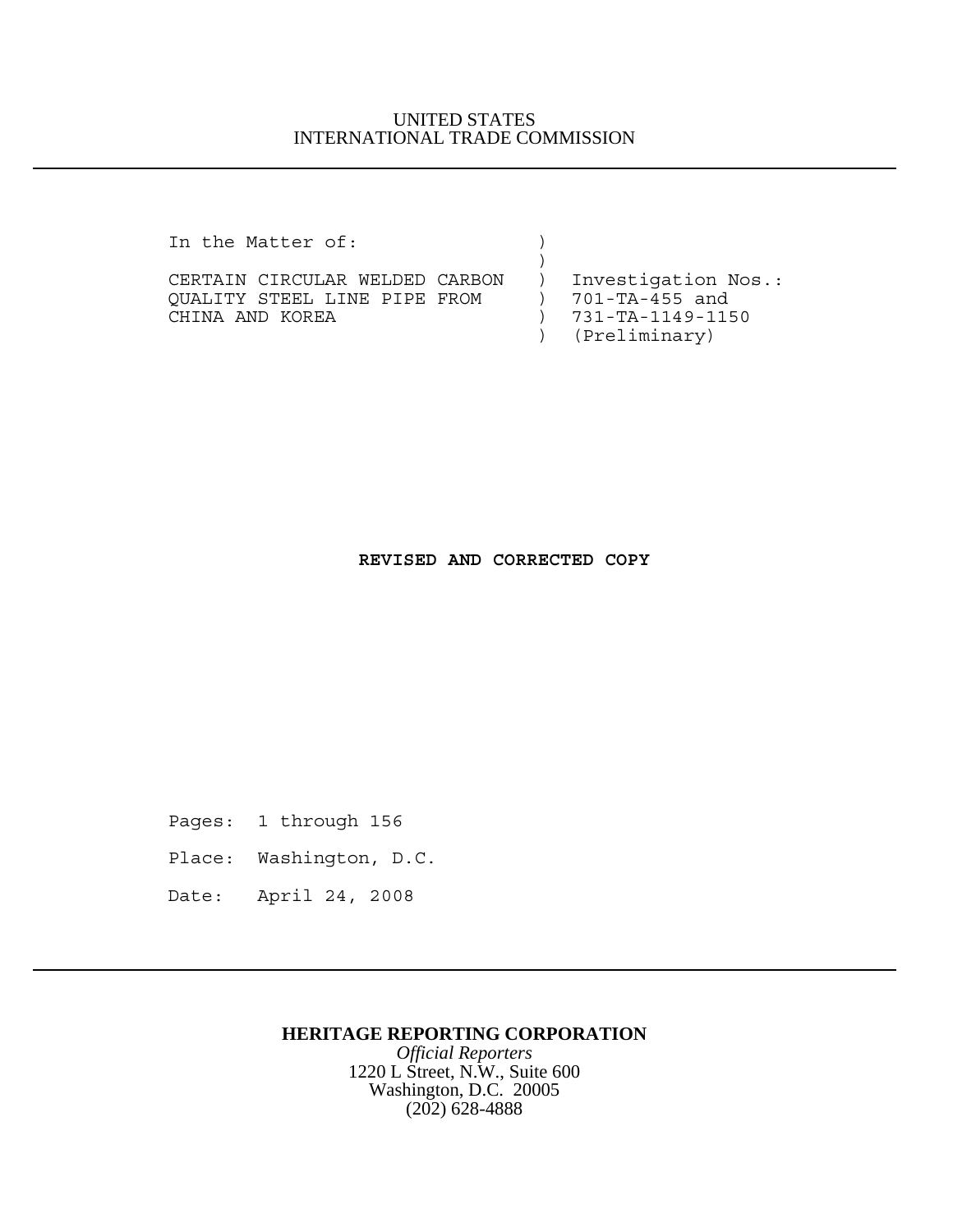THE UNITED STATES INTERNATIONAL TRADE COMMISSION

In the Matter of:  $\qquad \qquad$  )  $)$ CERTAIN CIRCULAR WELDED CARBON ) Investigation Nos.: QUALITY STEEL LINE PIPE FROM ) 701-TA-455 and CHINA AND KOREA ) 731-TA-1149-1150 ) (Preliminary) Main Hearing Room 101 U.S. International Trade Commission 500 E Street, S.W. Washington, D.C. Thursday, April 24, 2008

The preliminary conference commenced, pursuant to

notice, at 9:30 a.m., before the Commission Staff of the

United States International Trade Commission, Robert

Carpenter, Director of Investigations, presiding.

APPEARANCES:

On Behalf of the International Trade Commission:

Staff:

DOUGLAS CORKRAN, Supervisory Investigator BETSY HAINES, Investigator MICHAEL HALDENSTEIN, Attorney/Advisor CLARK WORKMAN, Economist MARY KLIR, Auditor NORMAN VAN TOAI, Industry Analyst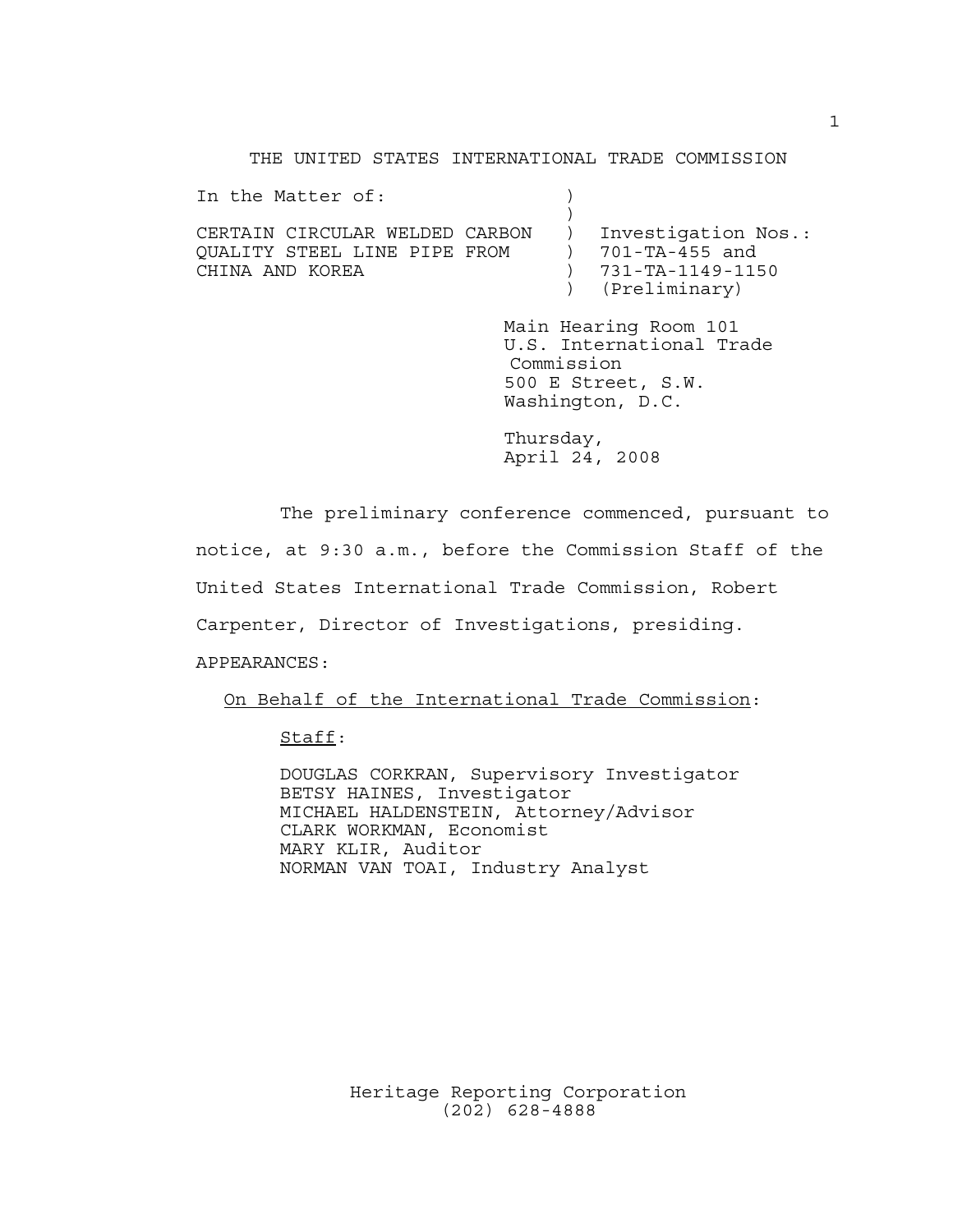APPEARANCES: (Cont'd)

In Support of the Imposition of Countervailing and Antidumping Duties:

Skadden, Arps, Slate, Meagher & Flom LLP Washington, D.C.

On Behalf of:

United States Steel Corporation

GEORGE H. THOMPSON, General Manager-Commercial, Tubular Products, U.S. Steel Tubular Products, Inc.

MARK TINNE, Regional Sales Manager-Gulf Coast, U.S. Steel Tubular Products, Inc.

WILLIAM D. BARTOS, Manager-Standard and Line Pipe Marketing, U.S. Steel Tubular Products, Inc.

JAMES R. MASSIMINO, General Manager-Metallurgy and Quality Assurance, U.S. Steel Tubular Products, Inc.

LINDA ANDROS, Legislative Representative on Trade, United Steel Paper and Forestry, Rubber, Manufacturing, Energy, Allied Industrial and

 Service Workers International Union, AFL-CIO-CLC

SETH T. KAPLAN, The Brattle Group

 ROBERT E. LIGHTHIZER, of counsel JOHN J. MANGAN, of counsel JAMES C. HECHT, of counsel STEPHEN P. VAUGHN, of counsel

Wiley Rein LLP Washington, D.C.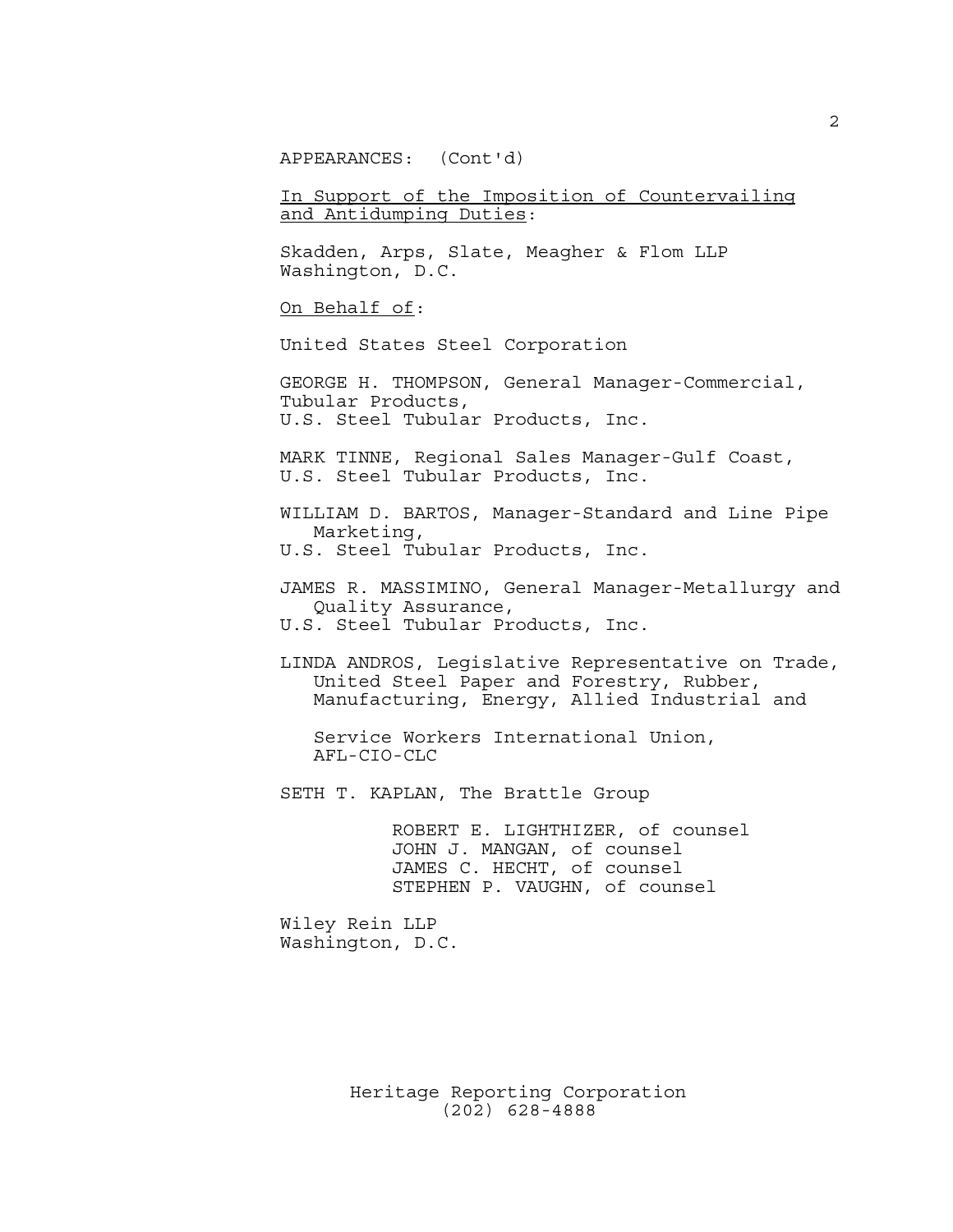APPEARANCES: (Cont'd)

On Behalf of:

Maverick Tube Corporation

ROLAND BALKENENDE, President, Tenaris Global Services USA (sales office of Maverick Tube Corporation)

In Support of the Imposition of Countervailing and Antidumping Duties: (Cont'd)

ROBERT AVERA, Sales Director for Line Pipe Distribution, Tenaris Global Services USA (sales office of Maverick Tube Corporation)

> ALAN H. PRICE, of counsel ROBERT E. DeFRANCESCO, of counsel

Schagrin Associates Washington, D.C.

Tex-Tube Company

RUSTY FISHER, Vice-President of Line Pipe Sales, Tubular Synergy Group

RAYMOND DAVILA, Vice President, Tex-Tube Company

ROGER B. SCHAGRIN, of counsel

In Opposition to the Imposition of Countervailing and Antidumping Duties:

On Behalf of:

Troutman Sanders LLP Washington, D.C.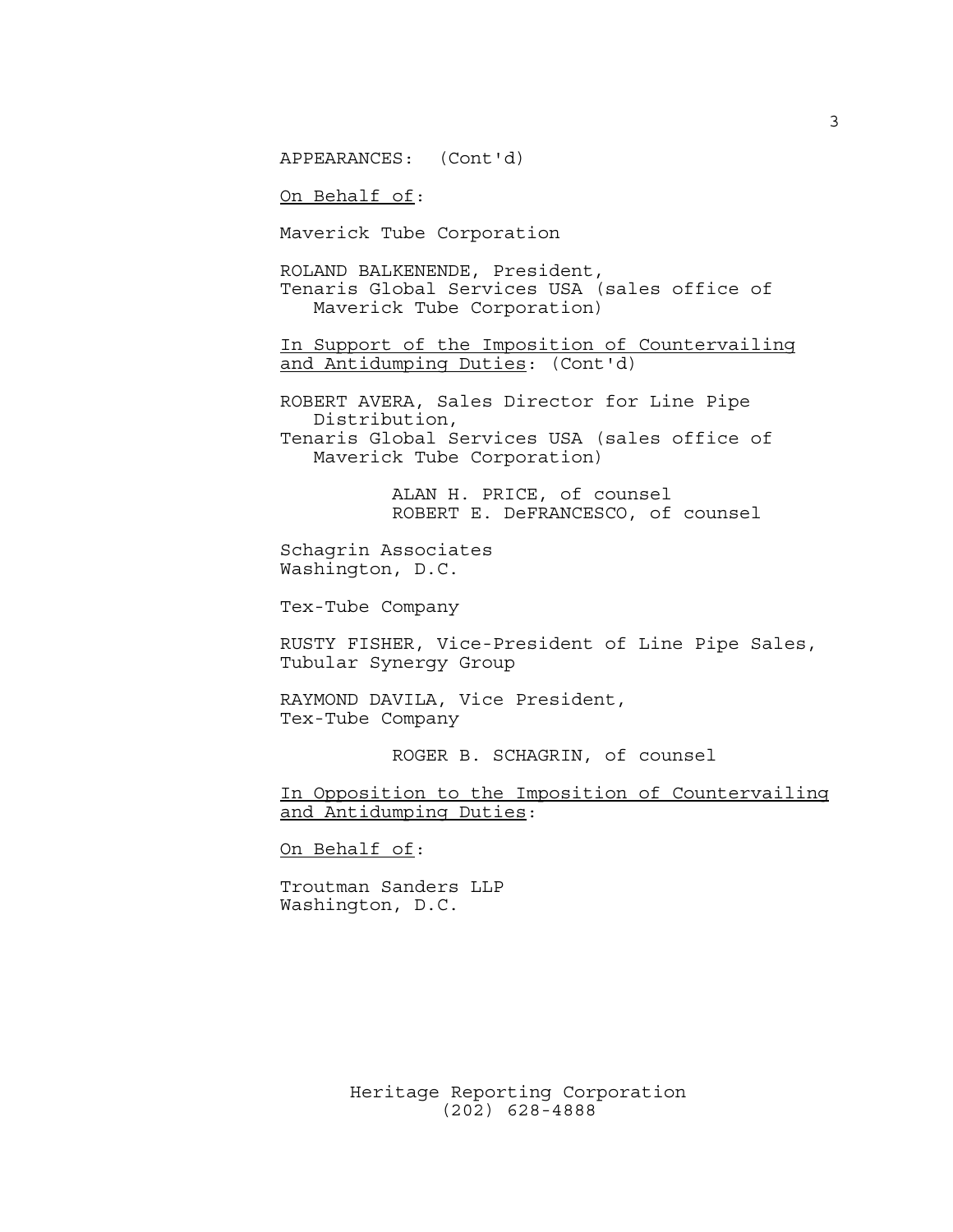APPEARANCES: (Cont'd)

On Behalf of:

SeAH Steel Corporation Husteel Co., Ltd. Hyundai HYSCO

SUNG HEUM BYUN, General Manager, Hyundai Corporation USA

> DONALD B. CAMERON, of counsel JULIE C. MENDOZA, of counsel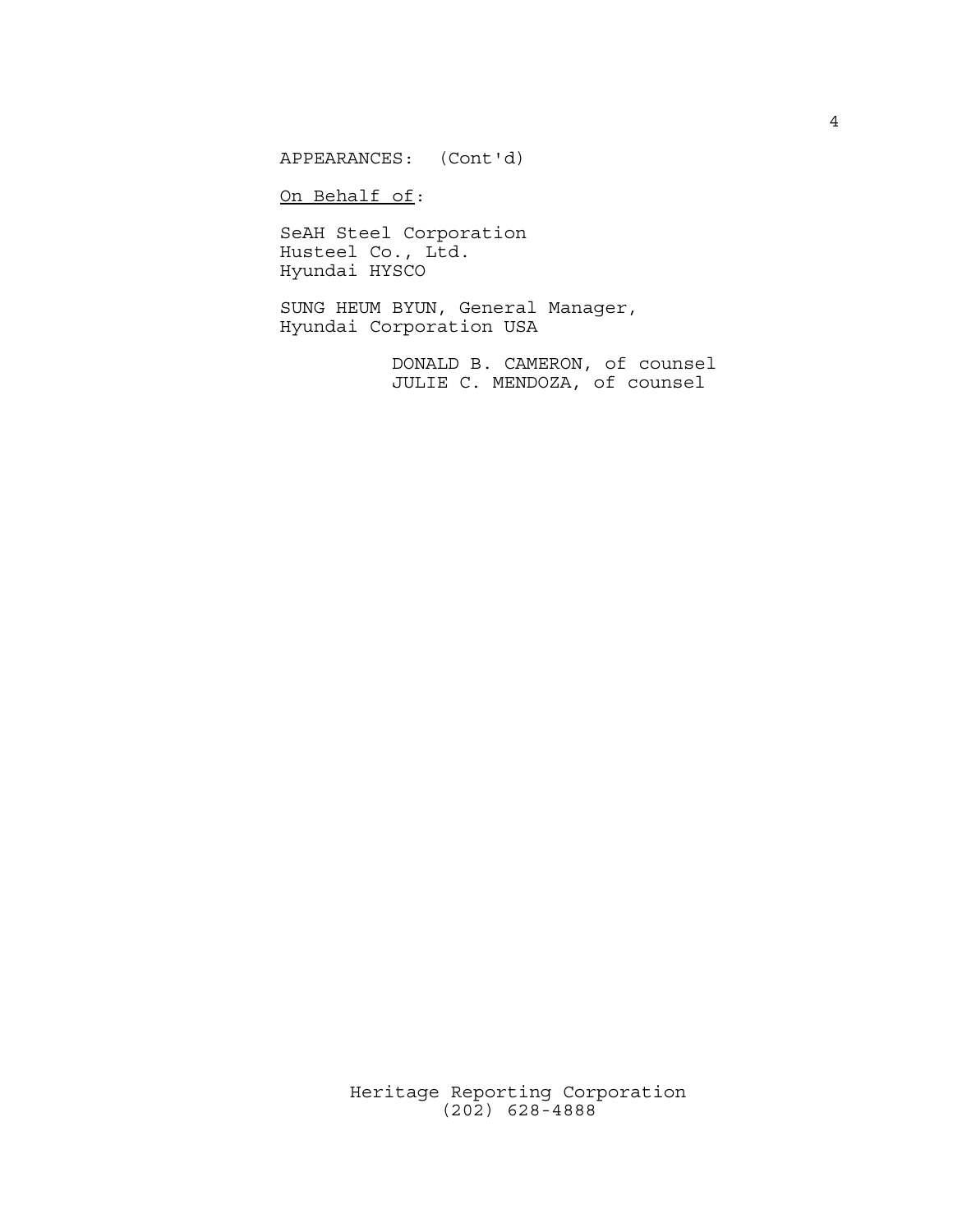# $\underline{\texttt{I}} \ \underline{\texttt{N}} \ \underline{\texttt{D}} \ \underline{\texttt{E}} \ \underline{\texttt{X}}$

PAGE

| OPENING STATEMENT OF ALAN H. PRICE,<br>Wiley Rein LLP                                                                                                       | 8   |
|-------------------------------------------------------------------------------------------------------------------------------------------------------------|-----|
| OPENING STATEMENT OF DONALD B. CAMERON,<br>Troutman Sanders LLP                                                                                             | 12  |
| TESTIMONY OF JAMES C. HECHT, UNITED STATES<br>STEEL CORPORATION, SKADDEN, ARPS, SLATE, MEAGHER<br>& FLOM LLP, WASHINGTON DC                                 | 16  |
| TESTIMONY OF ROLAND BALKENENDE, PRESIDENT<br>TENARIS GLOBAL SERVICES USA (SALES OFFICE OF<br>MAVERICK TUBE CORPORATION)                                     | 20  |
| TESTIMONY OF GEORGE H. THOMPSON, GENERAL MANAGER-<br>COMMERCIAL, TUBULAR PRODUCTS, U.S.<br>STEEL TUBULAR PRODUCTS, INC.                                     | 26  |
| TESTIMONY OF RAYMOND DAVILA, PRESIDENT<br>TEX-TUBE COMPANY                                                                                                  | 34  |
| TESTIMONY OF ROBERT AVERA, SALES DIRECTOR FOR<br>LINE PIPE DISTRIBUTION                                                                                     | 37  |
| TESTIMONY OF MARK TINNE, REGIONAL SALES MANAGER-GULF<br>COAST, U.S. STEEL TUBULAR PRODUCTS, INC.                                                            | 41  |
| TESTIMONY OF RUSTY FISHER, VICE-PRESIDENT OF<br>LINE PIPE SALES, TUBULAR SYNERGY GROUP                                                                      | 45  |
| TESTIMONY OF LINDA ANDROS, LEGISLATIVE REPRESENTATIVE<br>ON TRADE, UNITED STEEL PAPER AND FORESTRY, RUBBER,<br>MANUFACTURING, ENERGY, ALLIED INDUSTRIAL AND | 48  |
| SERVICE WORKERS INTERNATIONAL UNION, AFL-CIO-CLC                                                                                                            |     |
| TESTIMONY OF SETH T. KAPLAN, THE BRATTLE GROUP                                                                                                              | 58  |
| TESTIMONY OF SUNG HEUM BYUN, GENERAL MANAGER,<br>HYUNDAI CORPORATION USA                                                                                    | 101 |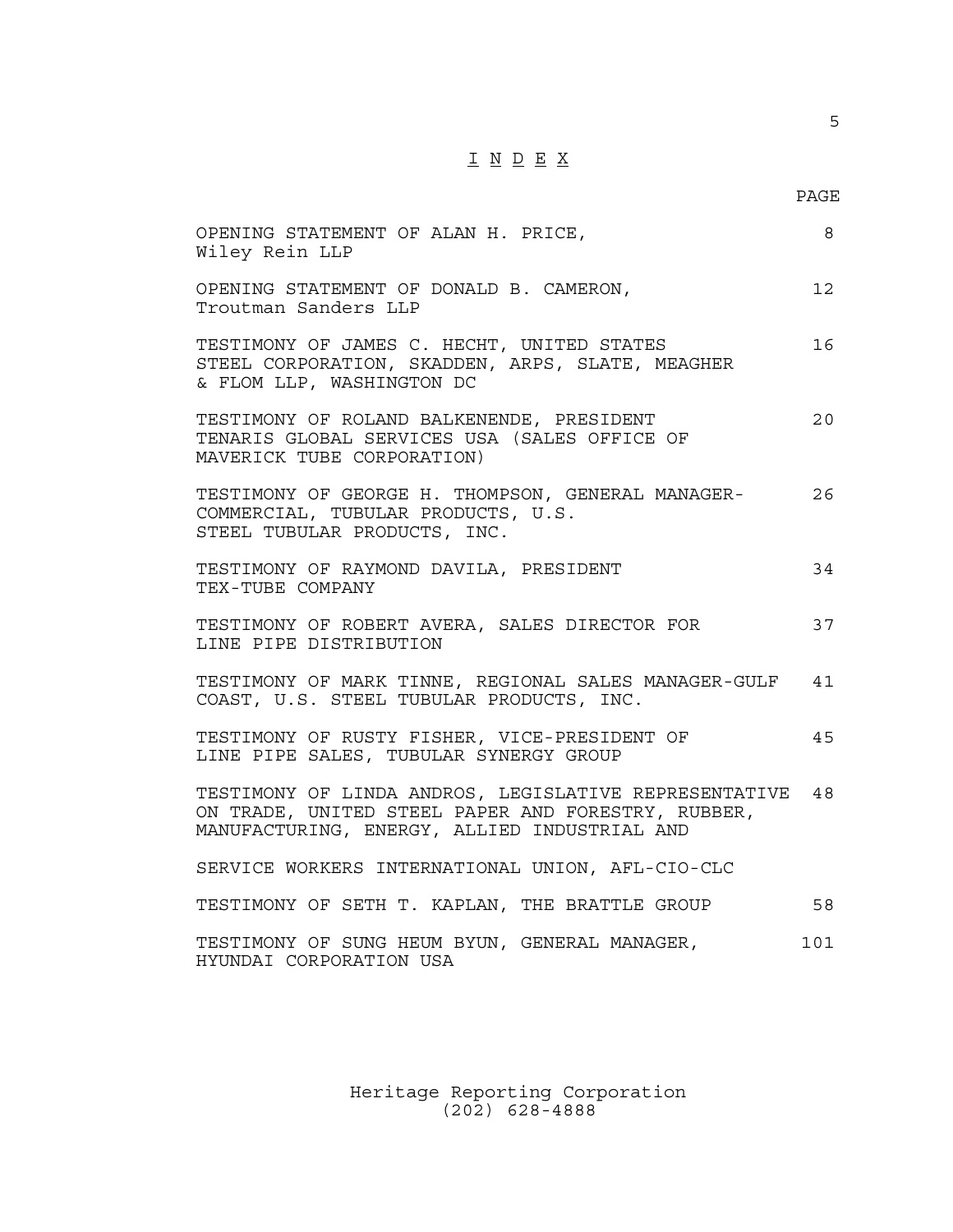# $\underline{\texttt{I}} \underline{\texttt{N}} \underline{\texttt{D}} \underline{\texttt{E}} \underline{\texttt{X}}$

|  | CLOSING STATEMENT OF STEPHEN P. VAUGHN, |                                          | 142 |
|--|-----------------------------------------|------------------------------------------|-----|
|  |                                         | SKADDEN, ARPS, SLATE, MEAGHER & FLOM LLP |     |

| CLOSING STATEMENT OF ROGER B. SCHAGRIN, |  |  | 146 |
|-----------------------------------------|--|--|-----|
| SCHAGRIN ASSOCIATES                     |  |  |     |

| CLOSING STATEMENT OF DONALD B. CAMERON, |  |  | 150 |
|-----------------------------------------|--|--|-----|
| TROUTMAN SANDERS LLP                    |  |  |     |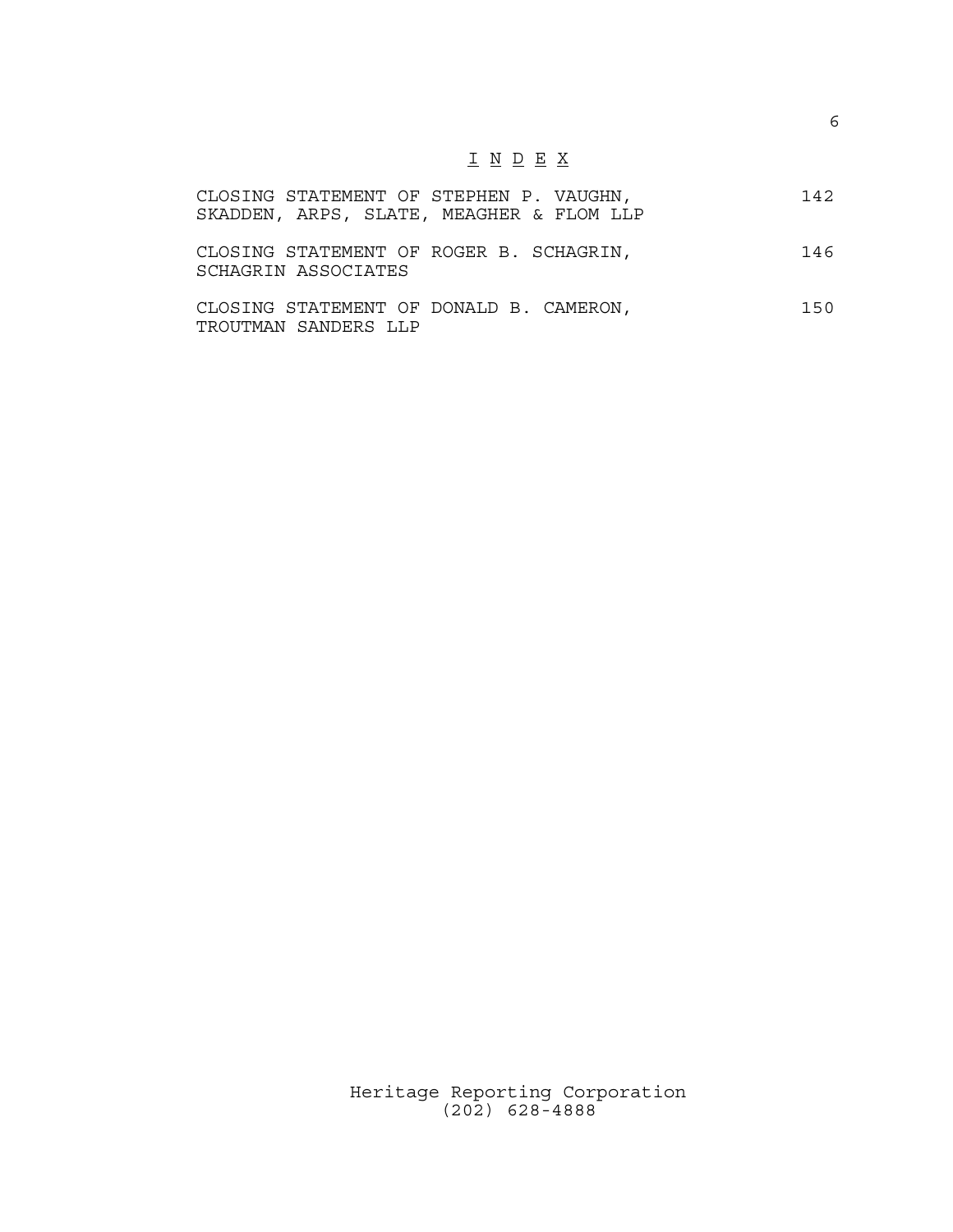P R O C E E D I N G S (9:30 a.m.) MR. CARPENTER: Good morning and welcome to the United States International Trade Commission's conference in connection with the preliminary phase of countervailing duty investigation Number 701-TA-455 and antidumping investigation Numbers 731-TA-1149 to 1150 concerning imports of certain circular welded carbon quality steel line pipe from China and Korea. My name is Robert Carpenter; I am the Commission's Director of Investigations and I will preside at this conference. Among those present from the Commission staff are from my far right: Douglas Corkran, the supervisory investigator; Betsy Haines, the investigator; on my left Michael Haldenstein, the attorney/advisor; Clark Workman, the economist; Mary Klir, the auditor; and we'll soon be joined by Norman Van Toai, the industry analyst. I understand that parties are aware of the time allocations. I would remind speakers not to refer in your remarks to business propriety information and to speak directly into the microphones. We also ask that you state your name and affiliation for the record before beginning your presentation.

Heritage Reporting Corporation (202) 628-4888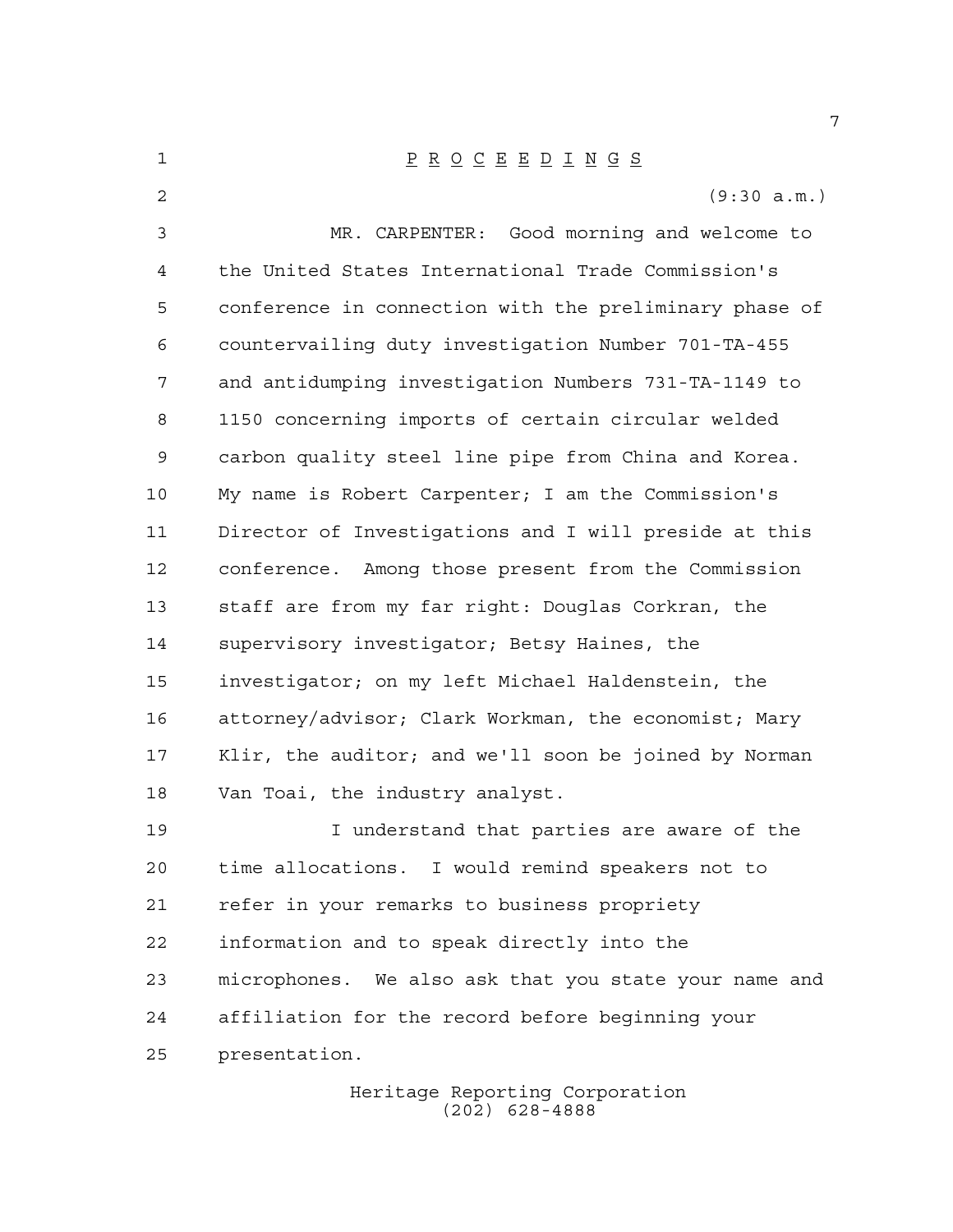1 Are there any questions?

(No response.)

 MR. CARPENTER: If not, welcome Mr. Price, please proceed with your opening statement.

 MR. PRICE: Good morning and thank you, Mr. Carpenter, members of the Commission staff. I am Alan Price, counsel for Petitioner Maverick Tube Corporation. We are here today because the domestic carbon quality welded line pipe industry is suffering from material injury at the hands of subject imports from China and Korea and is threatened with material injury by an unabated surge in these imports.

 My client, Maverick Tube Corporation, has suffered enormously. The testimony you will hear today will illustrate to the Commission the debilitating effect that the subject imports have had on the domestic industry. Let's begin with the basic facts.

 Carbon quality welded line pipe, both import and domestic, are produced and sold to API standards. The API specifications eliminate any meaningful quality distinction. Once pipe is API certified, price becomes the primary driver in distributor purchasing decisions. API certified line pipe of the same size and grade is fungible regardless of whether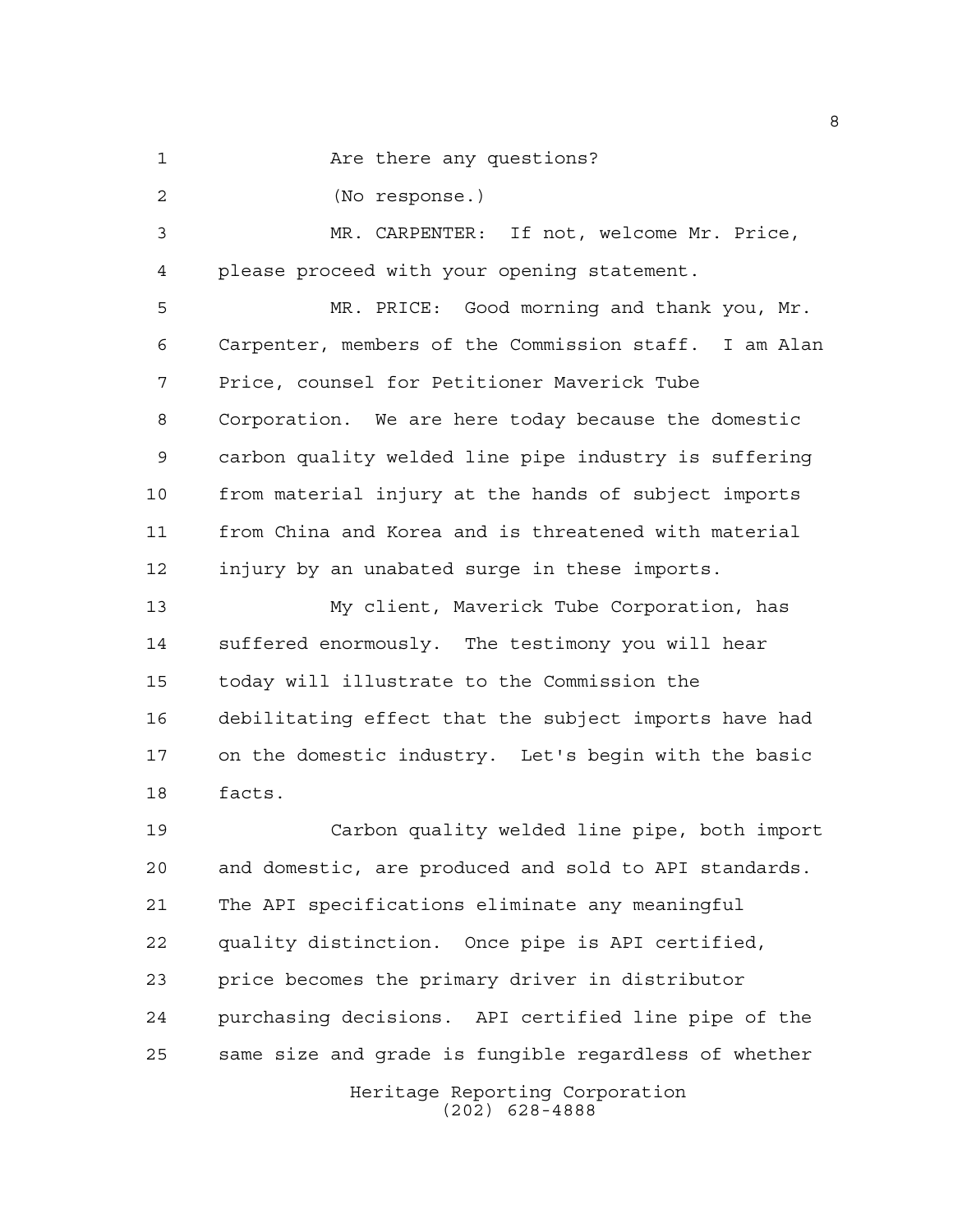or not it is produced in China, Korea or here in the United States. As a result, line pipe imports from China and Korea should be cumulated when assessing their effects on the domestic industry.

 The subject imports are simultaneously present in the same markets, they sell to the same customers, and they are often sold by the same importers. Over the period of investigation demand for line pipe nearly doubled. One would rationally anticipate that the domestic industry would be the primary beneficiary of this growth. Unfortunately, the subject imports surged into the market depriving the U.S. industry of the full benefits of booming demand. Indeed, between 2005 and 2007 subject imports increased by almost 345,000 tons, an increase of nearly 300 percent. This volume is significant.

 As you will hear today, the subject imports captured market share by significantly underselling the domestic industry. In fact, we believe that both China and Korea undersold the domestic industry in every single quarterly pricing comparison and by substantial margins. This suppressed and depressed prices.

Heritage Reporting Corporation (202) 628-4888 When the import surge began in 2006 the domestic industry was also able to increase shipments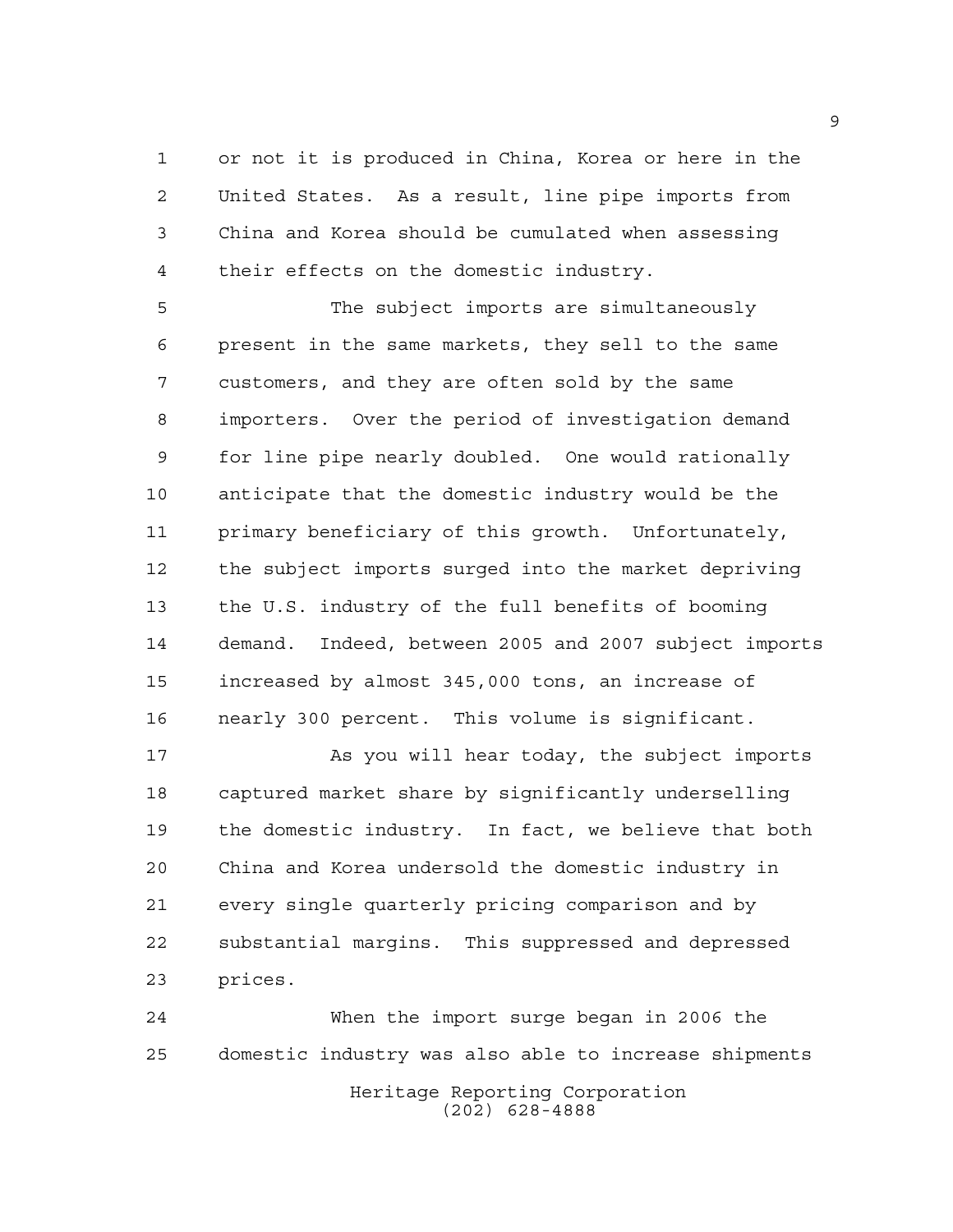and prices. However, the domestic industry's share of sales declined as a result of the surge in imports. This deprived the domestic industry of the ability to maximize its profits during a time of increased demand. " The surge in subject imports also resulted in an inventory build in 2006, resulting in a slight decline in apparent domestic consumption in 2007. Subject imports, however, continued to flood the market in 2007 and eventually overwhelmed the domestic industry. The domestic producers were forced to stand and fight; profits plunged.

 By 2007, the domestic industry was caught in a classic cost/price squeeze. While material costs began to increase rapidly, subject imports remained well below the market prices and continued to hold down overall market prices, preventing the domestic industry from recovering its increasing costs and contributing to a steep decline in profitability. This decline in operating profits is harm which is not inconsequential, immaterial or unimportant.

 Not only is the domestic industry currently suffering from material injury, but the domestic industry is also threatened with material injury. The subject imports have significant excess and divertible capacity. If unfairly priced subject imports are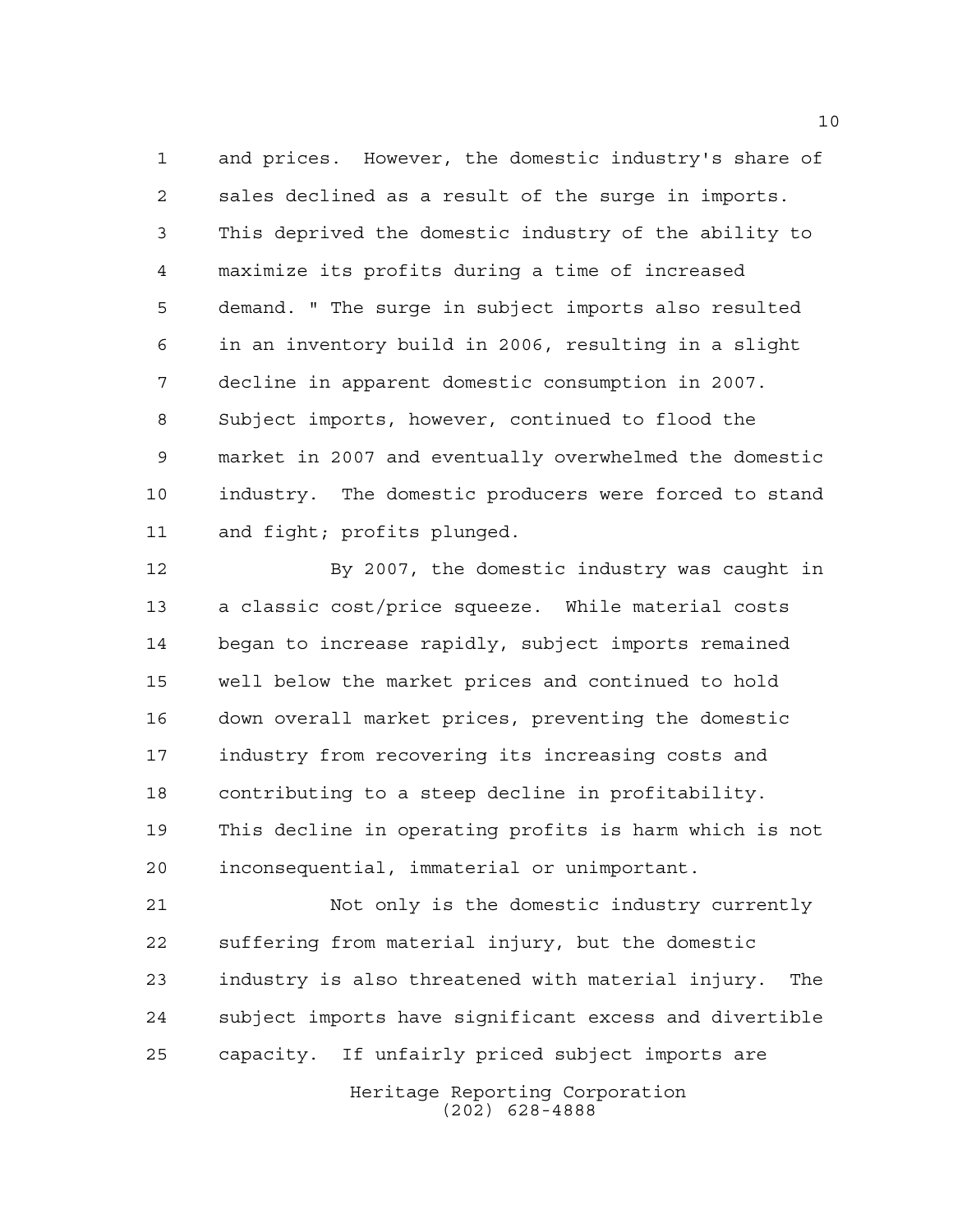allowed to continue to enter the United States unchecked, the condition of the domestic industry will continue to deteriorate. Further, since the beginning of the year raw materials costs have skyrocketed thereby increasing the price gap between domestic and subject imports. In fact, despite the explosion in raw material costs, the average import prices in January and February of 2008 are still well below 2005 average import prices, and subject imports are even below current pricing for hot rolled steel.

 Clearly, the Chinese government's continued subsidization of the steel industry is distorting Chinese producer import costs and artificially depressing their pipe high prices. Likewise, the Korean producers have also increased their shipments 16 since the beginning of the year and appear determined to maintain their volumes at any price. The combined effect of continued increases in subject import volumes and the growing disparity in pricing between domestic and subject products threatens the domestic industry with further material injury.

 In summary, the facts in this record will show that there is a reasonable indication of material injury or threat thereof to the domestic industry. Thank you.

> Heritage Reporting Corporation (202) 628-4888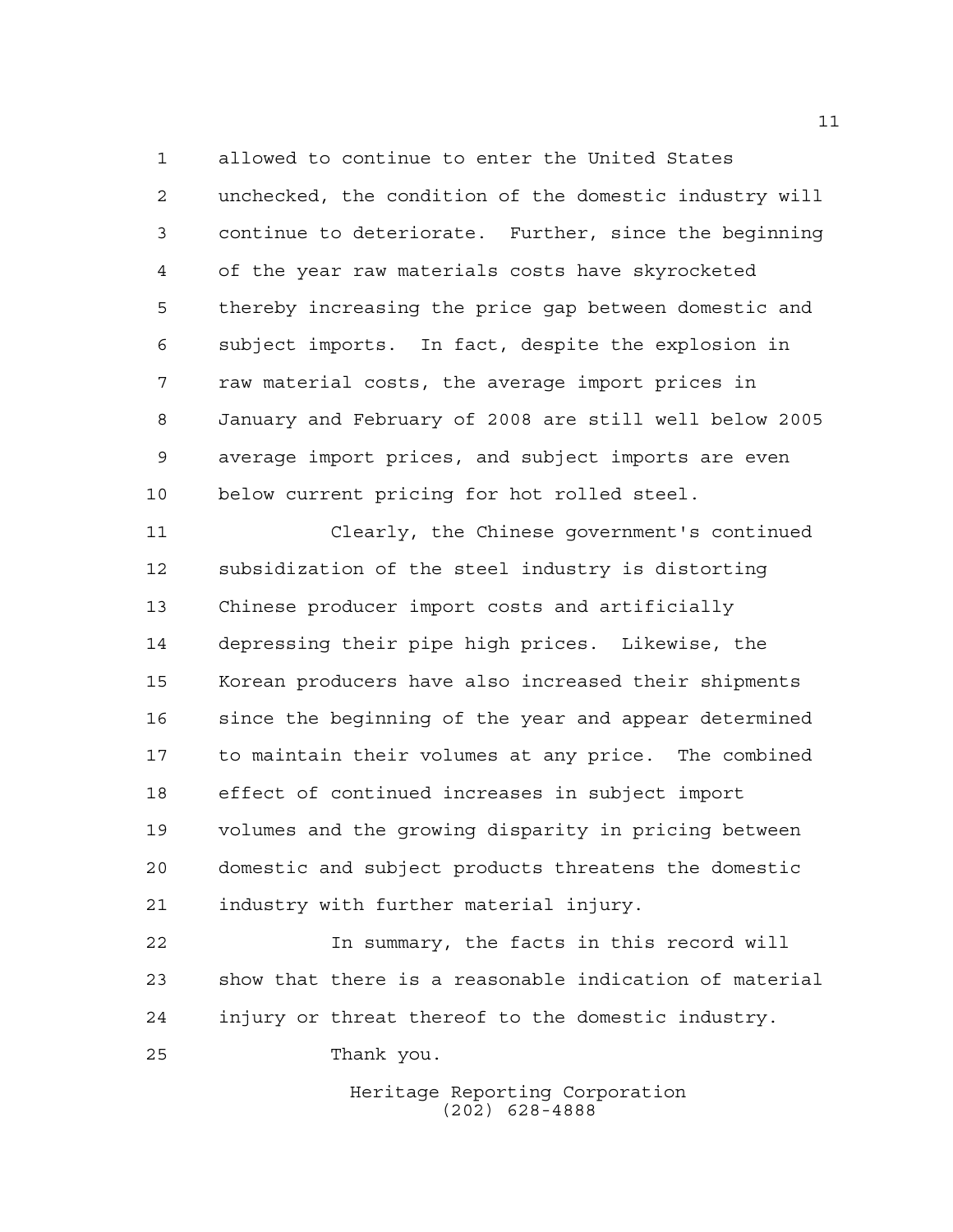MR. CARPENTER: Thank you, Mr. Price. Mr. Cameron? MR. CAMERON: Thank you. Good morning. For the record, my name is Don Cameron of the law firm of Troutman Sanders. I am appearing with my partner Julie Mendoza on behalf of SeAH Steel, HYSCO and Husteel, Korean producers of the line pipe at issue today. I would like to make a few brief observations at the outset. First, this industry doesn't even come close to meeting the threshold of material injury. This industry is healthy and it's getting stronger by the

 week. It is not injured by imports from any source. Let's try and put this case into some perspective. As you all know, the industry filed an antidumping case against line pipe from Korea, China and Mexico in 2004. This Commission made an affirmative preliminary determination but somehow there was no final injury determination because this industry withdrew its petition before the final determination could be reached. They withdrew the petition for a simple reason: they weren't injured by imports then and they're not injured by imports now.

Heritage Reporting Corporation Put another way, does anybody in this room seriously believe the Petitioners would have pulled

(202) 628-4888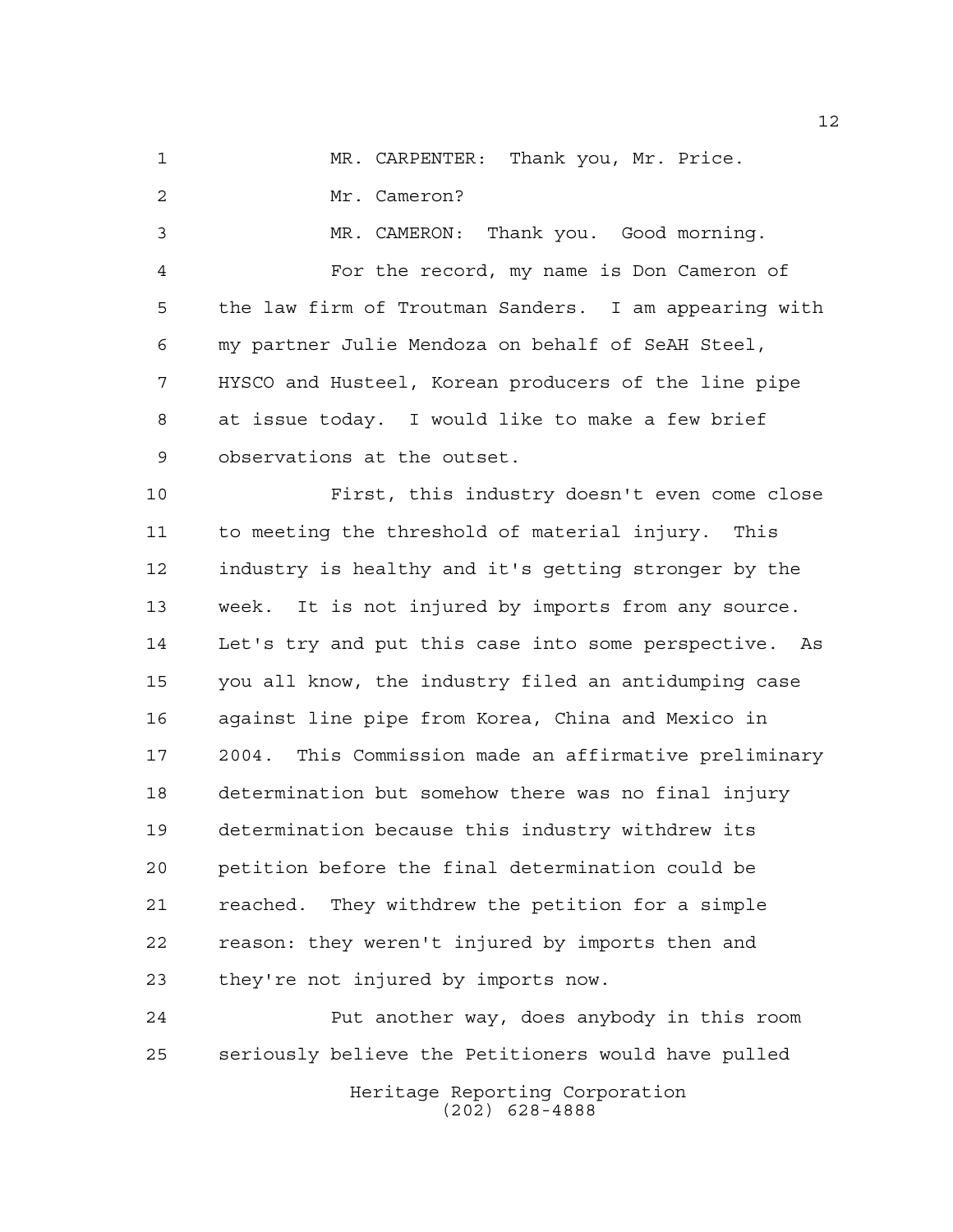that case if they thought they could win? I don't think so.

 But consider this: between 2001 and 2003, U.S. industry profits ranged from a profit of 0.3 percent in 2001 to a loss of 4 percent in 2002 and 2003. Interesting. This, of course, occurred during a time when imports had been severely restricted by the line pipe safeguards. So when imports of line pipe were restricted this industry lost money.

 Fast forward to 2005 - 2007. Suffice to say that industry profitability has been dramatically different from what we saw in 2001 and 2003. Indeed, this industry has been quite profitable throughout the POI.

 Second, add to this fact that the U.S. line pipe industry was part of the 7 billion -- that's with a B -- billion dollar major restructuring consolidation that occurred with respect to line pipe and OCTG in 2006 and 2007. U.S. Steel acquired Lone Star, Tenaris acquired Maverick, IPSCO's acquisitions and then subsequent sale. We invite the Commission to pay particular attention to companies such as U.S. Steel; they encountered significant restructuring costs.

Heritage Reporting Corporation (202) 628-4888 For instance, we understand from news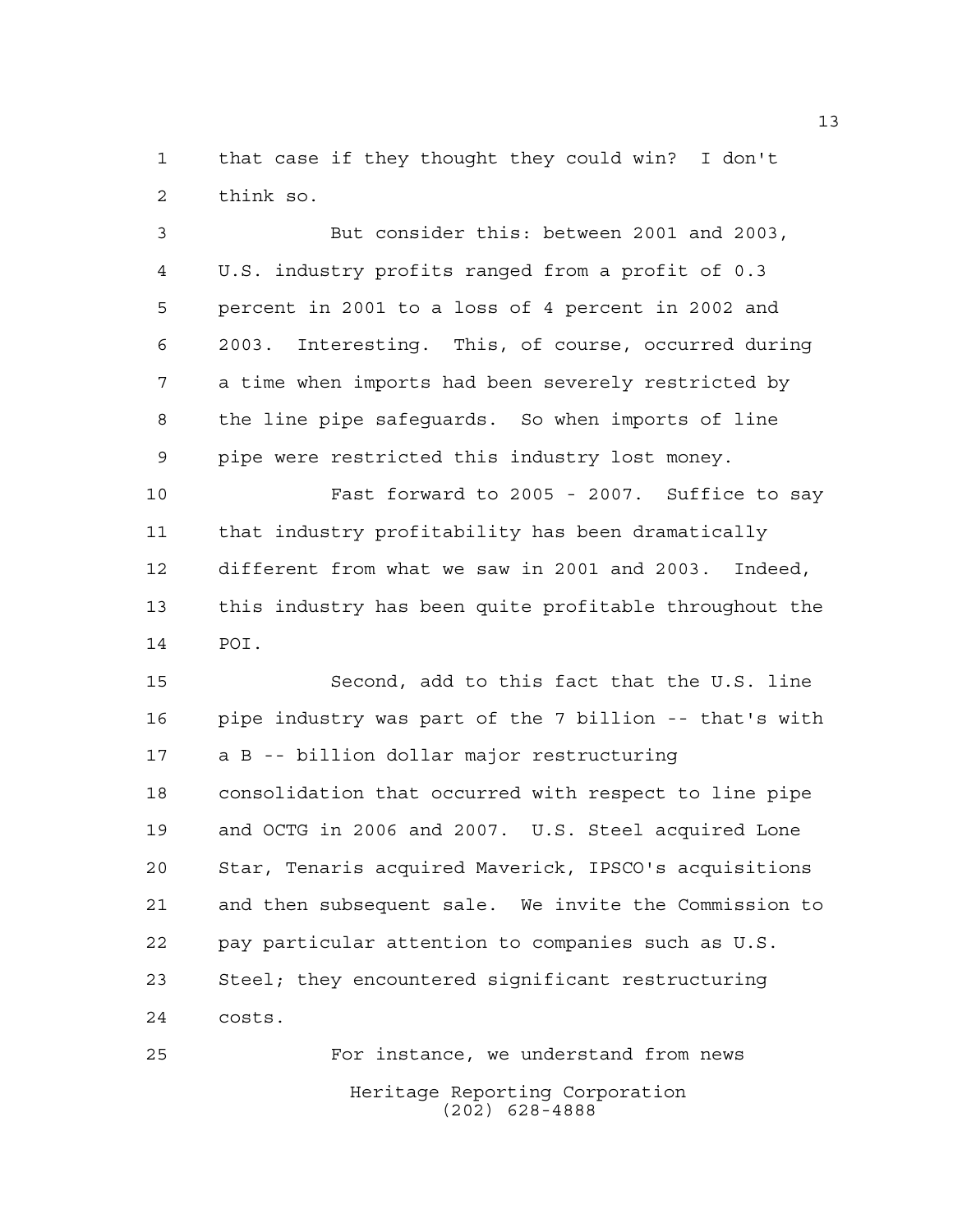reports and industry sources that U.S. Steel literally scrapped much if not all of the imported line pipe -- imported pipe that Lone Star had purchased. WE know that a lot of that was OCTG. We don't know what else it was. How much was it? We don't know that either but the Commission ought to ask.

 Question: how much did all of this cost and exactly how was that allocated? Certainly it wasn't a cost associated in any way with producing line pipe. We assume that there are other additional restructuring costs as well. But again, these costs have nothing to do with imports of line pipe and everything to do with making U.S. Steel more profitable over the long haul. Are costs of restructuring being attributed to imports? I don't know. But the fact is that these three petitioners are not representative of this industry, and the condition of this industry is strong.

 Third, the real question before this Commission is not whether the industry has been injured. It hasn't been. And I think the data is pretty solid on that. The real question is threat of injury. And again, the answer to that question is that this industry isn't threatened by injury of imports from -- this Commission examined that same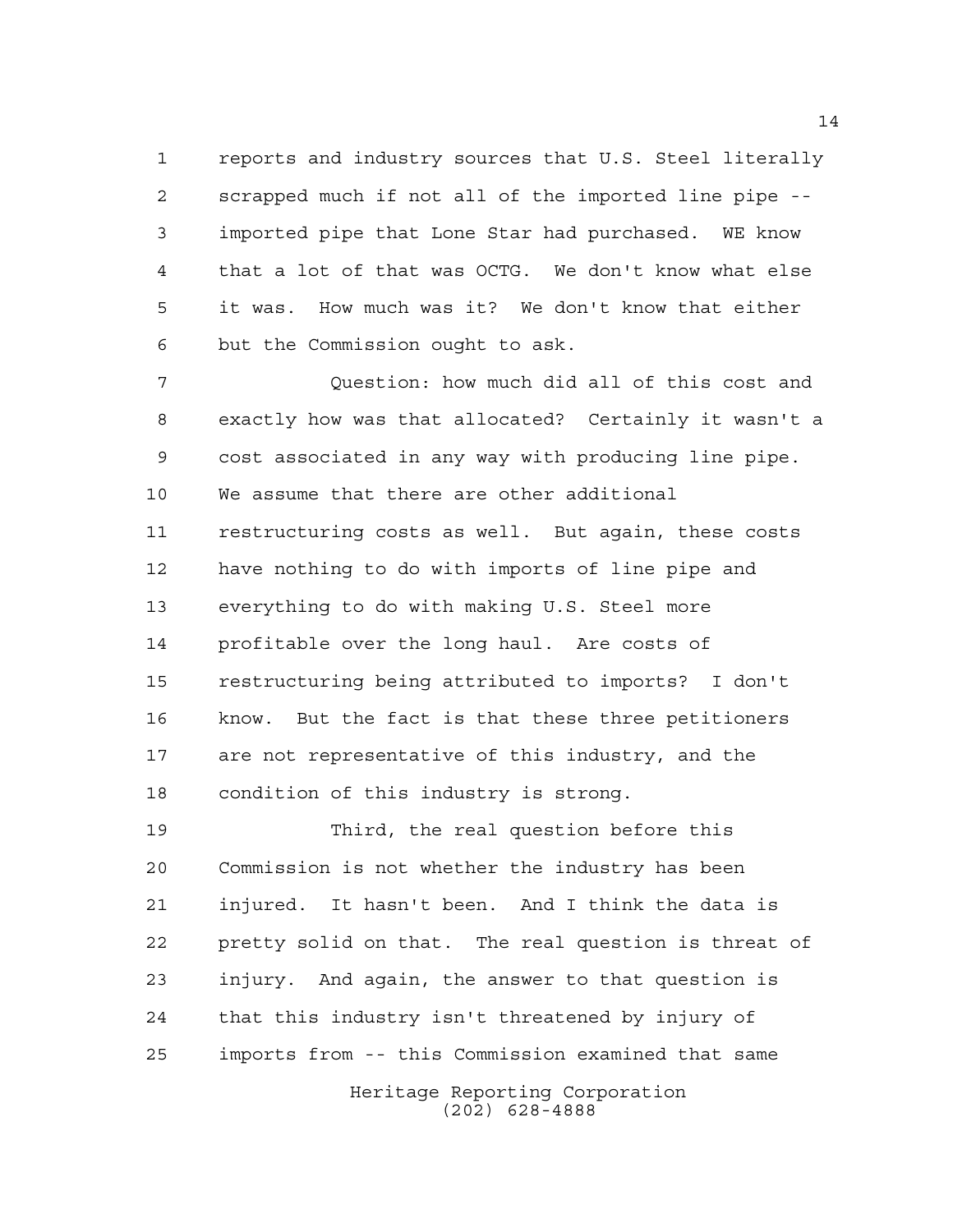question in the OCTG sunset case, and you revoked the orders.

 Ask these producers what prices have done. We heard about costs, ask them what prices have done between January and April of this year. Ask them about price increases. Every distributor that we have contacted has confirmed that price increases are almost weekly and there is absolutely no question that U.S. producers are covering their costs and making additional profit from these price increases. And when they tell you that the price increases don't cover the increased raw material costs, please ask them to prove that. Both domestic and import prices in fact are skyrocketing. And these producers are all benefiting from current market conditions. There is no threat of injury to this industry.

 Finally, one word about imports from Korea. As you will hear, there are significant differences between the line pipe industry in Korea and that of China. Korean producers have participated responsibly in this market for well over 20 years. Korean line pipe is imported through established channels. We heard just now about fungibility, indeed the fact is that there are significant quality differences between Korean and Chinese line pipe that is recognized in the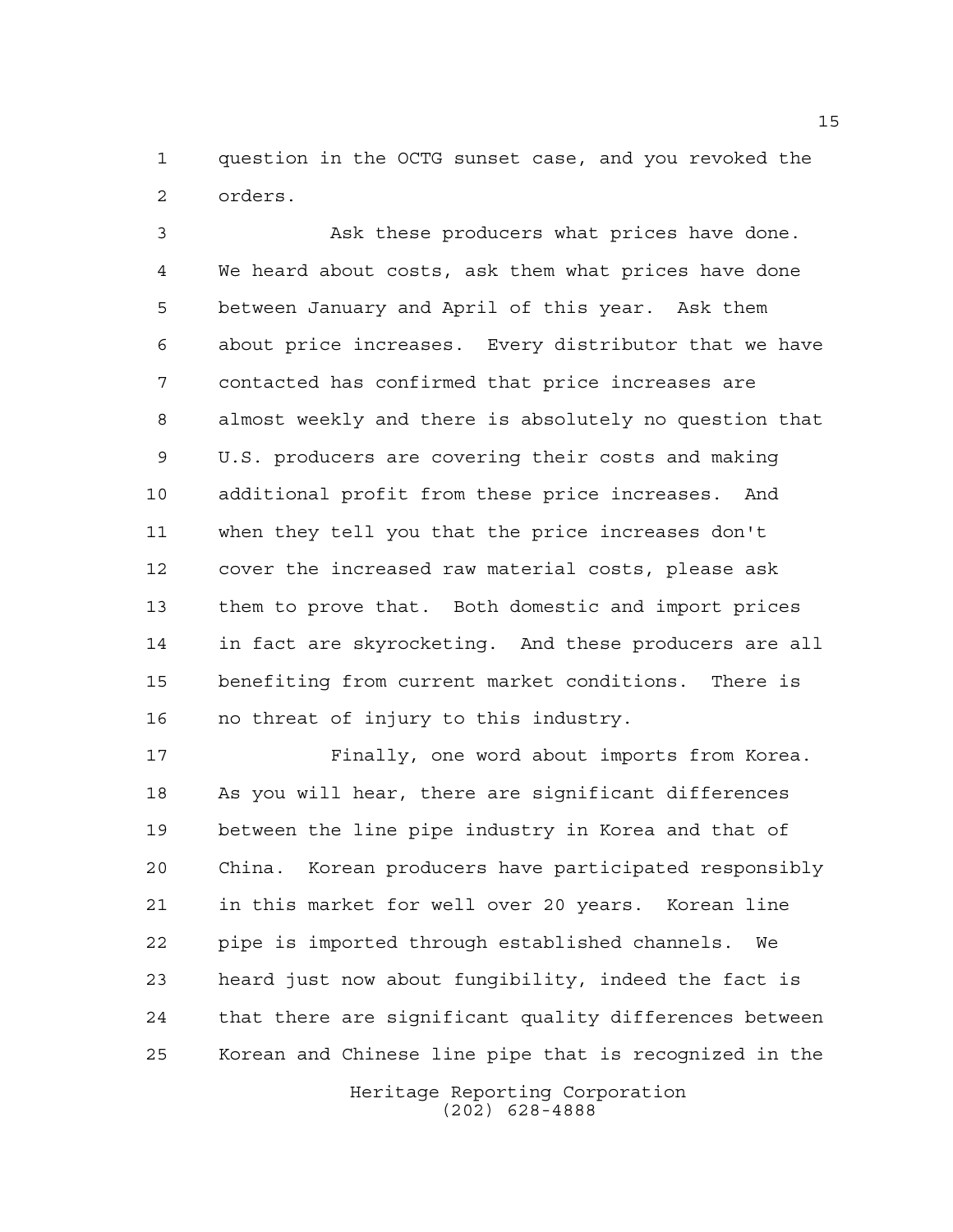market. The fact is, imports from Korea are not threatening this industry.

 Thank you for your time. And we look forward to the rest of the hearing. Thanks.

 MR. CARPENTER: Thank you, Mr. Cameron. Would the petitioning panel please come forward at this time.

8 Please begin when you're ready.

 MR. HECHT: Good morning, I'm Jim Hecht, representing United States Steel Corporation. We would like to begin our presentation this morning by discussing a few slides that address some of the more important points in this investigation. And I believe, hopefully, that you have the slides in front of you that we've handed out.

 Slide one provides an overview. Demand for welded line pipe almost doubled from 2005 to 2007 but domestic producers could not take advantage of this demand because of a surge in subject imports. The enormous volume of such imports sold at rock bottom prices made it impossible for domestic producers to pass along rising costs. As a result, despite strong demand, domestic producers actually experienced a dramatic decline in operating income during 2007. Furthermore, domestic producers are threatened with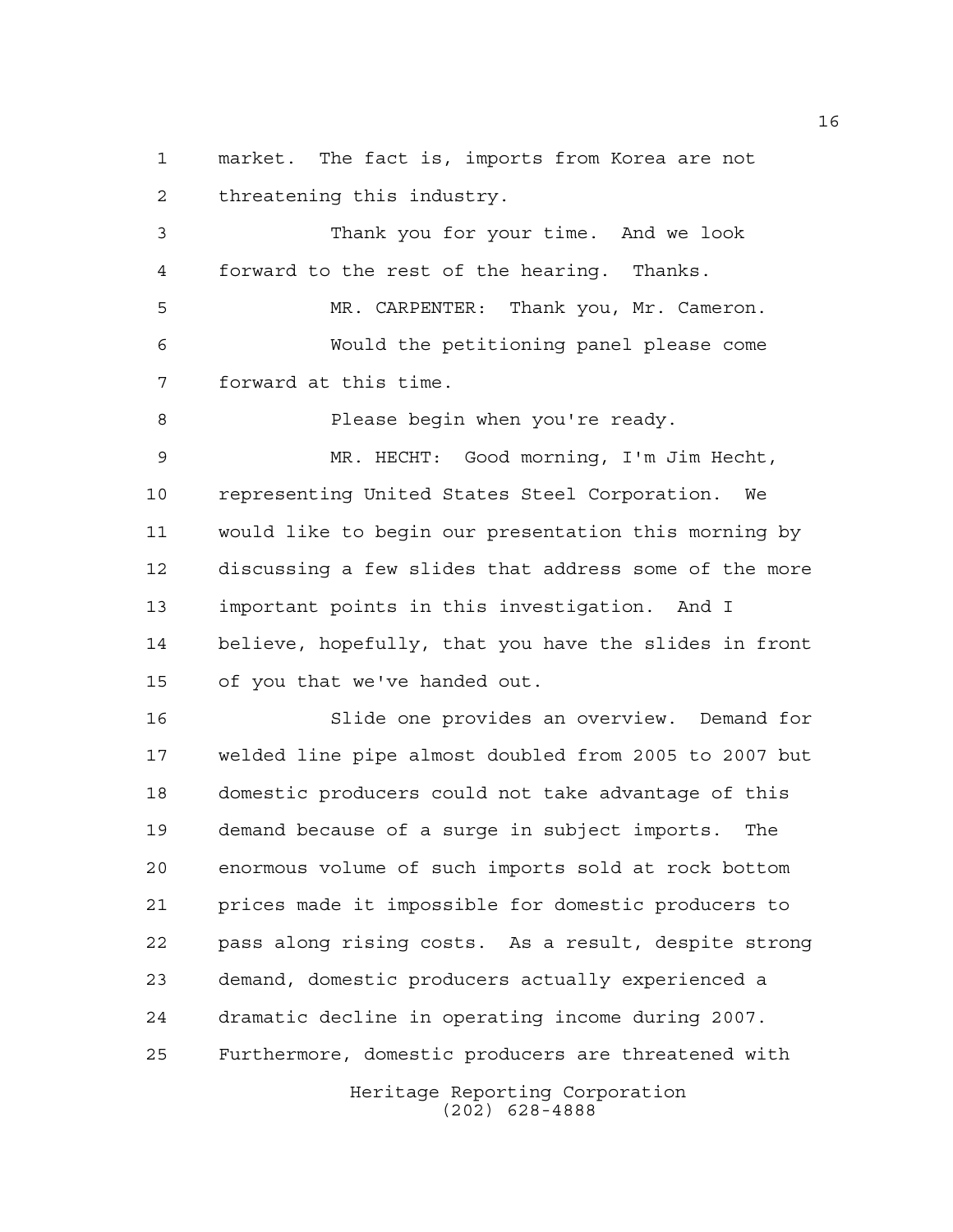additional material injury if relief is not granted. In slide two you see apparent domestic consumption of the subject product which we have estimated using import data along with domestic shipment data from industry publications. According to those data, demand soared by 84 percent from 2005 to 2006 and remained at extremely high levels during 2007. In a properly functioning market such strong demand should have resulted in much improved performance for the domestic industry but this did not happen.

 Instead, as shown in slide three, subject imports almost tripled during the period of investigation. In 2006 alone, subject imports went from 116,000 tons to almost 412,000 tons, an increase of 255 percent in one year. And the import surge continued in 2007.

18 As shown in slide four, we estimate that as a result the market share held by Chinese and Korean producers rose from 15 percent in 2005 to 33 percent in 2007. It is clear that Chinese and Korean imports took the lion's share of the new demand in the market. Now let's look at how these imports affected prices. As shown in slide five, the pricing product data collected by the Commission confirmed that there

Heritage Reporting Corporation (202) 628-4888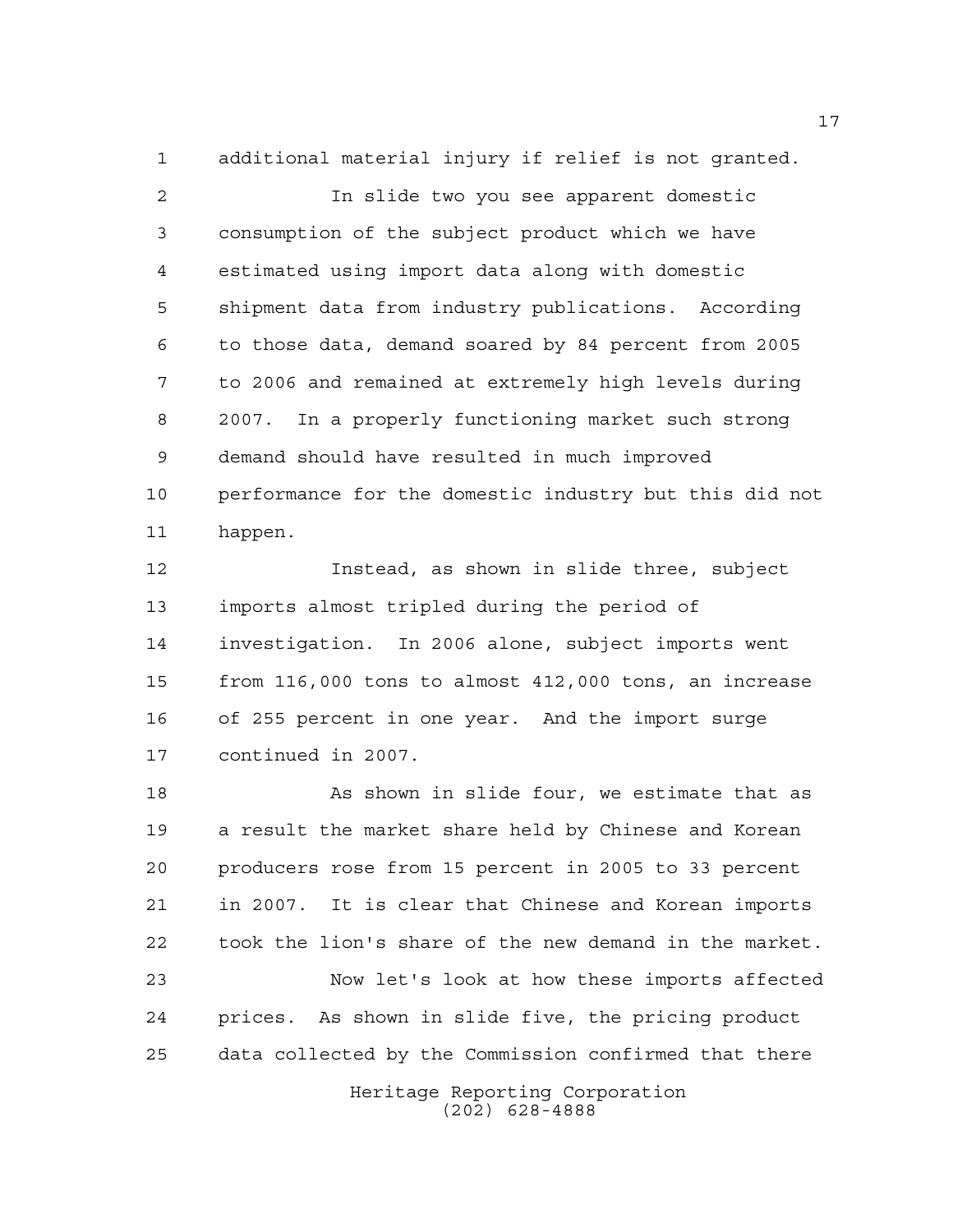has been significant underselling by subject imports. This underselling is very significant because, as the Commission has previously found, there is a high degree of substitutability between subject imports from the domestic like product.

 Furthermore, as this Commission has also found, price is a significant factor in purchasing decisions. Thus, underselling by subject producers would be expected to have a significant effect on U.S. pricing.

 On slide six you can see that effect. This chart shows a blend of domestic and import prices for the subject product. Those prices remained flat throughout the period of investigation. From looking at this chart you would never know that customers in 2006 and 2007 were buying almost twice as much of the subject product as they did during 2005.

 Unable to raise prices, domestic producers were hurt by rising costs. As you can see on slide seven, using index numbers, domestic producers' operating income fell dramatically in 2007. Domestic producers actually made less money in 2007 than in 2005, a year with much weaker demand.

 And here on slide eight you see the industry's operating income also plummeted when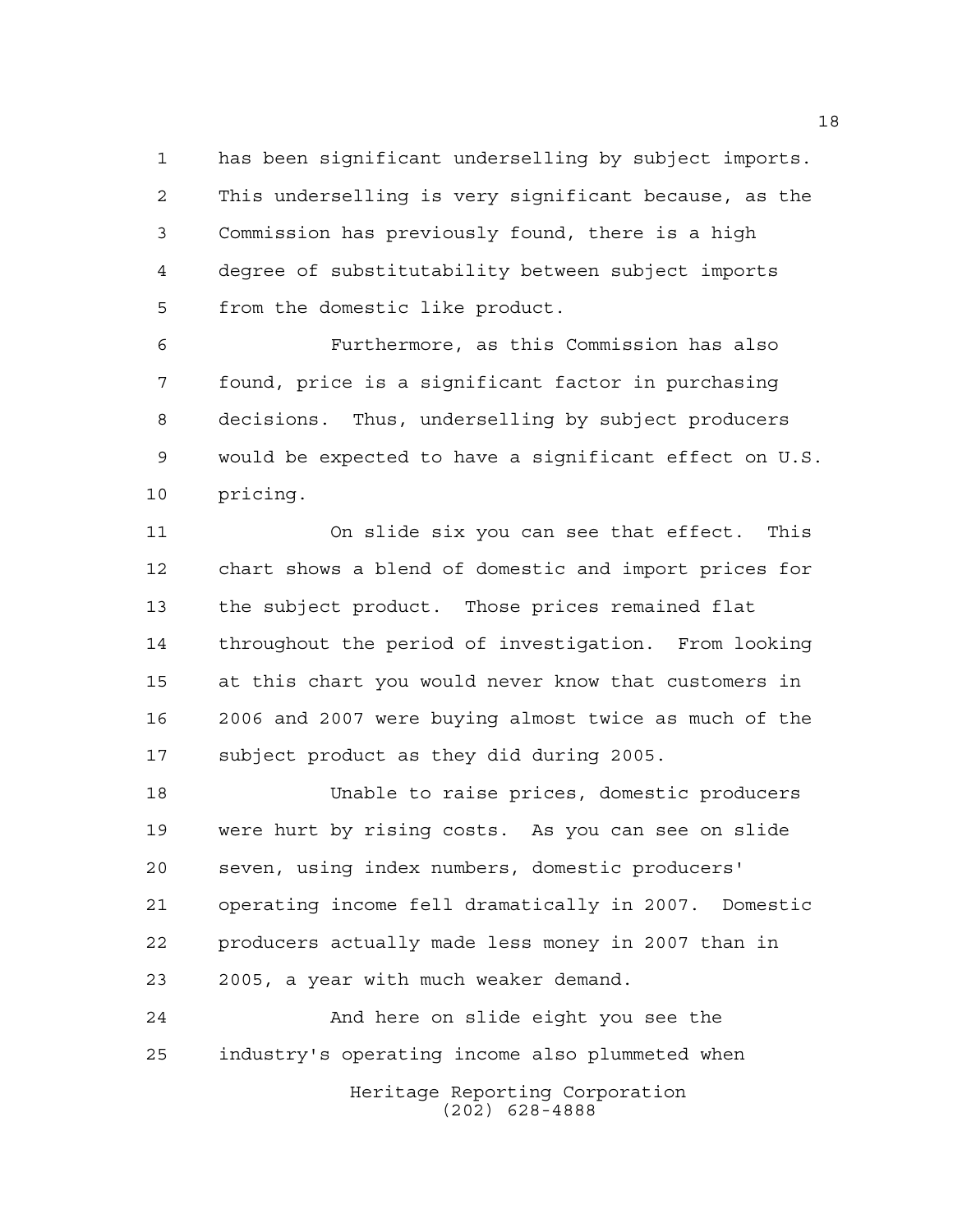measured as a percentage of net sales.

 Slide nine shows the dramatic increase in the costs of hot rolled steel, the major input to welded line pipe that has occurred in recent months. In only five months, from November to April, the U.S. price of hot rolled steel rose by 58 percent. In fact, costs faced by the domestic industry have risen sharply across the board and have necessitated the recent attempts by such producers to raise prices. Indeed, as you can see here in conclusion on slide ten, those higher costs are also one of the main reasons domestic producers are threatened with further material injury if they cannot obtain relief from this Commission. While we believe that the Commission does not need to reach the issue of threat, we have addressed it in detail in our petition and I will only highlight a few critical points here. First, Chinese producers are adding an enormous volume of new capacity. The new mills that we have identified in the petition will have a capacity greater than total U.S. demand in 2006 or 2007.

Heritage Reporting Corporation (202) 628-4888 Second, the ITC's ongoing investigation of welded standard pipe as well as Chinese tax policies will encourage Chinese mills to shift production from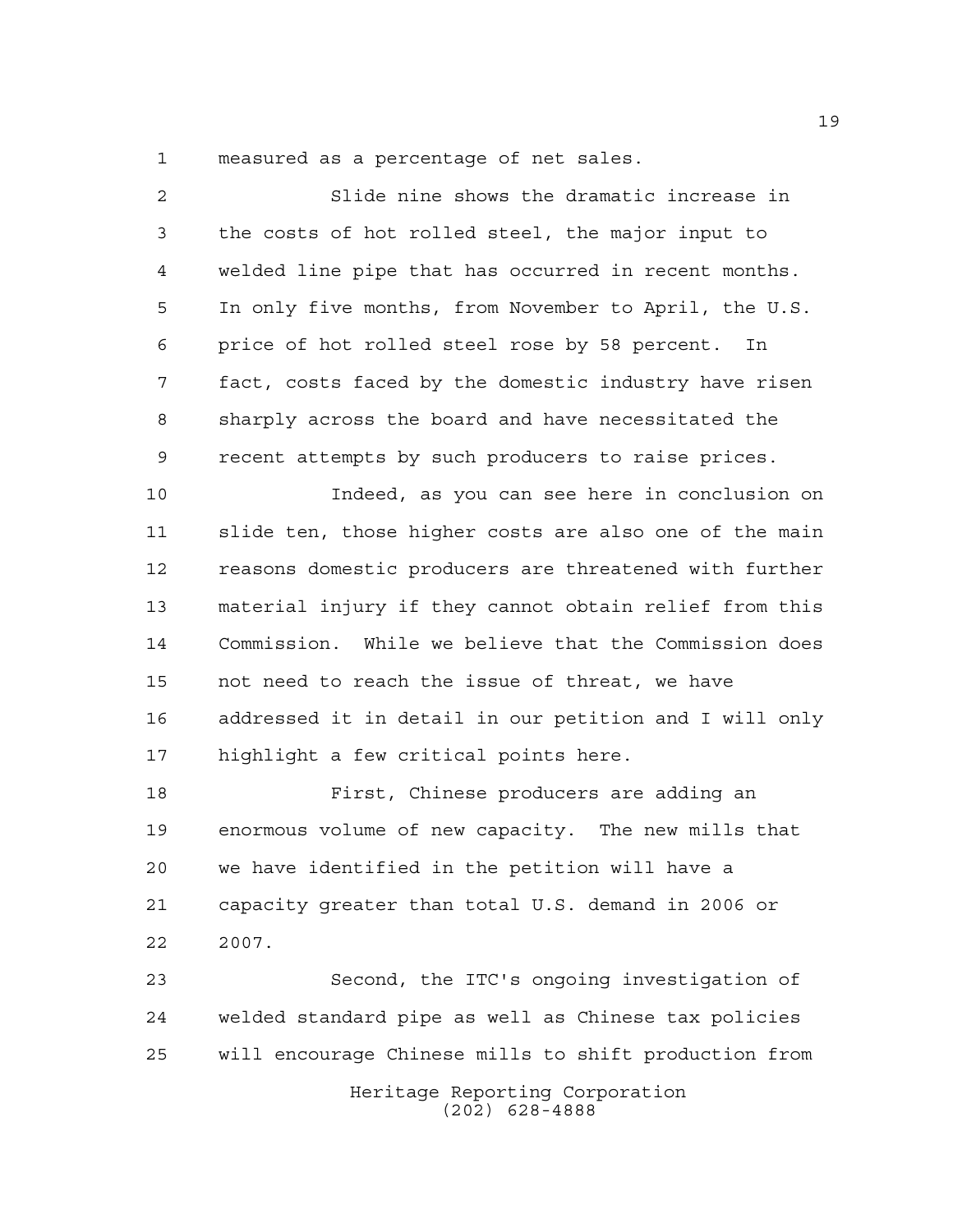welded standard pipe to welded line pipe, a move that could lead to hundreds of thousands of tons of additional imports of subject product.

 And, third, Korean producers are rapidly increasing their production of welded line pipe, a move that will likely lead to further shipments to the U.S. given the Koreans' focus on this market and its historically limited home market.

 In short, domestic producers have suffered material injury by reason of dumped and subsidized imports and they are threatened with additional injury going forward. Accordingly, the Commission should reach affirmative determinations in these investigations.

 MR. BALKENENDE: Good morning. My name is Roland Balkenende. I am the president of Tenaris Global Services USA, which has been the sales arm for Maverick Tube Corporation since October 2006. In my capacity as president I manage all of Maverick's commercial operations in the United States. I have over 25 years of experience in the industry, and in that time I have not see a line pipe market like this one.

Heritage Reporting Corporation (202) 628-4888 While overall demand in the market has been up, imports from China and Korea prevented Maverick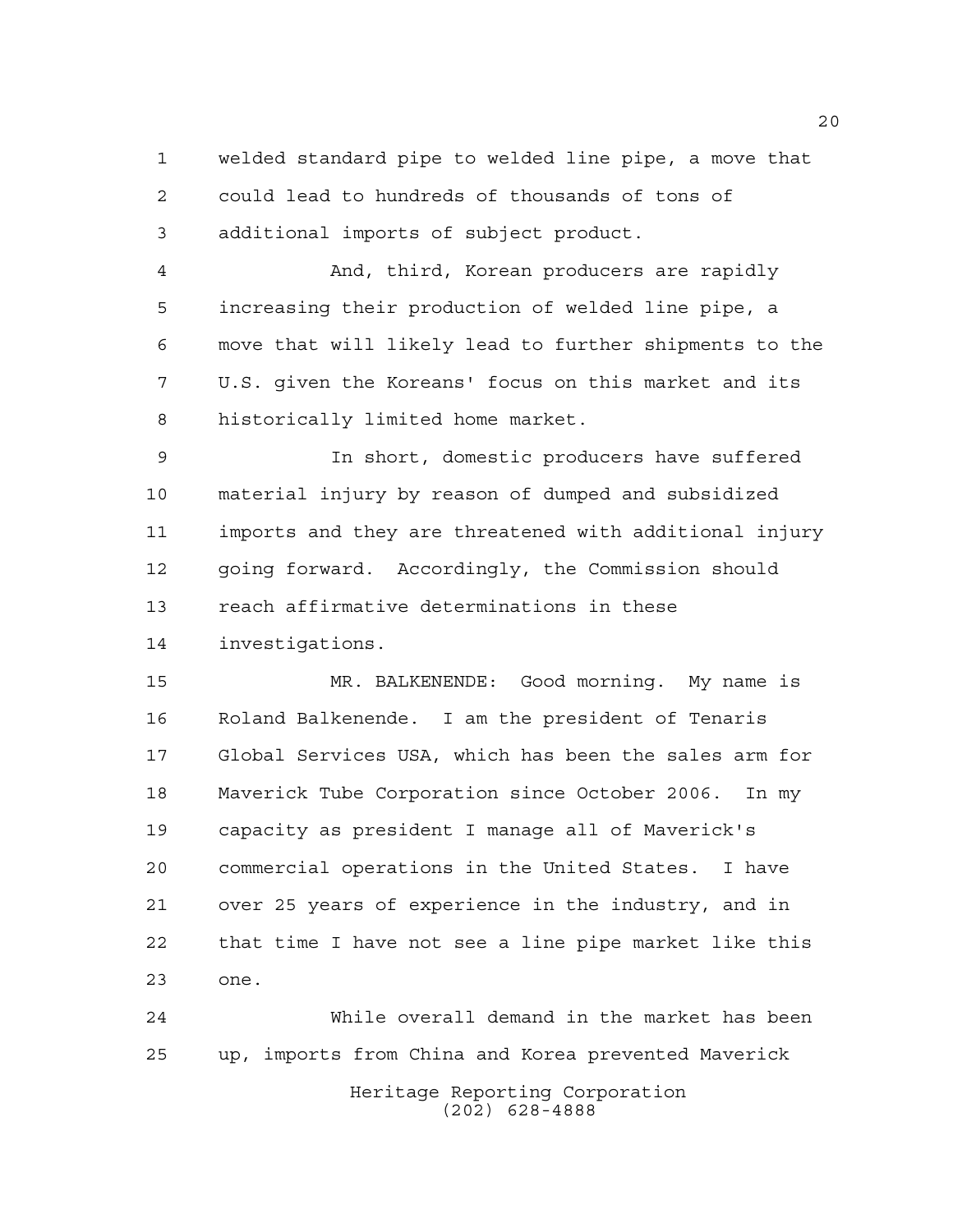from taking advantage of the increase. Given the nature of the line pipe industry, this is particularly devastating. I will briefly discuss the overall effects that these imports have had on our company and then yield later to my colleague Robert Avera to discuss his observations of the day-to-day consequences.

 Welded line pipe is basically a conversion business. For the most part it is flat rolled steel with a seam. Therefore, we are always very conscious of our costs and profits when evaluating whether we accept new business. While it is difficult to predict the short term trend in the market, the long term trends in the market make a forecast of a return to a reasonable level of profitability without any import relief unlikely.

 Let me be clear, imports surged into the United States because of the attractive market prices here. Initially Maverick chose to ignore the imports as much as possible. By 2007, however, that strategy no longer worked. Imports continued to surge into an already saturated market, forcing down everyone's prices. As a result, we lost volume and we could not raise prices to cover increasing costs due to an unrelenting volume of subject imports. We were caught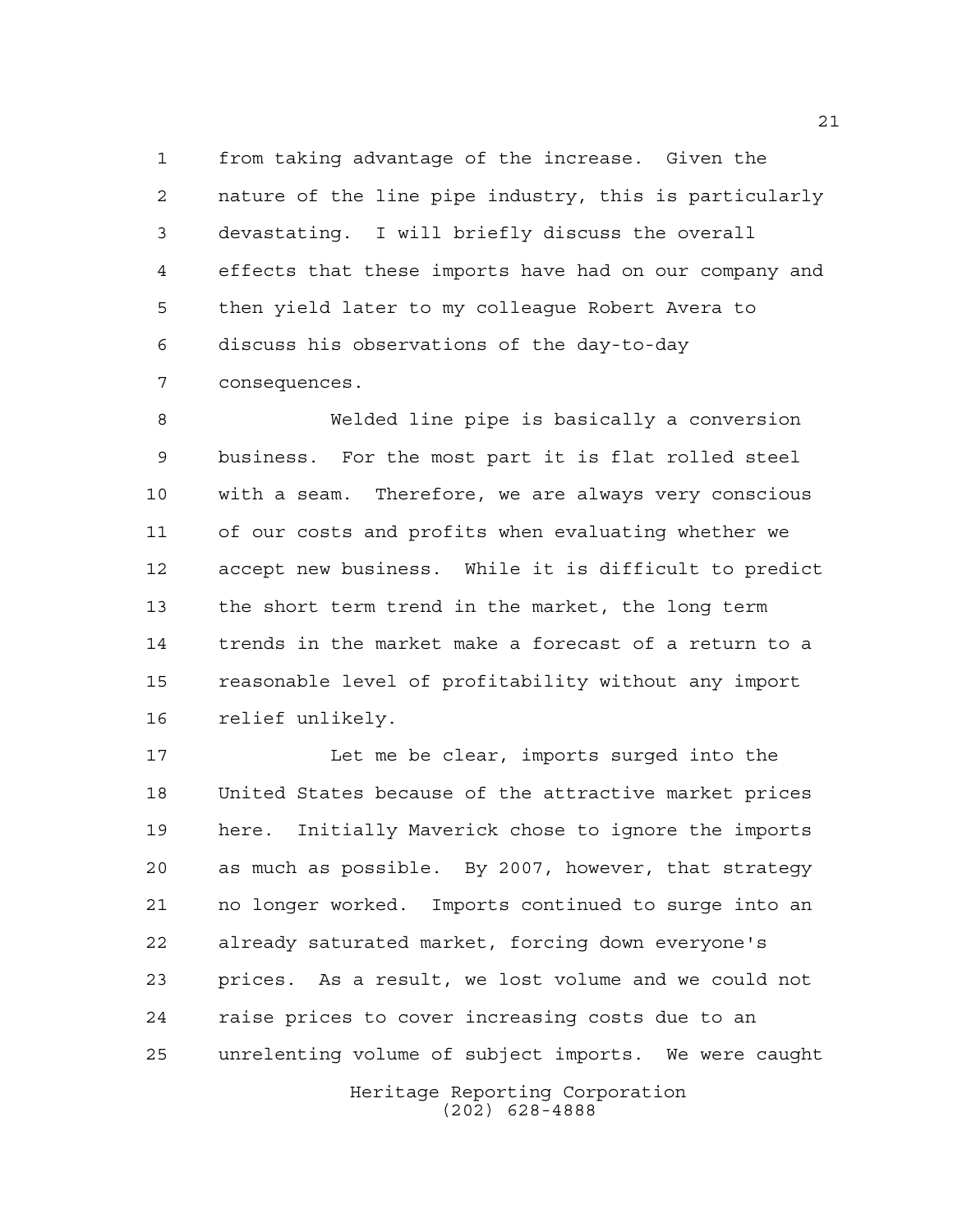in a classic cost/price squeeze, all because of low price subject imports.

 Because of the surge in subject imports in 2007, Maverick was forced to reduce production at a time that that should have been a golden age for domestic producers of welded line pipe. It is no secret that the oil and gas industry is experiencing a significant amount of growth due in large part to higher oil and gas prices. Under normal circumstances we would expect growth like the last two years to lead to a simultaneous increase in line pipe sales and increasing prices and profits. But the circumstances in the last three years are far from normal. Low price subject imports have captured a disproportionately large share of the growth in the market since 2005 leaving us struggling to maintain just minimal production at our facilities at a time when we should be thriving.

 Imports from China and Korea are primarily commodity products which are focused in 8-inch and under size ranges. Imports from these two countries have displaced a large portion of our sales in these size ranges. From 2007 Maverick's overall shipments in these ranges declined significantly. This has been particularly devastating to our Counce, Tennessee

> Heritage Reporting Corporation (202) 628-4888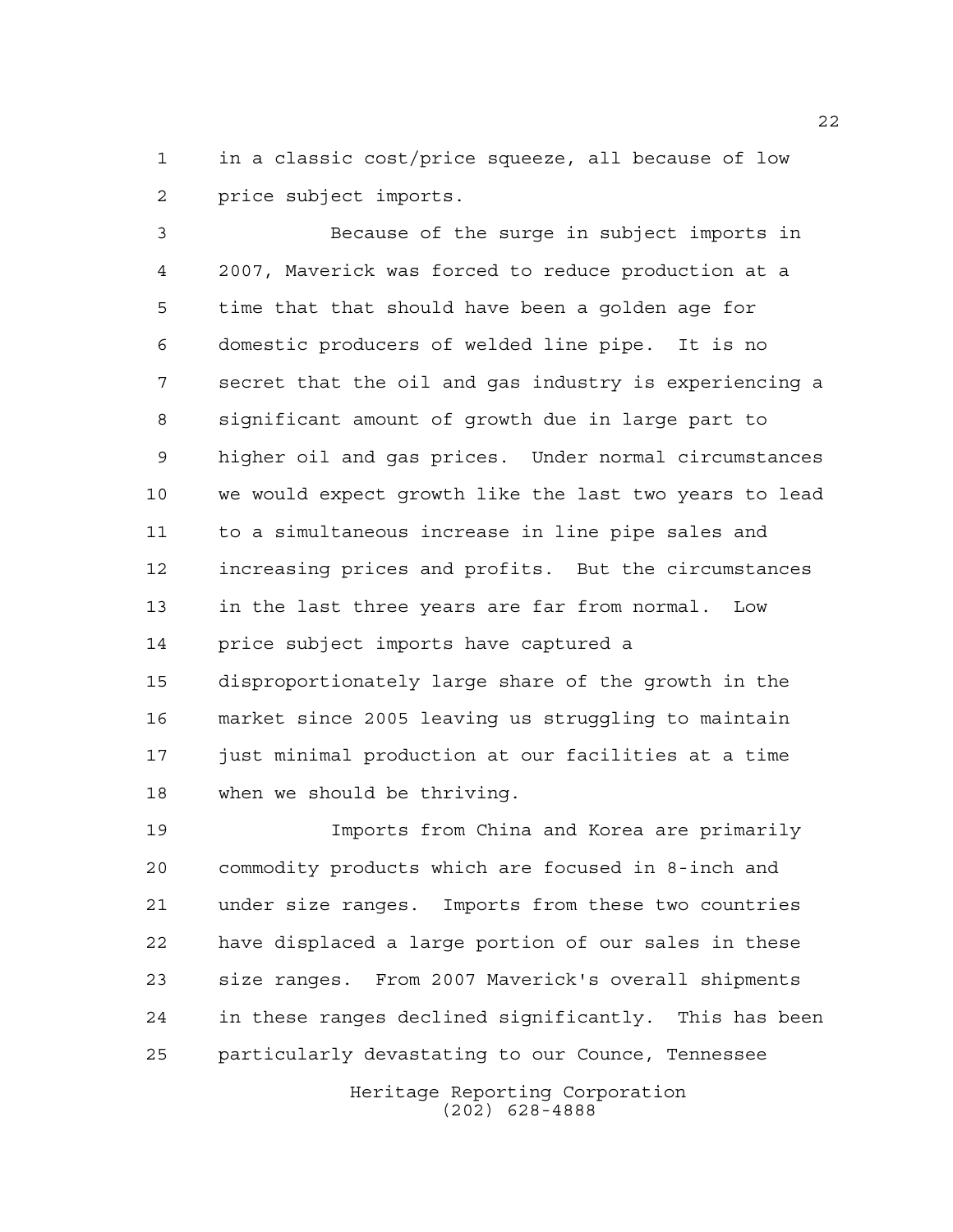facility which only produces line pipe in the 4- to 8- inch half size range. This facility is running at a minimum. We have been forced to cut back from two shifts in 2006 to just one in 2007 and suspend all capital investment. And it has been a constant struggle to keep even one shift running. Sadly, we've had to reduce the number of employees at this facility which has harmed the community in which this facility is located.

 Chinese and Korean producers were able to capture and ever-increasing share of the market through unfairly priced sales. Our own experience and the public import statistics show that before the China and Korea surge the average price of these imports in 2007 were lower than in 2005. Line pipe from these two countries are produced well below ours and held market prices down at a time when prices should have been increasing consistent with strong demand.

 The effects of large and continually increasing volume of subject imports have been devastating. From 2006 to 2007 Maverick has cut production, reduced our work force and trimmed the average number of hours worked. All of this comes at a time, again, when we should have been increasing our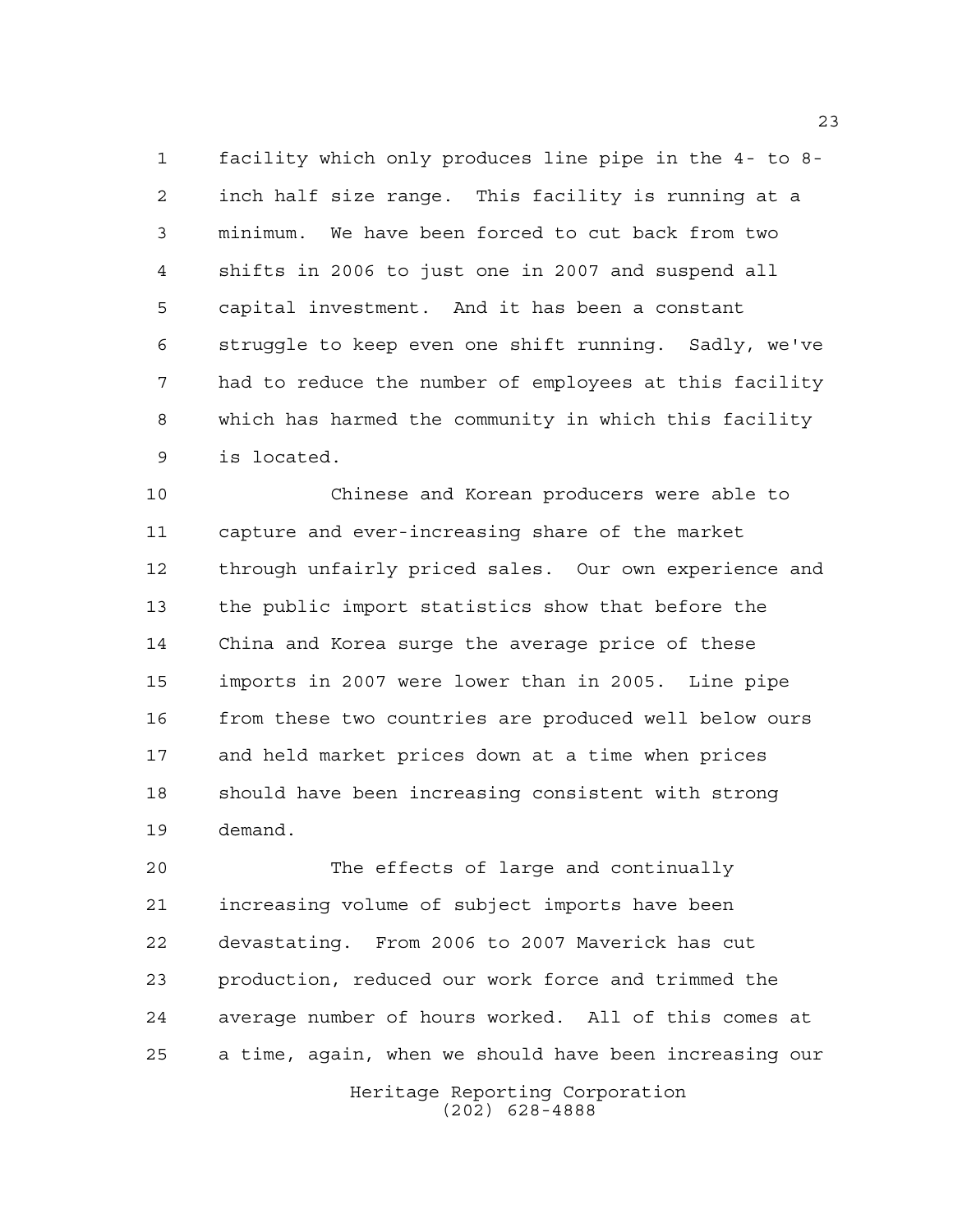sales and profits. The massive increase in line pipe imports from China and Korea were directly responsible for our deteriorating performance in 2007.

 In 2008, subject imports continued to enter in large quantities and their pricing is well below domestic levels. We are even worse off now because the unrelenting import surge is compounded by the massive increase in raw materials cost. As subject imports have taken a larger and larger share of our market, our raw material costs have skyrocketed. Since December 2007, hot rolled coil prices are up close to 100 percent. Today scrap prices are about \$600, which is what hot rolled sold for in November 2007.

 The price of hot rolled is now over \$1,000 per ton, which was the market price for line pipe last year. Meanwhile, subject import prices have hardly increased and are even well below hot rolled prices. As we pass along price increases we continue to lose volume to subject imports.

Heritage Reporting Corporation (202) 628-4888 Looking to the rest of 2008 I fear that unless low price imports from China and Korea are stopped our financial performance in 2008 will be worse than our performance in 2007. As the discrepancy between our prices and their prices grows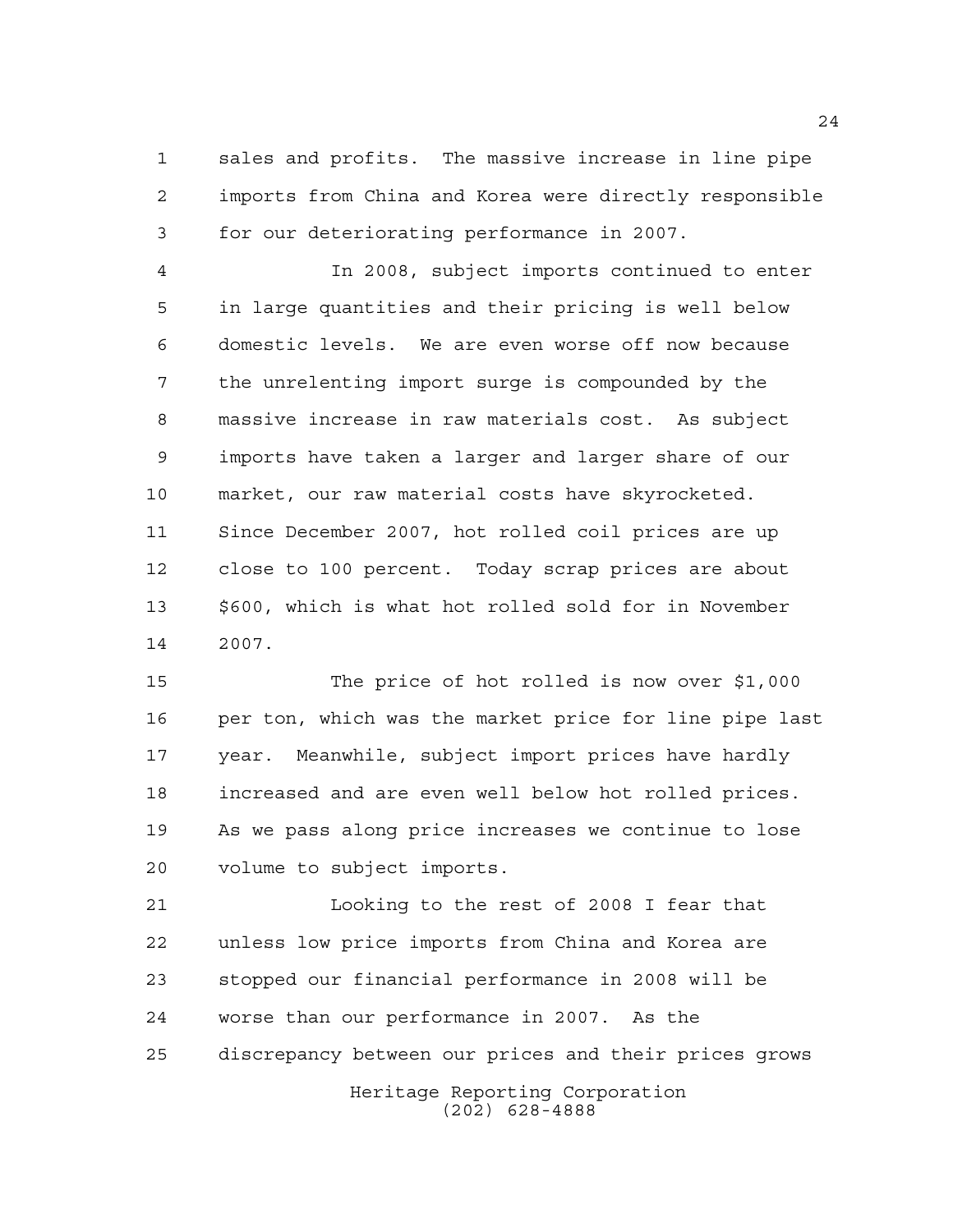the U.S. will become an even more effective market for subject producers. It is my belief that Chinese and Korean producers possess a massive amount of capacity and that is currently used to produce other products such as standard pipe.

 As the Commission is already aware, standard and line pipe are often produced by the same equipment, making it relatively easy to shift production between the two products. Consequently, if there is an order in the standard pipe case there is an imminent threat that Chinese producers will shift their production from standard pipe to line pipe. The Canadian government has also just imposed preliminary margins of 100 percent against standard pipe from China. The combination of increased market prices and the threat of a massive shift from standard pipe to line pipe, coupled with the unrelenting cost increases, threaten us with material injury. Under this frightening scenario we would be hard pressed to maintain product and might have to close down additional U.S. capacity.

 In summary, we have not received the benefits of increased demand. We cannot completely recover rising costs with higher prices. We are unable to keep our mills running at full capacity and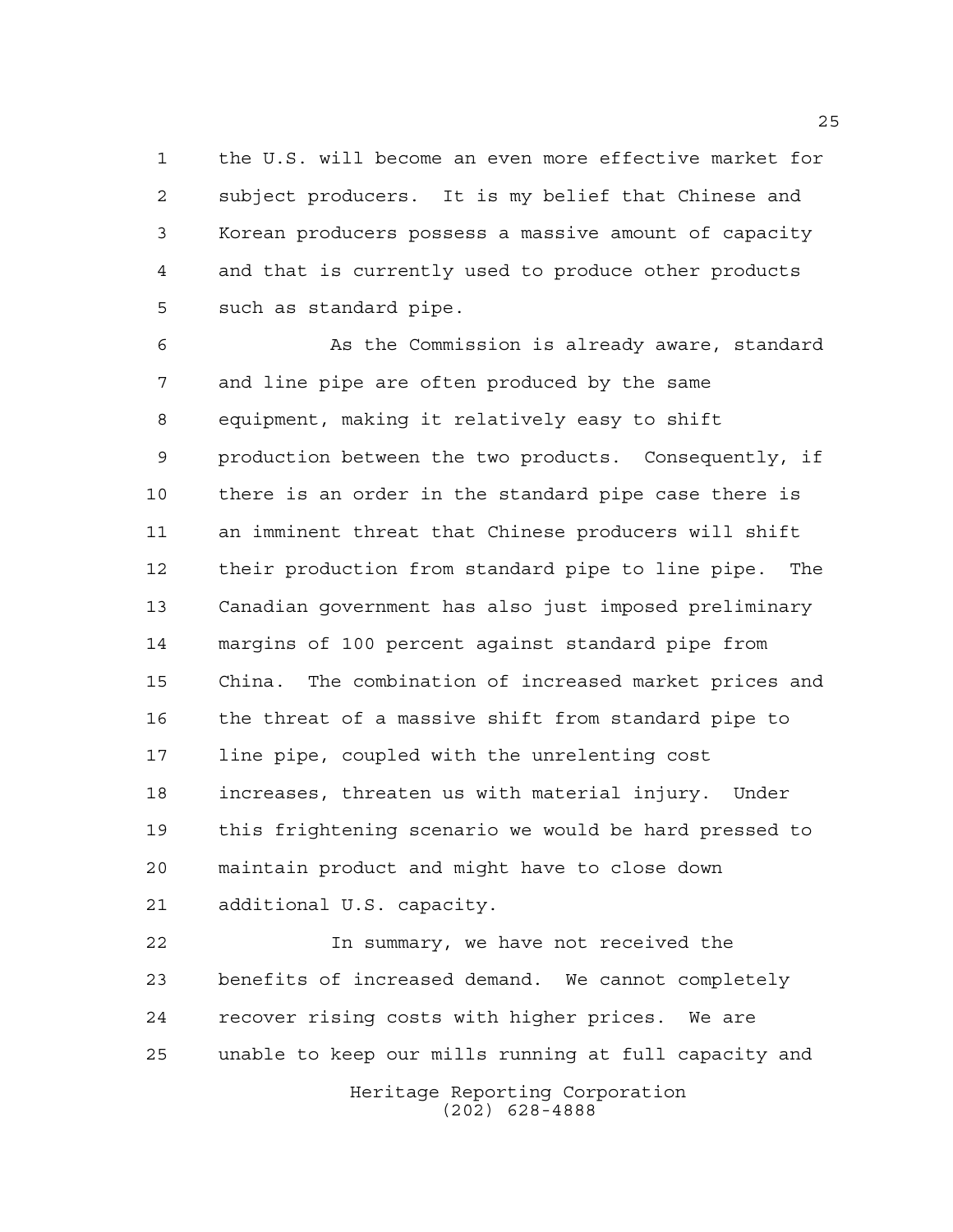our operating margins are awful. But the worst part is that this is all taking place at a time that should be golden age for American welded line pipe producers. Because of a flood of unfairly priced subject imports we have instead struggled to maintain levels of production. Given these facts I believe that the Commission must find that imports from China and Korea have injured our industry and also threatened us with material injury if left unchecked.

 Thank you for your time. I will be happy to answer any questions that the staff may have.

 MR. THOMPSON: Good morning. I'm George H. Thompson, General Manager of Commercial for United States Steel Tubular Products. I appreciate the opportunity to be here today and would like to explain why we believe that relief from dumped and subsidized imports from China and Korea is so important.

 The product before you today, welded line pipe up to and including 16 inches in outside diameter is very important to U.S. Steel. Our company made a large investment in the industry last year through its \$2.1 billion acquisition of Lone Star Steel. Those East Texas facilities rely heavily upon the products and size range at issue here. We also make welded line pipe in McKeesport, Pennsylvania, where we have a

> Heritage Reporting Corporation (202) 628-4888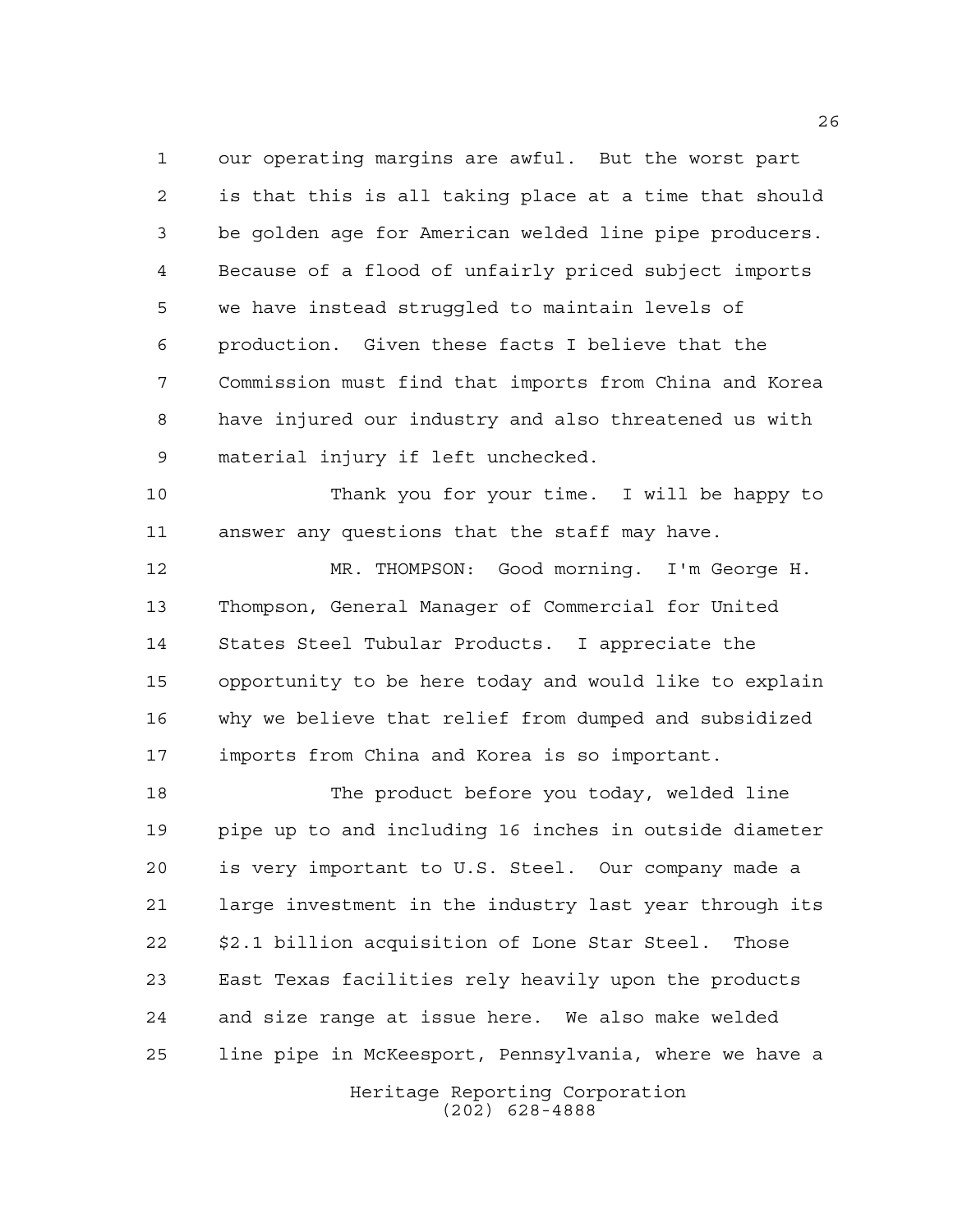tolling agreement with Camp-Hill Corporation. Because we do not make OCTG product there, welded line pipe is the highest value added product made at the facility.

 In short, we care deeply about the market for welded line pipe and have made very substantial investments, investments that are going to be around for a very long time in the future of that product. To obtain a true market return and to justify our investment we need the chance to compete in a fair market, not one that has been distorted by unfair trade. Unfortunately, the effects of dumped and subsidized imports have been all too apparent in this part of the pipe business.

 Consider the events of the last two years. From 2005 to 2006 demand for this product rose by an astonishing amount, 84 percent, and remained at very high levels during 2007. This represented a huge opportunity for domestic producers, exactly the kind of market where we hope and expect to see the kind of upside payoff that offsets the many down periods in a cyclical industry. This kind of market should have resulted in higher prices and profits for us. It should have allowed us to expand into new areas that were developing and growing such as the Rocky Mountain region where much of the new demand has been located.

> Heritage Reporting Corporation (202) 628-4888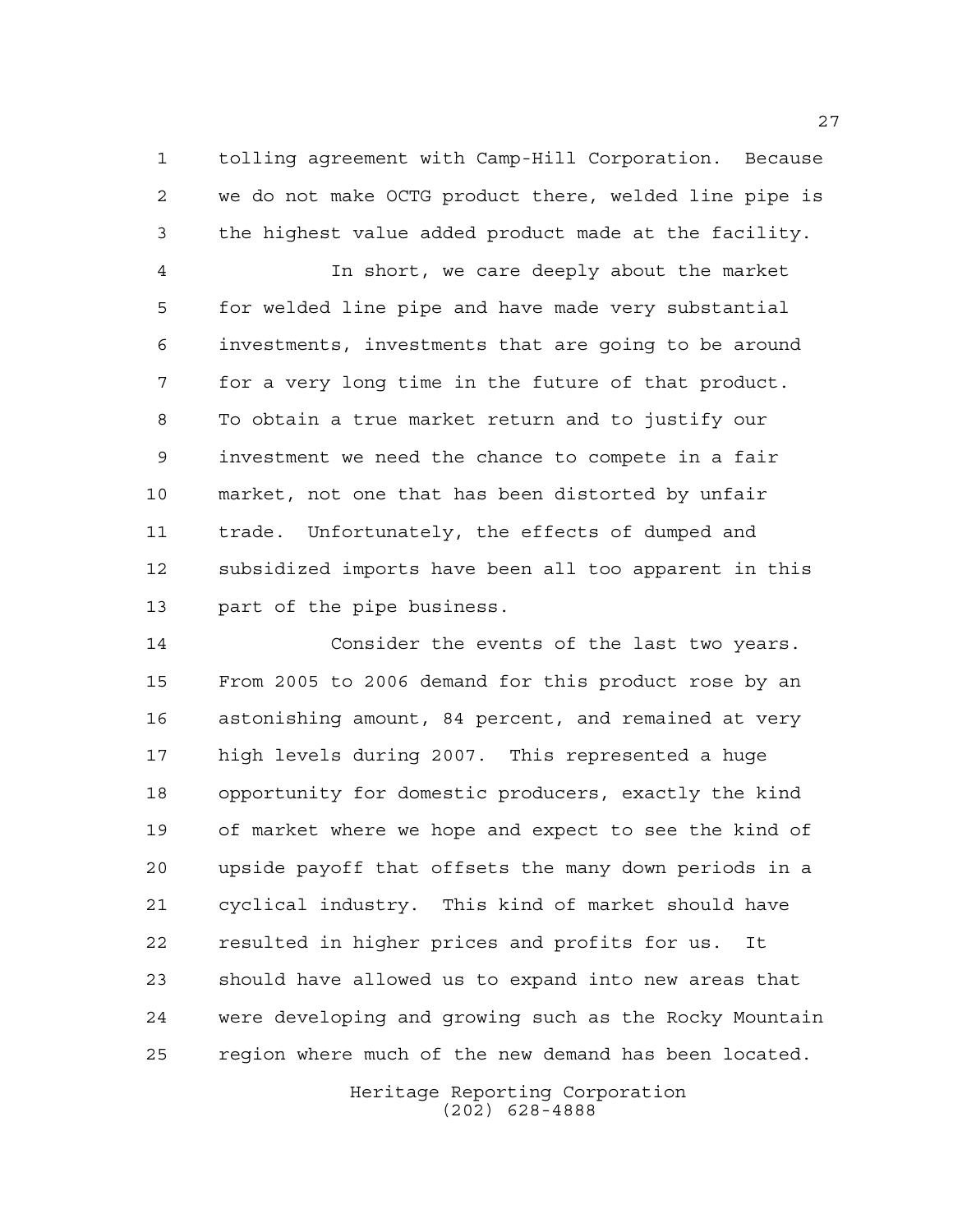Unfortunately, none of this happened. Instead, most of the new demand was taken by unfairly traded imports from China and Korea which rose by almost 300 percent from 2005 to 2007, an incredible figure that would not have been possible if producers in those countries were playing by the same rules as we are. As a result, the market share held by Chinese and Korean producers soared from an estimated 15 percent in 2005 to 33 percent in 2007. Thus, it is clear that most of the new demand in this market was taken by subject imports.

 Because of this import surge, prices for the products at issue here generally remained flat during 2006 and 2007 despite rising costs and strong demand. The result has been all too predictable, our operating income for this product plunged from 2005 to 2007. That's not supposed to happen when demand is strong. It only happened here because of dumped and subsidized imports.

 In addition, the import surge has in large part deprived us of the opportunity to expand our sales and customers. Our efforts to gain a significant part of the new business in the Rocky Mountain region were largely ineffective. And despite excellent underlying demand, we have continued to run

> Heritage Reporting Corporation (202) 628-4888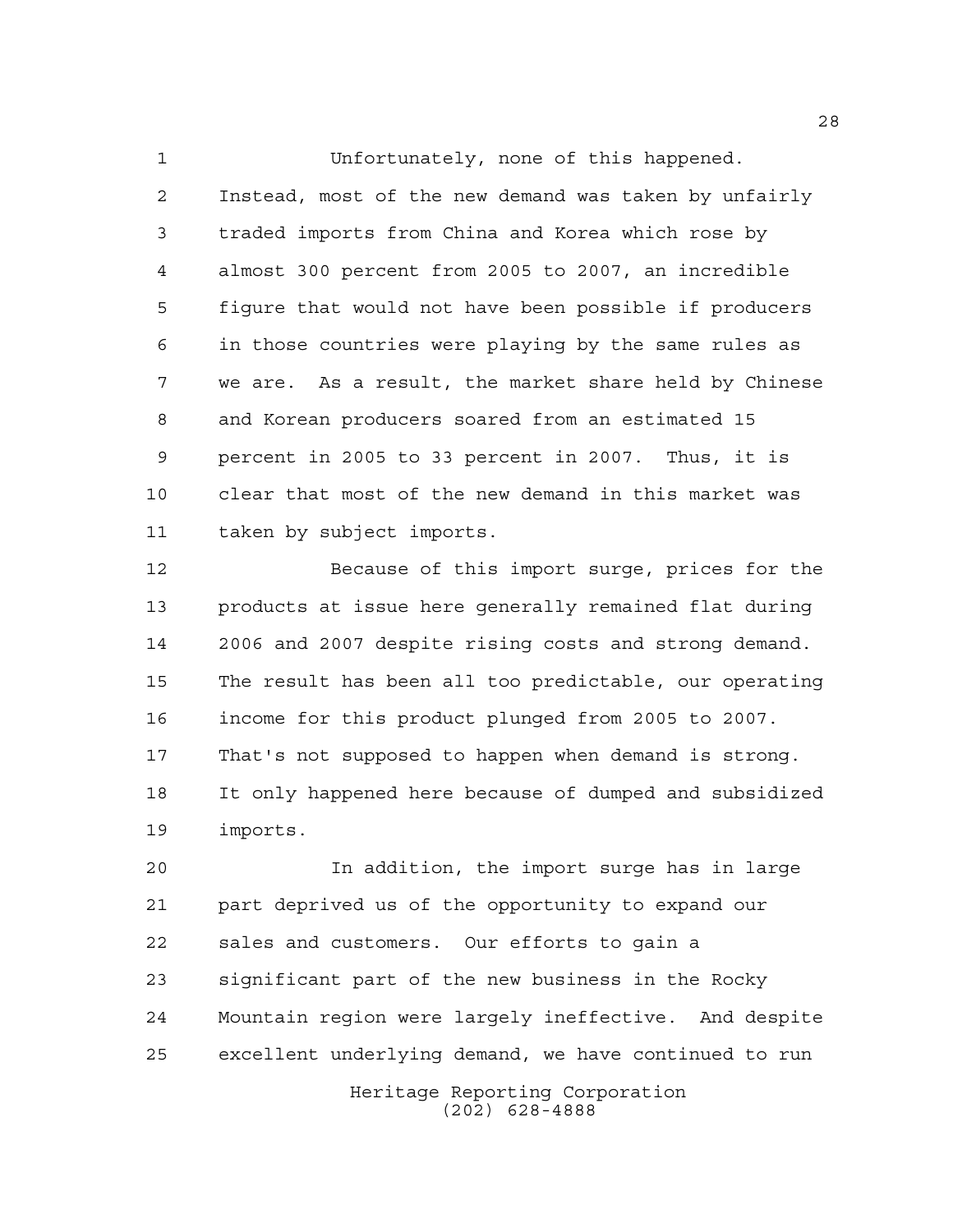only one shift at McKeesport. We have been hesitant to add another shift in light of the import situation and our concern that there will not be enough business to justify such a commitment. Indeed, I can tell you that we are still thinking about this issue and that your determinations here will play a major roll in our decision.

 I understand that the other side may argue that relief is inappropriate because demand is strong. To my mind this case is an excellent illustration of something that should be very important to this Commission, namely, that unfair trade can cause enormous damage even in the best of times. There is no doubt that demand is strong right now but that was also true in 2006 and 2007.

 Take a look at what happened to our operating results during that period in the wake of the flood of imports we've seen. Indeed, by the end of 2007 our prices were often well below 2005 levels even though demand is almost 80 percent higher. That is why it is so important to strongly enforce our trade laws no matter where we are in the business cycle. Lost opportunities are just as harmful at the top of the cycle as at the bottom.

Heritage Reporting Corporation (202) 628-4888 The profits and sales that we lose are gone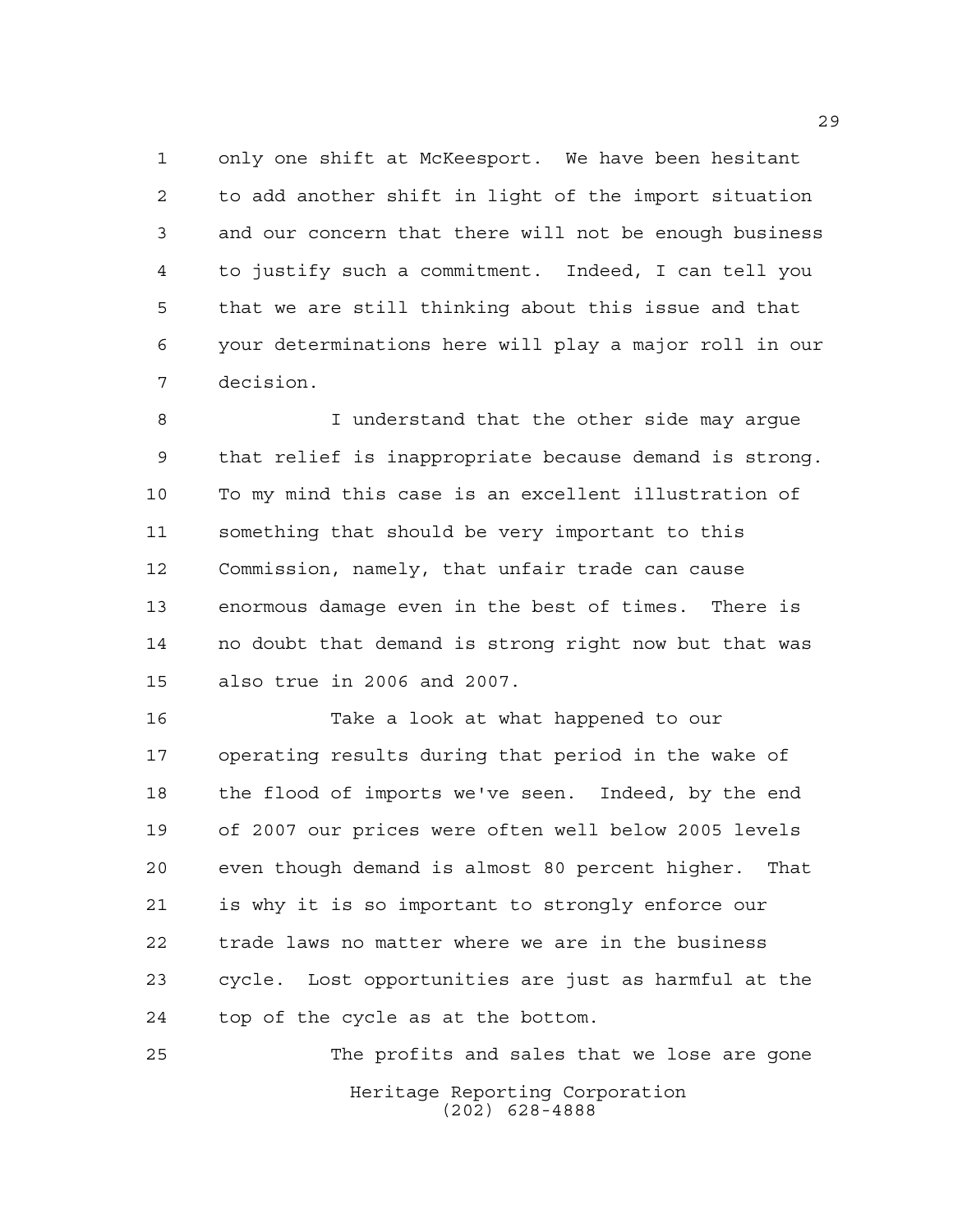forever along with the investments they could have generated and the new jobs they might have supported. Looking at where we are now, costs across the range of inputs used by the industry continue to rise dramatically, due in large part to the same market distorting practices that have led to the import surge. Years of subsidies have left China with a steel industry far larger than market forces justify. Ironically, we see the effects of this artificial buildup in China's industry through the enormous spike in global raw materials costs and then see it a second time when we are flooded with low priced and unfair imports.

Heritage Reporting Corporation (202) 628-4888 China has also interfered with key raw materials markets through various quota and licensing schemes that limit trading critical imports such as coke and ferro alloys. Coke prices have gone from \$260 a ton in late August to \$500 a ton by March, an increase of 92 percent. Steel scrap that cost \$250 a ton last fall has hit prices as high as \$550 a ton, an increase of almost, of 120 percent. The price of hot rolled steel has risen from \$510 last August to \$830 a ton this month and, as Roland stated, higher than \$1,000 a ton in the June time period is expected. Whether you look at coal, ferro alloys, iron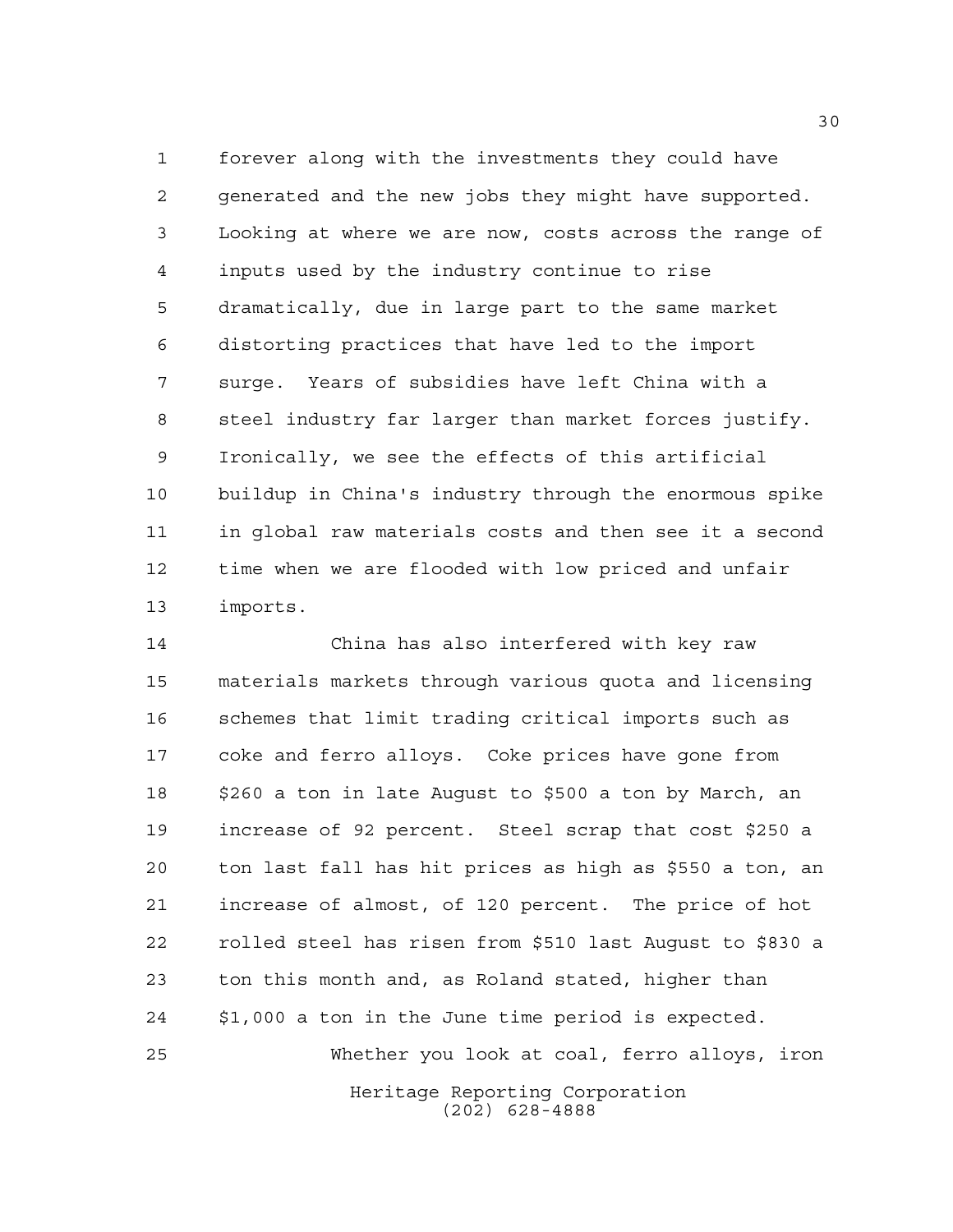ore, natural gas, electricity, even the cost of transporting our inputs by rail, all of these costs have surged in recent months. These rising costs, combined with falling margins we experienced during 2007 have necessitated significant price increases and we hope they will succeed. The presence or absence of unfair trade in this market will certainly be a central factor determining whether we can achieve needed pricing levels over the longer term.

 Meanwhile, the threat from China continues to grow. Our petition identifies new projects that will increase China's annual capacity to produce welded line pipe by almost two million tons. I am sure this story is very familiar to the Commission because the fact is that China has provided massive subsidies and support to its steel sector to promote exports in key product areas such as welded line pipe. For all the talk we hear about China reining in excess and uneconomic capacity, for all the promises that they will scale back unfair and injurious exports, the facts tell a consistent story: China continues to promote exports everywhere it is able to do so. They only respond when we make it clear that we will enforce our rights and demand compliance with international trading rules.

> Heritage Reporting Corporation (202) 628-4888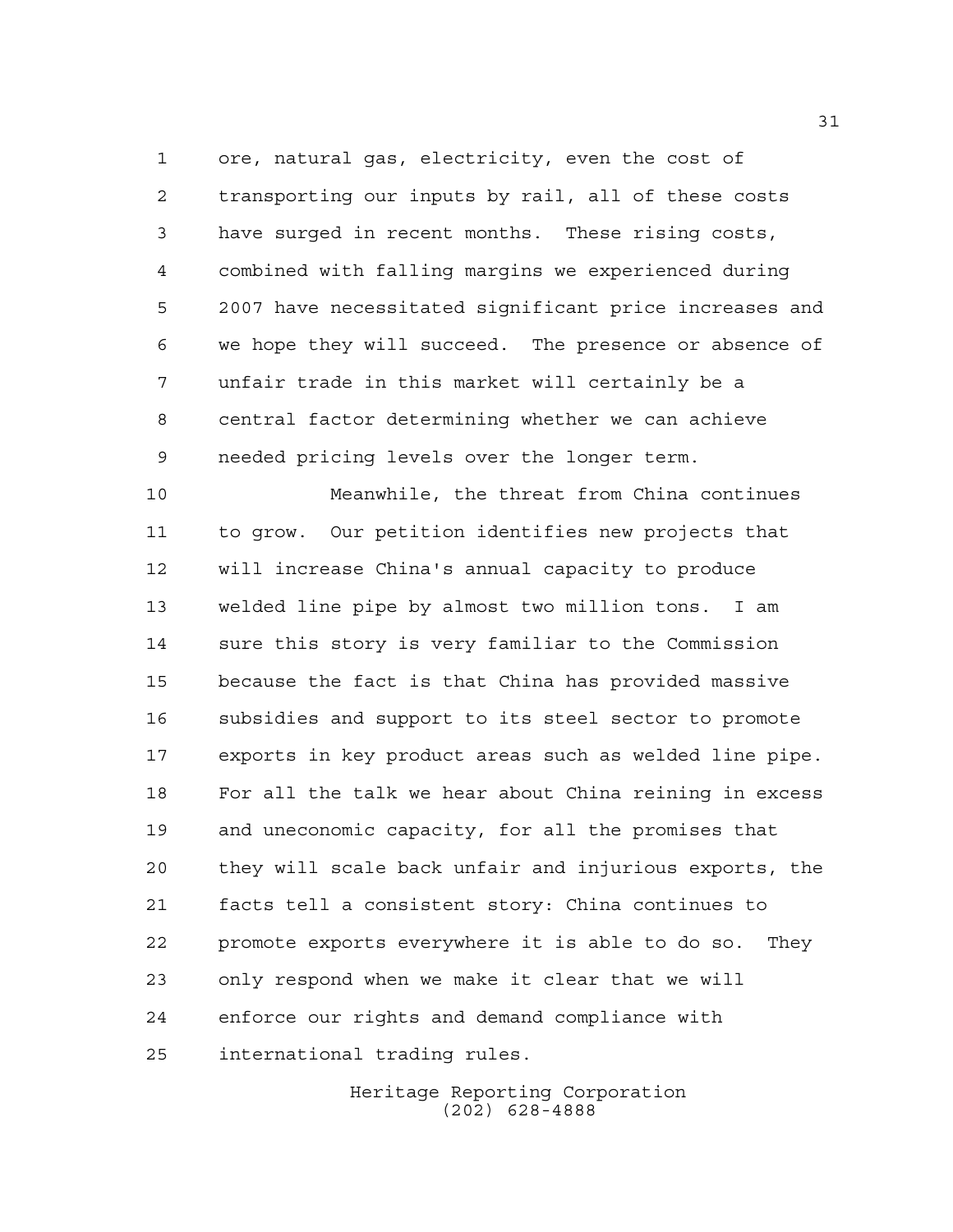We are particularly concerned about potential diversion from standard pipe products which are already under investigation by this Commission into line pipe. After the standard case was filed last summer China canceled a 13 percent rebate on VAT taxes for exports of welded standard pipe, but significantly, it retained a 13 percent VAT rebate for exports of welded line pipe.

 In January, China increased export taxes to 15 percent on certain pipe and tube product but specifically excluded welded line pipe from this tax. Given that China shipped over 700,000 tons of welded standard pipe to this market in 2006, the potential for diversion is obviously enormous. I would also point out that with China under orders for hot rolled steel it has a very strong incentive to convert that hot rolled and send it to this market as welded line pipe.

 Imports from Korea are also a major concern and have been a disruptive force in this market even longer than Chinese imports. From 2005 to 2007, subject imports from Korea have more than doubled. But this trend appears to just be getting started. Line pipe production by Korean producers jumped by 31 percent from 2005 to 2006 and surged by an additional

> Heritage Reporting Corporation (202) 628-4888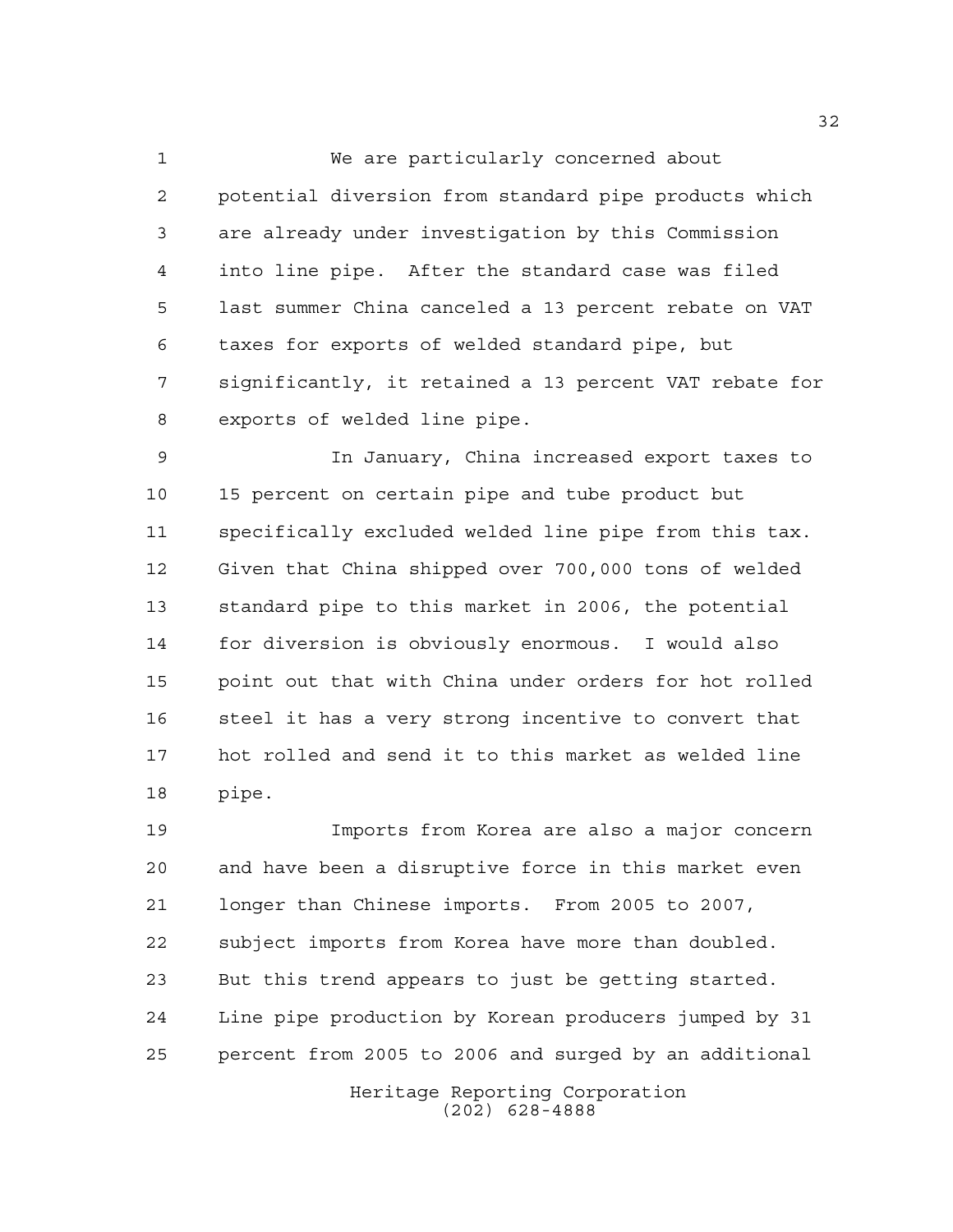37 percent on a year to year basis during the first half of 2007. Increased line pipe production in Korea will almost certainly lead to more shipments to this market, given estimates that more than 60 percent of Korea's welded line pipe exports are shipped to the United States.

 In light of these facts, we have been forced to ask for trade relief. We did not take this decision lightly. And, indeed, we have seen the current import surge persist for two years with no end in sight. We have no problem competing with fairly traded product, but no company can compete with foreign treasuries or with foreign producers propped up by government largesse, closed home markets and other market distortions. Our industry has made great strikes in recent years and we are convinced the future is bright. But we can only realize the potential we see if our government ensures that we have a fair market to compete in. In the long run, fair trade and market forces are the key to a successful global industry. They are certainly critical to us right now. And we respectfully ask that you stop dumped and subsidized imports from undermining our markets.

Thank you very much.

Heritage Reporting Corporation (202) 628-4888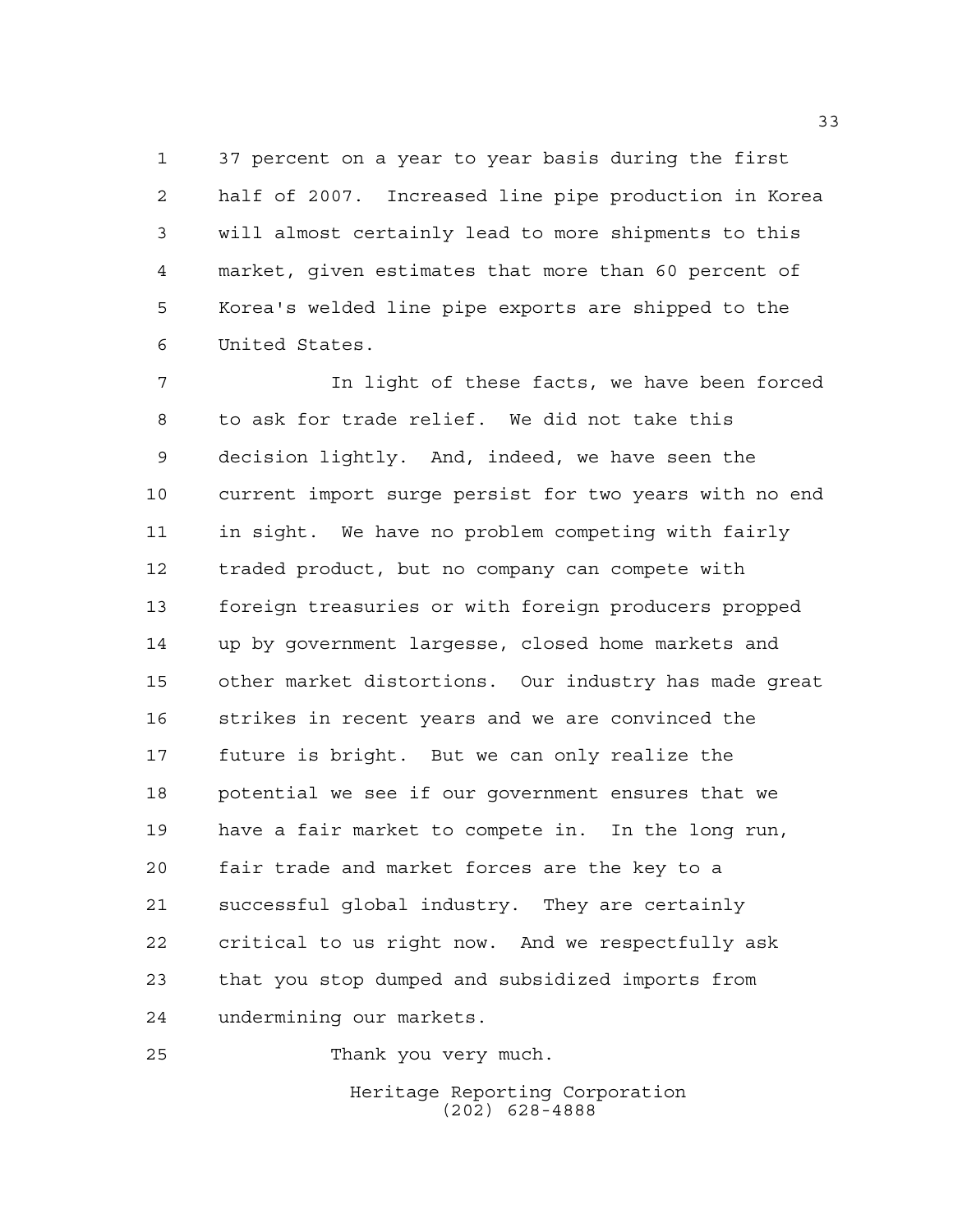MR. DAVILA: Good morning, Mr. Carpenter, and members of the Commission staff. For the record, my name is Raymond Davila and I am Vice President of Sales and Marketing for Tex-Tube. I have been in the pipe and tube industry for 12 years and I have been with Tex-Tube since 2002.

 Tex-Tube started business in 1945 and has been in the same location in Houston since that time. We have had several ownership changes in our 50-year history, the most recent being when the Villacero family purchased the company from Armco Steel in 1994. Welded line pipe has always been our principal product since the inception of the company. We also produce standard pipe and OCTG. However, our finishing facilities limits participation in the OCTG market.

 Obviously, our location in Houston gives us the advantage of wonderful access to the large line pipe market in the Gulf Coast and Southwest where there is a lot of drilling for oil and natural gas. Unfortunately, Houston is also the largest port for imports of line pipe into the United States. While we have been in business for 50 years, Tex-Tube has not stood still in terms of investing in equipment. In late 2006 and early 2007 we embarked on one of the larger equipment upgrades in our history, spending

Heritage Reporting Corporation (202) 628-4888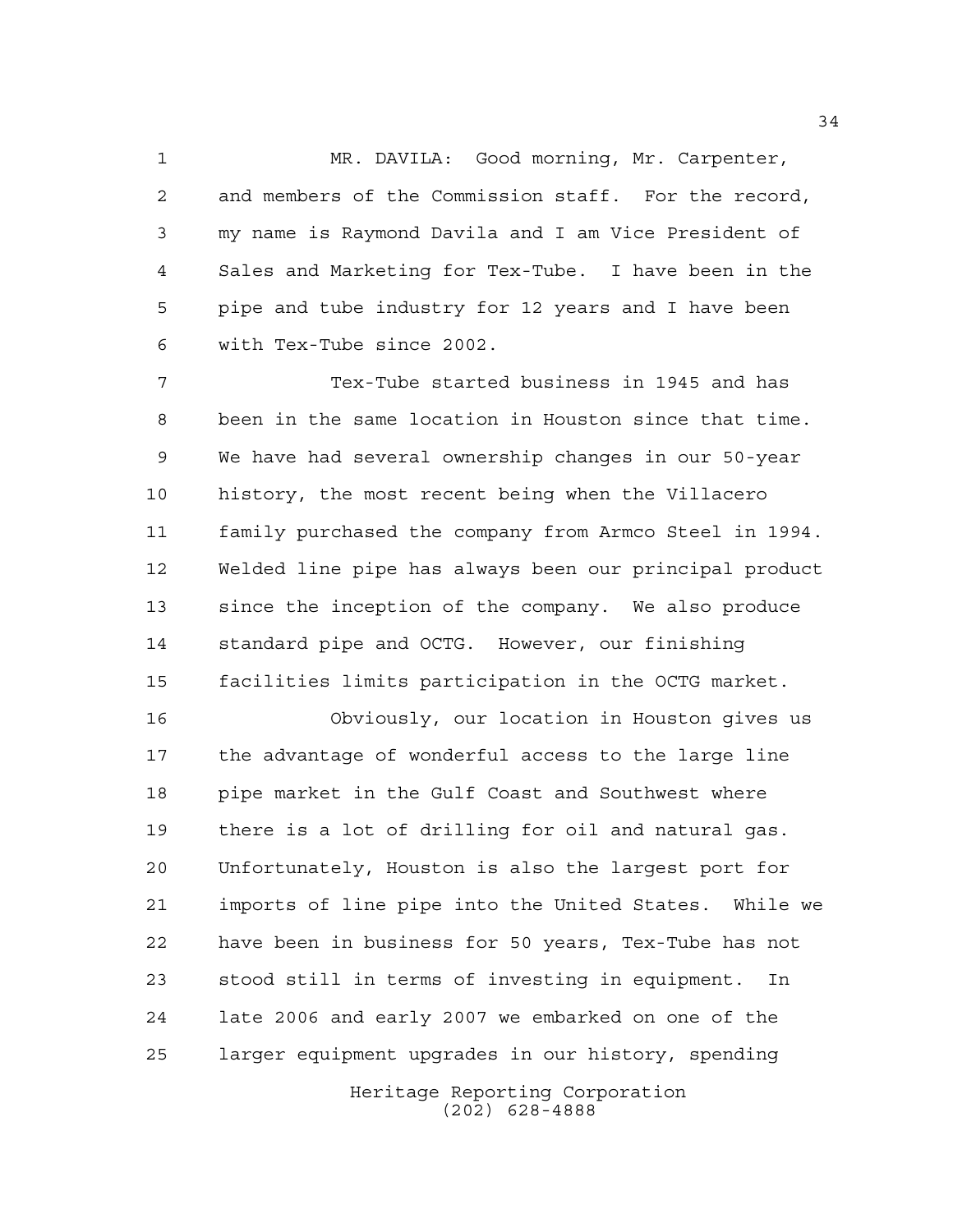over 6 million to install new cutoff equipment as well as new hydrostatic testing and ultrasonic testing for our products. In part, this was a response to our perception the demand was going to improve and we could increase total mill production by expanding our finishing capabilities. It was also a response to tighter API specifications which require better testing equipment on our part.

 As part of this equipment installation our mill was shut down from late December 2006 to the end of April 2007. Because most of our product is shipped out of inventory we tried to build our inventories as well as inventories held by our customers in advance of this shutdown. Of course, our owners want us to obtain a significant return on this new investment. In 2007 we fell far short of these projections.

 Unfortunately, after a successful restart of the mill in early May 2007, we found that the demand for our line pipe products were not strong. In fact, while overall demand for line pipe in our size range was strong, the distributors had just been filling up their yards with massive amounts of imports from China and Korea. This forced us to struggle through 2007 to build back production to our normal 20-hour per day, 5-day per week schedule.

> Heritage Reporting Corporation (202) 628-4888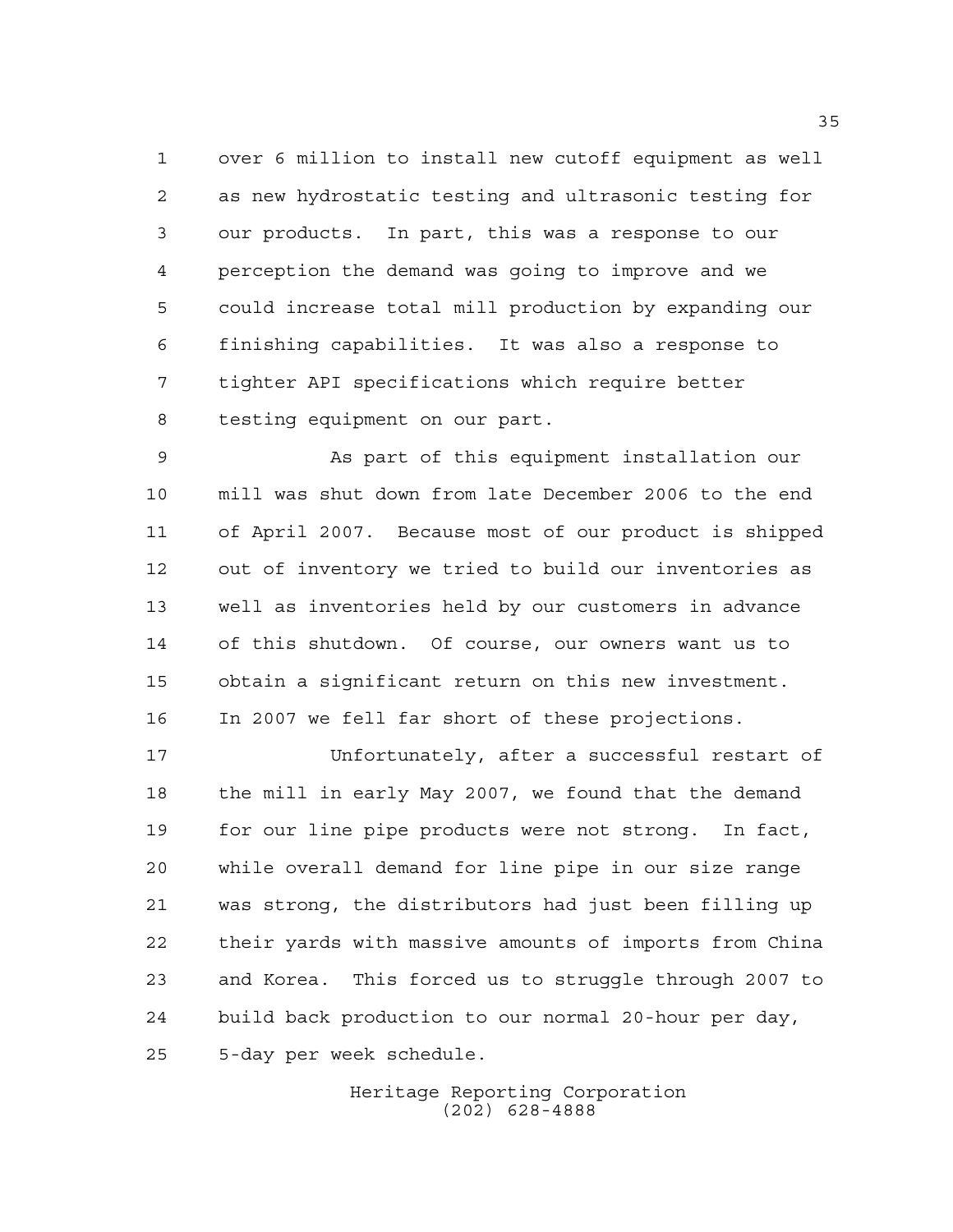For several months in 2007, we had to cut back production again after finishing our ramp-up. This was not a desirable situation. In my conversations with Rusty Fisher, who represents our sales to these distributors, I was constantly told that we must lower prices or there would be no sales.

 One thing that is clear to me in my position is that we cannot just assess how Tex-Tube will perform in the U.S. market by forecasting demand trends. The clearest example of this is that while line pipe demand in the United States market is certainly much stronger than standard pipe demand, we are experiencing a strong demand for standard pipe from our customers other than line pipe. This is a direct result of the imposition of preliminary dumping and countervailing duties on imports from China on standard pipe. We are seeing a very significant benefit from the reduction of standard pipe imports from China.

 On the other hand, we are seeing significant pressure on our line pipe business because of the continual high import levels from China and Korea and very high distributor stock of imports.

 Thank you for the opportunity to testify this morning.

> Heritage Reporting Corporation (202) 628-4888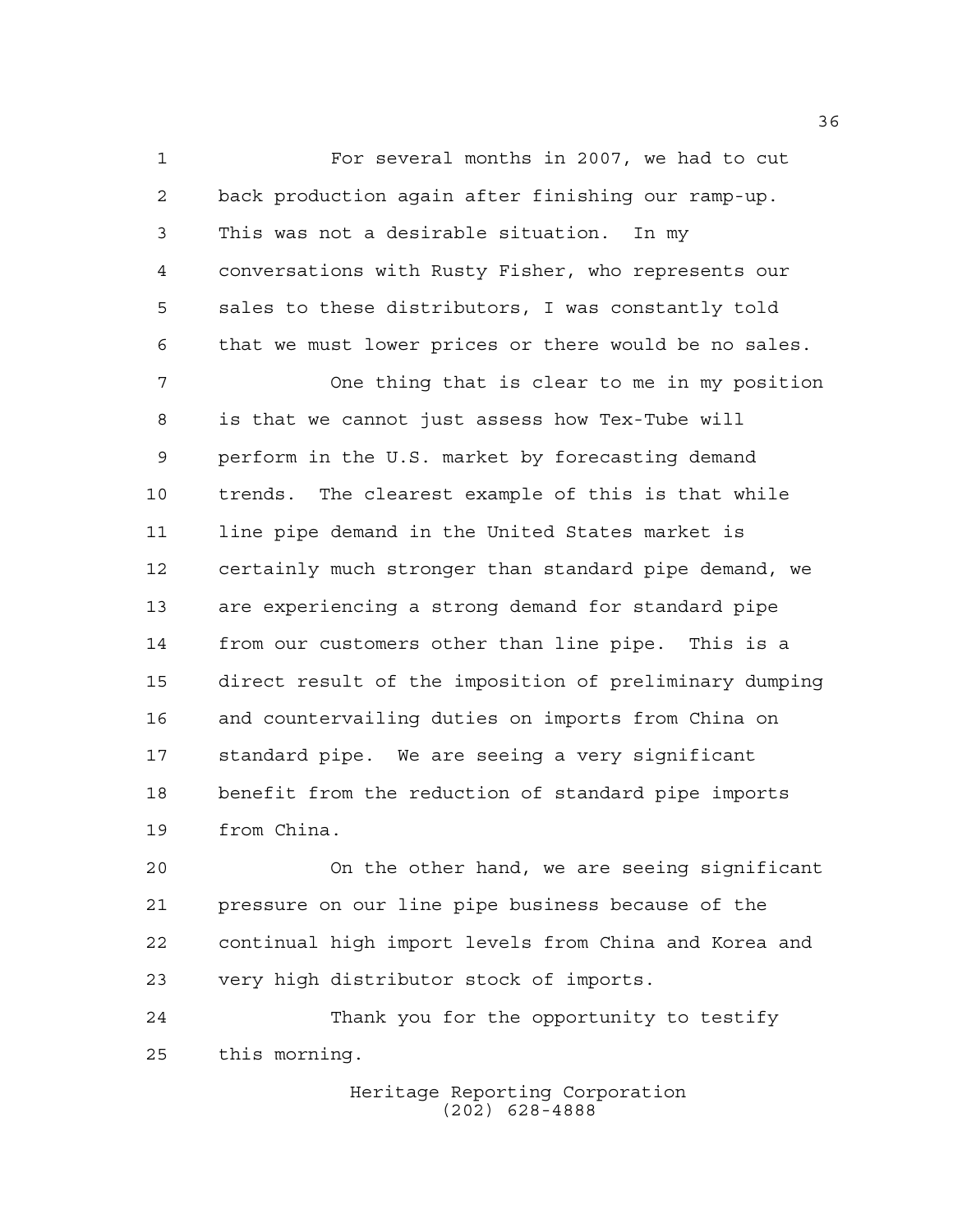MR. AVERA: Good morning. I am Robert Avera. I am the Sales Director for Line Pipe Distribution for Tenaris Global Services USA. TGS is a sales arm for Maverick Tube Corporation, a domestic manufacturer of carbon quality welded line pipe. I have over 34 years of experience in both the steel and tubular product industries.

8 As you've already heard today, Maverick and the rest of the domestic industry are not benefiting from the overall increase in demand for line pipe. Instead, a flood of unfairly traded Chinese and Korean imports are capturing an unusually large portion of the market. You just heard about the effects that these imports are having on Maverick. I am here to discuss how the import surge is affecting Maverick's ability to continue to sell line pipe under the current market conditions.

 Most line pipe is primarily sold through distributors. The distributors compete with each other for supplying users with the pipe required. Therefore, we lack the degree of visibility with respect to individual sales. Having said that, our sales patterns clearly indicate that as low priced imports from subject producers surged we lost sales. Quite simply, subject imports have taken a significant

> Heritage Reporting Corporation (202) 628-4888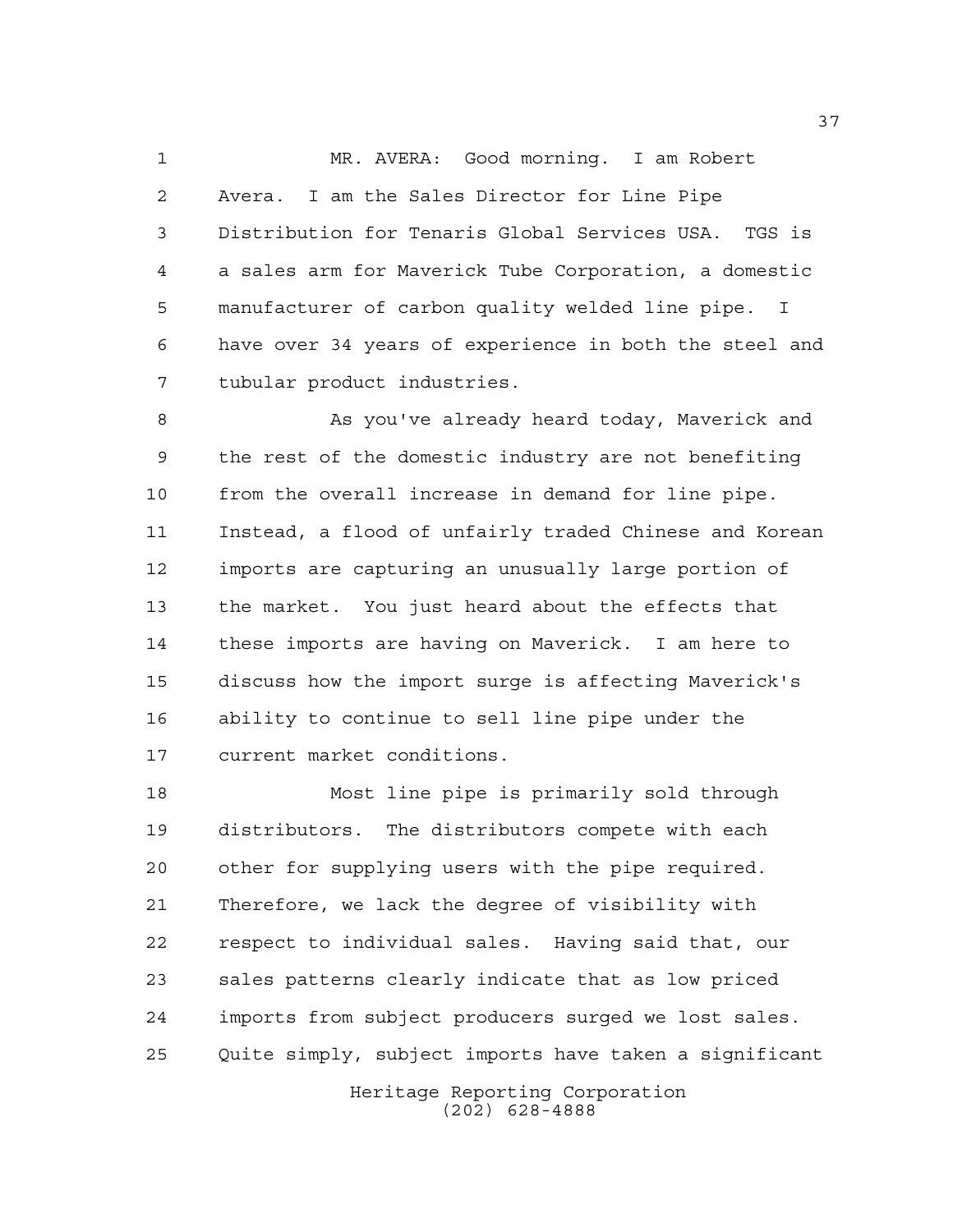volume of orders that we would have traditionally received.

 Line pipe is also sold on a project basis directly to end users. Project sales usually involve highly specialized materials, they tend to focus on line pipe in the 10- to 16-inch size range. These requirements typically involve lengths beyond the 40- foot standard. Domestic producers like American, STUP and CSI focus their sales in this market.

 The Chinese and Koreans on the other hand primarily import commodity line pipe using a less demanding application. Their volume tends to be concentrated in standard lengths of 8-inch diameters and below. Unfortunately, our facility at Counce, Tennessee produces line pipe exclusively in the 4- to 8-inch range, which is the heart of the import competition. As you've heard, subject imports caused us to cut the Counce facility to one shift.

19 By the end of 2007 we were facing an unrelenting volume of imports from China and Korea that depressed market prices as our raw material costs began to escalate sharply. This convergence of events is devastating our profitability and, ultimately, the viability of our domestic line pipe production. The fact is, historically end users have relied on

> Heritage Reporting Corporation (202) 628-4888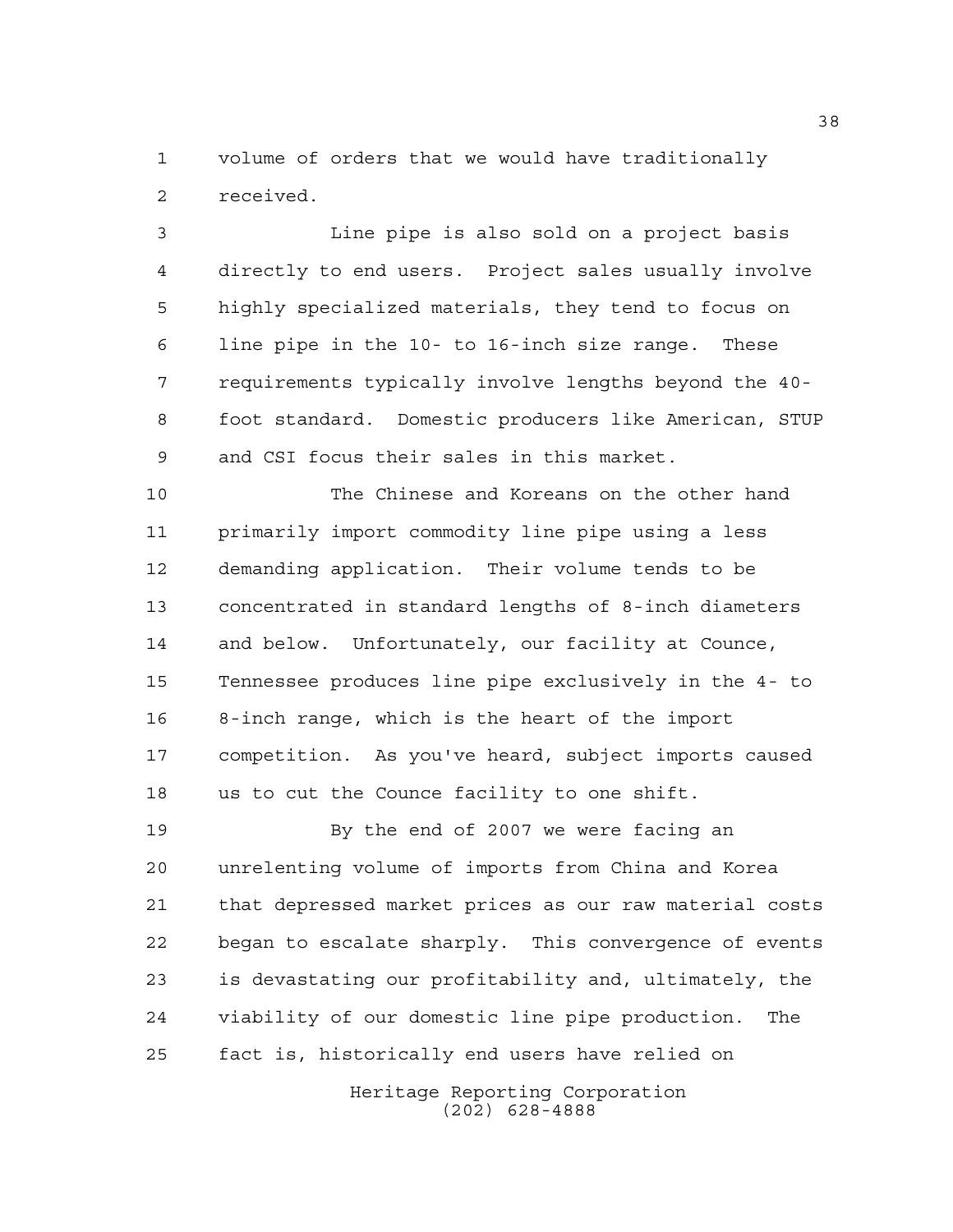distributors to provide low cost solutions.

 Typically, subject imports are the vehicle to achieve this objective. As a result, the unrelenting increase in subject imports at price levels well below market puts pressure on our prices and makes it difficult for us to recover the sharp increases in costs.

 As costs continue to increase the underselling between domestic line pipe prices and Chinese and Korean prices is getting lighter. The average import prices of Chinese and Korean line price for January and February of 2008 continue to track well below the average market price and are even lower than the average market price for hot rolled coil. Given these market dynamics, the current explosion in raw material costs have made our pipe prices even less competitive.

Heritage Reporting Corporation Distributors have access to large inventories of low priced imports from China and Korea that entered when raw material costs were low. Therefore, distributors are selling imports from China and Korea at prices that do not reflect the unprecedented increase in raw materials. Chinese hot rolled prices are much lower due to government support and intervention in the steel industries. Unlike imported line pipe, many distributors do not carry

(202) 628-4888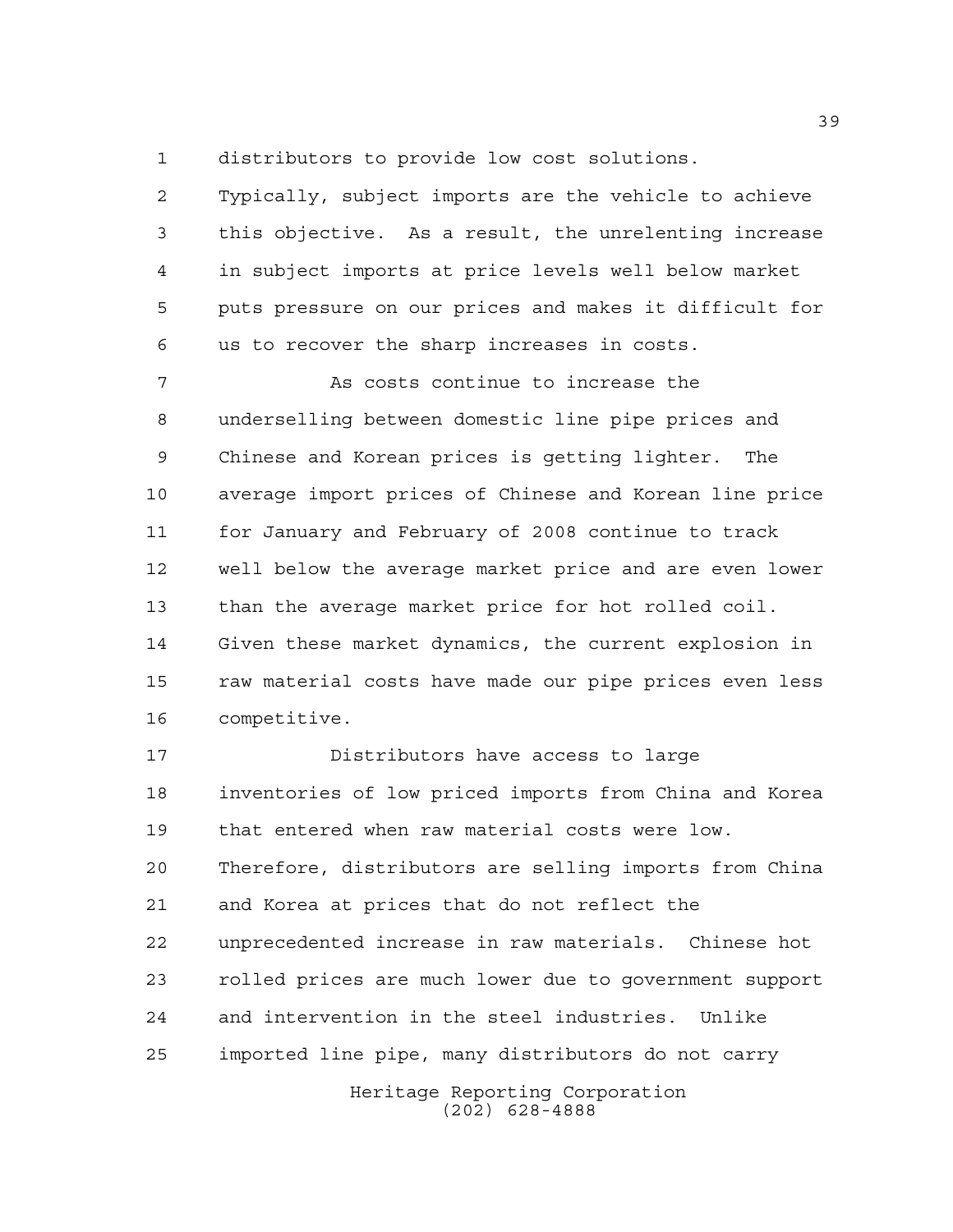large inventories of domestically produced pipe, therefore, raw material cost increases have a more immediate effect on our ability to sell product. Left unchecked, this underselling will only continue to grow, forcing even more loyal customers to move to Chinese and Korean products altogether, further threatening our viability.

 It is true that the Koreans have been in the market for some time and many end users are comfortable with their product, while the Chinese producers are new entrants in the market. The Chinese captured a disproportionately large portion of sales as demand increased. This shows that their product is suitable for American line pipe purchasers, therefore, the quality of Chinese and Korean line pipe is not a distinguishing factor in the pricing and sale of the product. Furthermore, quality concerns are satisfied once a product is certified by the American Petroleum Institute. Pipe can be sold as line pipe if it is API certified as line pipe. Most end users will accept pipe provided that meets the API specs.

 Going forward not only have raw material cost increases placed pressure on our pricing, but the subject imports are also limiting our ability to compete for new orders altogether. While current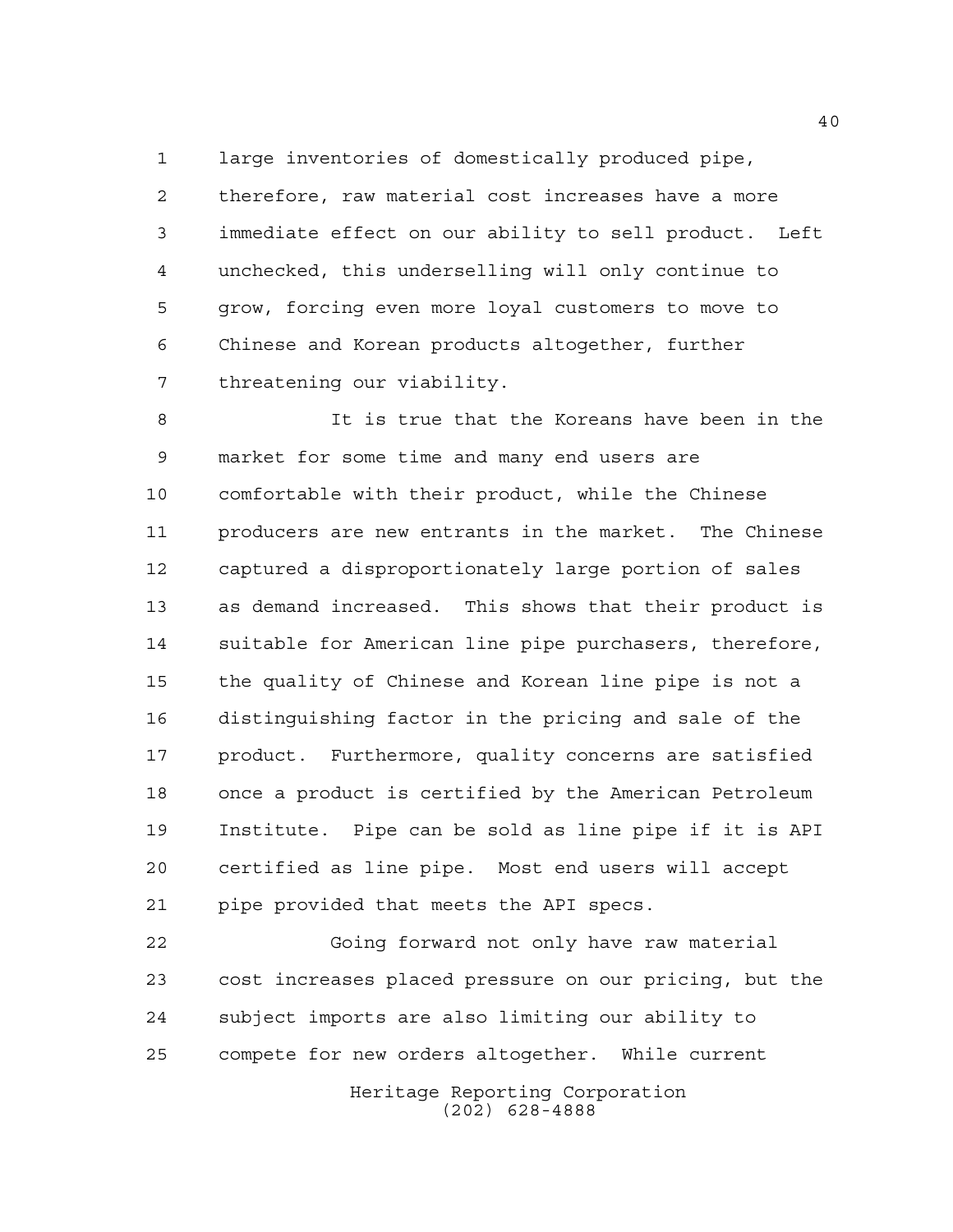imports are priced marginally higher than before,

 these marginal increases do not even come close to the increased raw material costs that we are facing. Subject imports continue to enter unabated. Without relief from unfairly traded imports it will be difficult for us to maintain even our current levels of pipe production.

8 Thank you for your time.

 MR. TINNE: Good morning. I am Mark Tinne, Regional Sales Manager, Gulf Coast, for United States Steel Corporation. Before the merger between U.S. Steel and Lone Star I sold line pipe for Lone Star and I have been involved in this market since 1994. I would like to make four key points about these investigations.

 First, low priced imports from China and Korea affect all prices in this market. Most of our sales are made on a spot market to distributors who are, of course, very concerned about the prices they can obtain from end users. I can assure you from years of hard-fought negotiations with the distributors that the end users care deeply about price. All of the subject pipe, both domestic and imported, is made to API specs. And many end users will take any pipe that meets those specs. They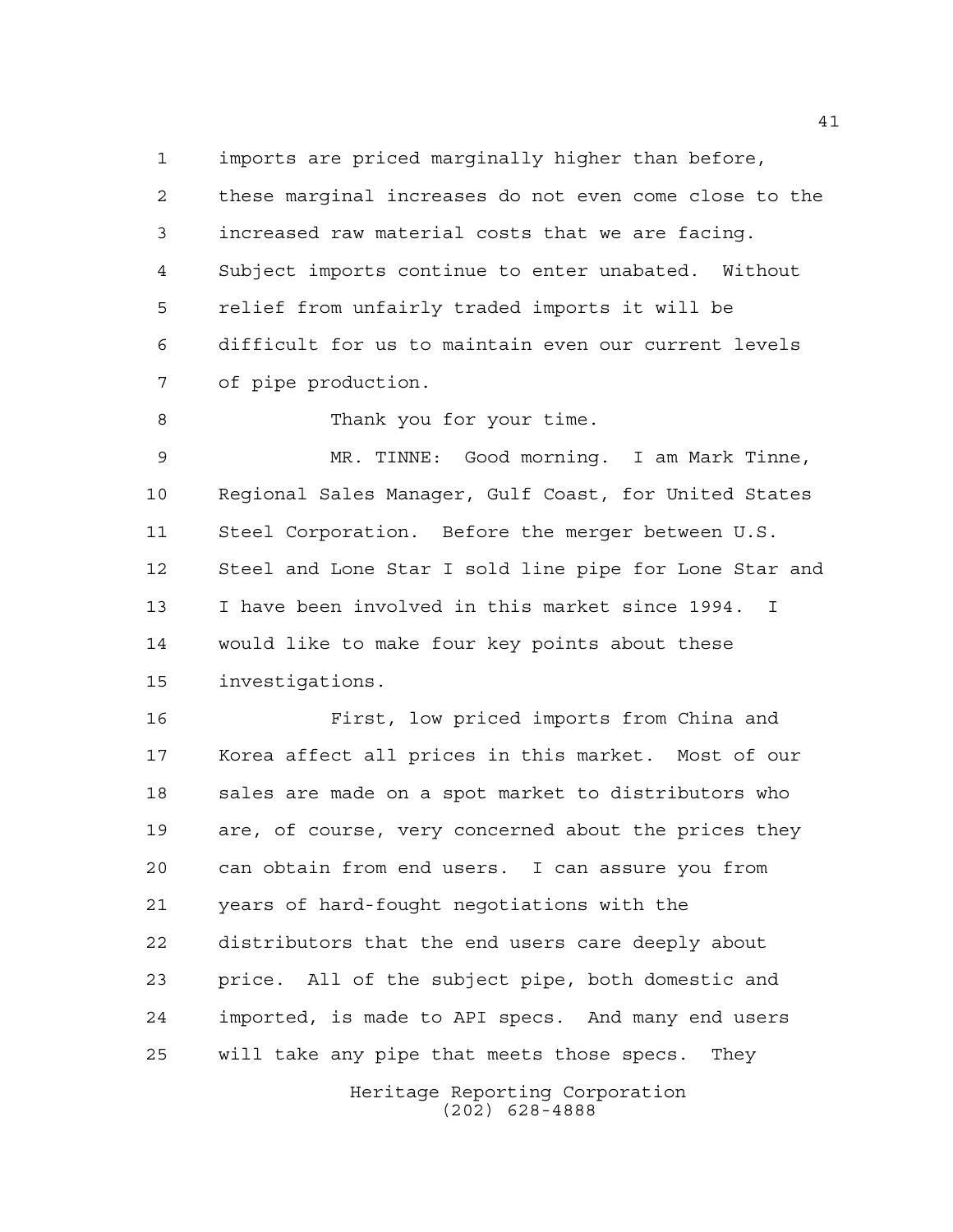simply want the lowest possible price. This is particularly true of customers using the most common grades like grade B, X-42 and X-52, grades that are very important to us because we make so much of that product. These are also the grades most likely to be imported.

 Many distributors feel that they must have Chinese and Korean pipe to serve their customers. Even where certain end users may be a bit more cautious about lesser-known foreign mills, they are often willing to allow Chinese or Korean pipe simply because it is priced so low. You have to remember that for several years now subject imports have often been priced at least 200 to 300 a ton below domestic prices. That is an enormous difference and one that many customers simply cannot resist.

 And even for those end users who at the end of the day still prefer to use domestic pipe, there is no questions that their expectations about pricing are profoundly impacted by import prices. These are well- informed companies who use low priced import levels to negotiate better prices for any domestic pipe that they purchase. If the gap between U.S. and import prices is too large they will also consider or turn to imports. In short, the effects of low priced imports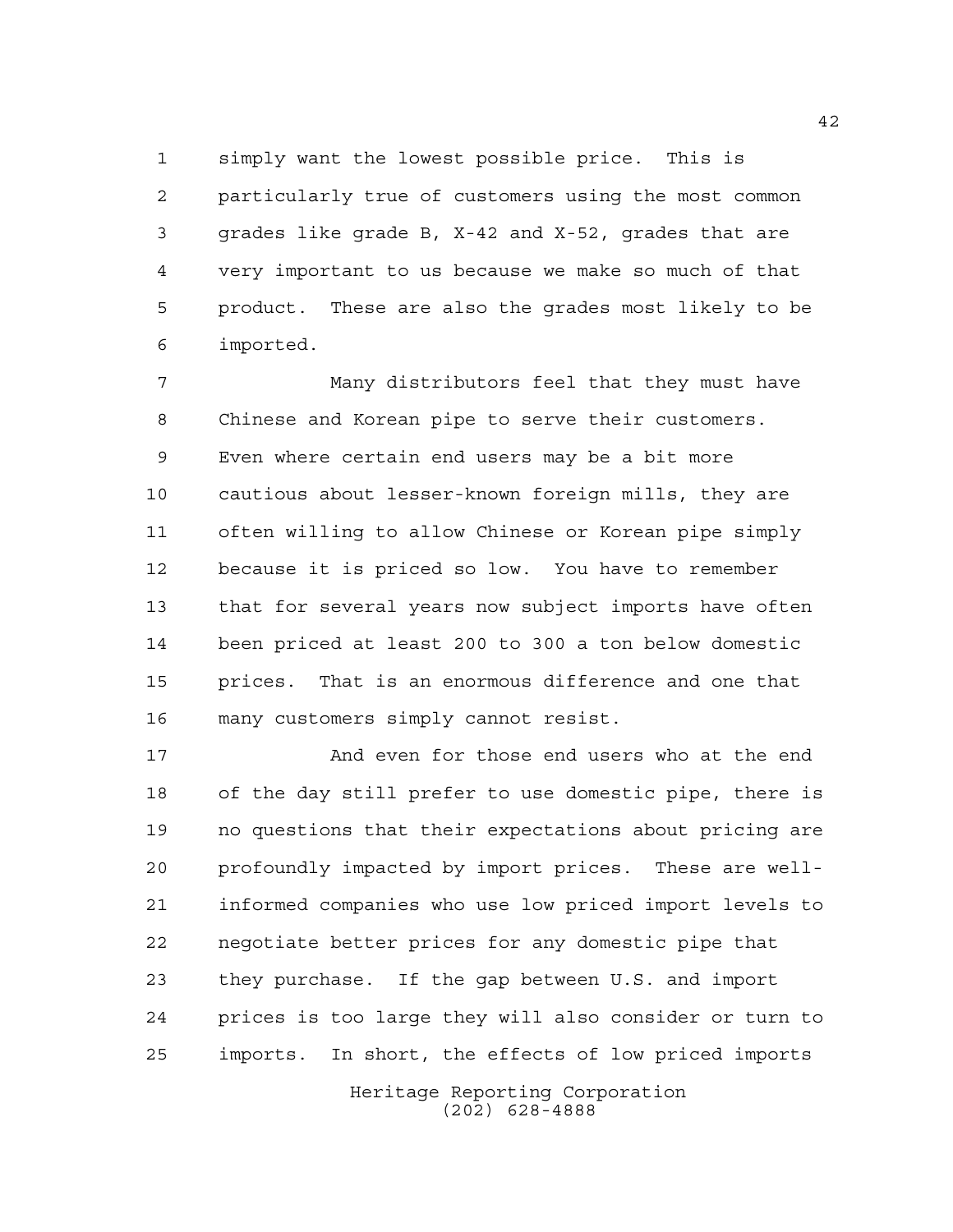pervade the entire U.S. market and no domestic

producer can hope to avoid their impact.

 Second, subject imports suppressed U.S. prices during 2006 and 2007. In 2006, demand for this product started to take off. At the same time we are seeing an increase in our costs. Under these circumstances we naturally tried to raise prices. At first we were successful. In April 2006 we persuaded our customers to accept a \$50 a ton price increase and we obtained a similar increase in May. Then we started to feel the effects of imports.

 An attempted price increase in August 2006 met strong resistance. And when we tried to raise prices in December 2006 the distributors would not pay these price levels. As a result, we simply could not raise prices at all for over a year despite strong demand and rising costs. To avoid losing market share we were forced to compete against these suppressed pricing levels and the results were clear in our financial performance.

 Third, while we have been forced to announce price increases in recent months, we still don't know whether those increases will be successful. Trying to maintain market share in the face of unfairly priced competition is a strategy that can only go so far when

> Heritage Reporting Corporation (202) 628-4888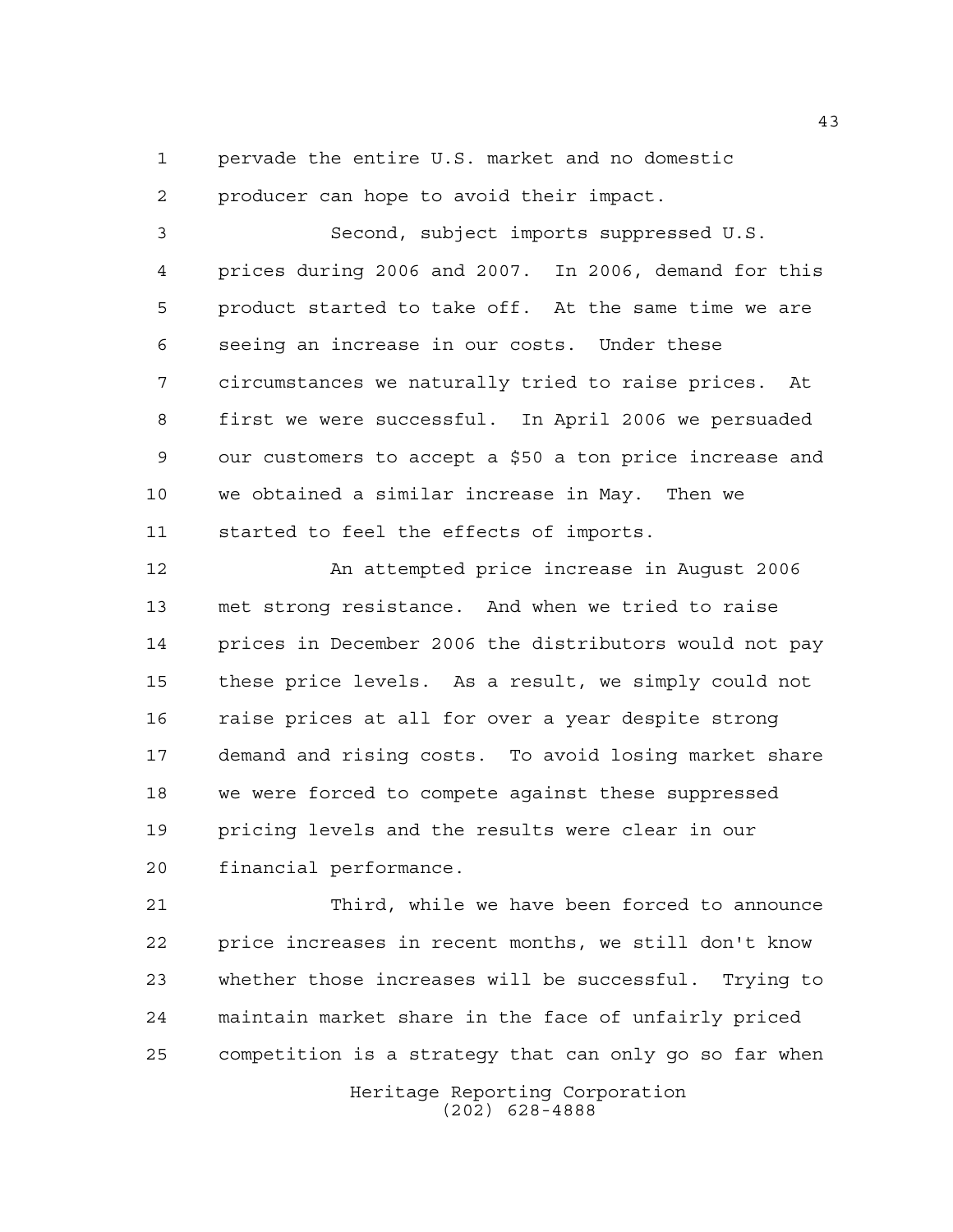our prices simply do not reflect increasing costs, costs which are driven in large part by the same market distorting practices that have contributed to the import surge.

 From 2005 to 2007 Chinese crude steel production increased by 133 million metric tons, a figure larger than the production of the entire United States steel industry. Not surprisingly, this government-subsidized production is causing prices of all steel imports to soar. While we feel we have no choice to make another run at trying to obtain more realistic pricing, our efforts have met with stiff opposition in the marketplace and we are losing sales as a result. In fact, we are seeing more resistance to price increases on this product than any other tubular product as well.

 As a result, it is too early to say what will ultimately happen. I believe that your determination here will play a critical role in deciding whether our efforts will succeed.

 Fourth, whatever happens in the future, we have already been hurt by subject imports. The last few years should have been a very rewarding period for this industry. In all my 15 years of selling line pipe I have never seen more favorable market

> Heritage Reporting Corporation (202) 628-4888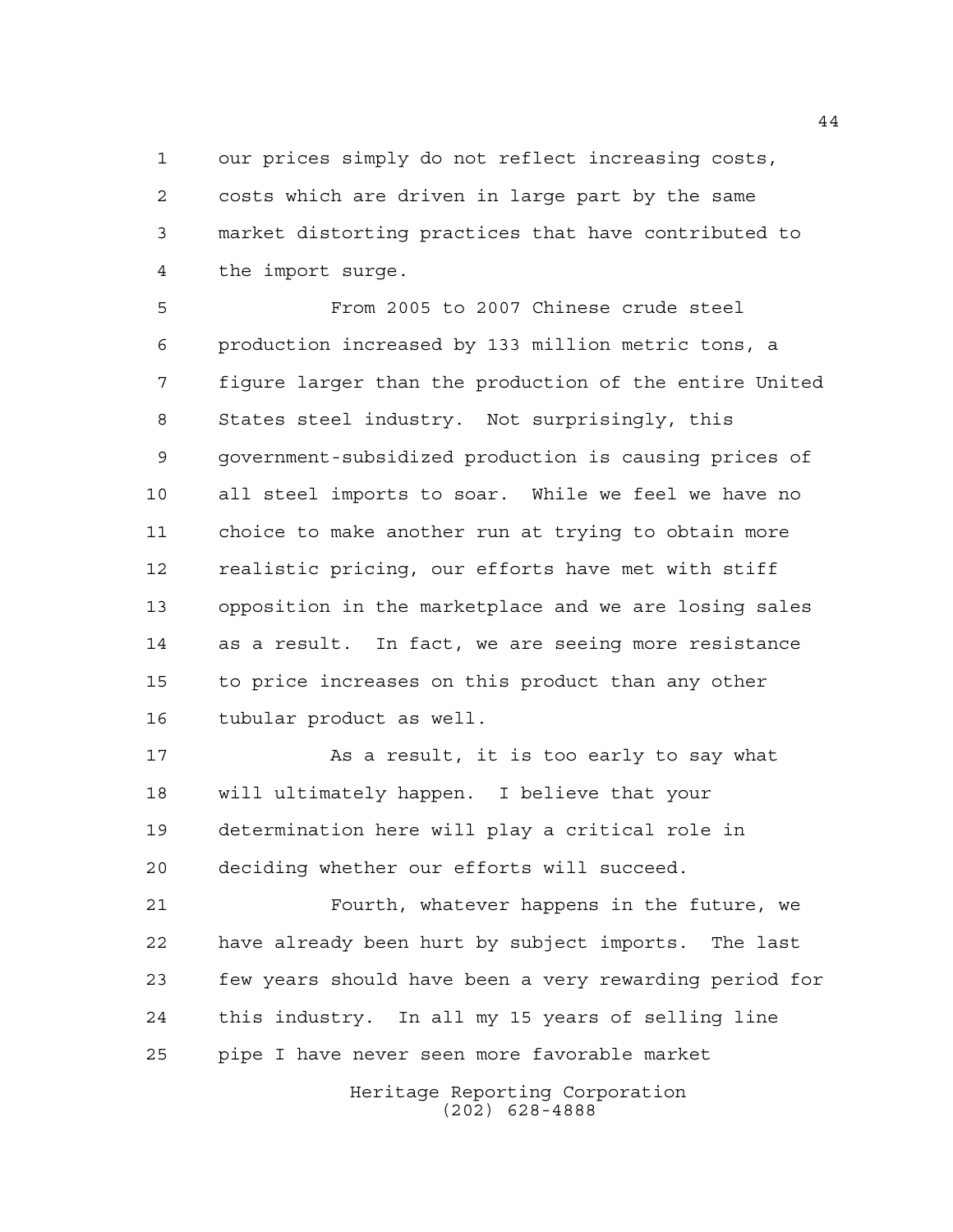conditions. From my perspective this was a remarkable opportunity. And yet we did much worse last year than in 2005 or 2006 and are concerned about what will happen this year. You spend years and years waiting for this type of demand and then when it's there you literally cannot take advantage of it. Indeed, it is now obvious that if we want true marketplace prices in the United States we must obtain trade relief. I urge you to grant such relief.

## Thank you.

 MR. FISHER: Good morning, Mr. Carpenter and members of the Commission staff. For the record, my name is Rusty Fisher and I am the Vice President of Line Pipe Sales for the Tubular Synergy Group in Addison, Texas. I have been in the pipe industry for 26 years. I worked for Tex-Tube from 1982 to 1995 where I wound up as the general manager of sales. 1995 I left Tex-Tube to go to work for Lone Star Steel. As Lone Star and Tex-Tube executed an exclusive marketing agreement in which Lone Star was in charge of all line pipe sales for the two companies and Tex-Tube was in charge for all standard pipe sales for the two companies, I was thus in charge of sales for line pipe for both Lone Star and Tex-Tube for a number of years.

> Heritage Reporting Corporation (202) 628-4888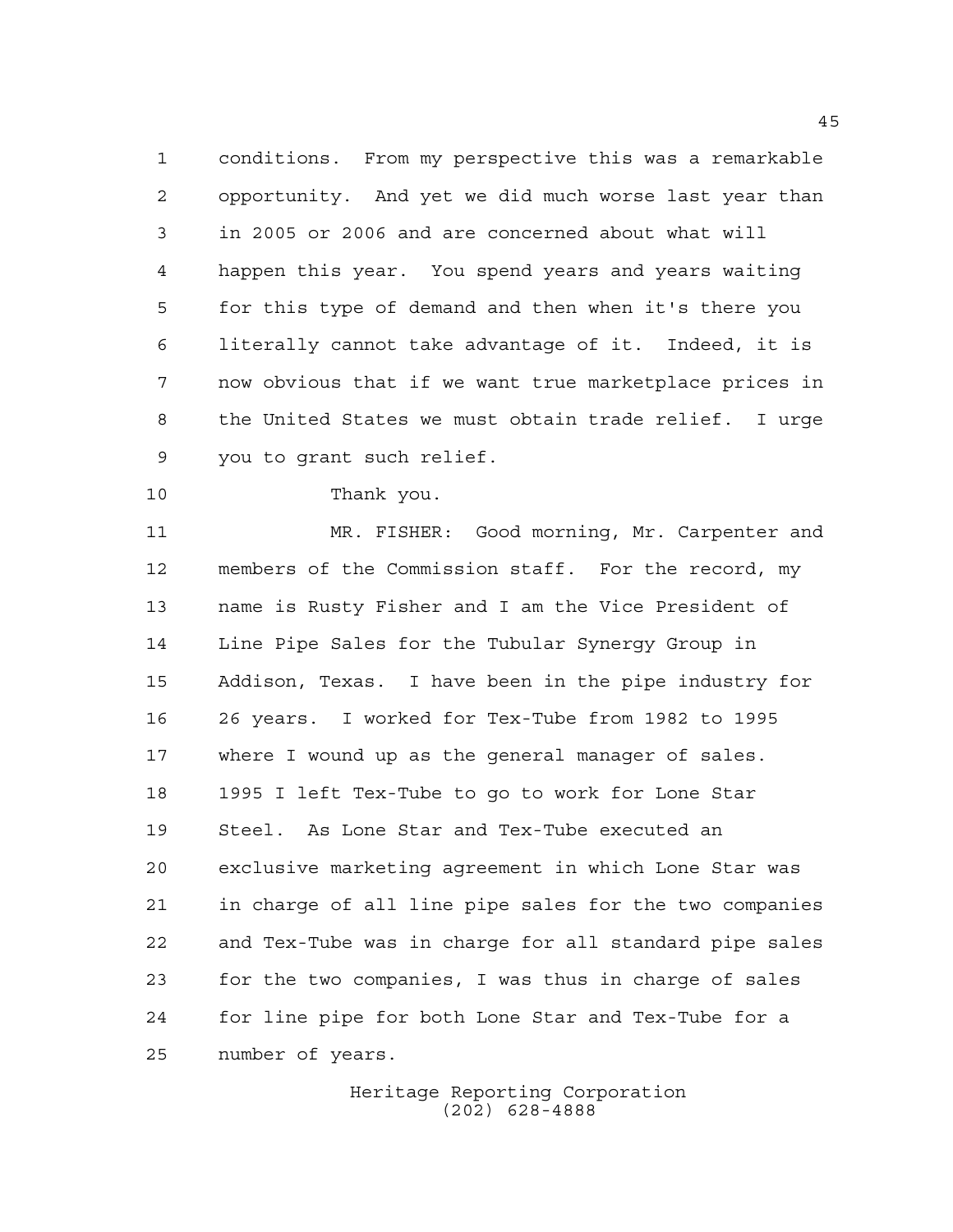Shortly after U.S. Steel acquired Lone Star in 2007, I left to join a number of former Lone Star executives in the formation of Tubular Synergy Group. Tubular Synergy we have entered into marketing agreements to be exclusive representatives for Tex- Tube's line pipe sales. I have worked with Ray Davila of Tex-Tube for almost a decade and have a close relationship in planning sales and marketing strategies for Tex-Tube's line pipe sales. Tubular Synergy Group also has an exclusive marketing agreement with Northwest Pipe to market line pipe produced in their Atchison, Kansas facility. First I would like to make a few general remarks about the line pipe market in 16-inch and under. For 8-inch and under, which is Tex-Tube's size range, almost all of the welded line pipe is primarily used for gathering lines to connect the oil and gas brought up from the well head to a gathering system that will then enable the oil and gas to be transported to either a processing plant or a larger transportation hub to feed into a larger pipeline system. Virtually all of this business is distributor oriented business and these distributors will supply independent or major oil and gas exploration companies with products that they need at the time when they

> Heritage Reporting Corporation (202) 628-4888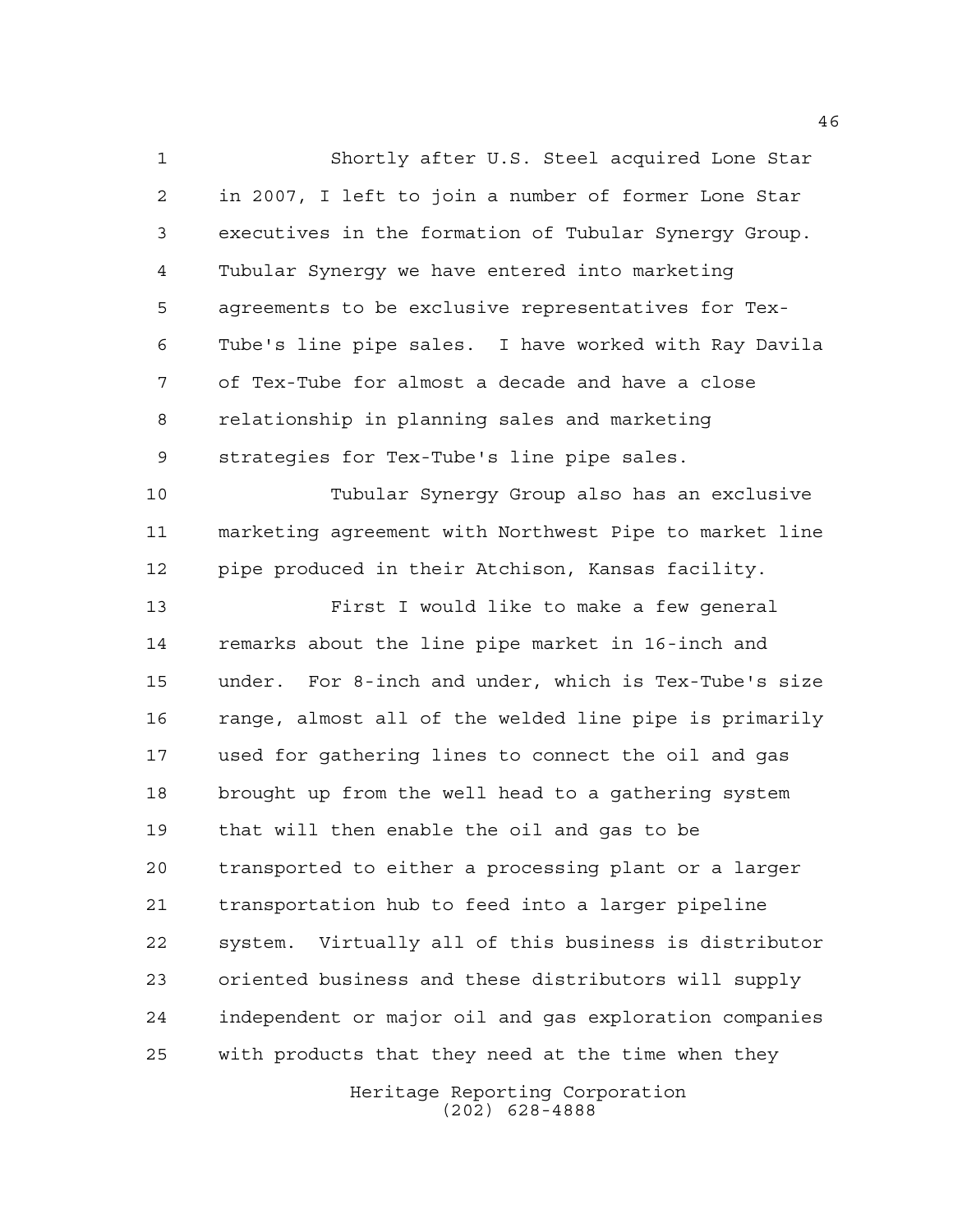need them. The majority of these products are sold in common ODs, wall thicknesses and specifications.

 The distributors are looking for the best price. These distributors will also compare import prices to domestic prices and if the import price is lower they will buy the imported product as long as it meets specifications. Most of the 8 5/8 and under market is just plain X-42 grade product or X-42/X-52 dual stencilled product.

 For some of the larger sizes in this size range, particularly the 10- through 16-inch product range, there's sometimes contract bid requests for line pipe projects or pipeline projects. Examples of uses for 10- through 16-inch line pipe include a connector pipeline so that a 16-inch pipeline may be built from a 36-inch larger diameter interstate natural gas pipeline to go to a gas fired electricity plant or a natural gas distribution hub for a natural gas distribution company. The gas distribution companies then use smaller pipes to distribute the gas to businesses and neighborhoods and the final pipe going to the residential areas usually becomes plastic.

Heritage Reporting Corporation (202) 628-4888 However, in my experience most of the volumes even in the largest sizes are going through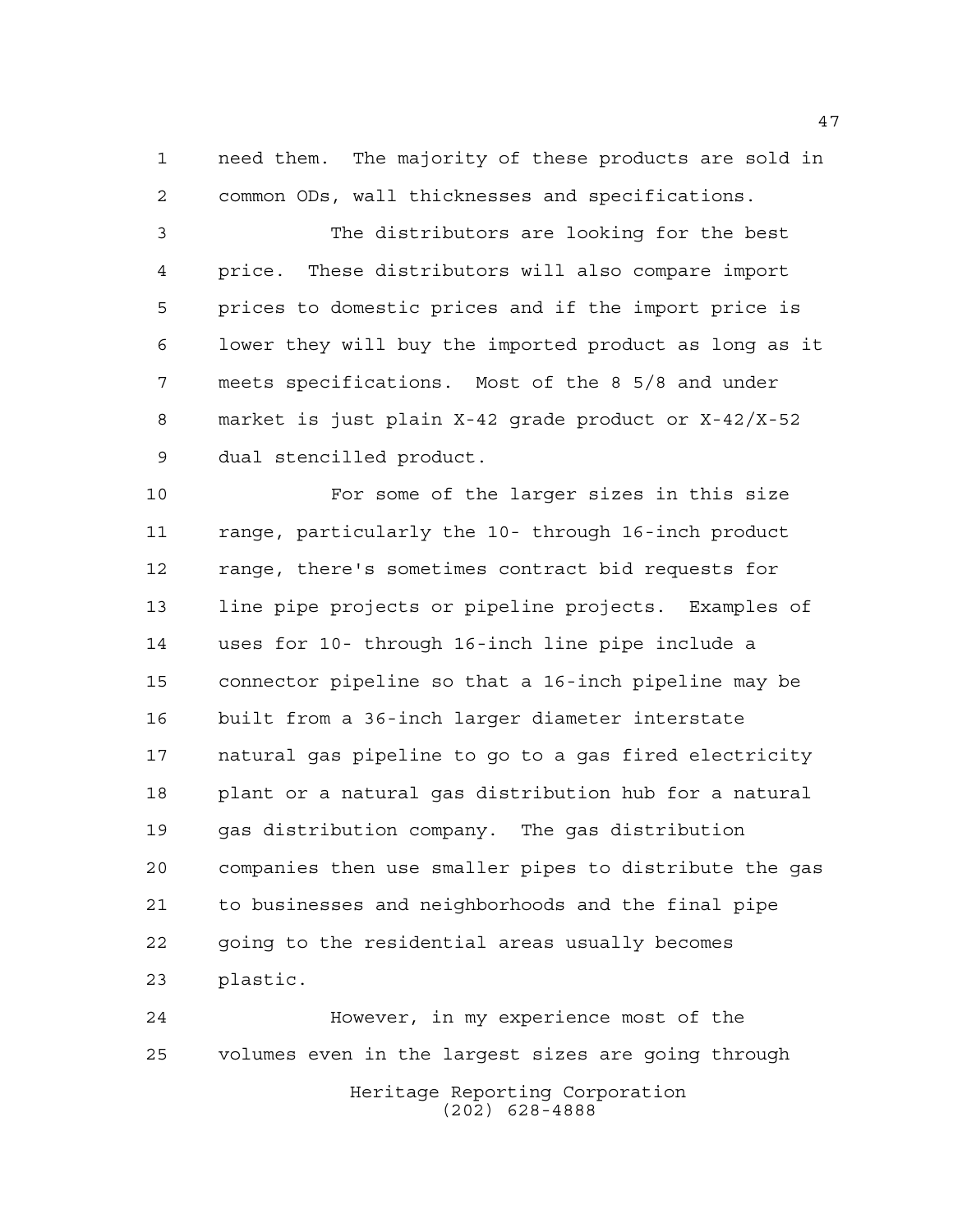distribution. Because the gas is being used at higher pressure, when gas travels longer distances to reduce the wall thicknesses and the quantity of steel required some of these requests in the larger sizes are now for X-60, X-65 and X-70 grade products.

 Second, I would say that for the latter half of 2006 through the present time we have seen an explosion in the growth of line pipe imports from China and Korea. Thus, even though demand has been growing, the imports from China and Korea have been growing much faster than the market demand and the U.S. industry has been losing significant market share. The companies I represent have been forced to respond with lower prices and the result being lower profitability.

 As an example, in the summer of 2007, right after U.S. Steel acquired Lone Star, we were forced to severely curtail production in line pipe at Tex-Tube, and totally suspend line pipe production at two Lone Star mills for several months. This was a result of rampant imports dominated by China and Korea.

 Thank you for the opportunity to speak today.

Heritage Reporting Corporation (202) 628-4888 MS. ANDROS: Good morning. My name is Linda Andros and I am the legislative representative as a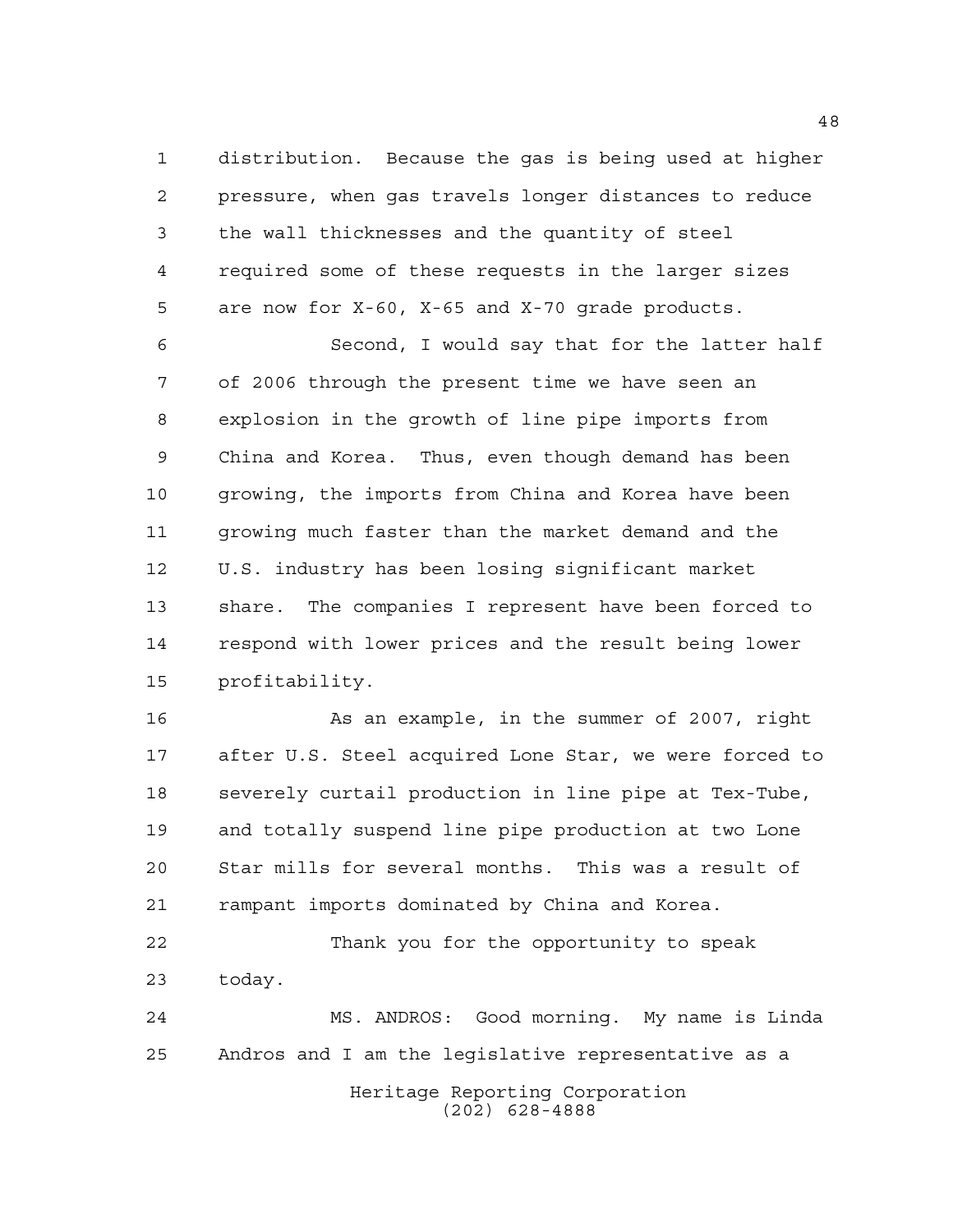trade representative for the United Steel Paper,

 Forestry, Rubber, Manufacturing, Energy, Allied Industrial and Service Workers International Union of the AFL-CIO, commonly known as the United Steelworkers of the USW. As you can see from that name, USW is the largest industrial union in North America with 850,000 active members.

 For many, many years my union has been fighting on the frontlines against foreign governments and companies that seek to gain an unfair competitive advantage by violating the rules of trade. We are very familiar with this. The USW represents workers who make line pipe, the product that's under investigation. Today we represent workers at the United States Steel Corporation, Maverick Tube Corporation, Wheatland Tube Corporation, Tex-Tube Company, IPSCO Tubular, Inc., STUP Corporation and Wheatland Tube.

 I am here to really give voice to these workers. I know you have heard a good deal today about whether U.S. companies making this product have been harmed. And you have heard some discussion about income levels and capital expenditures. But the companies aren't the only ones that get hurt when unfair trade is involved, as you know.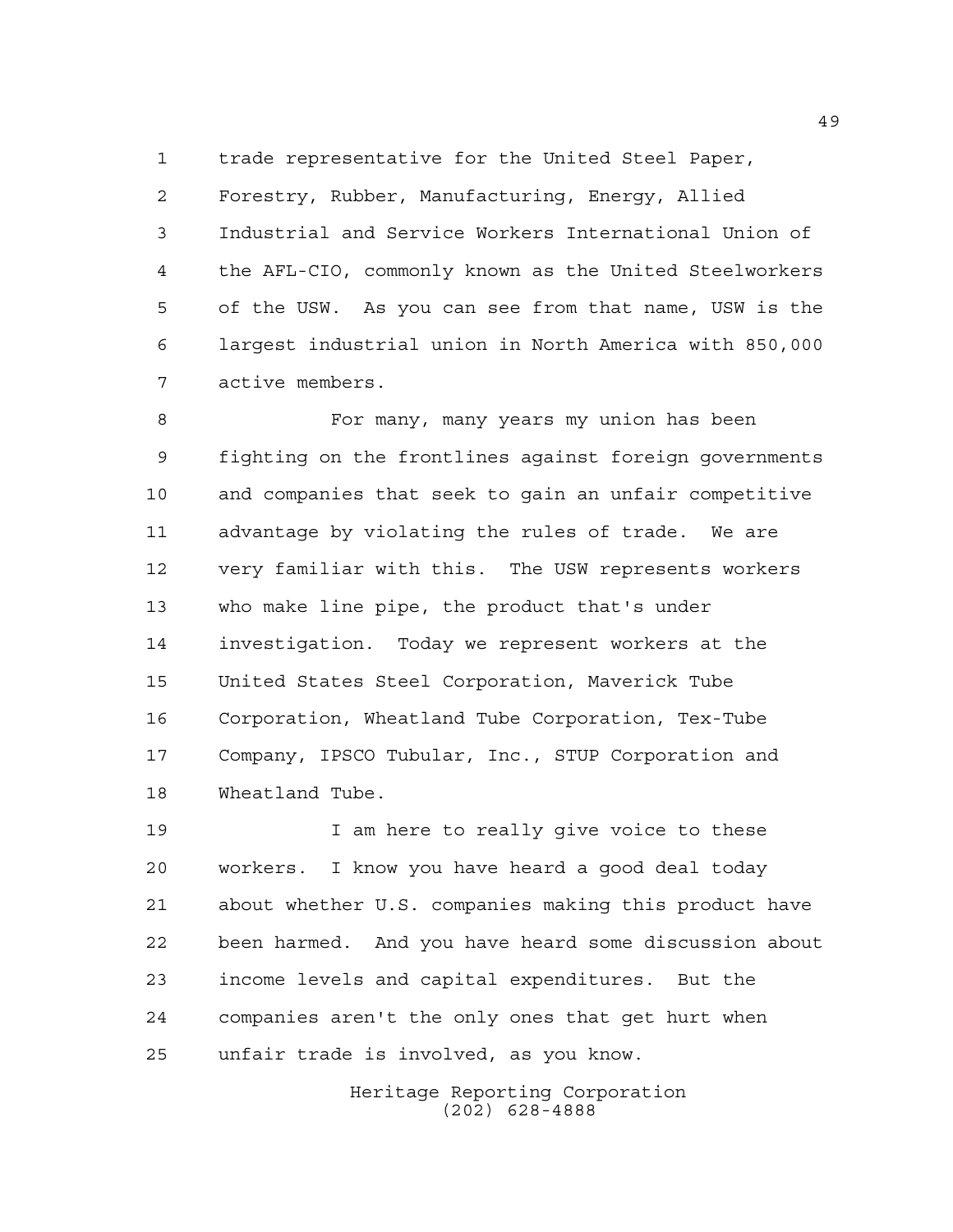When dumped and subsidized imports come here into this market USW workers are on the frontline. We are on the frontline. We are the first to be hit. And as you've heard, there were shutdowns, there were reductions in line work. So we'd like you to take that, obviously, very much into account.

 From the last two years, from 2005 to 2007, the volume of subject imports has increased by almost 345,000 tons. If not for unfair trade, much of that volume could have been supplied by these American companies and my union members at the USW. The potential jobs and benefits that have been lost as a result is enormous, the impact on the workers. In 2007 this 345,000 tons really would have been equal to 45 percent of all domestic shipments of line pipe in the United States. From the union's perspective losing that business is like seeing plants go under, and thinking about workers that have really never had the opportunity to be hired, so wages that were never paid, benefits that were never provided. And obviously that's why it matters tremendously to the union.

 In addition, we would ask you to consider how real people across the country are affected by the lost jobs and the benefits that are diminished when we

> Heritage Reporting Corporation (202) 628-4888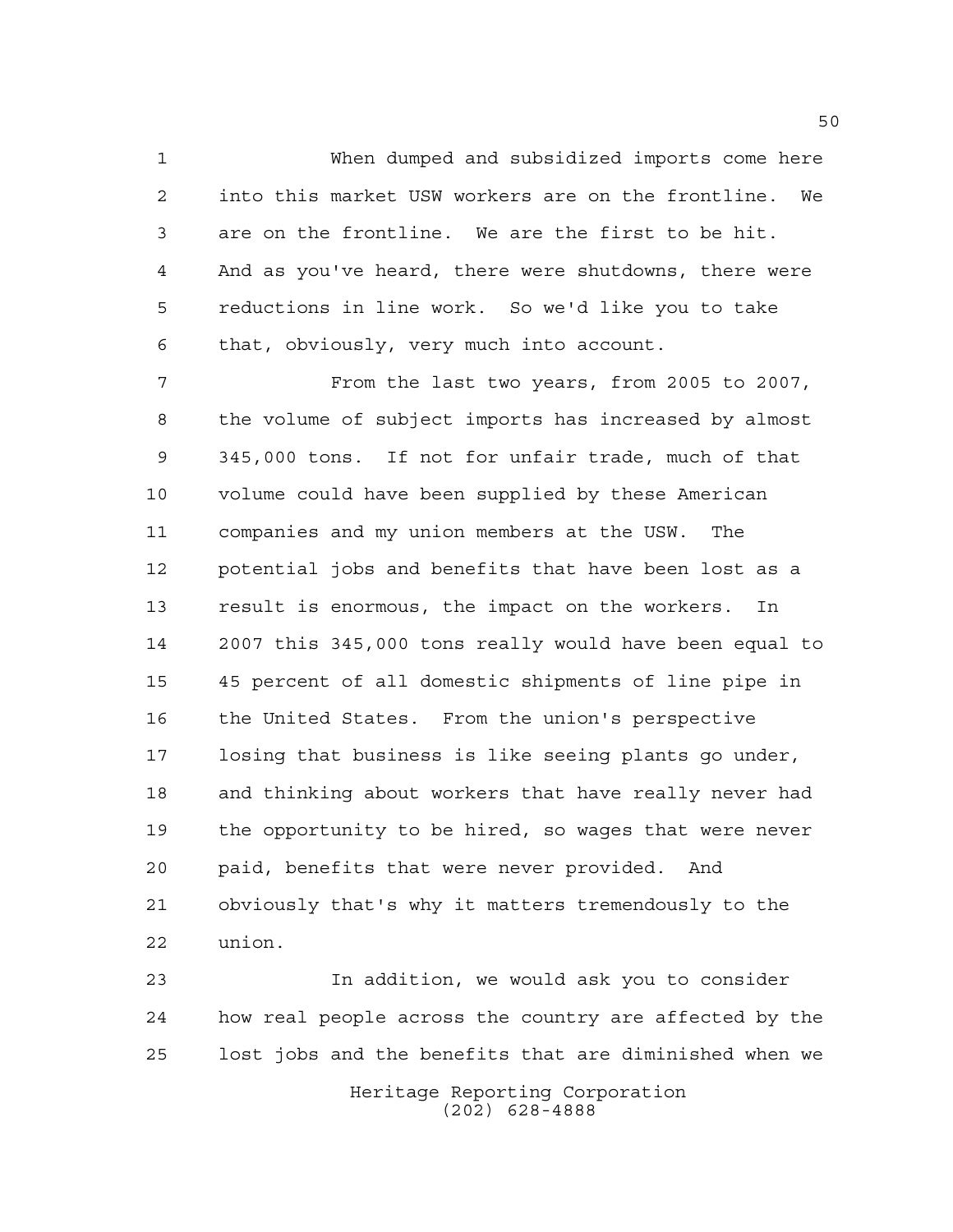have to face unfair imports here. Somewhere in Pennsylvania there are children whose parents can't afford to send them to college; it's that basic. Somewhere in Tennessee a grandmother can't get healthcare that she needs; it's that basic. Somewhere in Texas a father is going to be worried about being able to pay the mortgage on his house; it's that basic. All of these people, all of these union workers and many more could use the good jobs that we basically are throwing away by tolerating unfair trade.

 And I just would ask you, why should we be hurting our own workers here in our own industry unnecessarily? Why should we tolerate this?

 What I think has been so frustrating for the union members here is that the countries at issue, China and Korea, are really notorious repeat offenders when it comes to unfair trade. Your own website at the ITC lists 22 antidumping and CVD preliminary investigations that have been launched since February 2007. Twenty of those cases involve imports from China. This is in addition to the numerous other products areas where orders are already in place in dumping and countervailing duties. In one product after another our union members see the same

> Heritage Reporting Corporation (202) 628-4888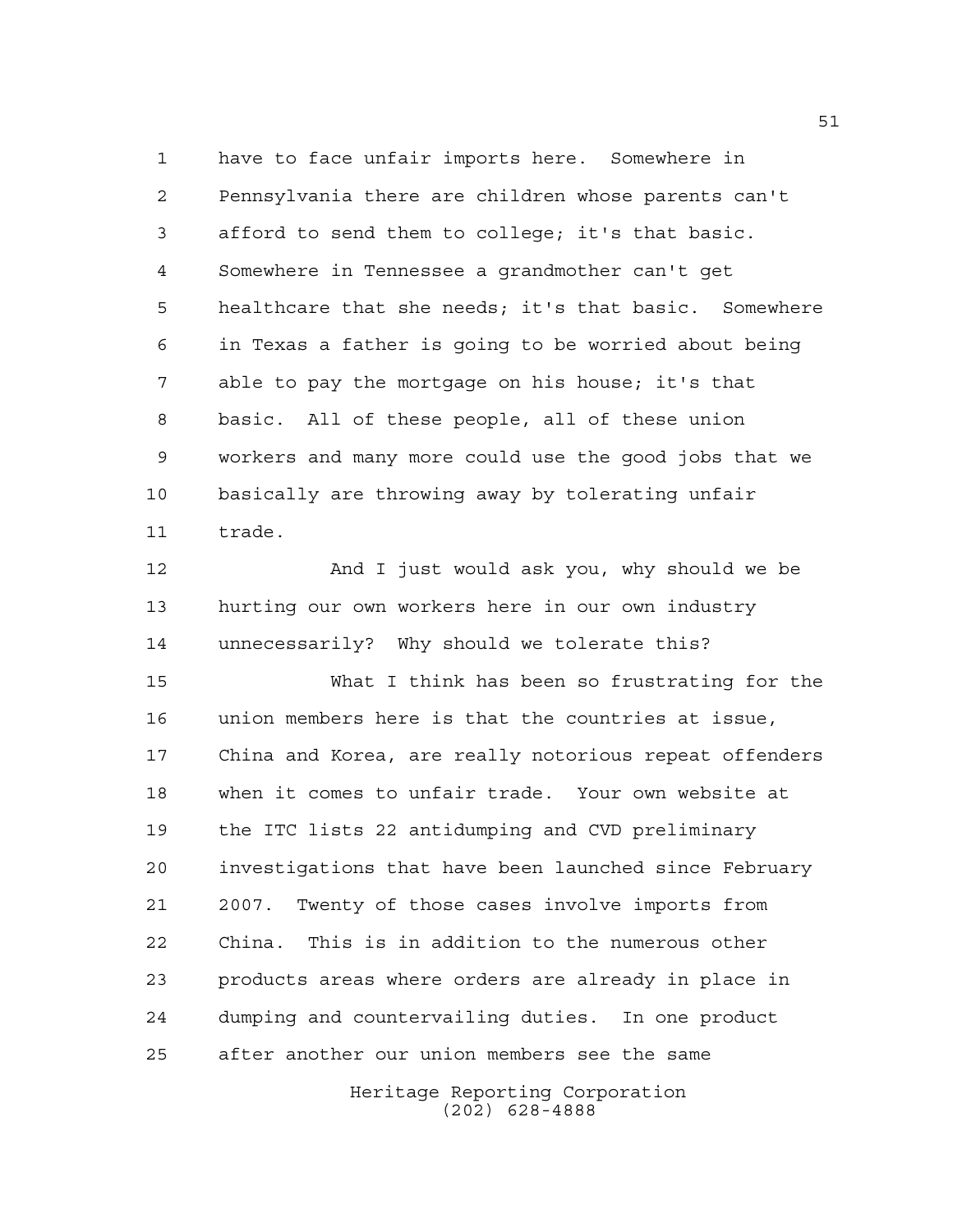depressing pattern. Chinese producers are benefiting from government support, they build up an enormous over-capacity and they dump their goods here. It's as old as can be. I mean this is not an unusual pattern of trade.

 If U.S. workers, and particularly my members, are to have any chance to succeed today we need a marketplace that's fair and we need to change that pattern of unfair trade. Korea is also a major problem for American workers and union members for the USW. The United States is already maintaining antidumping orders on Korean imports of welded standard pipe, corrosion resistant steel, and cut-to- length plate. Now they are dumping line pipe as well. As with China, these repeated investigations are representative of a much larger problem in trade. While Korea might claim they want a free trade agreement with the United States right now, it continues to use high tariffs in numerous other trade barriers to limit imports into their market across the range of products from automobiles to agriculture, and we manufacture a lot of those products. Then they turn around and want to dump their products in our market, literally trying to do that with impunity. We don't think that's fair. It's certainly not

> Heritage Reporting Corporation (202) 628-4888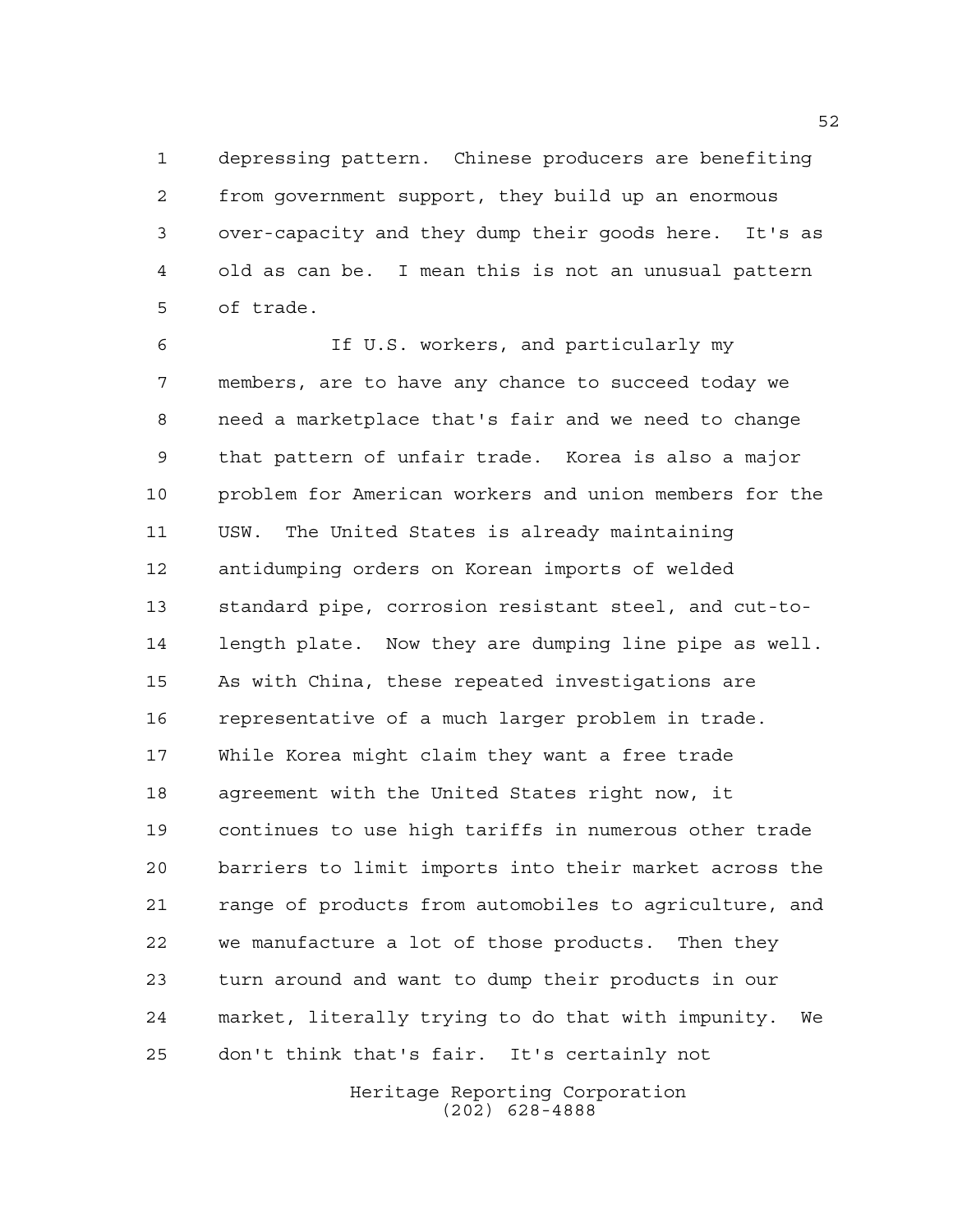equitable. And it's not something the American people will tolerate, and certainly not my members.

 So we're asking here on behalf of the USW, the domestic producers appearing today all we want is the opportunity to compete in a fair market. We all want the same thing. And we really ask you to carefully consider the workers that have been harmed here and to grant the requested relief to give us all a fair chance.

Thank you very much.

 MR. THOMPSON: That concludes our affirmative presentation.

 MR. CARPENTER: Thank you very much, panel, for your presentation. It's already been very helpful to us and I am sure we will have a number of questions to ask you to elaborate on a few points.

 First let me just mention that we will accept into the record the slides that you have provided to us and we will have those attached to the transcript.

21 To start with I have a few questions based on your presentation so far this morning. First, on slide two, and there has been considerable discussion about the very strong demand in the last two years, there is a very dramatic increase in demand or

> Heritage Reporting Corporation (202) 628-4888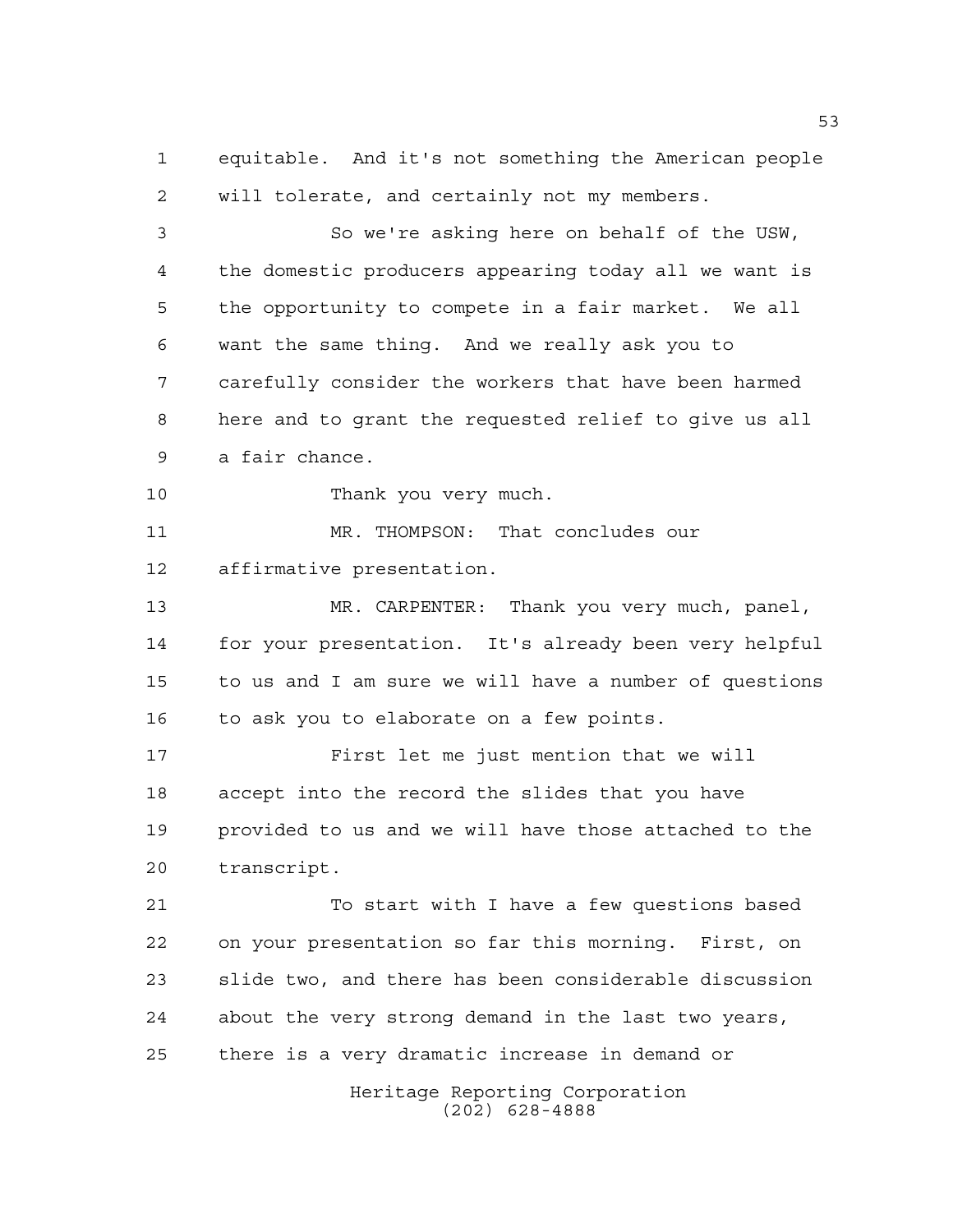apparent domestic consumption. I believe the figure of 84 percent was mentioned from 2005 to 2006. I was wondering if someone can elaborate on some of the reasons or what's driving that increase in demand? I realize this is a cyclical industry but is there anything that you can elaborate on there that might help us better understand demand in this industry and particularly what caused the surge in demand in 2006?

 And I open it up; any of these questions can be responded to by anyone on the panel.

 MR. TINNE: Mark Tinne, U.S. Steel. I think probably one reason is the price of natural gas went up which caused more drilling. And when you require more drilling and do more drilling it requires more line pipe to take the natural gas to the process plant. And that is probably in mainly 4-, 6- and 8- inch pipe. It goes from a process plant to the bigger pipeline in the 10- to 16-inch size range.

 That's certainly one of the reasons why the demand went up.

 MR. FISHER: Another big driver has been that in the current market there is still a good demand for natural gas, there is a big decline in the wells. They fall off really fast these days. So they have to keep drilling to stay up with the demand,

> Heritage Reporting Corporation (202) 628-4888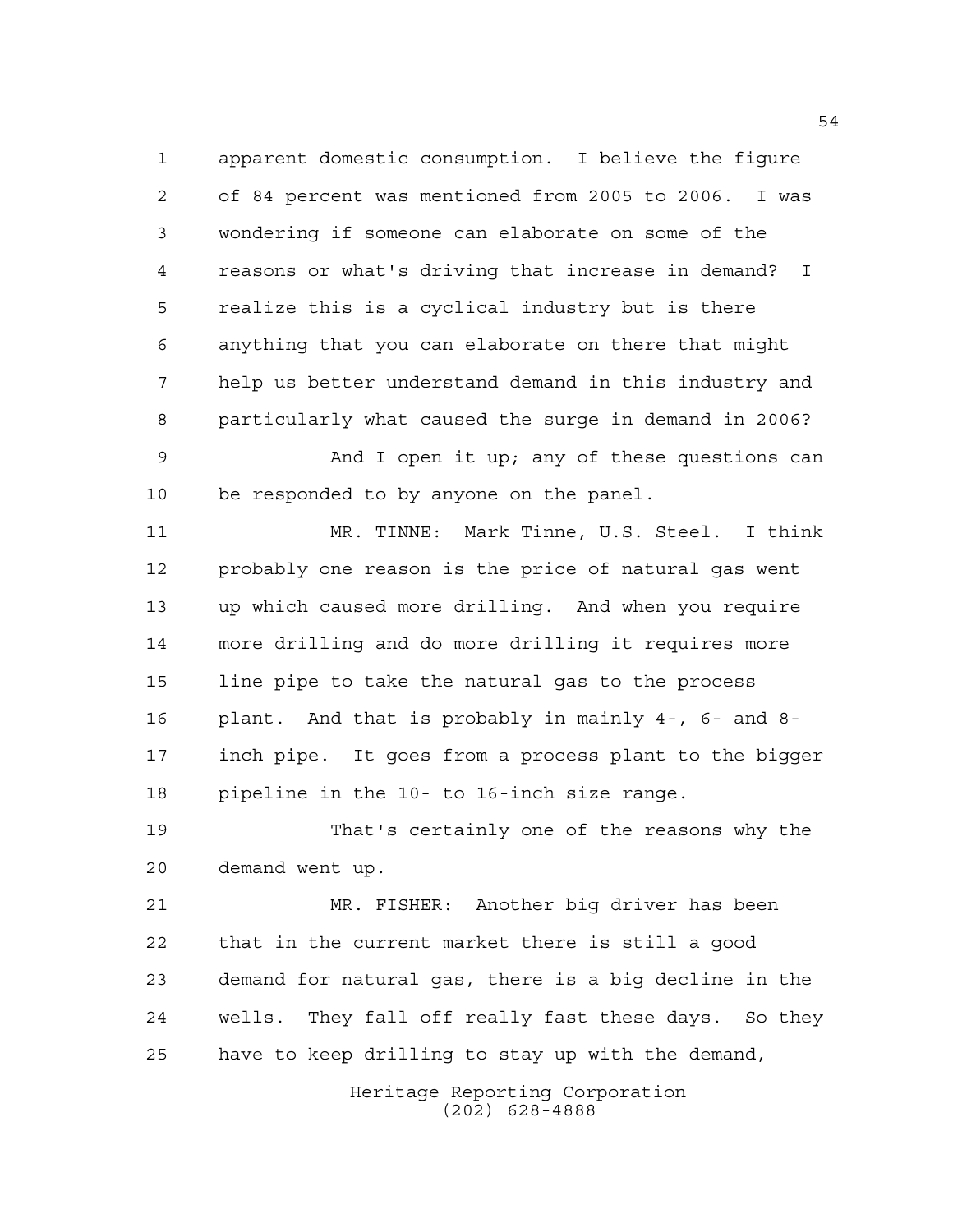therefore you need more line pipe to gather the gas. MR. BALKENENDE: If I may add to that, the rig count in the United States is one of the key indicators for activity. And we have seen a strong increase in the 2006 period. And it is now let's say tapering off, it is more stable demand really for the problems as we foresee them. The rig count is the starting point of activity.

 MR. CARPENTER: Is there a lag between the number of rig counts and production of line pipe?

 MR. THOMPSON: I would say yes. You know, the first is exploration, then it's actual production, and then they've got to bring it to market. It's a very straightforward approach. And in fact in a lot of cases, the Rockies is a perfect example, they struggled to bring it to market for a long time and just recently they finished a pipeline. While they build the big pipeline they need feeder stock. Rusty did a good job of explaining exactly how it goes up to the big lines and then goes back into production. But there is definitely a lag.

Heritage Reporting Corporation MR. CARPENTER: Okay, thank you. Do you expect this -- well, demand stayed strong in 2007, are there any signs that it's starting to decline in 2008 or would anyone feel comfortable in

(202) 628-4888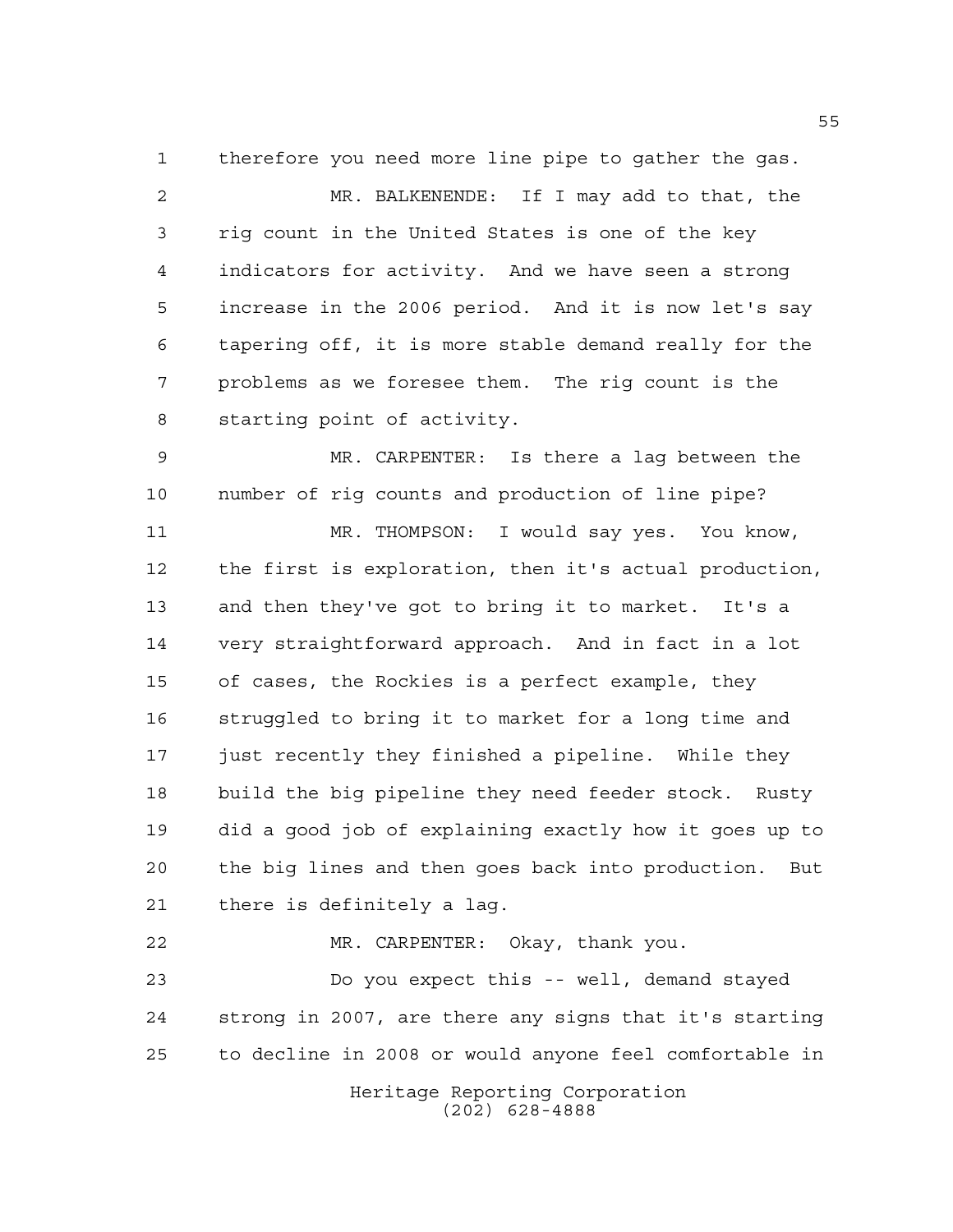speculating as to what might happen to demand in 2008 compared to 2007?

 MR. BALKENENDE: Well, we foresee that the rig count will go up marginally. We will be in a stabilized market. And of course from our perspective if that continues and importing keeps increasing then we have a bit more trouble.

8 MR. CARPENTER: Okay.

 MR. FISHER: We would agree with that. Demand will remain strong, not at a marked increase, we're not projecting a marked increase level, but stable where it's at to slight increase. We don't see a drop at this time.

 MR. TINNE: As long as they continue to lay the large gas transmission lines, the 30-, 36-inch and 42-inch which we're not talking about here, there will continue to be demand certainly for the size range we're talking about here, 16-inch and below.

 MR. CARPENTER: Thank you, that's very helpful.

 There was some discussion about how hot rolled costs have also increased dramatically. I believe the figures I heard were from something like \$500 a ton last year to possibly increasing to as much as \$1,000 a ton by the middle of this year. Could you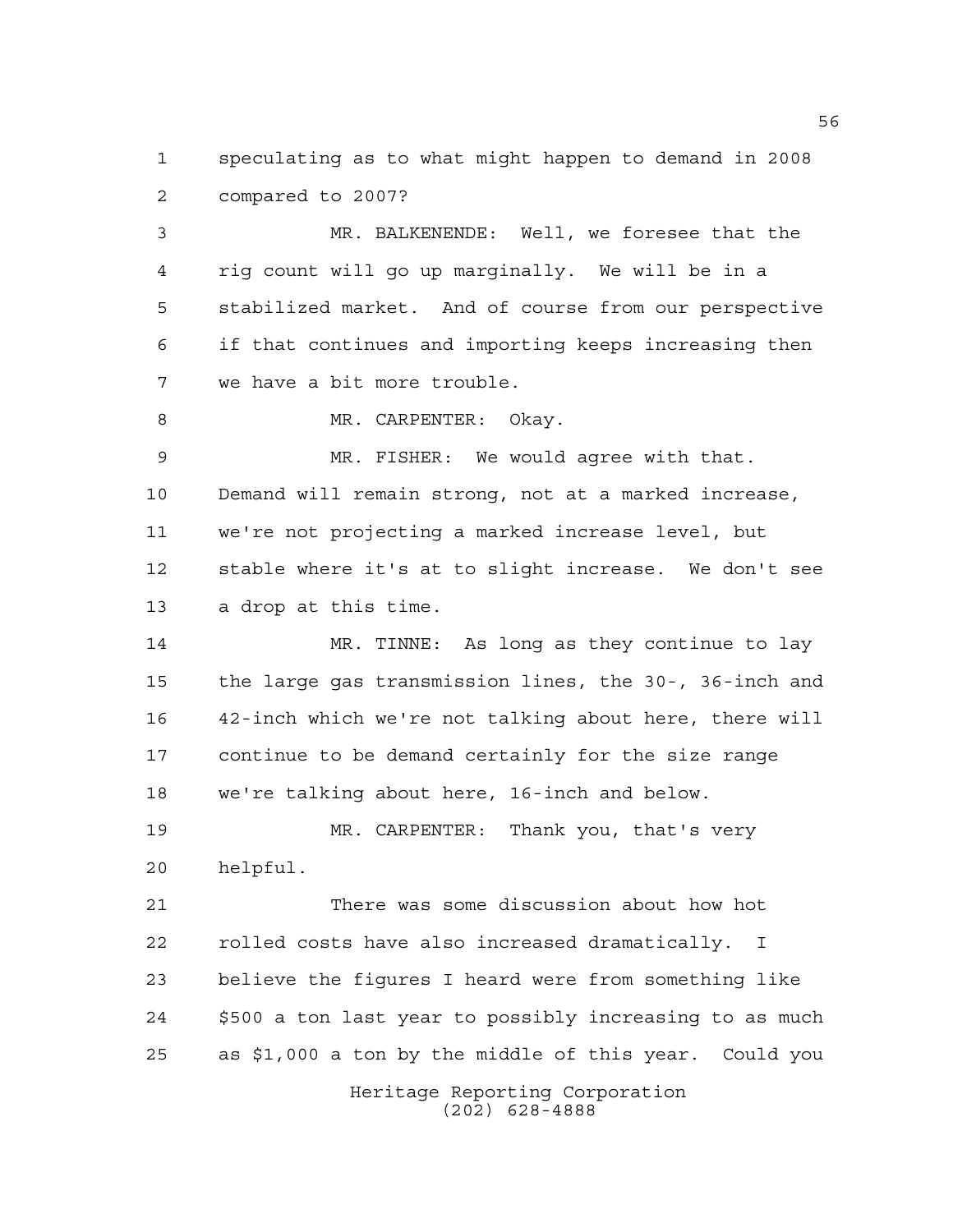help me understand again what's caused that rapid increase in price?

 MR. THOMPSON: It's kind of unique to our industry; it's cost driven. I mean particularly here in the United States those numbers, as high as they sound, we have some of the -- with the exception of China which, as Roland said, is controlled hot rolled pricing -- we have some of the cheapest prices in the world right now. And the reason is is because of the inputs that go into steel there have been very real increases, as we reviewed the various things, and so it affects everybody from the low end producer to the high end producer. And consequently it's a matter of survival in order to cover these costs.

 I think what you will see is despite that huge increase the margins will not have grown as significantly. And it's unique in that sense versus what we've seen over the past two or three years coming into this.

 MR. CARPENTER: And would you expect the prices for hot rolled steel to remain high through the remainder of this year?

Heritage Reporting Corporation (202) 628-4888 MR. THOMPSON: Yes. There's nothing that says they're going to come down at this point in time. MR. PRICE: Let me add one thing. I happen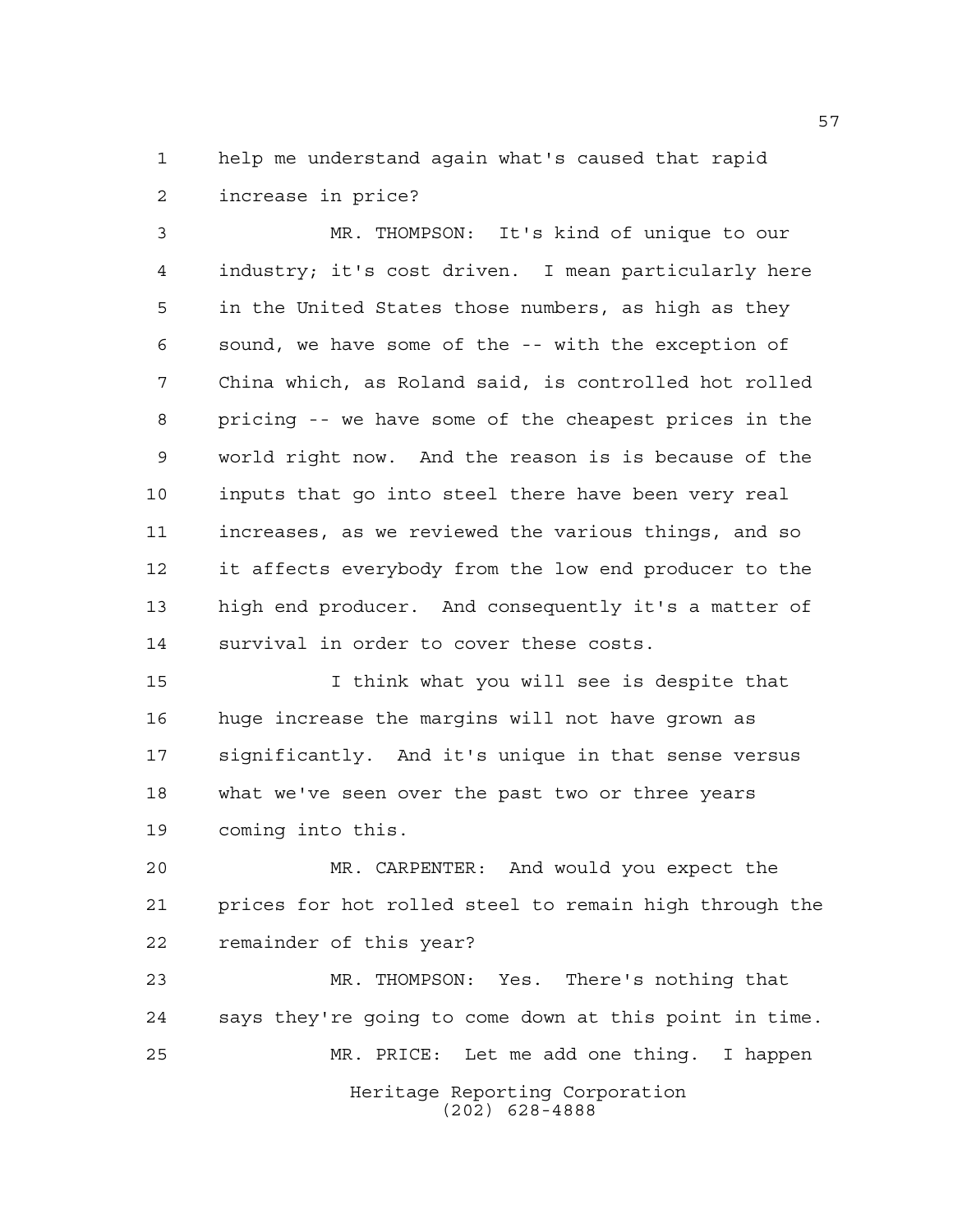to have a copy of the latest steel benchmark that was published by World Steel Dynamics, which I'm sure the Commission is familiar with. And putting the last hot band price in the United States, this is the April 16 distribution which I think is the most recent, had \$1,000, \$1,003 a ton, putting the Chinese domestic price at \$657 a ton. That is an enormous gap. And the relative gap has grown.

 One of the other factors out here is that there is a linkage here, while we have Chinese hot band under order in the United States and effectively it's not participating in the United States, Chinese hot band is in fact, and Chinese steel in general is in fact a major participant in the Korean market. So those markets are linked.

MR. CARPENTER: Yes.

Yes, Mr. Kaplan?

Heritage Reporting Corporation (202) 628-4888 MR. KAPLAN: I would just like to point out some of the implications of this to the Commission. The Commission often looks at price increases when they are doing their analysis. And usually, or oftentimes in many cases, costs are moving around a bit but not much. When the 201 was around I think hot rolled prices were \$200 a ton. So you're talking about extraordinary increases on price and increases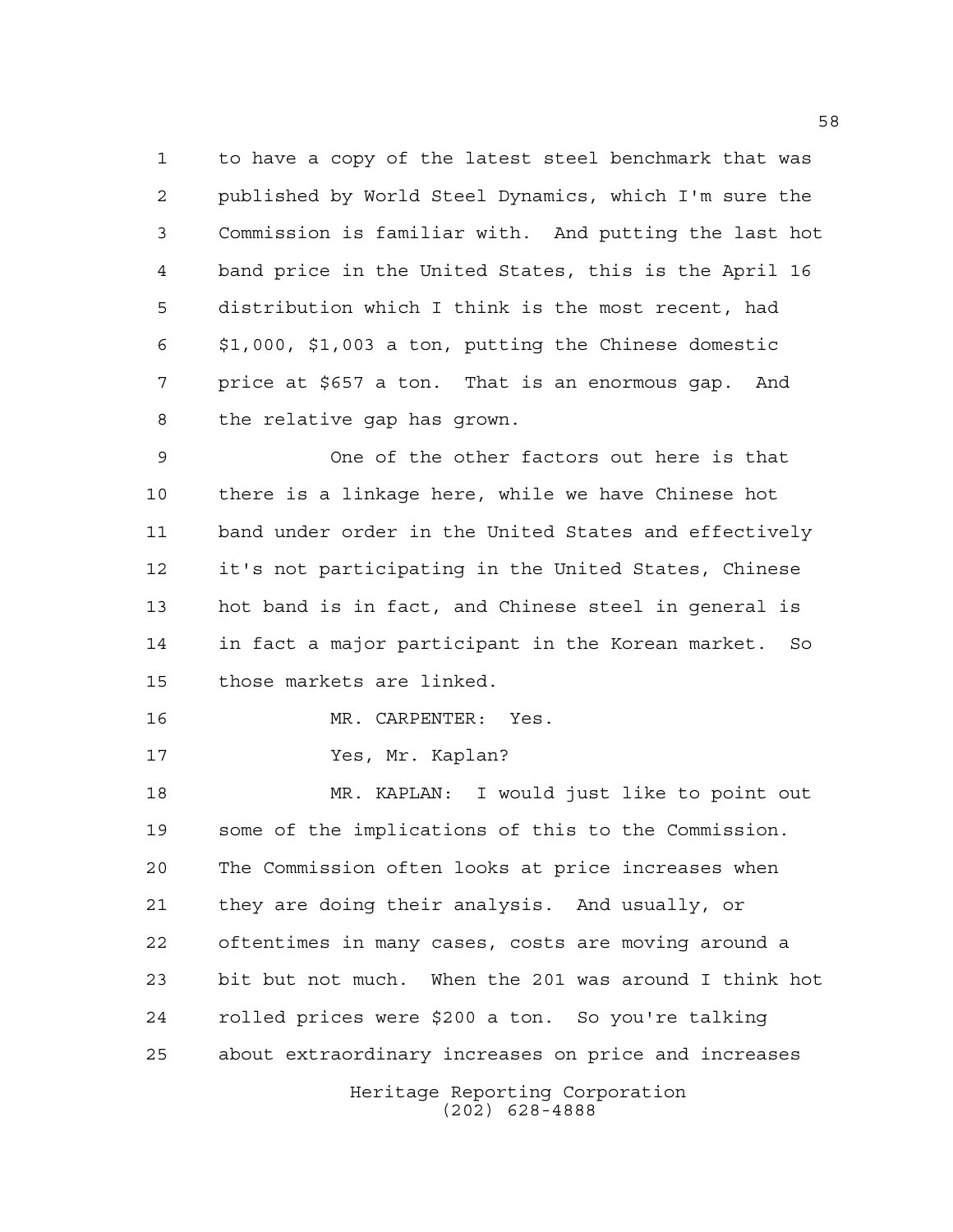in cost that aren't typically seen in these types of cases.

 And the Respondents, I don't blame them, walk in and say, Look, prices have gone up. Well, if input costs quintuple, that's no surprise.

 So I think it's important for the Commission to look at margins and what's going on with margins. Prices are important but the cost increase really -- the price increase really reflects the large increase in costs.

11 And I think the other point to be aware of is that with respect to hot rolled costs in different parts of the world those are reflected in the dumping and subsidy margins that are alleged, which are quite high. And you see that across a whole series of steel cases. Iron ore is expensive. Coking coal is expensive. No one has in any part of the world a magic way to make that cheaper than in any other part of the world. So what you're seeing are subsidization and dumping driving the price of the final product when these costs aren't passed through. And you see that the costs are not reflected in the pricing of the Chinese and the Korean products and that shows up in the margins ultimately as these products compete head to head.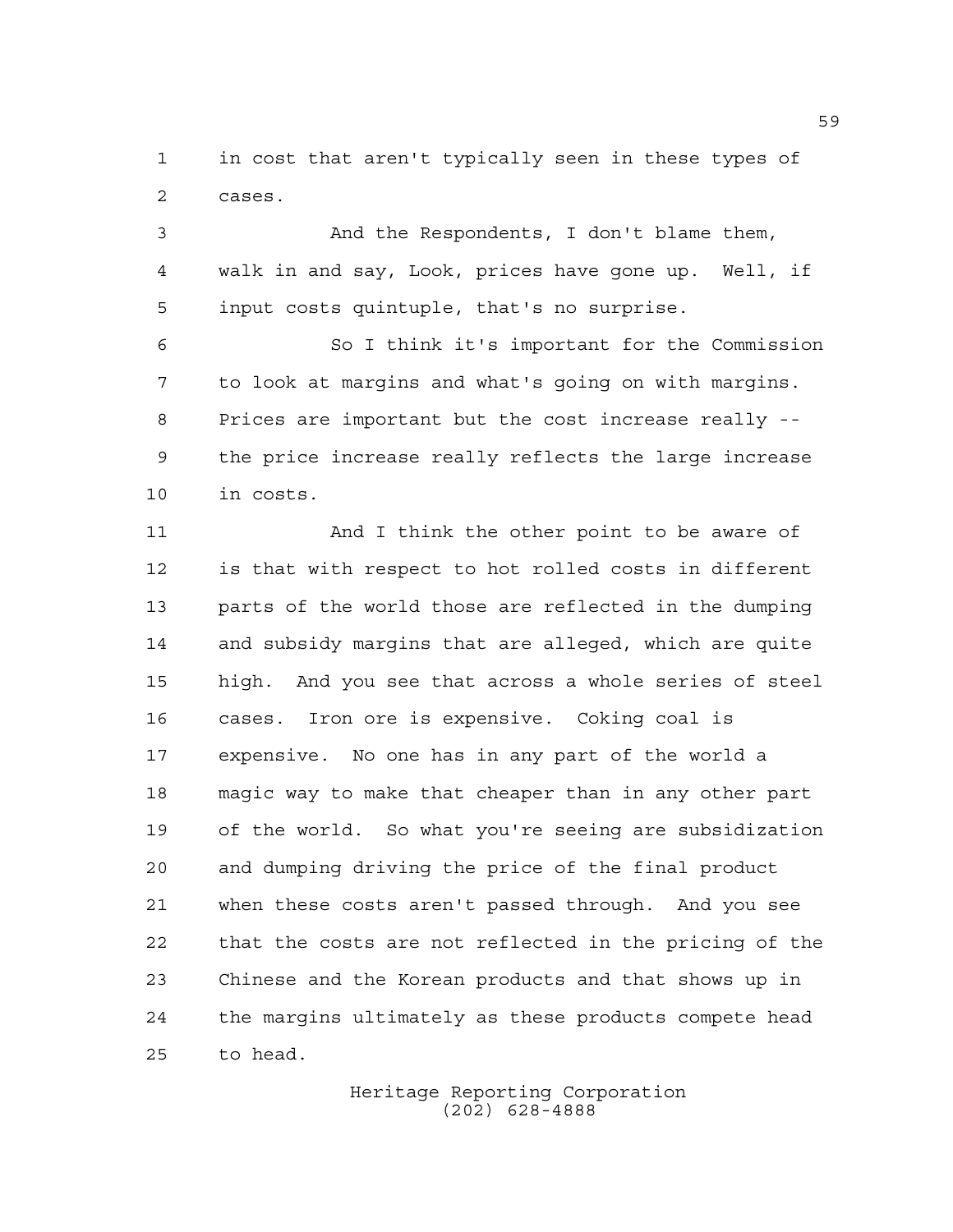1 Thank you.

 MR. CARPENTER: Thank you for that information.

 I appreciate the information you gave earlier in your testimony about the incentive for Chinese producers to shift production from standard pipe to line pipe because, as you noted, on line pipe unlike standard pipe China retained a 13 percent value added tax rebate and also did not impose the 15 percent export tax on line pipe as they did on standard pipe. I'd prefer to address this question to Chinese respondents but I don't believe we have any here today.

 Are any of you aware of any information that was put out by the Chinese government as to why the difference in policy for line pipe versus standard pipe?

Heritage Reporting Corporation (202) 628-4888 MR. SCHAGRIN: I obviously, this is Roger Schagrin representing Tex-Tube, I can't speak for the Chinese quite obviously, however, in terms of someone who tracks these changes made by the Chinese government quite closely the pattern for about the past 18 months seems to be that the Chinese export tax or rebate adjustments seem pretty closely tied to trade litigation going on around the world, not only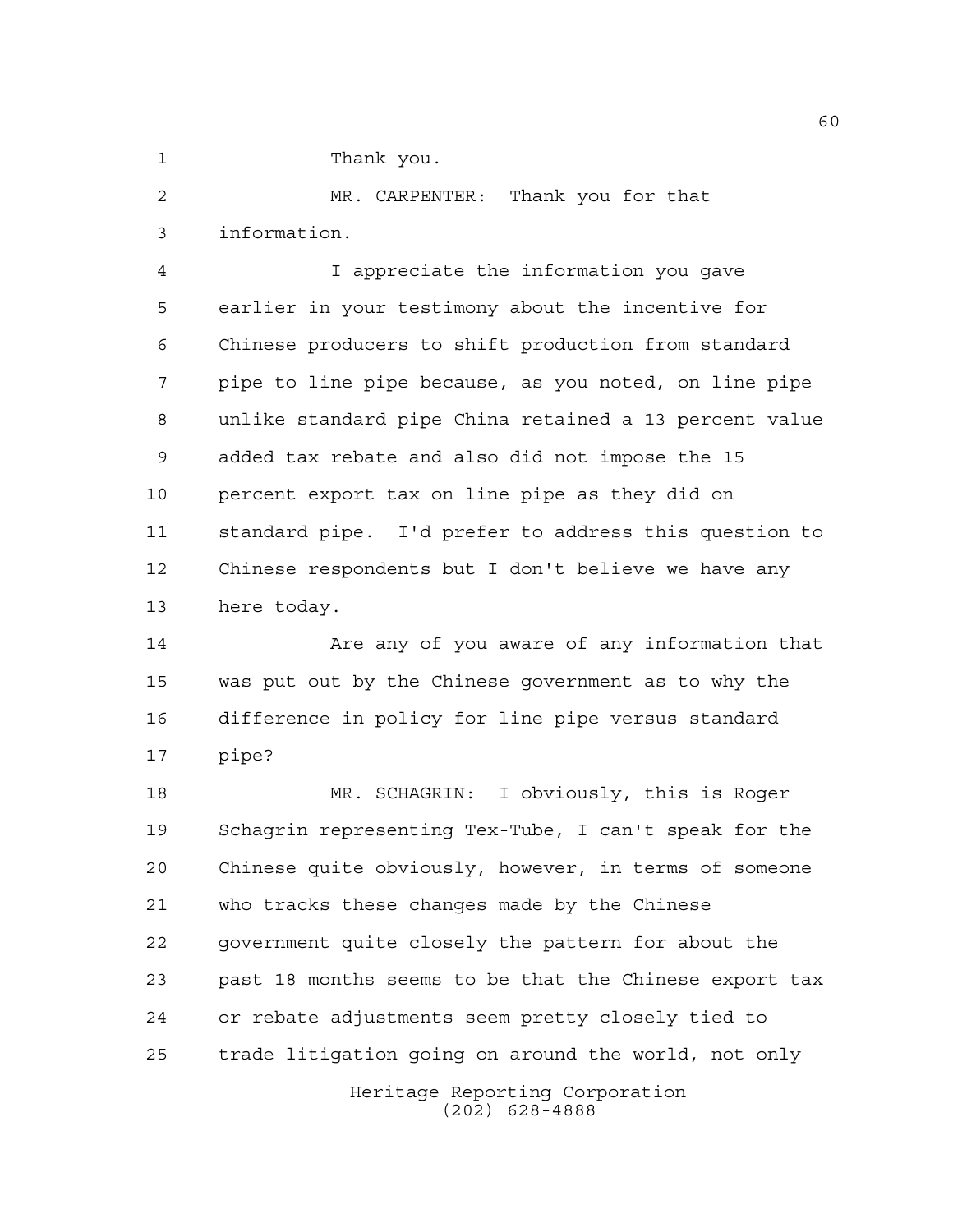U.S. cases against China but your E.U. cases against China, Canadian cases against China. And so it seems that for products covered by cases they tend to make reductions in the rebate or impose taxes so that then their lawyers, either here in Washington or in Brussels or other places, can say, gee, why should you make any findings, final injury findings against us, we, the government, have already solved this problem?

 So that's the closest relationship we can observe.

 The other comment is that, you know, it's even tough for Chinese government to completely manipulate the market, as much as they try, because they don't seem to understand some of the basic laws of economics. If you impose 15 percent export taxes on flat rolled and 15 percent export taxes on pipe then if you limit the exports of the feed stock and have more oversupply in your own market you're going to push down the price in your own market because it's oversupplied, creating a larger gap between your home market price for that product and the international price. And that just offsets the export tax you've imposed on the downstream product because you've increased for those purchasers, the downstream exporters who are purchasing the upstream product, you

Heritage Reporting Corporation (202) 628-4888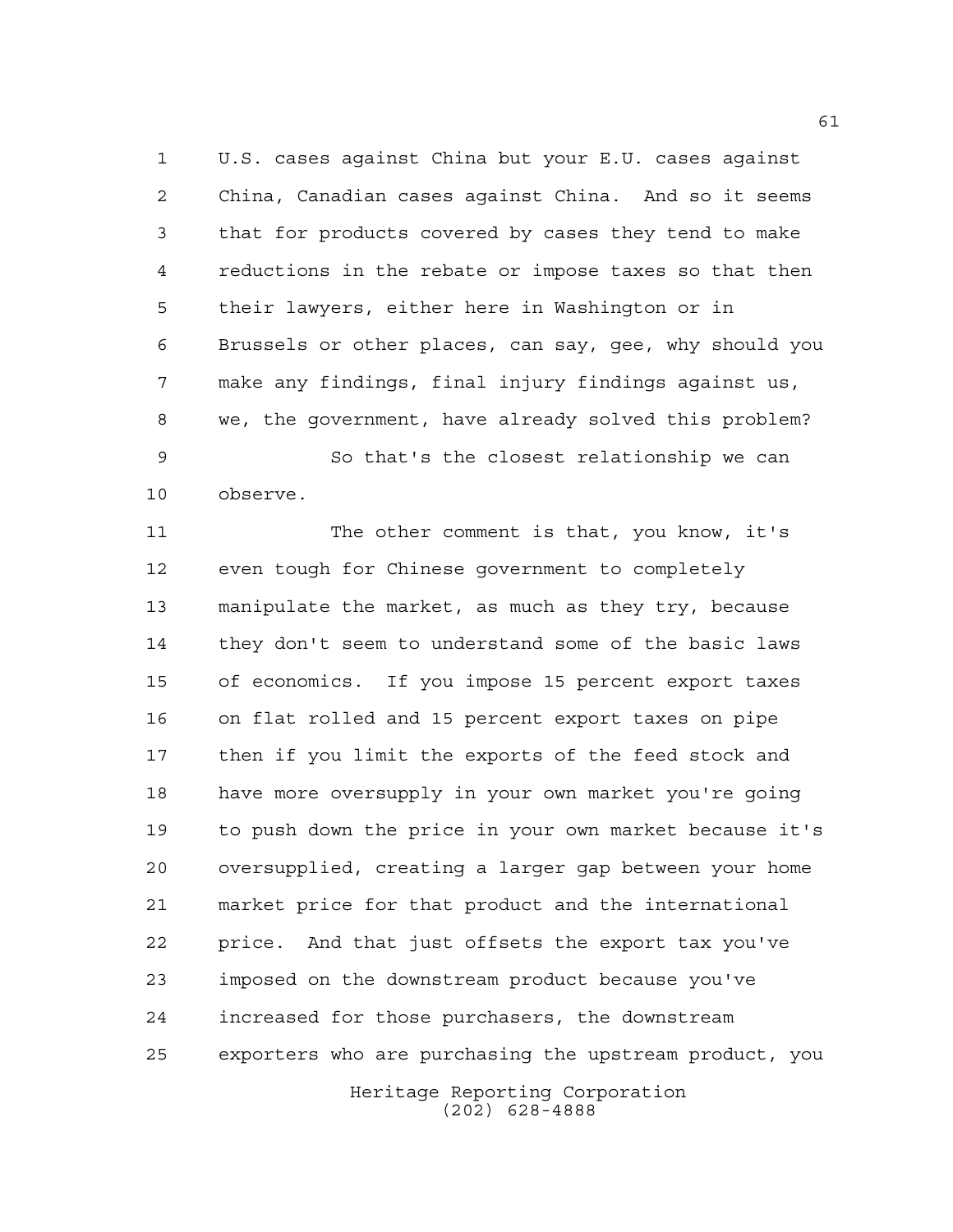increase the differential.

 And that's exactly what has happened over the last six months to a year. As the Chinese claim in lots of forums around the world that they are trying to manipulate their way into fewer exports, the fact is that this manipulation has just led to further market distortions. And that's why compared to \$100 or \$150 a ton differential between Chinese hot rolled prices and world prices we're now up to a \$350 a ton differential. So I would just, you know, argue on the record that no matter what the Chinese do with their tax or rebate policies, it's the fundamental subsidization of oversupply that creates these distortions, and they're not going to be solved by any changes in tax or rebate policies. MR. HECHT: If I could just follow up on that too, I agree with what Roger said. I think there has been some evidence that they are manipulating the VAT to sort of move into higher value-added type products. I think there may be a little undercurrent of that, but I think the larger fact when you observe what they've done is it's been very opportunistic to try to promote exports where they can and where they

see potential action from the U.S. to try to take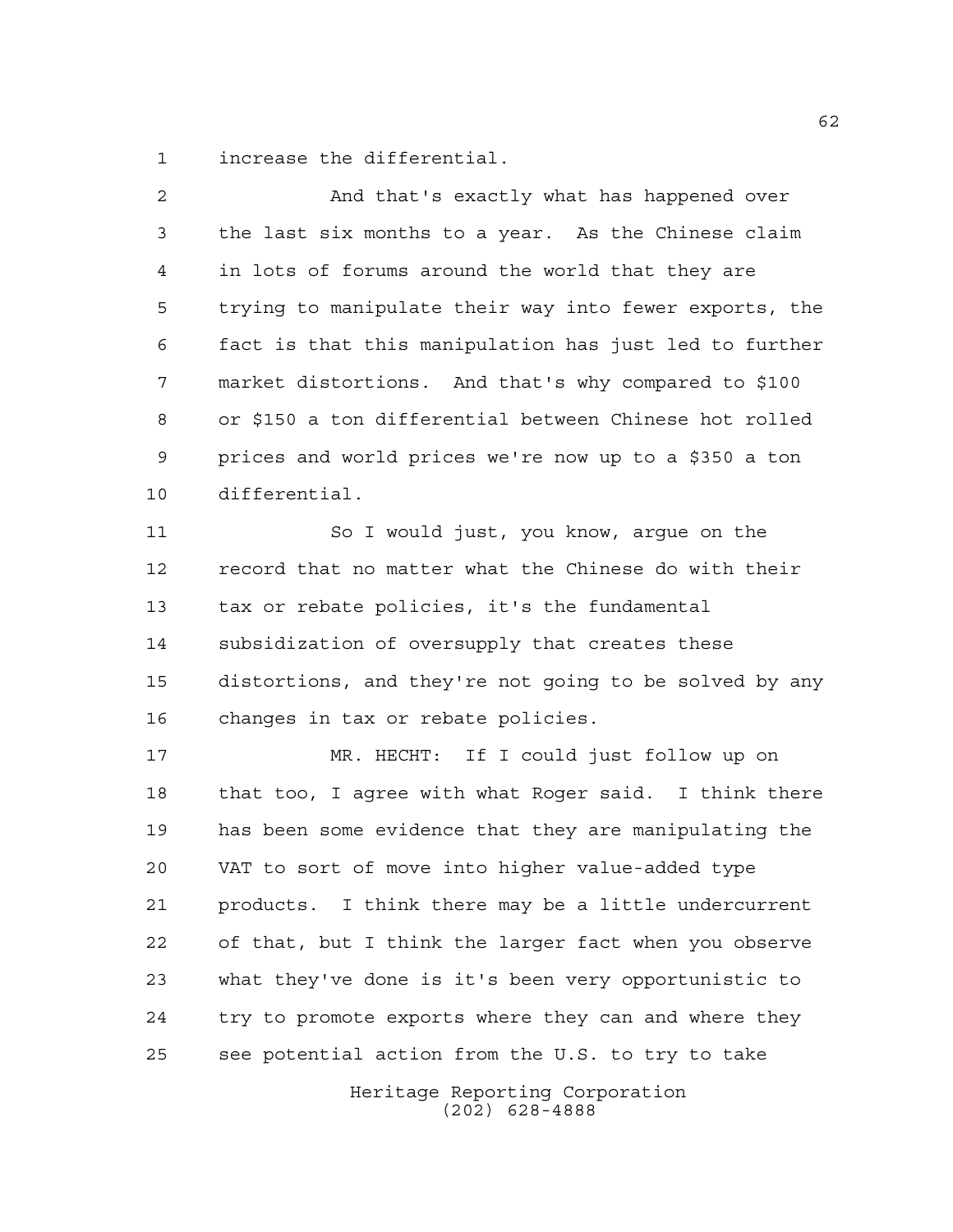temporary measures to strengthen their argument, and I think it would be extremely bad policy for the U.S. government or the ITC to somehow try to take into account the action that the Chinese government can put on or off as they see fit to try to discourage exports as somehow relevant to these proceedings.

7 The fact is, they are going to adopt policies where they can to promote exports where they can, and that's exactly what we're concerned about here.

 MR. PRICE: Let me continue. Obviously, the manipulation in this case helps to encourage exports of this product, the exact pattern that the Chinese have adopted, but I also think you point out another issue here, which is the complete absence of Chinese participation in this staff conference, and that is obviously important, because how is it possible to determine both fully the Chinese activities in the U.S. and their future activities given the complete absence of participation?

 MR. CARPENTER: Thank you for those observations. Just a couple more questions. In his opening statement, Mr. Cameron, I believe, indicated that the industries in Korea and China are very different and observed that there are significant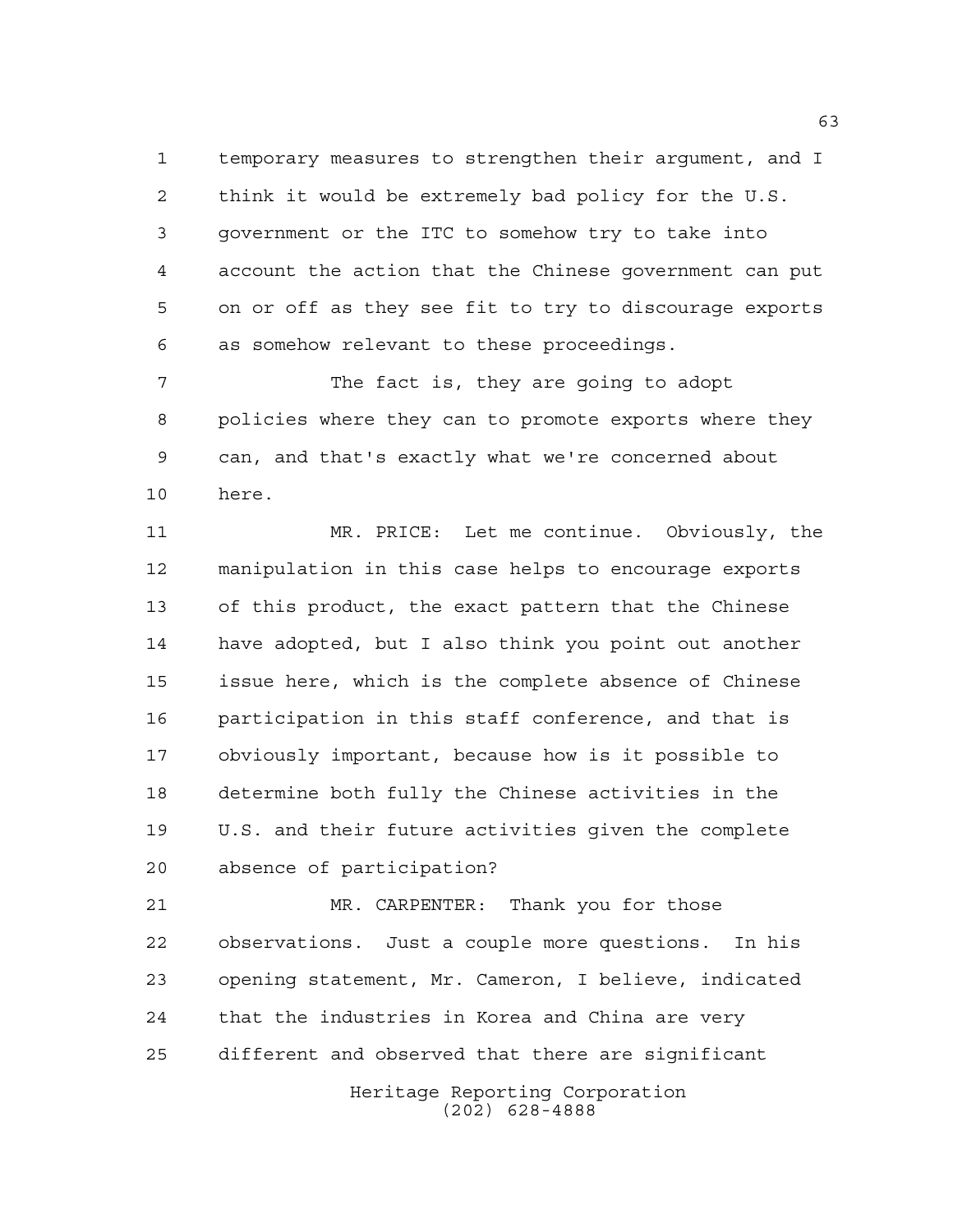quality differences between the Chinese and the Korean products. Would you like to comment on that statement?

 MR. FISHER: It's API. It's API 5L, so it meets the standard. There's a pretty rigorous process to go through to get an API 5L license, and if you certify that the material makes that grade, it goes into the market as that grade.

 MR. HECHT: And I should also point out too that the Commission found a substantial overlap and substantial fungibility when it looked at this product in 2004, you know, at a time when China was maybe shipping 25,000 tons to this market, they now are shipping around 285,000 tons to this market. It's pretty hard to think that somehow their products have become less fungible, that there is somehow less of an overlap, given the enormous portion of the market that they are now serving.

 MR. SCHAGRIN: And finally, and I think you'll see this as your record gets developed over the course of a full investigation as we go toward the final investigation, we believe there's a number of distributors in the United States who carry both Chinese and Korean products, as well as domestic products, and so since this is a product that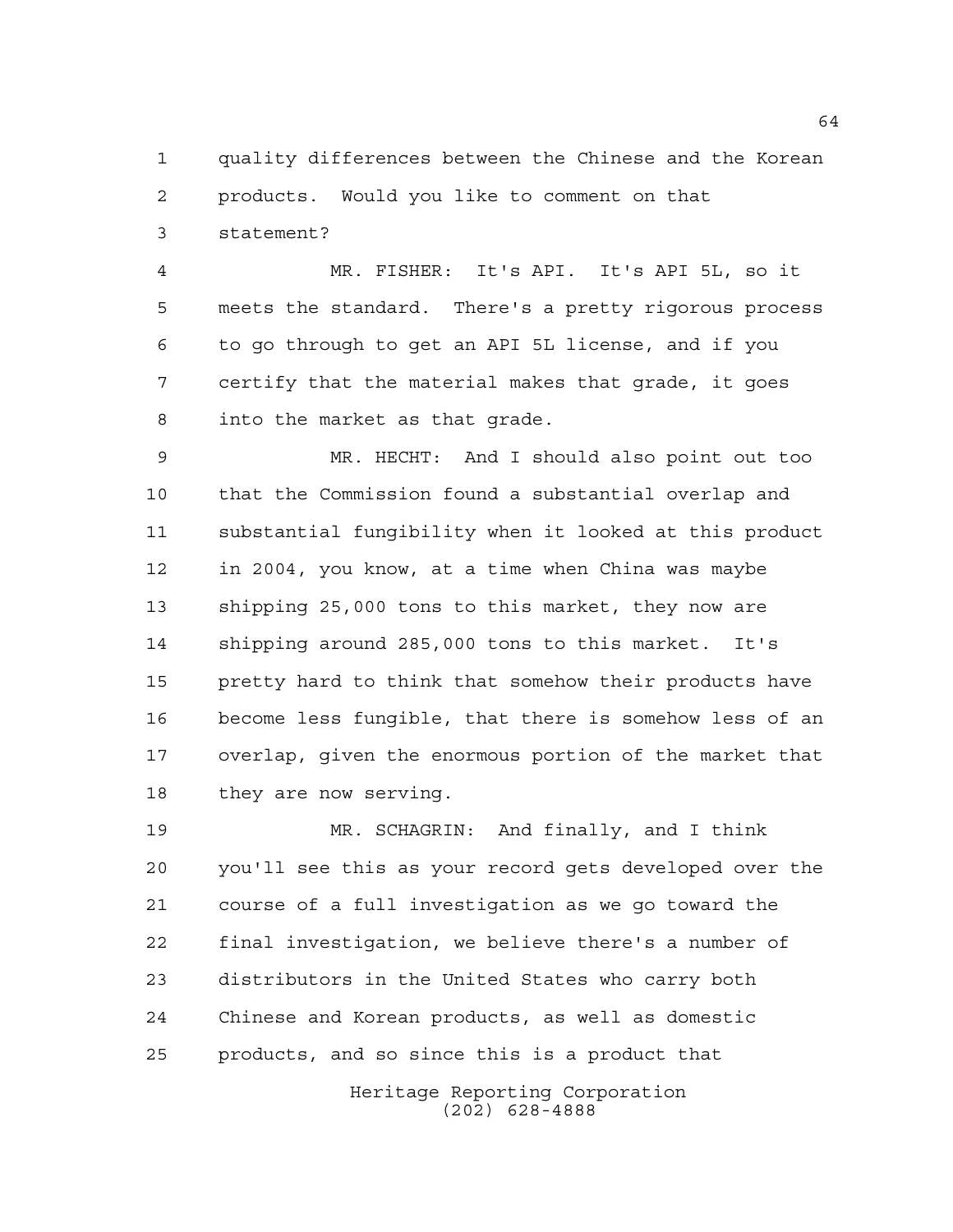primarily moves through distribution, the overlap of the same products made to the same API grades by U.S. producers, Chinese producers and Korean producers, I think really answers any questions about quality differentials.

 These are all the same products made to the same API grades, and having the same performance in the field when they meet those API specifications.

 MR. CARPENTER: Okay, thank you. Just one more question. Mr. Thompson, I'll address this to you. Mr. Cameron in his opening statement talked about U.S. Steel experiencing restructuring costs, and I was wondering if you could comment. You may want to do this in your brief, but whether those restructuring costs would fall below the operating income line as other expenses or whether they would be allocated among cost of goods sold.

 MR. THOMPSON: Well, we can provide that information to you. It's not a problem, but I would only tell you that the marketplace, and the pricing that we put into the marketplace, is not reflective of those costs at all. It's a true cost of material, cost of production cost versus cost in the marketplace, as far as the issues we're confronting today.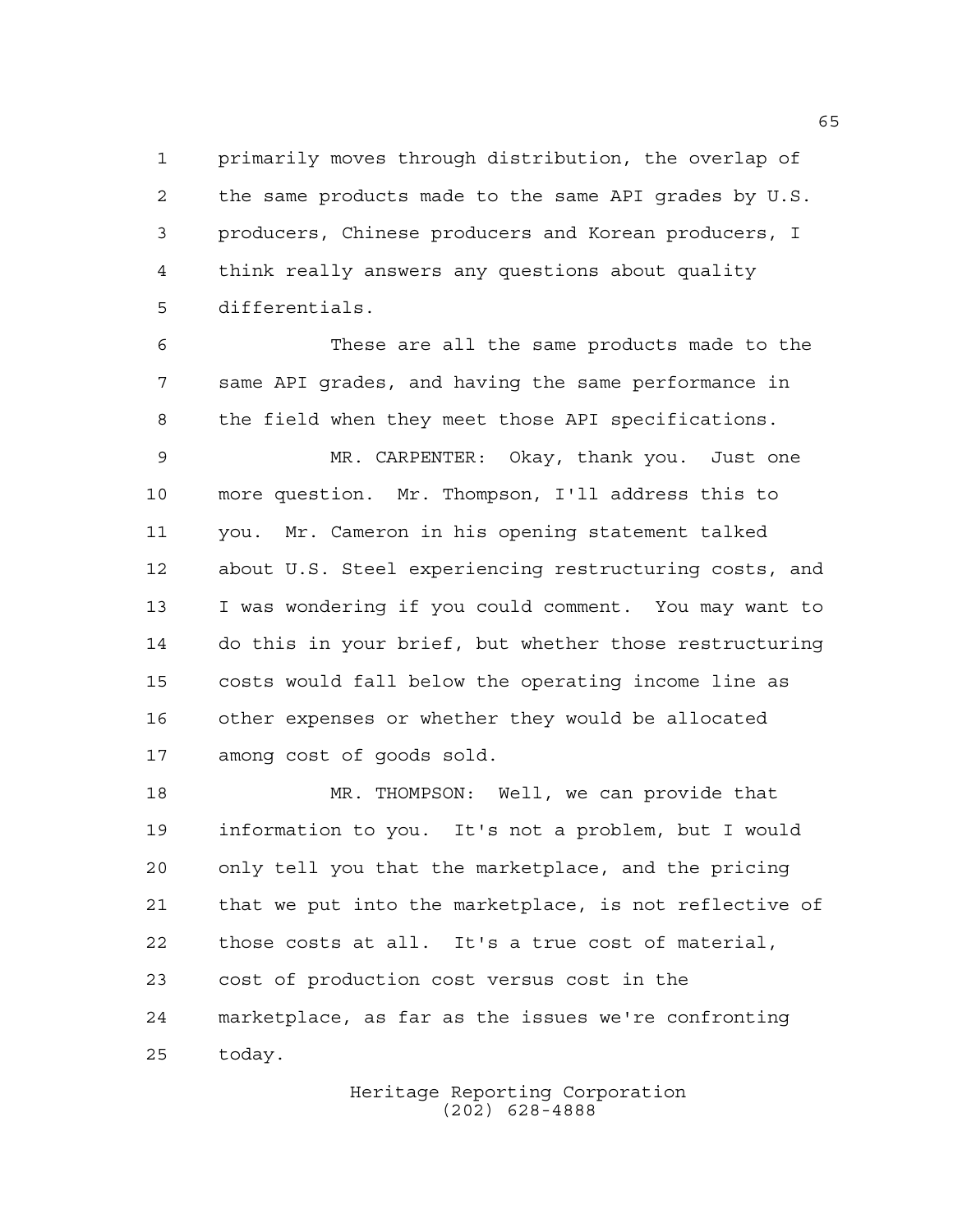MR. CARPENTER: Okay.

 MR. THOMPSON: But we'll be happy to provide you details that we can on the issues that he brought up.

 MR. CARPENTER: Okay, thank you. I apologize. One more question for Ms. Andros. You had indicated in your testimony that steelworkers have been hurt by shutdowns, which I assume translated into layoffs, and as you said, foregone wages and benefits. I was wondering if during the three-year period that we are looking at, if any of the worker groups or the unions representing them have had to restructure any contracts in terms of any -- that have resulted in a reduction in wages or benefits to the workers during that period? MS. ANDROS: I'll be glad to find out that answer. I don't know that answer myself. MR. CARPENTER: Okay. Thank you very much. Again, thank you so much for your responses to these questions. I'll turn now to Betsy Haines, investigator. MS. HAINES: Betsy Haines, Office of Investigations. Thank you for your very thorough presentation. Actually, all the questions I have have already been answered. Thank you.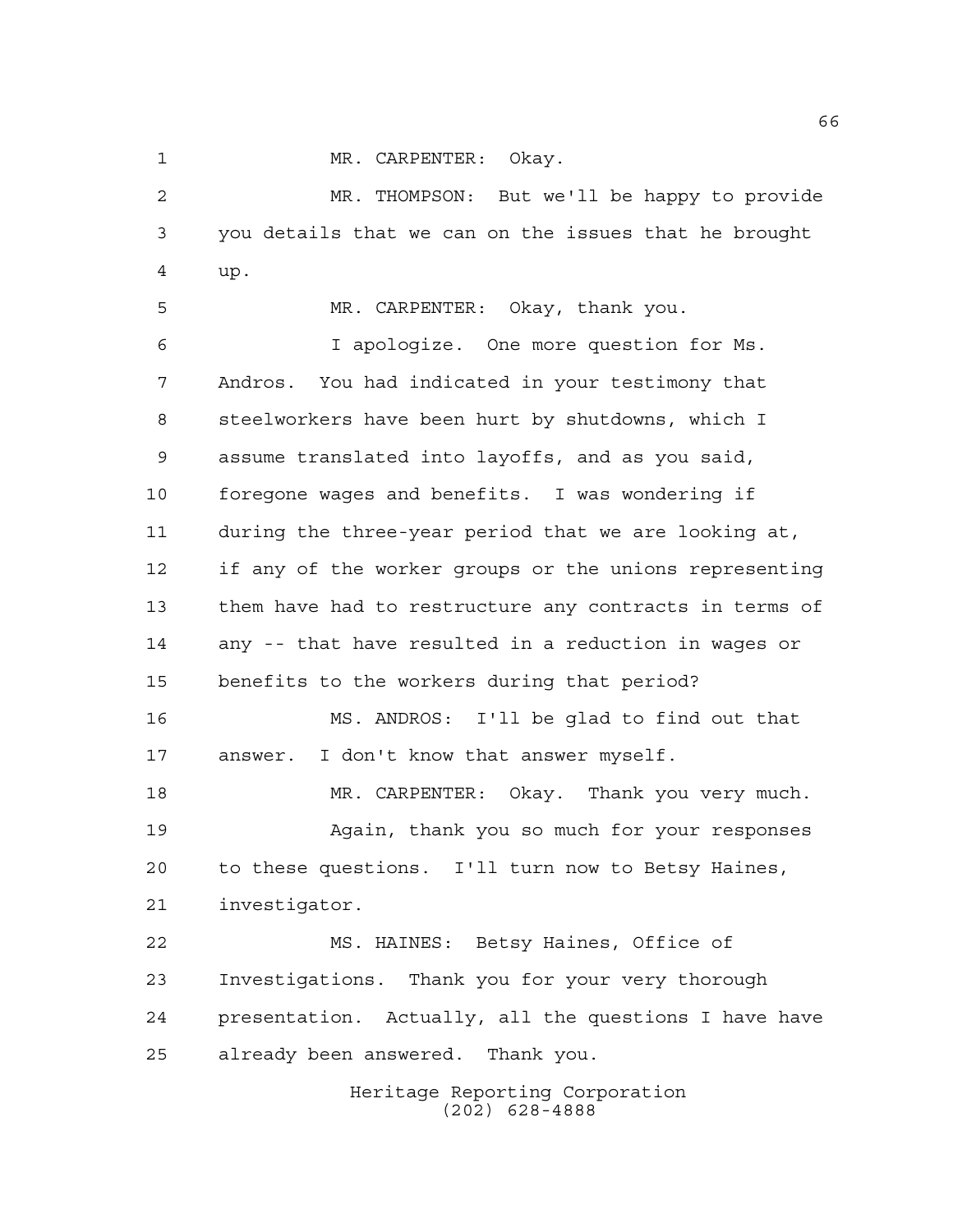1 MR. CARPENTER: Mr. Haldenstein? MR. HALDENSTEIN: Thank you to the panel. Just a few questions. I heard the discussion about growth in demand due to growth in the gas market and exploration and the need for distribution, but how about the high price of oil now? How do you project that that's going to impact the demand for your product?

 MR. THOMPSON: The product we're talking about, while going into oil is primarily driven by natural gas and while natural gas prices are high, they're nowhere near as high as the oil prices, and natural gas tends to rise and fall based upon supply issues and seasonal issues, and we will -- I think our anticipation is that it will continue to be tight, and consequently, there is not going to be a collapse of the natural gas prices, however, we do not expect to 18 see the rise that we've seen in oil in natural gas.

 In fact, there are some forecasts out there that say there is a bubble out there right now on natural gas, and actually the natural gas prices could fall 30 to 40 percent by the second half of this year. That's just the forecast.

Heritage Reporting Corporation (202) 628-4888 MR. BALKENENDE: If I might add to that, the U.S. market and the products we are talking about here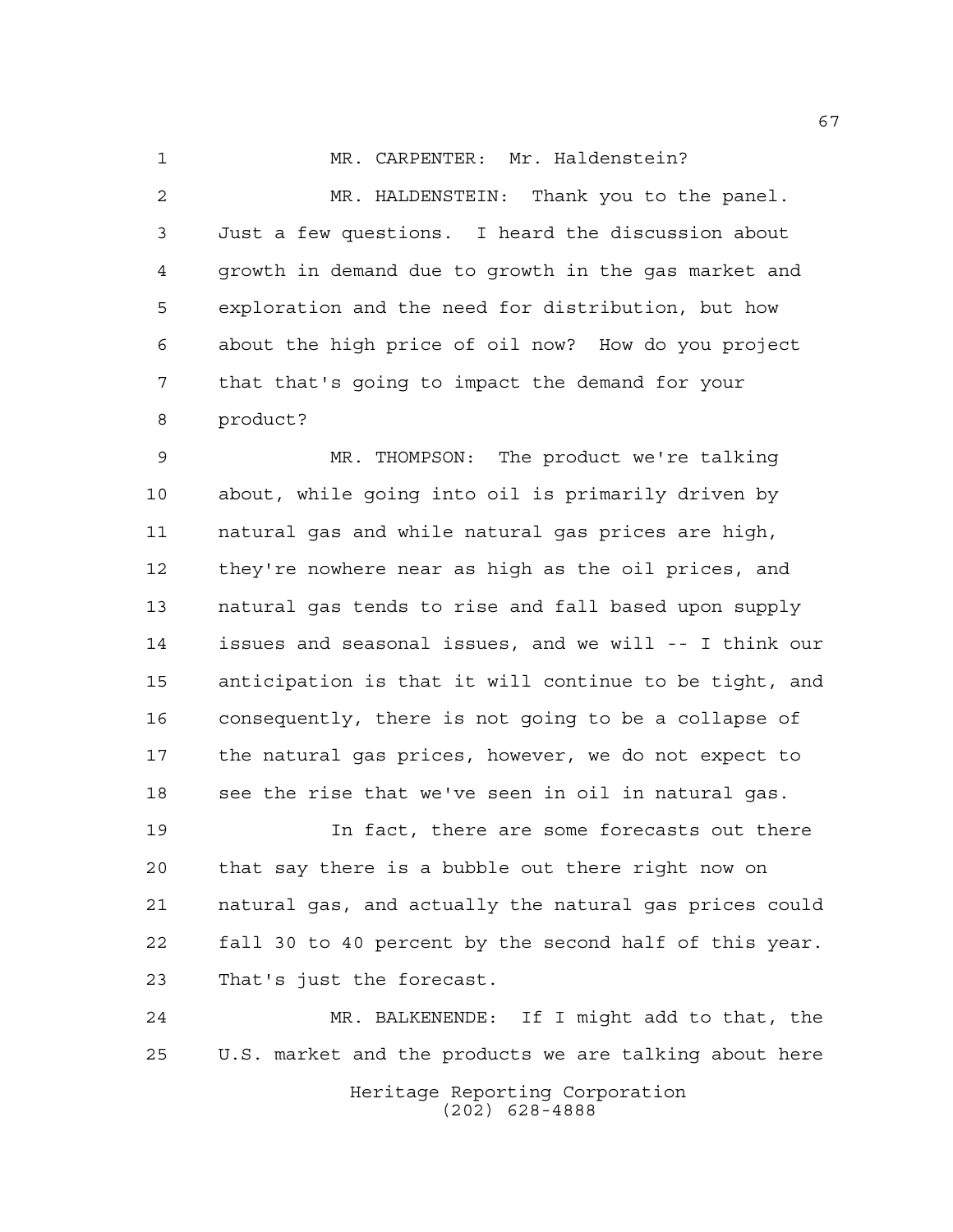are serving the gas market, and unlike oil that

 basically goes all over the world, gas is, basically what's produced in the U.S. is for the U.S., and when we look historically, the total consumption in the U.S. is also essentially flat. Go back five years and you see a very stable total consumption in the United States of natural gas.

 So the fluctuations, even if the gas price is now higher than it used to be, relative to oil it's still low. But the total demand in the United States has not increased by 20 percent because the demand is just not there. It's a steady, stable demand for the United States.

 MR. HALDENSTEIN: How about worldwide demand for this product? Has it surged as well, or is it just a domestic phenomenon?

 MR. FISHER: For natural gas or for pipe? 18 MR. HALDENSTEIN: For pipe.

 MR. FISHER: In the world markets, line pipe has, and Tenaris could speak to it better than I, but it has grown considerably, I think.

 MR. BALKENENDE: For this particular product, I'd like to put it just in perspective, that I believe 60 percent of the routes in the world for natural gas are in the United States, and the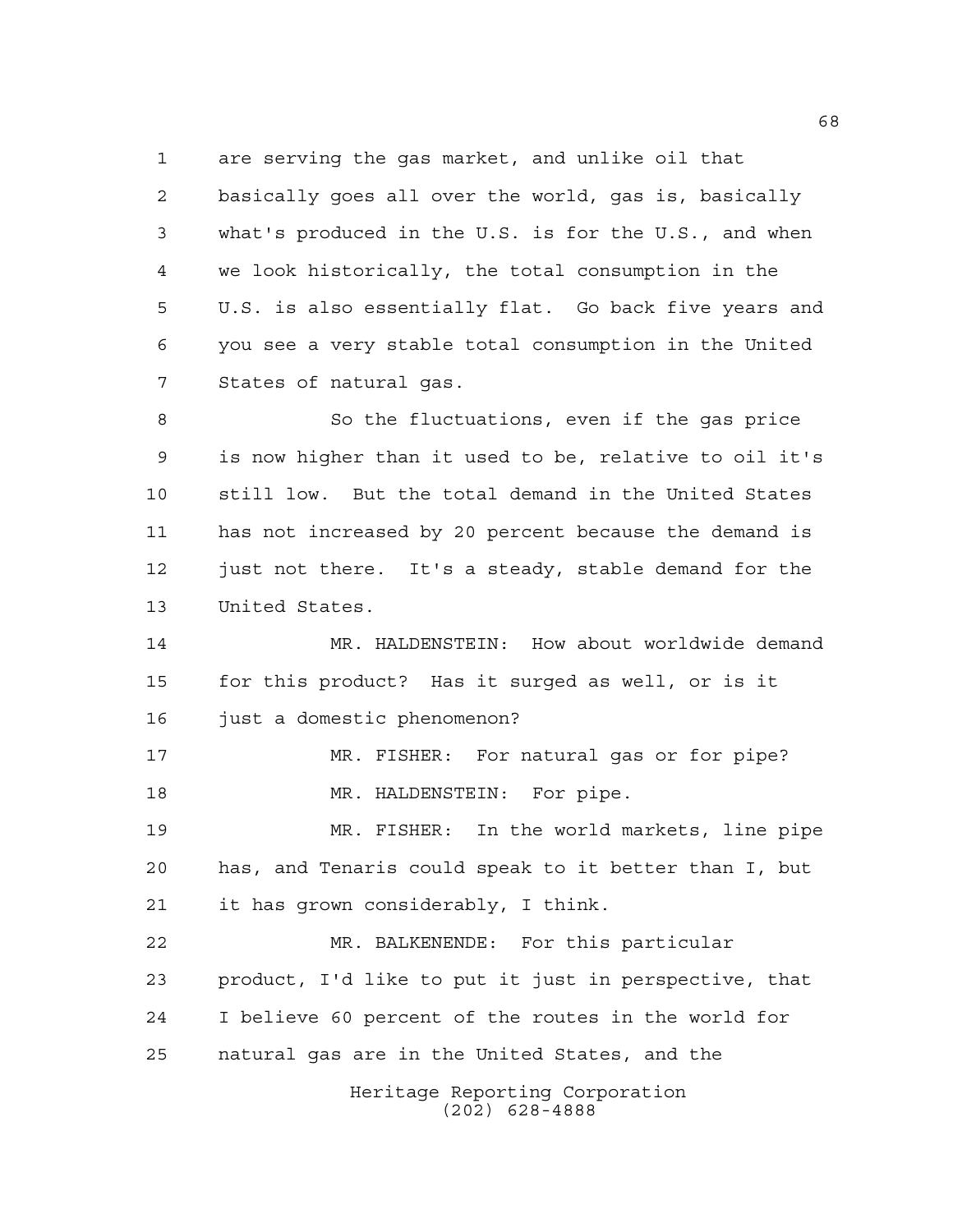environments outside are different, and I would dare to say that the environment outside the United States is entirely different and not necessarily so large as particularly it is here.

 MR. SCHAGRIN: I'd just add, when you think of natural gas production, whereas we need to import vast amounts of oil, we import very small amounts of gas, mostly from Canada, which is a major market for this product. They have a lot of gas drilling there. It's a major export market for U.S. producers. The other huge gas-producing market that you think of is Russia, with Gazprom probably the world's largest natural gas producer and a major exporter, but that product, given where they are producing it, my understanding is, that it's mostly a demand for seamless product, because it's produced in very cold environments like the Arctic, Siberia, and so while there's a lot of demand in Russia for line pipe because there are a lot of gas wells, most of that demand is for seamless line pipe rather than welded line pipe.

Heritage Reporting Corporation MR. VAUGHN: I just have some data that I think can support some of these points. For example, we took a look at World Trade Atlas data regarding South Korea's exports of welded line pipe, and when we

(202) 628-4888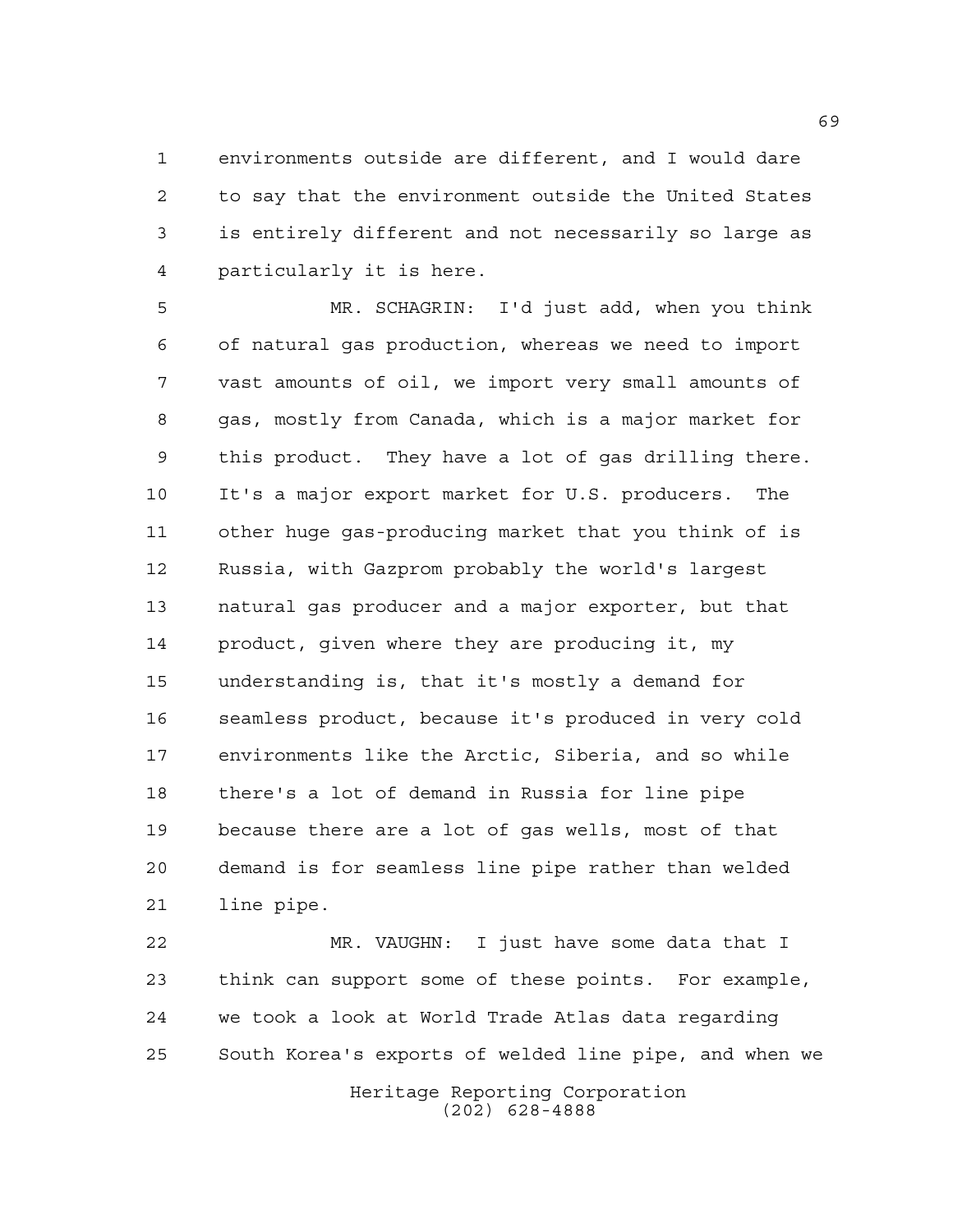take that, you know, in each of the last three years, most of the welded line pipe they've exported to the whole world have come to the United States. And in fact, in the data that we're looking at, it's roughly 60 percent in 2007.

 So, as these guys were pointing out, this really is a critical market, with regard to this particular product.

 MR. HALDENSTEIN: I have a question about the raw material price increases. On slide 9, it looks as if it's occurring in 2008. Is that when most of the increases have occurred, because I'm wondering if that's going to show up in the financials that we are collecting. Does anybody want to address that? MR. THOMPSON: You want to know about the inputs or their hot-rolled coil prices? 17 MR. HALDENSTEIN: Well, both. MR. THOMPSON: Okay. Well, the inputs from 2003/2004 inputs have risen. They rose to what I would, I guess, call plateaued level probably in '06, '07. They kind of stayed within a manageable range. What's happened in the past, really since about December of this year, as we've seen, the inputs rise dramatically, whether it be scrap, coke, iron, for various different reasons, most of which are just

Heritage Reporting Corporation (202) 628-4888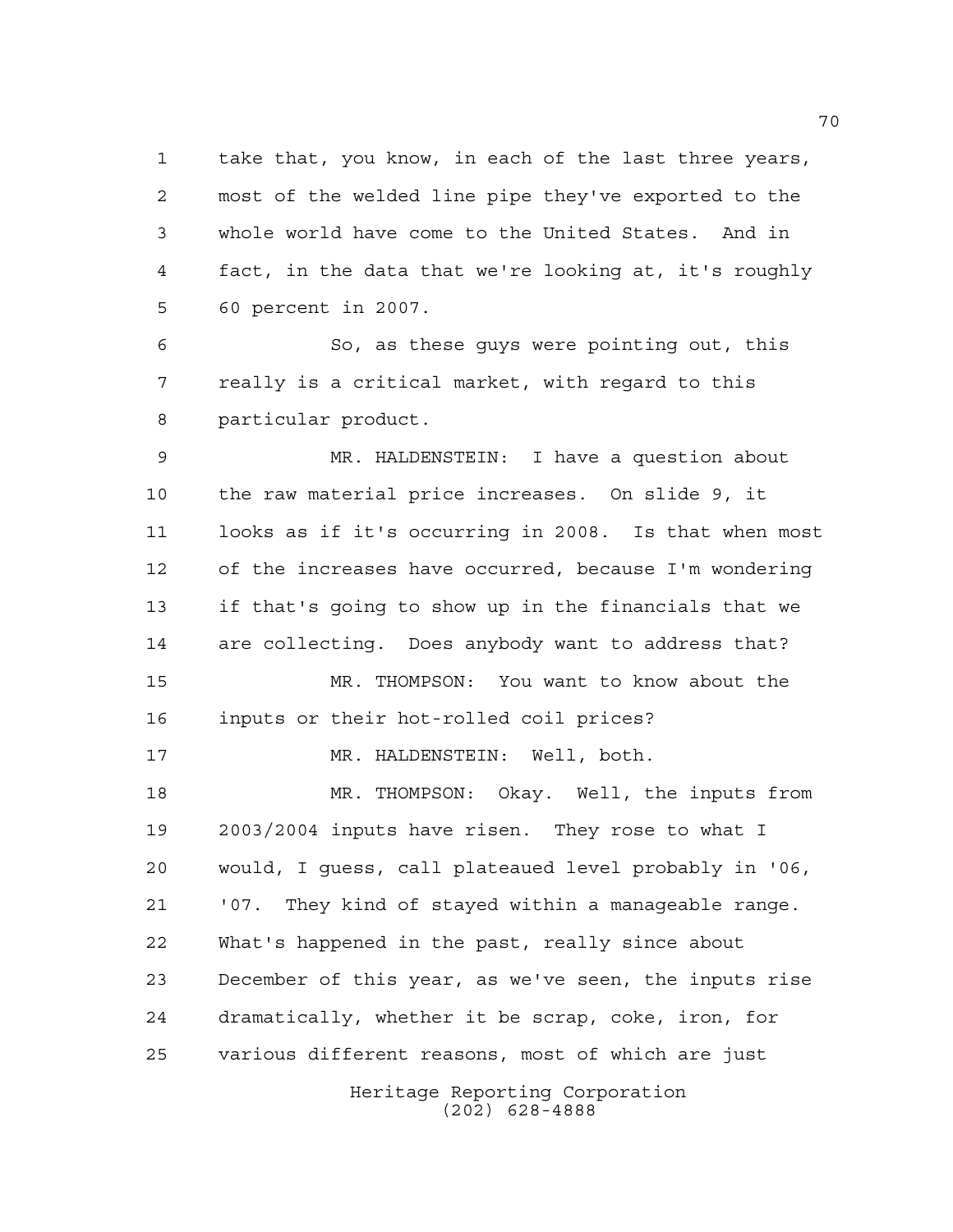shortages of material and consequently, leverage on the sell side.

 With regard to hot-rolled coil, it's almost directly related to that. If you look at the major consumers of hot-rolled and flat-rolled product in the United States right now, automotive, appliance, construction industry, which those three industries alone probably account for 40 percent of the consumption, they're all down, based upon the economic conditions out there right now.

 So it is strictly the inputs in a cost- driven marketplace at this point in time, as far as steel is concerned.

 MR. HALDENSTEIN: Thank you, and also, with respect to the non-subject imports, I'd like you to address in the post-conference brief the applicability of the Bratsk factors and the extent to which the non- subject sources can replace the subject imports, because I think I have heard that this is essentially a commodity product, once it's made to the API specifications, and you can either address this now or take it up in your post-conference brief.

Heritage Reporting Corporation (202) 628-4888 MR. SCHAGRIN: I would just say, I think we'd all agree that prong one of the test is met because it's a commodity product, but as to the second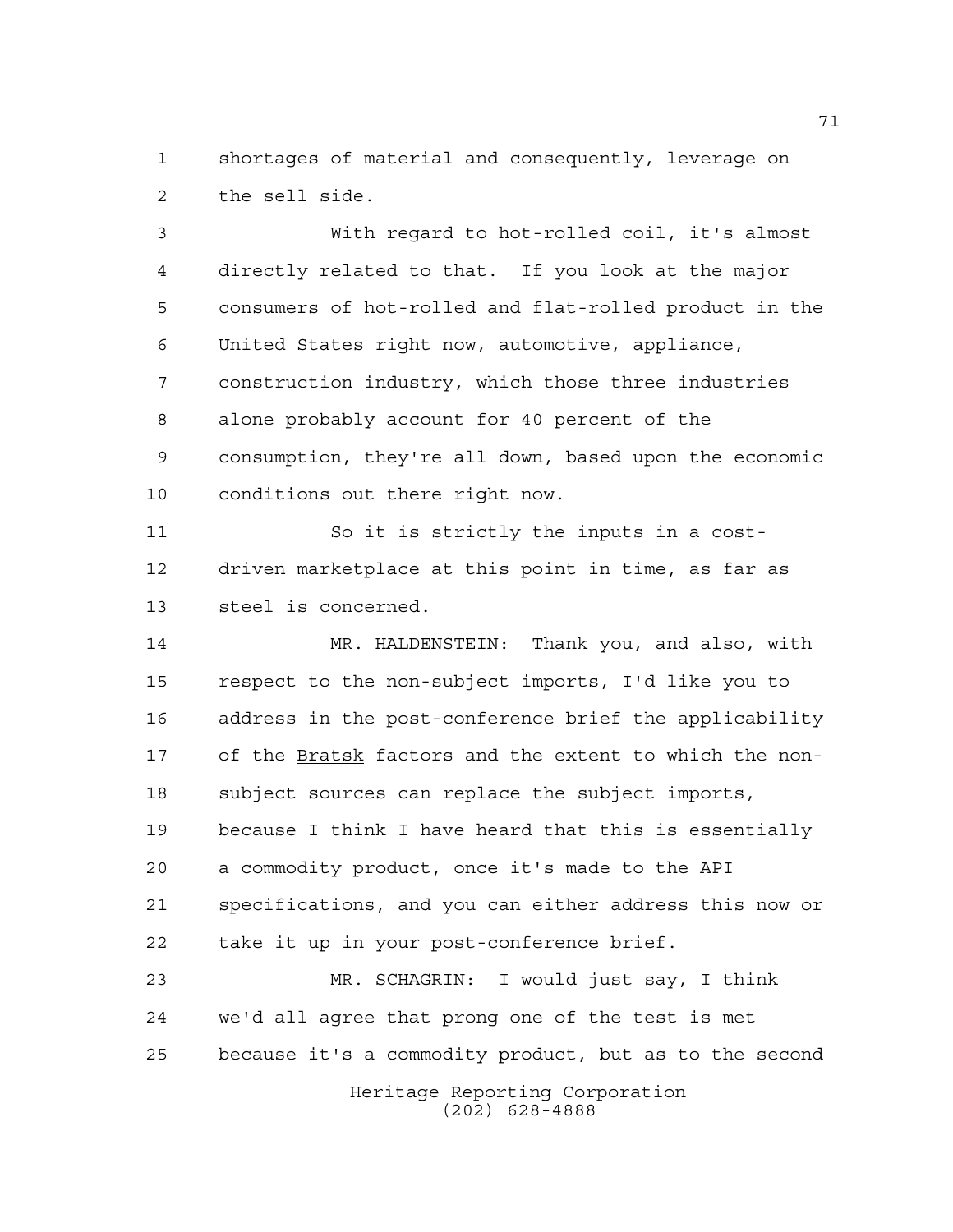prong, because the subject imports are the

 overwhelming majority of the imports, we don't think, and we'll put it collectively into our post-hearings, that the second prong is met, because non-subject imports are a diminishing portion of the market by share and they are not selling at similar prices to the subject imports, so we don't think the second prong would be met.

 MR. HALDENSTEIN: And if you could also just address the capacity for production in non-subject countries as well.

 MR. PRICE: We will fully address these issues in our brief.

 MR. HALDENSTEIN: Thank you. That's all I had.

MR. CARPENTER: Mr. Workman?

 MR. WORKMAN: I had a question for, I guess it would be either Mr. Price or Mr. Schagrin. Now, this is with respect to the lost sales. I read in your original petition that, if I understand rightly, I wanted to be clear that you can't actually provide detailed lost sales allegations in this case because domestic companies sell to the distributors and the distributors compete directly for sale to end users, and as a result, you don't really have the information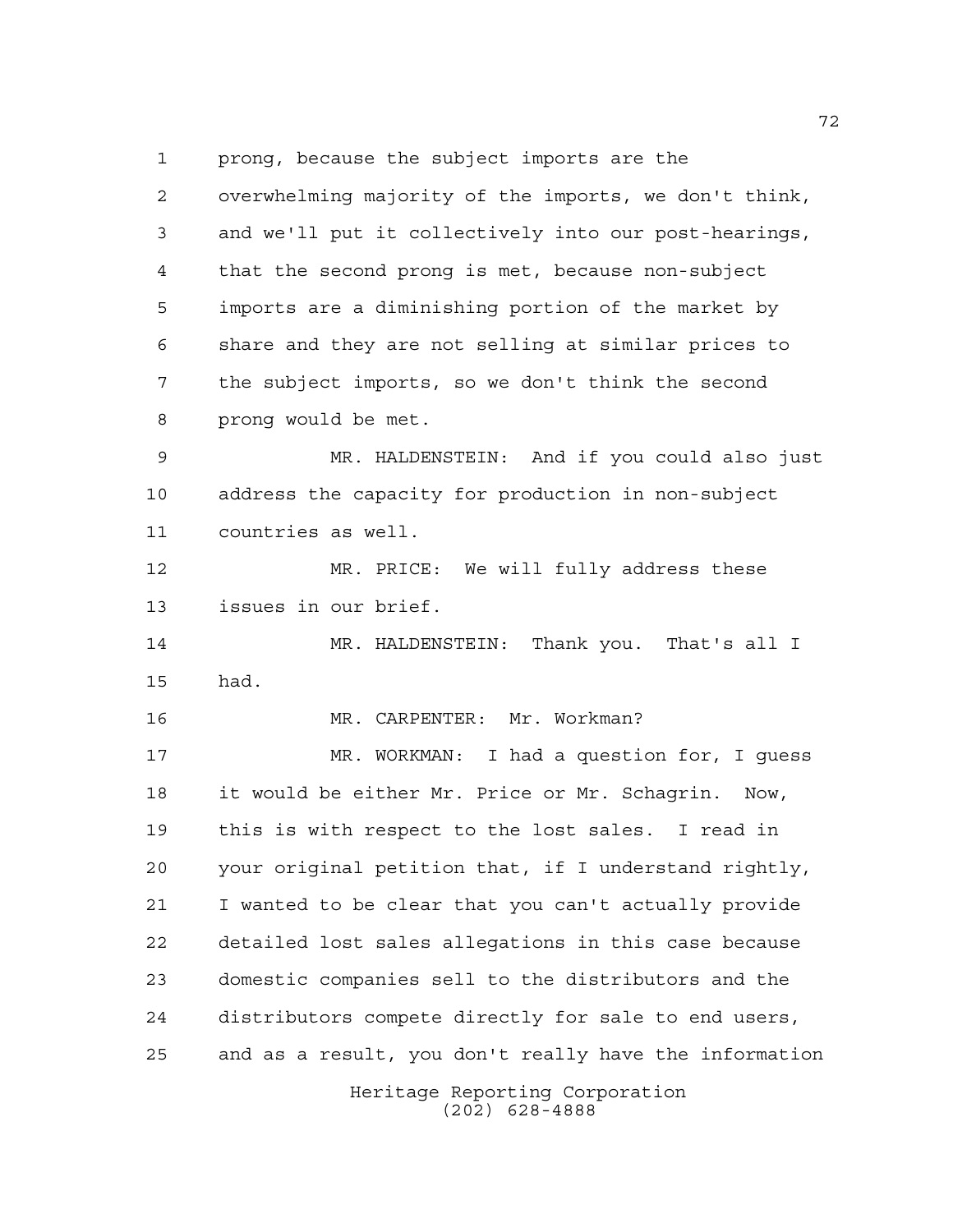to do that, you know, detail the allegations by blow by blow, anything of that kind.

 I have no opinion about it. I just wanted to be sure that was the situation.

 MR. SCHAGRIN: I think, Mr. Workman, that that does summarize the situation. It's the way -- even though there's competition at the distributor level, where most of these sales are made, distributors, particularly in the time period when the pricing differential between the Korean and Chinese and domestic prices are so significant, they wouldn't 12 go to a domestic producer and say, gee, I have a Korean or a Chinese price that's \$200 a ton below yours. Do you want to cut your price by \$200 a ton?

 It's just not realistic, and so what is happening is, pricing information is transmitted through the marketplace as to these imports are priced much less than domestic, and then domestic producers see their volumes decline, they get hungrier, they decide to lower their prices, but it's not the type of information that fits into a lost sales or lost revenue grid of distributor X said, I bought 500 tons of Korean product instead of buying product from you, because they are just not going to tell the domestic producer that's what they did.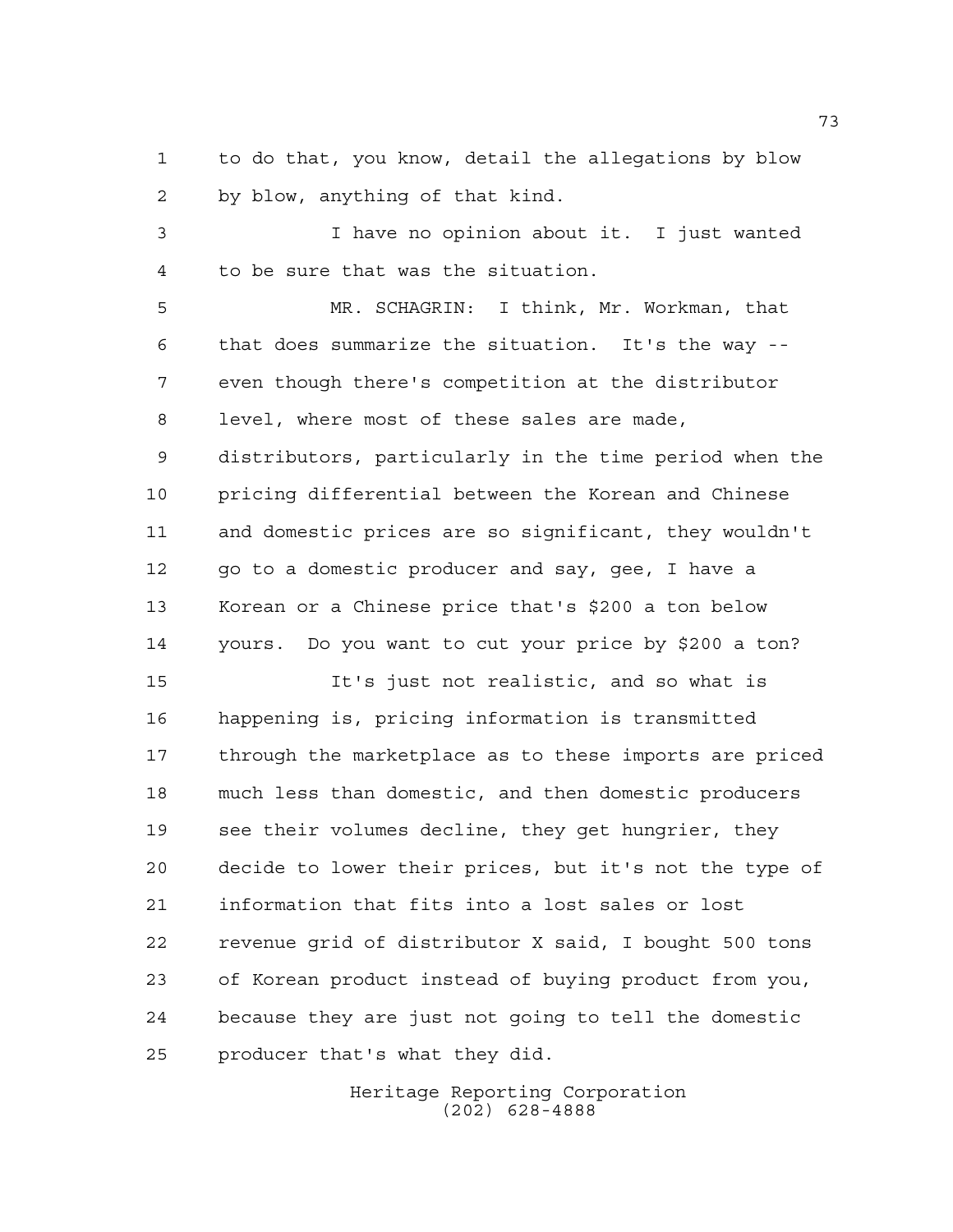MR. WORKMAN: Okay, that's fine, and I take it that it's not an easily observable thing. MR. SCHAGRIN: Correct, it is not. Very difficult in this kind of distributor market for the commodity products that Mr. Haldenstein is referring to. 7 MR. WORKMAN: Okay, I had one other question. This is just kind of a general thing for anyone. Are there any real substitutes for line pipe? Are there other kinds of pipe that are a significant competitor with line pipe, or is it something that just kind of stands alone? MR. TINNE: Mr. Workman, there are certain applications where, when it comes to lower pressure 15 for gas, that there are substitutes in the form of plastic pipe, but I would say that they are the exception rather than the rule. 18 MR. WORKMAN: Okay. MR. FISHER: And in certain applications, you'll see fiberglass come in, because it's very corrosive. It's generally a higher priced product than steel, but for very corrosive environments, they'll go to things like that, but in general, for sweet, high pressure natural gas, steel line pipe is the method of which they move it.

Heritage Reporting Corporation (202) 628-4888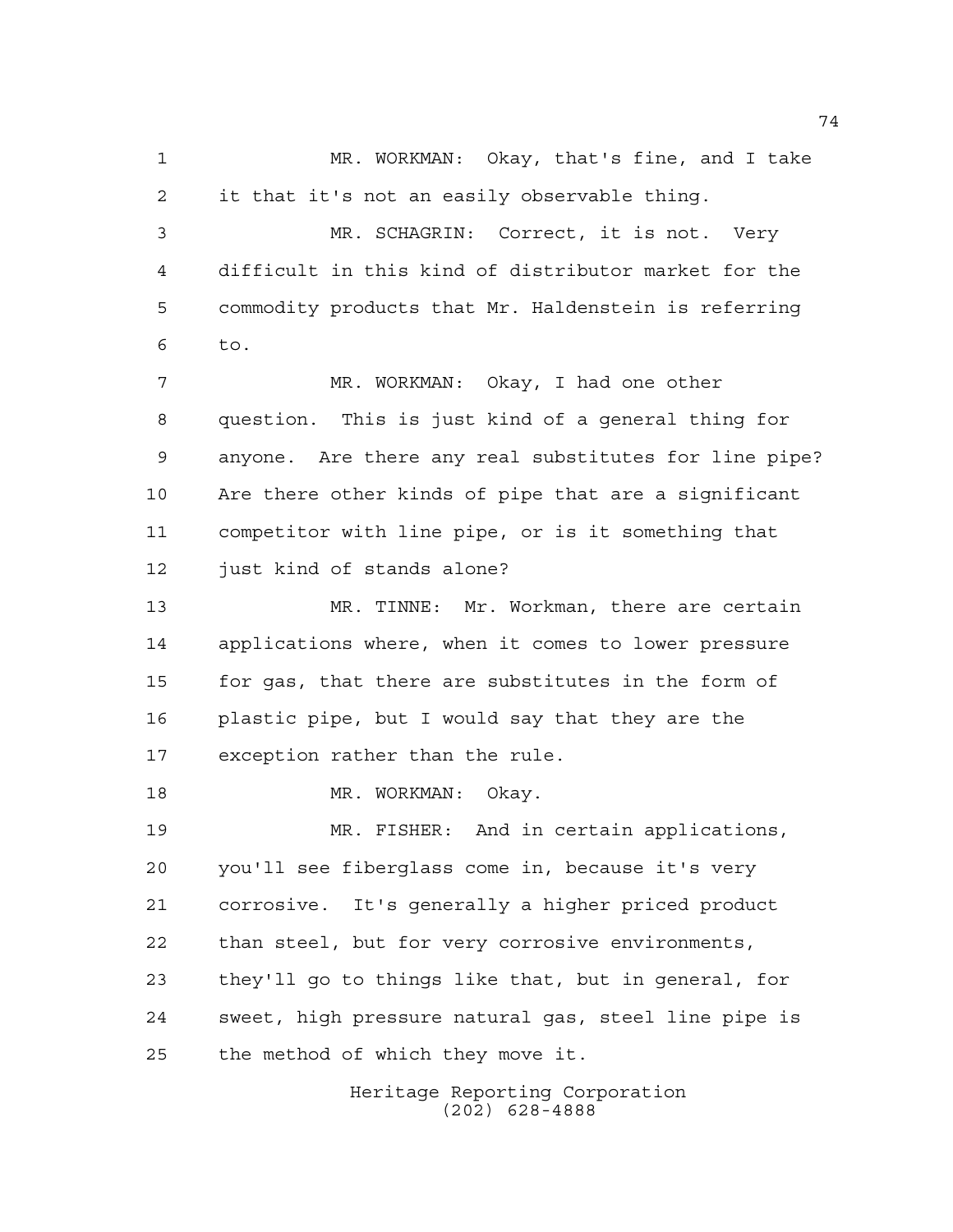MR. WORKMAN: Okay, thank you. I have no other questions.

 MR. CARPENTER: Ms. Klir? MS. KLIR: I'd like to thank this panel also. I just have one request for post-conference for counsel. In your post-conference brief, please analyze the reported financial data of Petitioners in comparison to the reported financial data of non- petitioners. Please include in this comparative analysis a discussion of the trends in reported net sales, quantities and values, and also, please compare other factory costs on a per-short ton basis and as a ratio to sales, and the operating income margins reported by Petitioners versus non-petitioners. Thank you.

MR. CARPENTER: Mr. Van Toai?

Heritage Reporting Corporation MR. VAN TOAI: How's it going, my name is Norman Van Toai, representative of the Office of Industries. My first question is -- first, I'd like to thank you very much for coming here, and I know how valuable your time is. I really appreciate that. My first question is, on the delivery side of natural gas, do you divide the transmission lines of the transmission system into, say, transmission and distribution, like in the electric utility system?

(202) 628-4888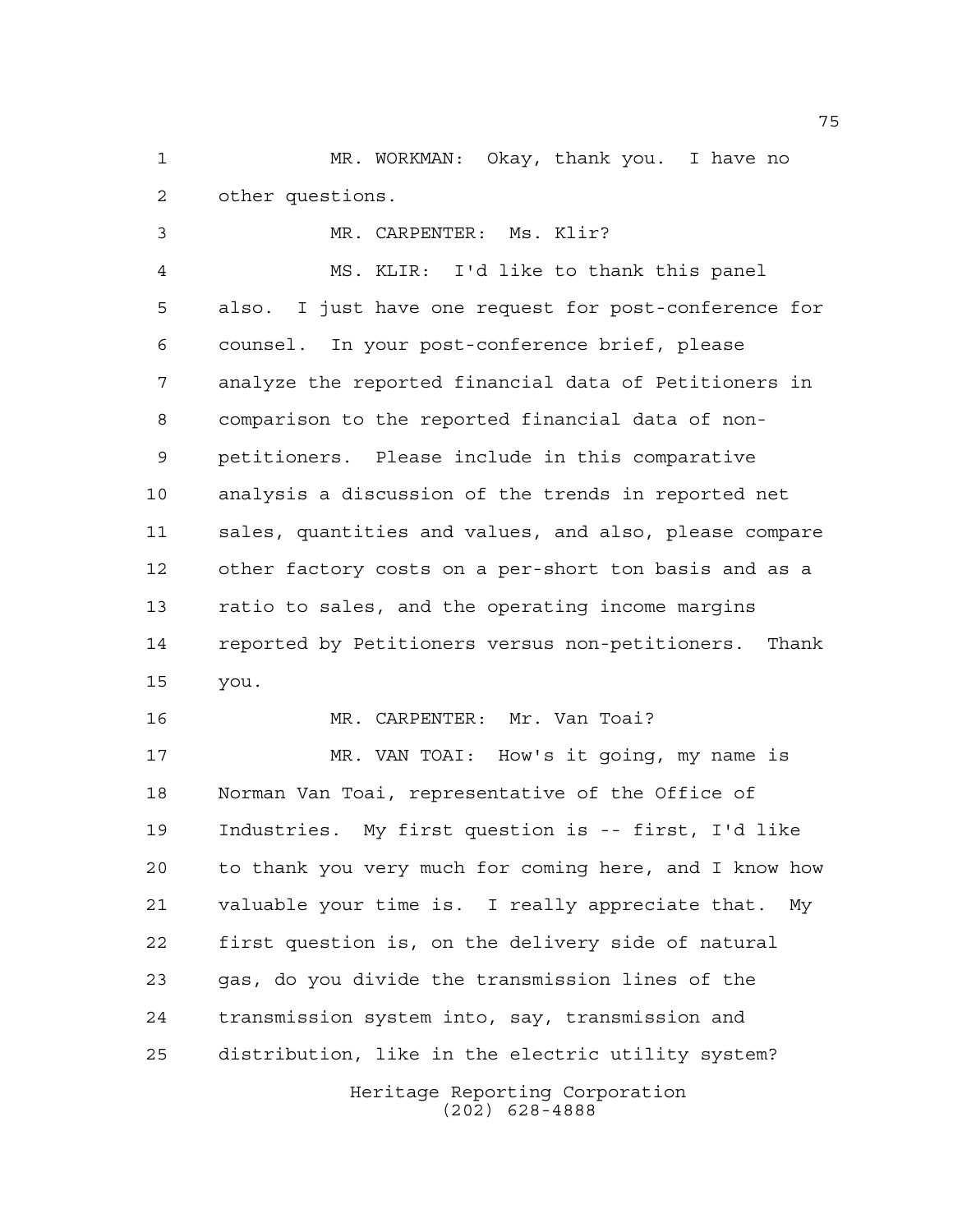And if it be so, what are the differences between transmission and distribution systems?

 MR. FISHER: Transmission, typically, is, it goes over very large, long distances. It typically is larger diameter pipe. The distribution is going into the actual consumer, either industrial consumer or residential consumer. It's like the utility, the gas utility here in Washington, D.C. The other segment would be gathering. A lot of this pipe that we are talking about today is gathering, and after getting it from the wellhead, through the processing plant, and/or to the transmission line.

 So it goes gathering, transmission, distribution, like that.

 MR. VAN TOAI: Do you distinguish them by pressures or by size, anything?

 MR. FISHER: Gathering pipe goes from the wellhead to the transmission line, let's say, through the processing plant. They tend to be the smaller diameter, say, most of it is 16-inch and under. You see some 20 and 24 in gathering from time to time, because the volumes are small. Transmission tends to be big volumes moving long distances, where you move, say, a 42-inch pipeline that George spoke of earlier going roughly from Wyoming to Pennsylvania.

> Heritage Reporting Corporation (202) 628-4888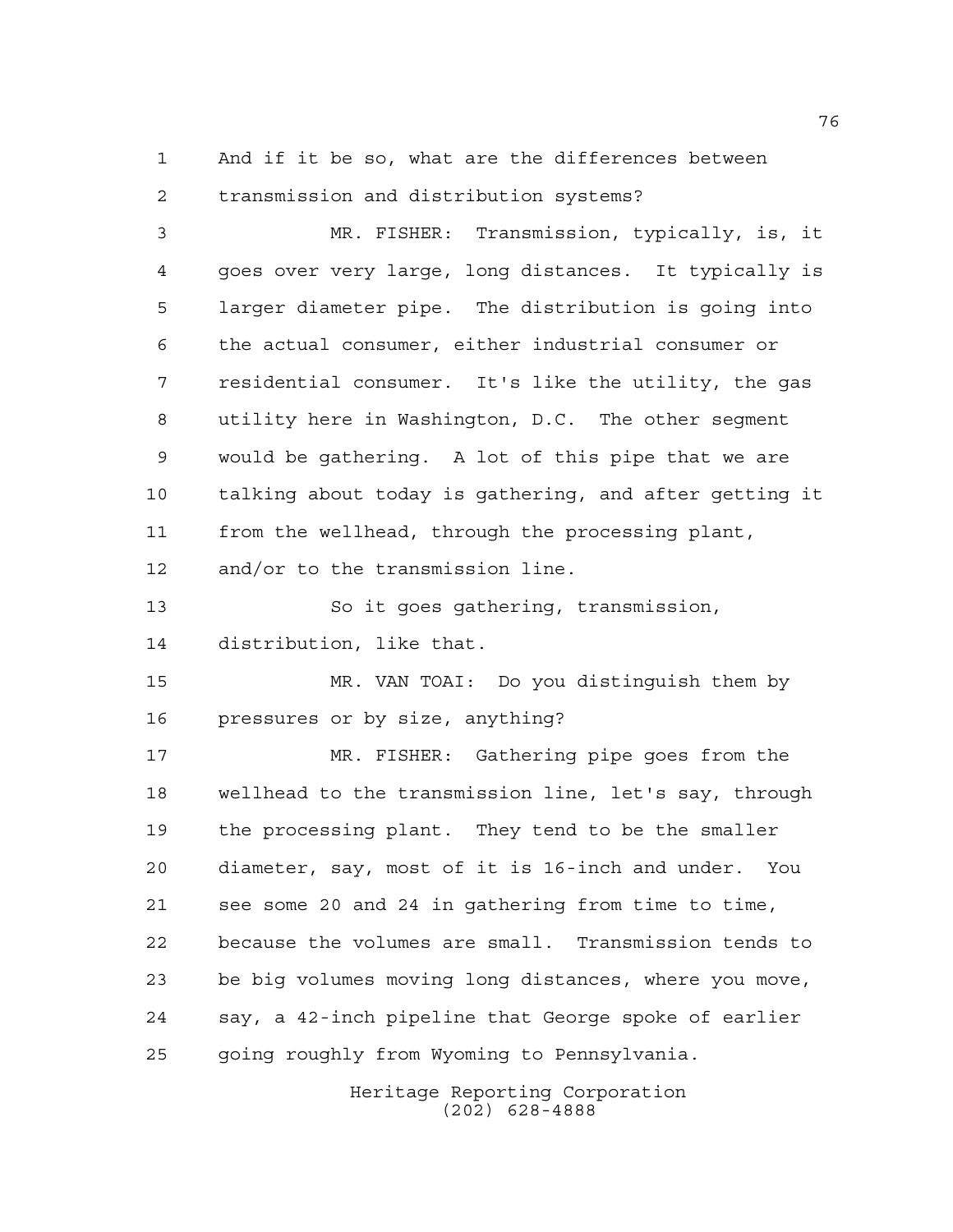You are moving gas long distances at very high pressures to get it from the producing area to the consuming area. Distribution is where you are delivering it directly to the consumers.

 MR. VAN TOAI: You talk about 1,000 PSI, something like that?

 MR. FISHER: You're going to be above 1,000 PSI a lot of times in the wellhead; in the gathering section, you're going to be well above 1,000. Most transmission lines are operating 1,400, wouldn't you say, Mark? Something like that. Distribution is very low-pressure typically.

 MR. VAN TOAI: All right. Regarding the interstate pipeline, what is the percentage of the subject product being used in pipeline system, like an interstate system and things like that?

 MR. BALKENENDE: I think my percent is very small. But as you just mentioned, the interstate pipelines are large, long distances, and those are typically large diameter, definitely over 16 inch.

 MR. FISHER: It would overall be small in transmission. Occasionally you hit a big job that is considered a transmission line at 16 inch and under, but overall I'd agree with Roland, it's small.

Heritage Reporting Corporation (202) 628-4888 MR. TINNE: The majority of material we're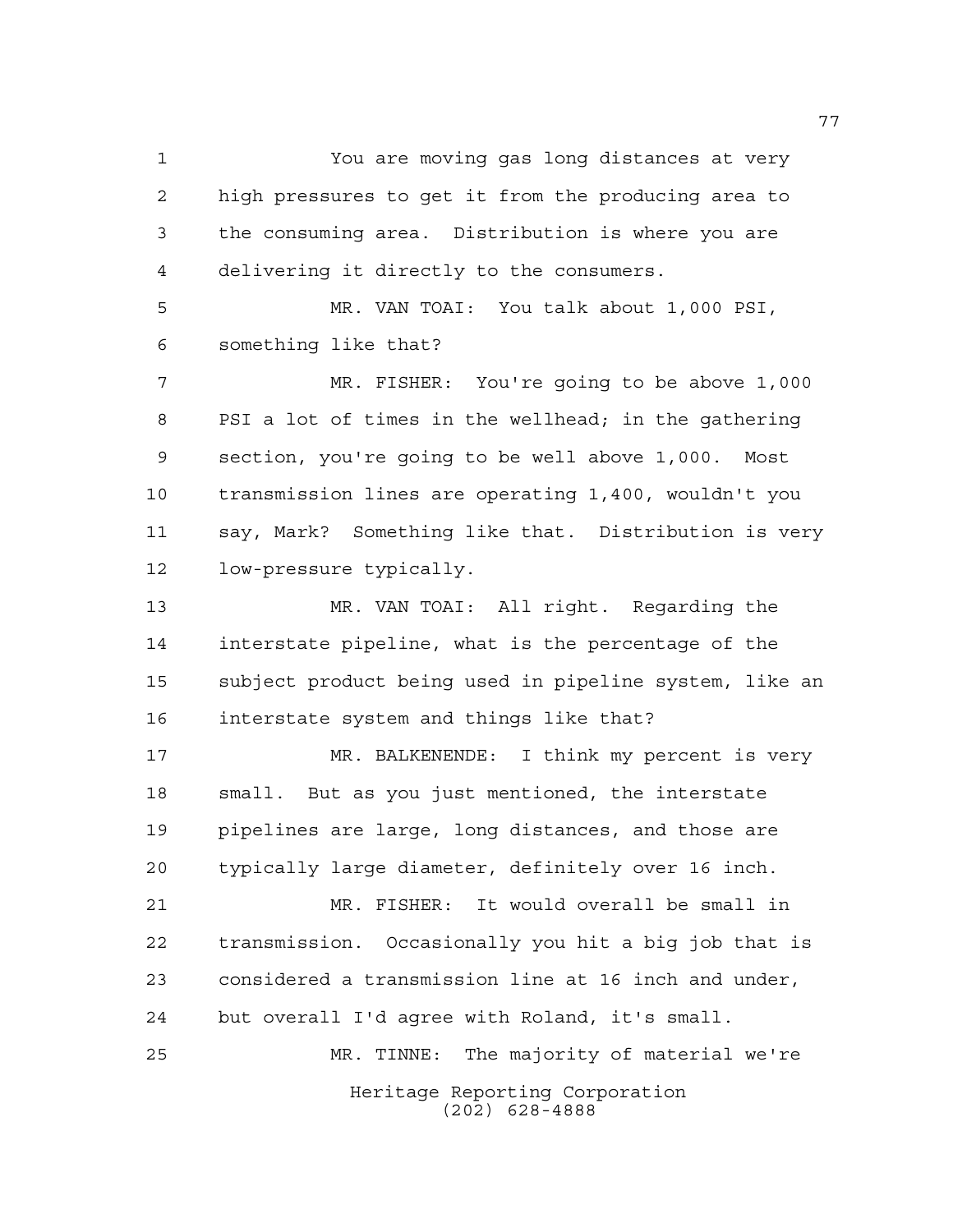talking about here, the 16 inch and below, is not

 really used for long distance transmission lines. MR. VAN TOAI: I see, because section left because of the smaller size this is not efficient for long distance?

 MR. TINNE: It's more to do with the very large volumes of gas which are taken from a production area to a consumption area. These lines tend to be 30 inch, 36 inch or 42 inch. These are high pressure gas lines.

 As Mr. Fisher and Mr. Balkenende have said, there is a tendency for the pressure rating in the pipeline to increase as the pipe gets bigger, so to all intents and purposes, what we're talking about here is more the flow line, the gathering and the lateral pipes.

 MR. VAN TOAI: I see. For gathering, and 18 for transfer up and natural gas is short distance. Now, so therefore, when we would like to analyze the demand for the subject product we should not look too much at the large line pipe projects, is that right? MR. TINNE: The bulk of the material we're talking about here, the 16 inch and below, is the subject of this discussion.

Heritage Reporting Corporation (202) 628-4888 MR. VAN TOAI: You think about maybe less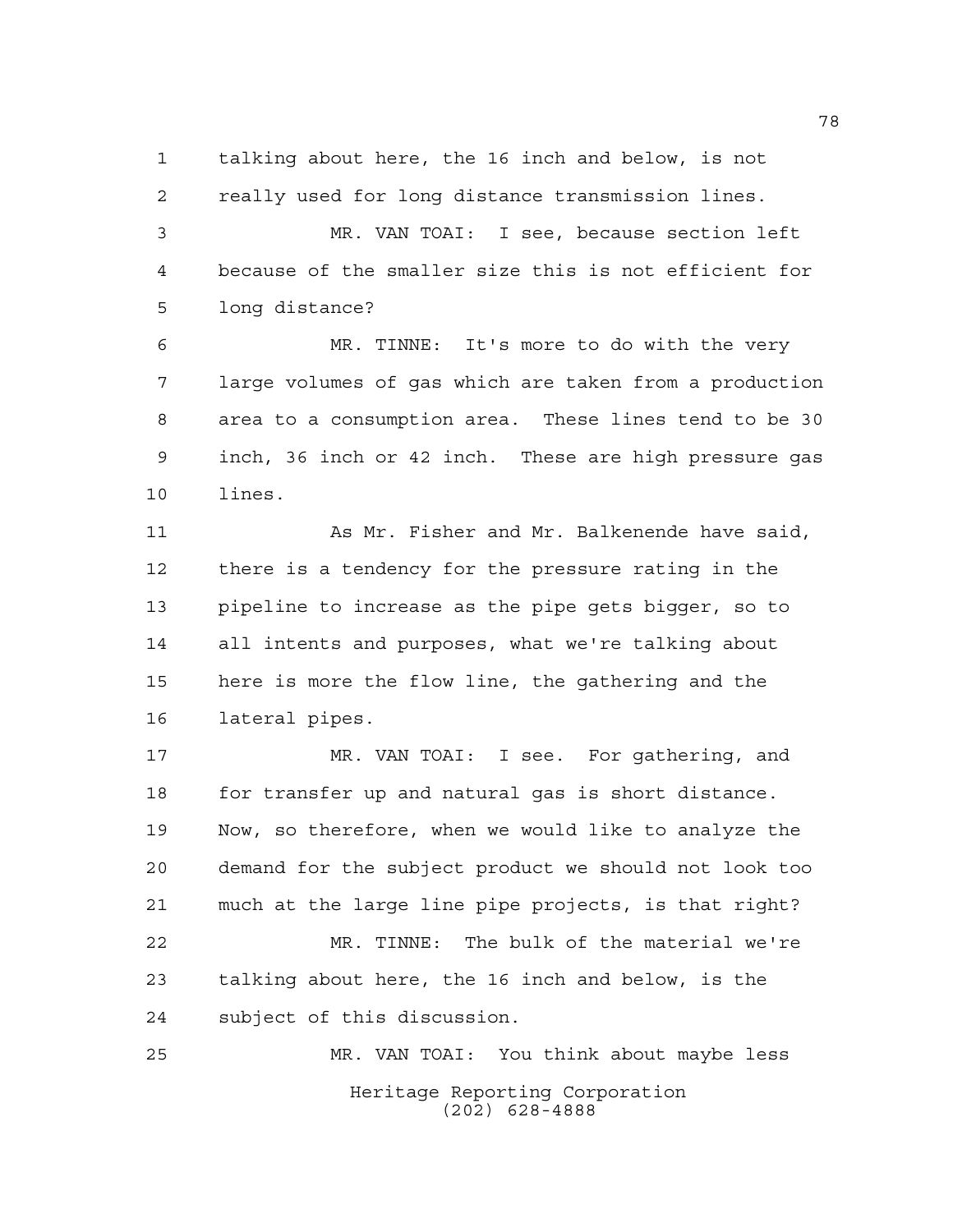than one percent or something?

Heritage Reporting Corporation (202) 628-4888 MR. FISHER: You know, transmission might be 10 percent. Maybe it's 10, but the vast majority of this pipe is in gathering. If we're talking the subject pipe, it's gathering. MR. SCHAGRIN: Norman -- this is Roger Schagrin -- I would point out that as to the transmission side, then it does share something in common with the large diameter line pipe in that one or two big projects -- for example, in 2007 there was an unusually long 16 inch project that was 700 miles. Could be one of the longest ever 16 inch pipelines built in the United States. So while product for interstate gas pipelines in 16 inch and under might normally be five to 10 percent of the market, it can come in these fits and starts where if you have one unusually big project, then in a given year it might be, you know, 15 or 20 percent, and it's all going to be centered in one or two projects that might come up just every few years or so. We'll give you more about that in our postconference brief. MR. VAN TOAI: Thank you. Do you get that information from the estimation of the Department of Energy because they have matrix of those projects?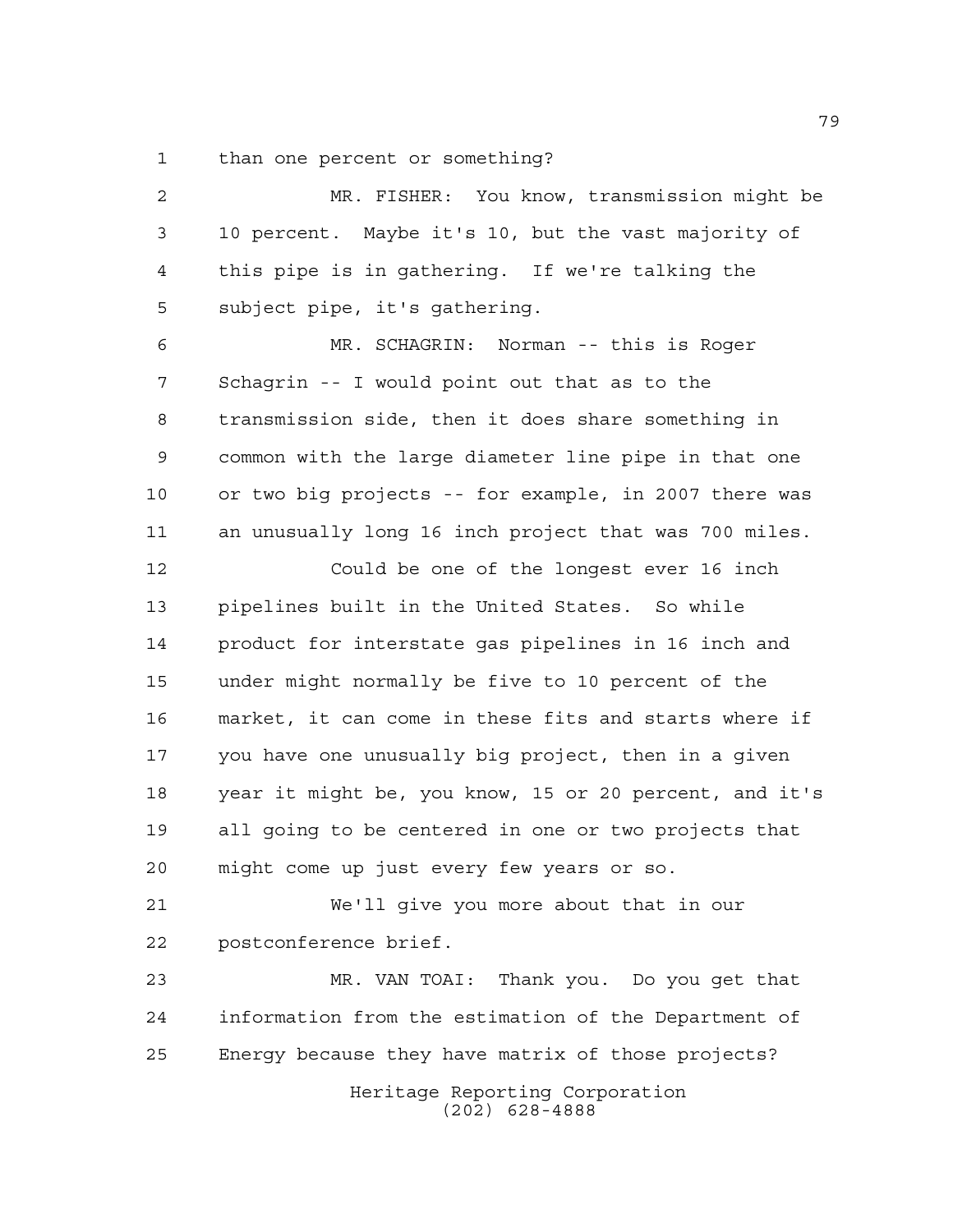MR. SCHAGRIN: I got this from market knowledge. Maybe it was because I represented the industry in the large diameter large pipe and I was so used to at the outset of a case asking people tell me about all the major projects and doing the same thing in this case. As 16 inch and under, there weren't a lot of projects to talk about, but this one, you know, project was very large and stuck out.

 It's really based upon market knowledge because these gentlemen here or I think there was testimony maybe by Mr. Avera, some of the non- Petitioners who happen to also be in the large diameter line pipe business tend to focus more on those projects than maybe the Petitioners do who I think are more focused on sales to distributors.

 MR. VAN TOAI: Now, the subject product is normally used for the conduit of natural gas and ice. That is very well understood. I also understand that there are line pipe that used to transfer carbon dioxide. Is that normally used, subject product? MR. FISHER: Yes, it could be used to move CO2. It can be used to move CO2 into an oil field in the United States to do what they call tertiary recovery. There's line pipe used to move oxygen and hydrogen to serve the refining and chemical

> Heritage Reporting Corporation (202) 628-4888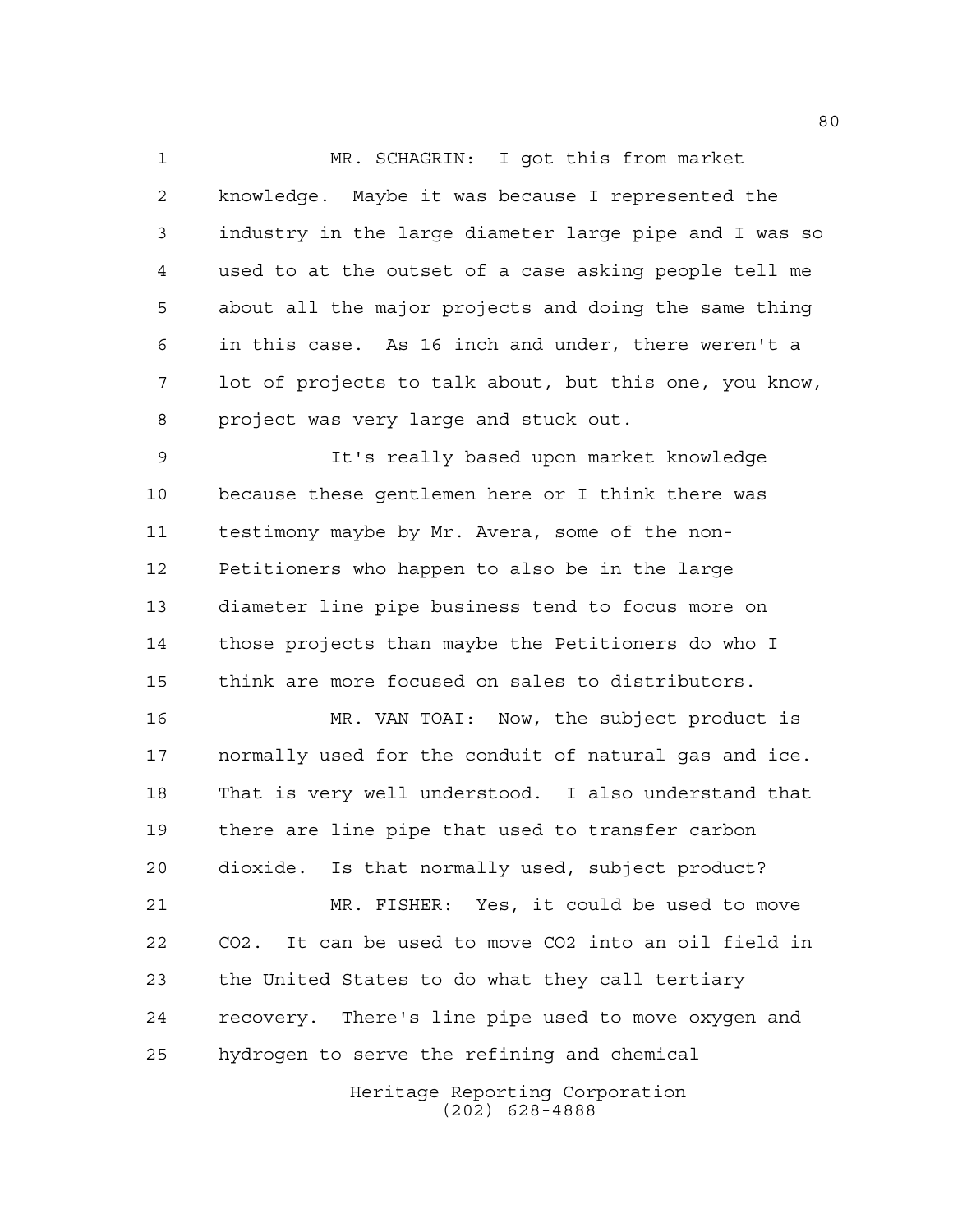industries, but it's not the big usage of it. The big usage is natural gas.

 MR. VAN TOAI: Right. You got an LNG system, liquid nitro gas system? Do you use that subject product?

 MR. FISHER: Typically when an LNG plant is built they remove the gas from the tanker at a port, and then there's one big pipeline coming out of that LNG to hook it into the system and that's it. That's been my experience.

11 MR. VAN TOAI: I see.

 MR. BALKENENDE: Yes. These are regasification plants, and after that is normal gas because the gas is then, it will be transported as a normal pipeline.

 MR. VAN TOAI: I guess that the subject product is never been used for slurry, right, because of the solid form of the products together with the -- MR. FISHER: There is some slurry pipe sold out there. It's been my experience it tends to be an industrial application, it tends to be abrasive resistant product, not so much an API line pipe type product.

 MR. VAN TOAI: I see. Recently, there have been quite a few, as you well know, MNA activities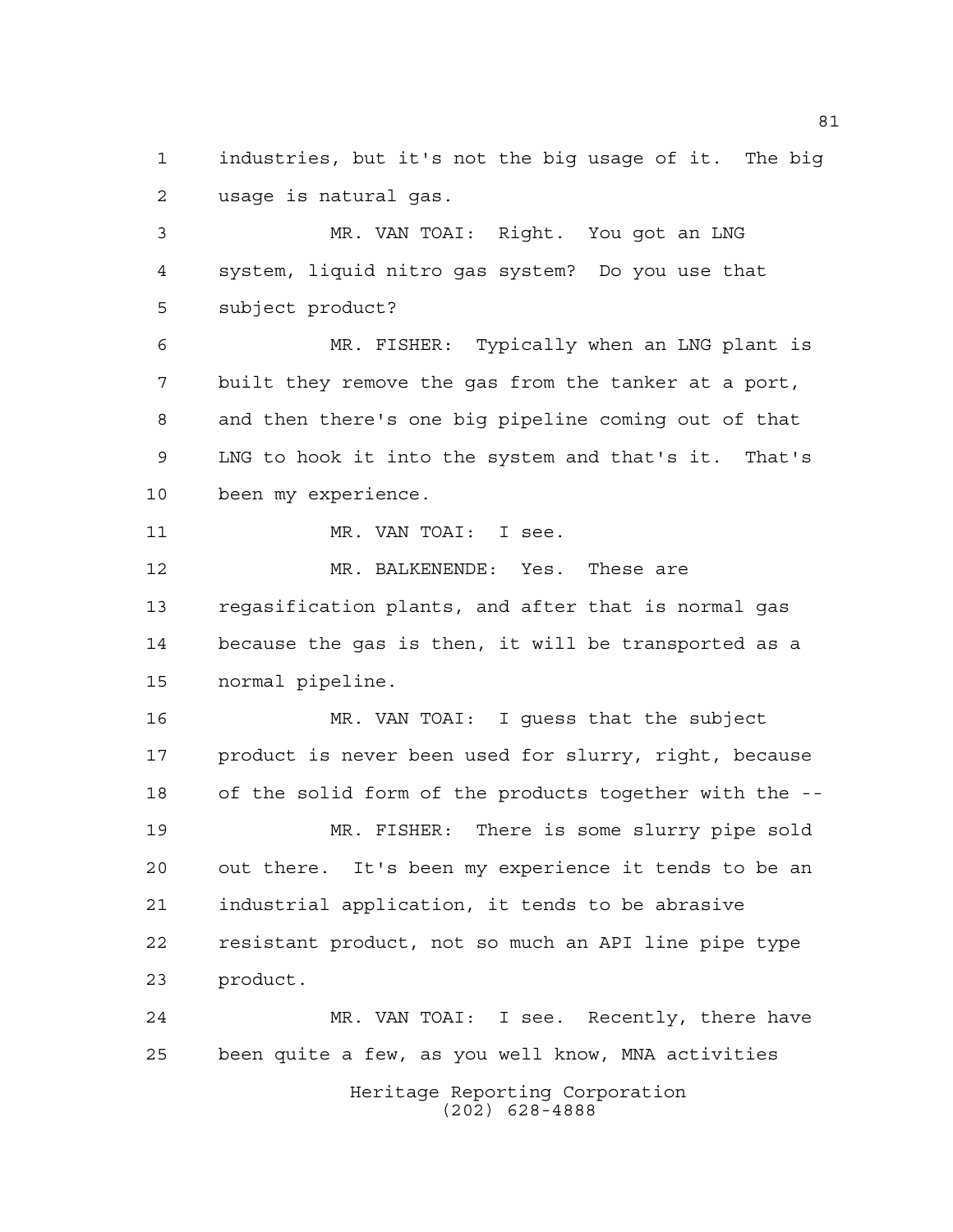between USS and Lone Star, Tenaris and Maverick, Evraz and TMK, IPSCO, and some Indian company also invest in United States for line pipe. These MNA activities are mainly concentrated in the large diameter sector or you have any other opinions about that?

 MR. THOMPSON: You mean larger than we're talking about today?

 MR. VAN TOAI: Yes, that's right, larger than 16 inches.

 MR. THOMPSON: I mean, there are plants being built now in the United States to meet the demand for the large transmission pipe, but as far as MNA, I can't really speak to much MNA. Most of it are green field sites by various different producers from throughout the world. Does that answer your question?

 MR. VAN TOAI: Yes. Could you please comment on the competition between the Korean and the Chinese in the subject products market, because I know that the Koreans used to produce a lot of the subject products, but they have not been successful as a competitor against the Chinese price-wise. So would you give some idea about the competition between these two countries?

Heritage Reporting Corporation (202) 628-4888 MR. BALKENENDE: I don't mind making a comment on that. I think as it was explained before,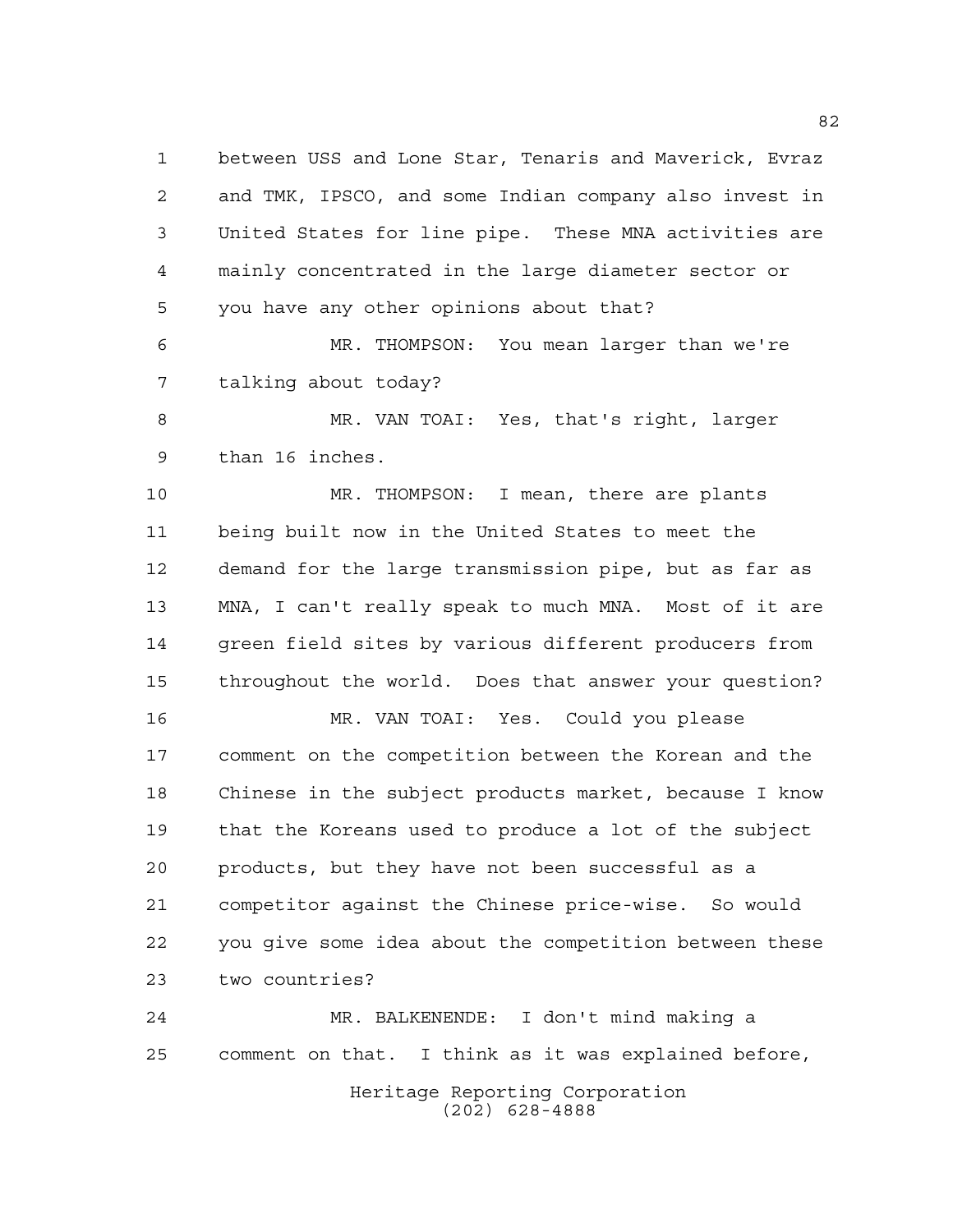these products are distributed in the United States with distributors, and they procure materials, they import materials, from countries. I presume that that is price-driven. And I think the record will show at what prices these companies sell. I have no knowledge of that, but the records will show that.

 But the typical environment is that distribution companies acquire from the U.S. mills, import mills, and I think that is why the level of competition takes place. It is an API product. How they put it in their warehouses and yards is up to them, but that's why the competition takes place.

 MR. TINNE: I call on distributors on a regular basis. U.S. Steel supplies our pipe to our distributors. They also buy foreign pipe, whether it comes from Korea or China, and other countries as well. When we lose or when a distributor loses an order it is very, very difficult to find out to which mill we've lost it if it's foreign pipe.

 Foreign pipe is almost lumped into one, and some end users do not really mind what foreign material they buy if they're going to buy foreign because there is this price differential. As I said in my testimony, low priced imports from China and Korea affect all prices in this market.

> Heritage Reporting Corporation (202) 628-4888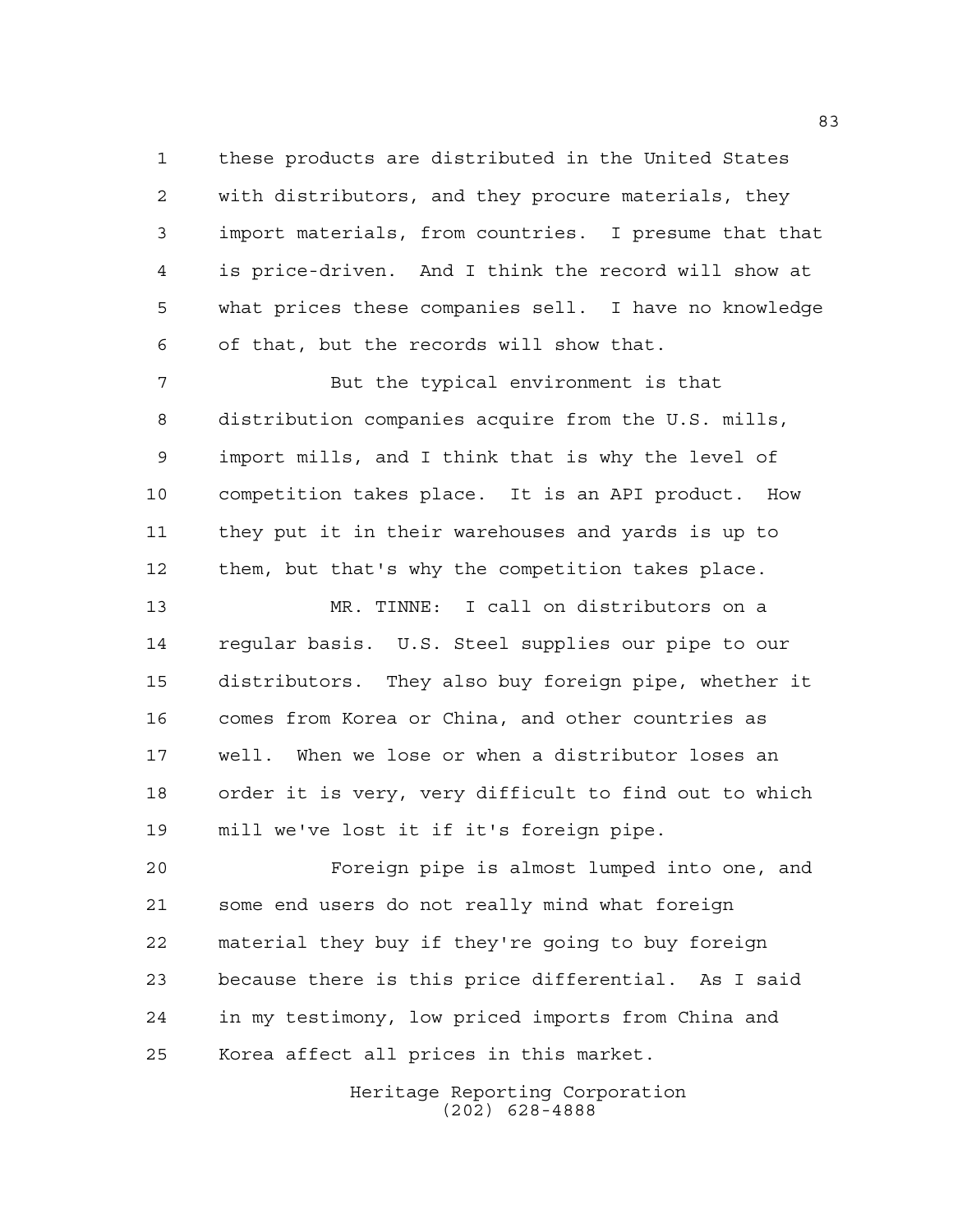My experience since I've been doing line pipe that this differential between foreign and domestic product has increased dramatically over the years. Now, it's got to a \$200 to \$300 differential in price.

 It's got to a stage where it's very difficult for us to compete against those numbers, whereas at one time it was a lesser number than that and the domestic mills could counter the foreign pricing by offering a better and a quicker delivery.

 MR. FISHER: I would just like to say my experience is that Korea and China compete very vigorously between the two. I think that's reflected in number of tons coming and the price of those tons coming in.

 It's my understanding, and, again, I don't have firsthand knowledge of this, but it's my understanding that a lot of those cheap hot bands in China wind up in those mills in Korea just like they wind up in those mills in China. That's what I understand. That's why the competition is pretty intense.

 MR. VAN TOAI: Well, thank you very much for all your responses. Again, I appreciate your time. MR. CARPENTER: Mr. Corkran.

Heritage Reporting Corporation (202) 628-4888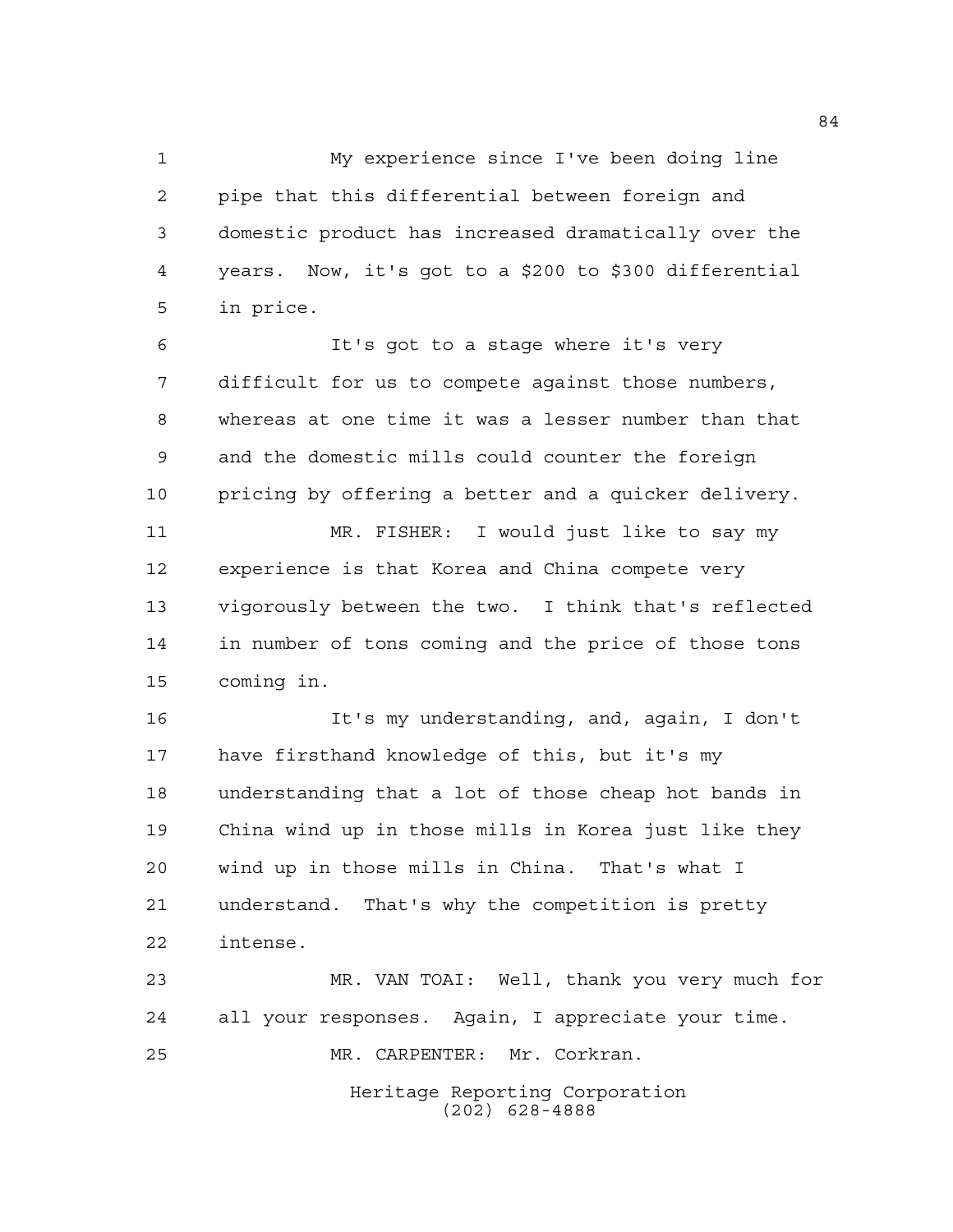MR. CORKRAN: Thank you all very much for your testimony. It's been extremely helpful, and we very much appreciate any time we get representation here to address the issues here. I do have a number of questions. To the extent that some of them may seem to be a bit direct, please forgive that, but I do want to address a few things.

 First off, with respect to U.S. Steel and its acquisition of Lone Star Steel, how did that change the operations at the former Lone Star facility? I mean, in terms of sourcing input, for example, how is that valued? Is it still basically a market-based transaction or is it an internal transfer price?

 I mean, as generally as you can say in this forum.

 MR. THOMPSON: Well, it's a market-based transaction, and the assumptions we've made throughout our process is that Lone Star, we've internalized a lot of the steel production consumption at Lone Star, as one would expect, but the transaction is a market- based transaction in an effort to make sure that former Lone Star stands on its own versus the marketplace.

Heritage Reporting Corporation (202) 628-4888 MR. CORKRAN: But does Lone Star essentially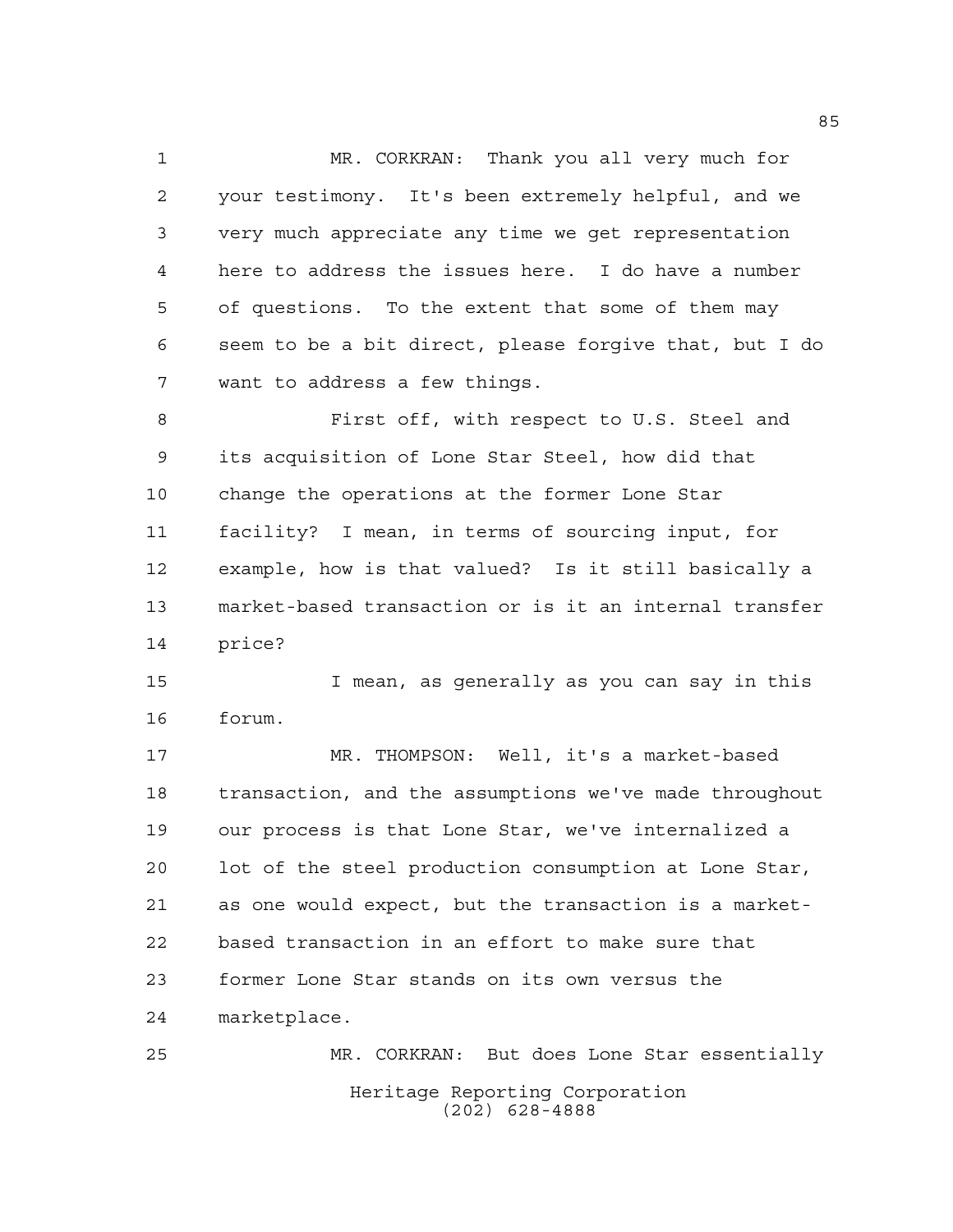acquire its hot bands exclusively from U.S. Steel now or is it actually --

 MR. THOMPSON: With very few exceptions, yes.

 MR. CORKRAN: Another question that I have is that it's been widely reported, and I think much alluded to today by all sides, that U.S. Steel, among others, has announced a substantial price increase in April, but some of the publications indicate that's a broad-based price increase for all welded product, for oil country tubular goods, for standard pipe, for line pipe.

 Can you give me a sense of, in general terms at least, what U.S. Steel's product mix is for those products to try to get a sense for what's actually driving that price increase?

 MR. THOMPSON: The increases have been announced, and, you know, with relative version of actually getting those increases. Rest assured, we are not collecting all of the announced price increases. If you put the price increases up against the price of the inputs they're still not as much as the inputs have gone up over the past six months.

 With regard to percentage of business, even with the acquisition of Lone Star our ratios have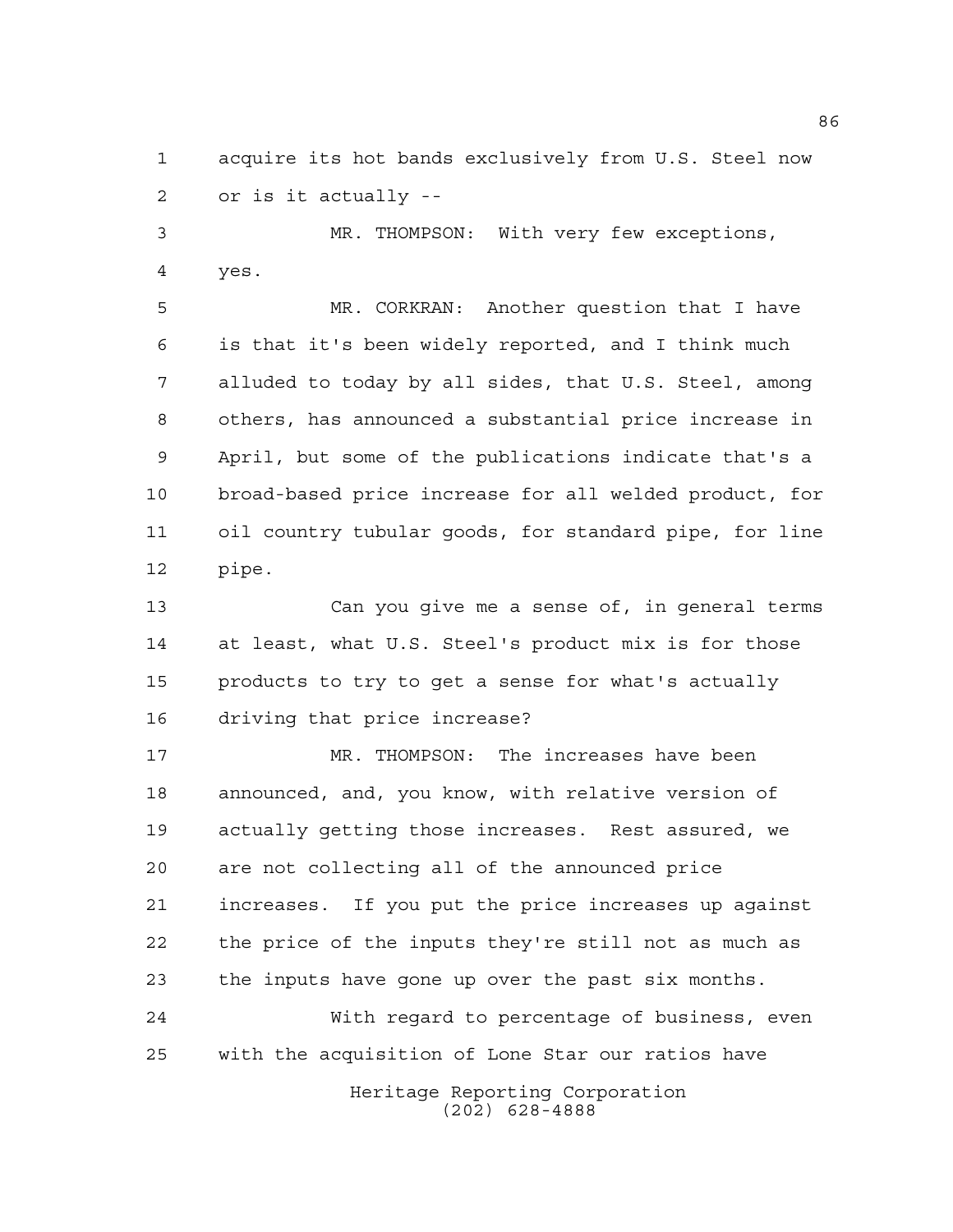stayed basically the same between oil country,

 standard line and all other out call, which is only about four to five percent of our business. We'd be happy to provide you with those numbers.

 MR. CORKRAN: I appreciate that, and, actually, through the questionnaire process I believe we have those details. Looking for what more could be said on that. Another question I had was in looking at the data, I guess I'd refer to Slide No. 2, for example, one question I had was that there was testimony today about reducing shifts, about trouble in being able to maintain operation levels.

 My question is I'm not sure from the data that's presented here whether there's been any decline whatsoever in United States production of line pipe. I'm not sure where any declines would be coming from. Can anybody comment on that?

 MR. BALKENENDE: Let me make a comment about our situation because I cannot comment about the others, but we did cut production in early 2007 as a result of the inability to post price increases in the market that we needed to sustain at least an operation. That has happened to us.

 By the end of 2006, we analyzed the need for an increase, didn't stick, and then after the first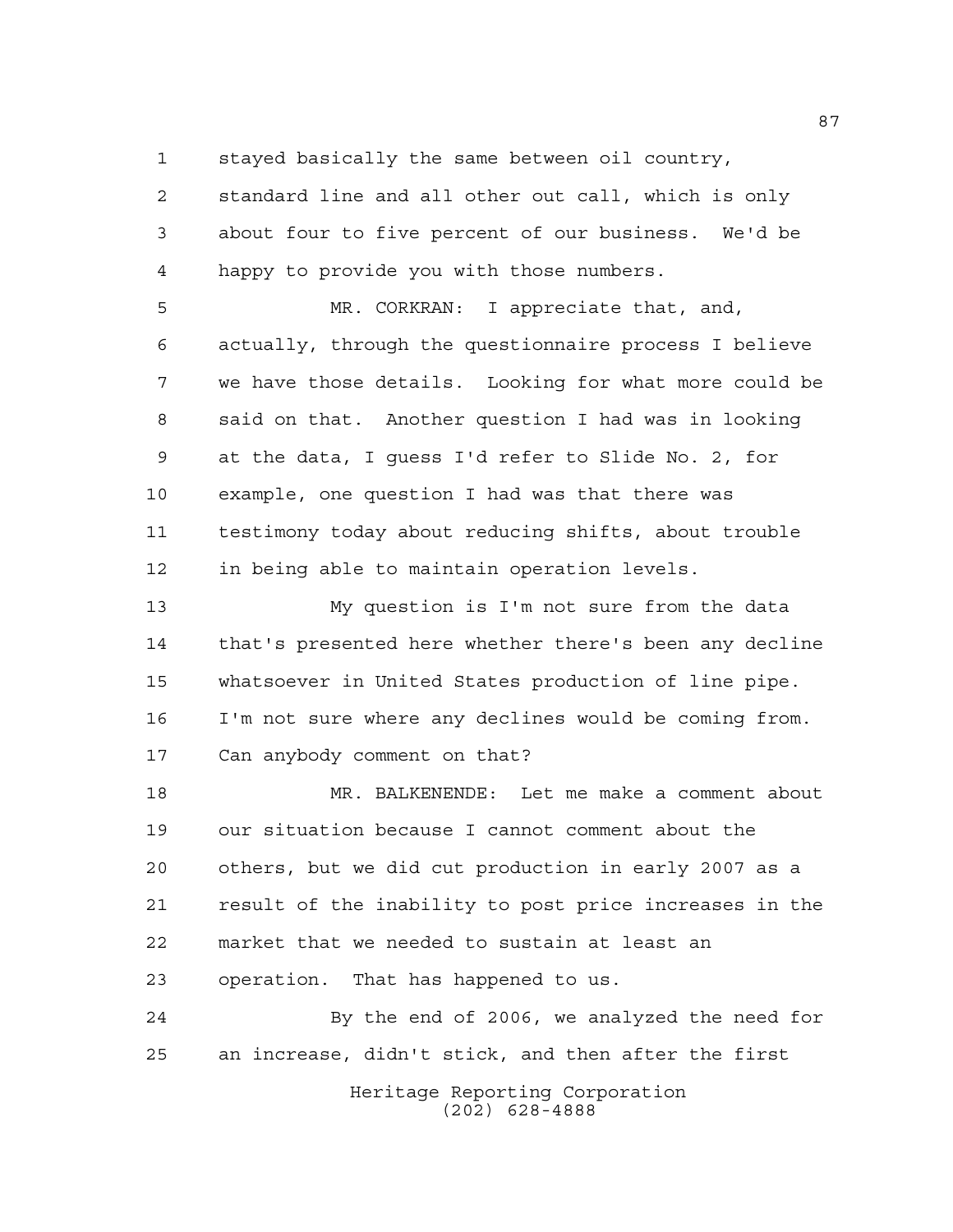quarter 2007 we cut a shift in production.

| $\mathfrak{D}$ | MR. VAUGHN: Steven Vaughn for U.S. Steel.              |
|----------------|--------------------------------------------------------|
| 3              | If I could just clarify a couple of things. With       |
| 4              | regard to the testimony of the U.S. Steel witnesses, I |
| 5              | think the testimony was about the possibility of       |
| 6              | adding shifts and how opportunities to increase        |
| 7              | production, not so much that production had fallen but |
| 8              | at least from our perspective that opportunities to    |
| 9              | increase production were being lost.                   |
|                |                                                        |

 So that was kind of the focus of what we were talking about. Then just to follow-up on another question that you asked about, I think in Mr. Tinne's testimony he indicated that while the price increases have been announced with respect to various tubular products they are getting more resistance on this particular product than they are on some of the other products.

 So, you know, I think that's important to understand in terms of, you know, looking at -- and if anybody wants to make any more on that point, they can. I just wanted to clarify that because you had specifically asked about the different products.

 MR. THOMPSON: As I stated in my testimony, we have looked over the past year at increasing production at our Camp Hill facility in McKeesport,

> Heritage Reporting Corporation (202) 628-4888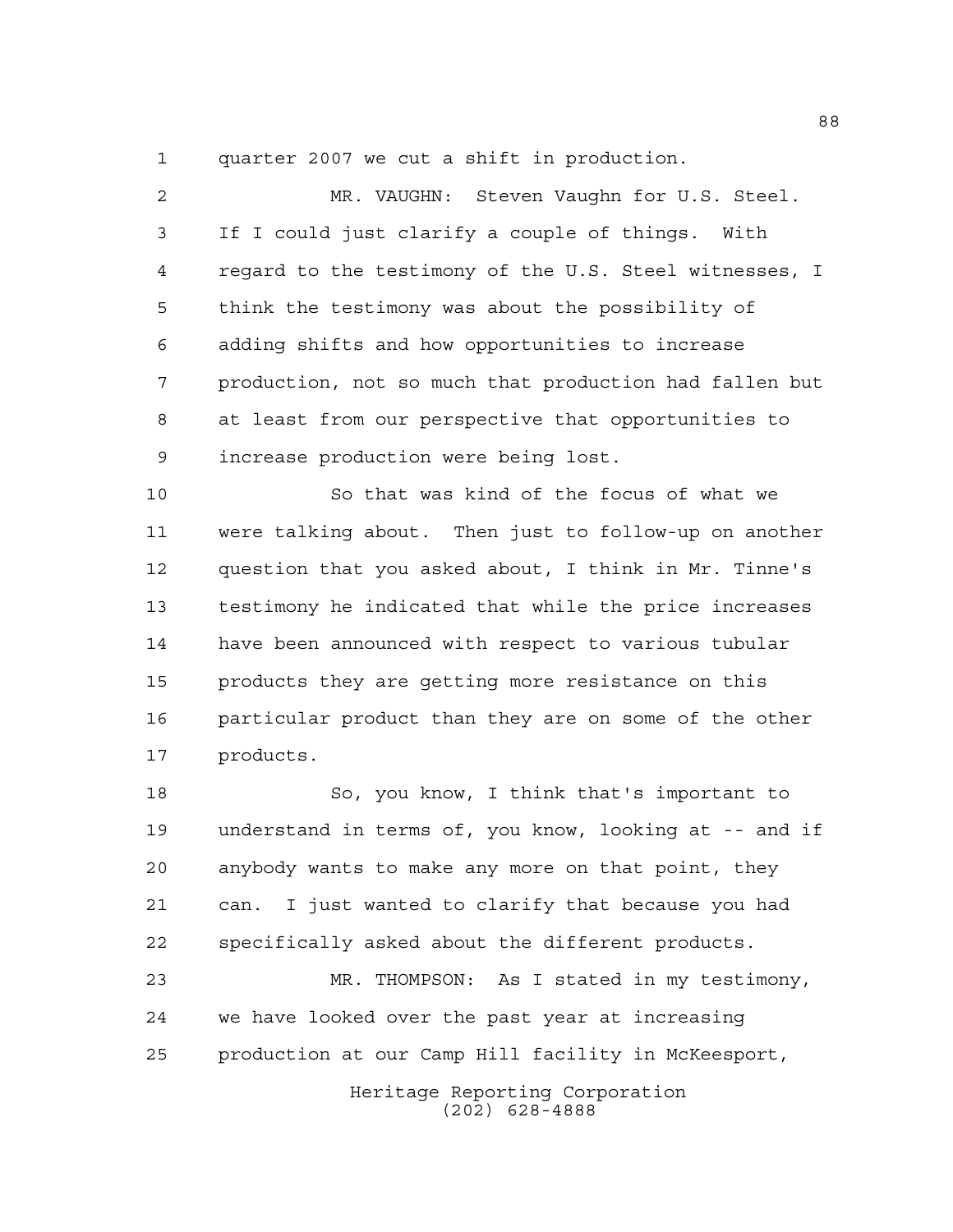Pennsylvania, and been unable to come to a conclusion that there was a market there for us to economically participate in. Even to this day we're looking for that opportunity, and we don't see it right now.

 With regard to Steven's comment, you know, you mentioned oil country, line pipe, standard pipe, and also I would mention seamless, also, in addition to ERW. The strength we do see out of the other markets is far more receptive to these increases than we are seeing in the line pipe side.

 The issue no doubt is affected by the material on the ground in Houston at prices far below what we can make the product for.

 MR. DAVILA: In respect to Tex-Tube, the reason we did our mill upgrade in 2006 and 2007 was because of our anticipation of increase in production. Unfortunately, when we revved up again we realized that we were losing our share of the market to Korea and China because of the imports, but our intent was to increase our production.

 MR. PRICE: You've heard a variety of testimonies here today about the concentration of the imports in the smaller sizes and in this distribution market, and that's what the Counts, Tennessee, facility is focused. I think one of the issues here

> Heritage Reporting Corporation (202) 628-4888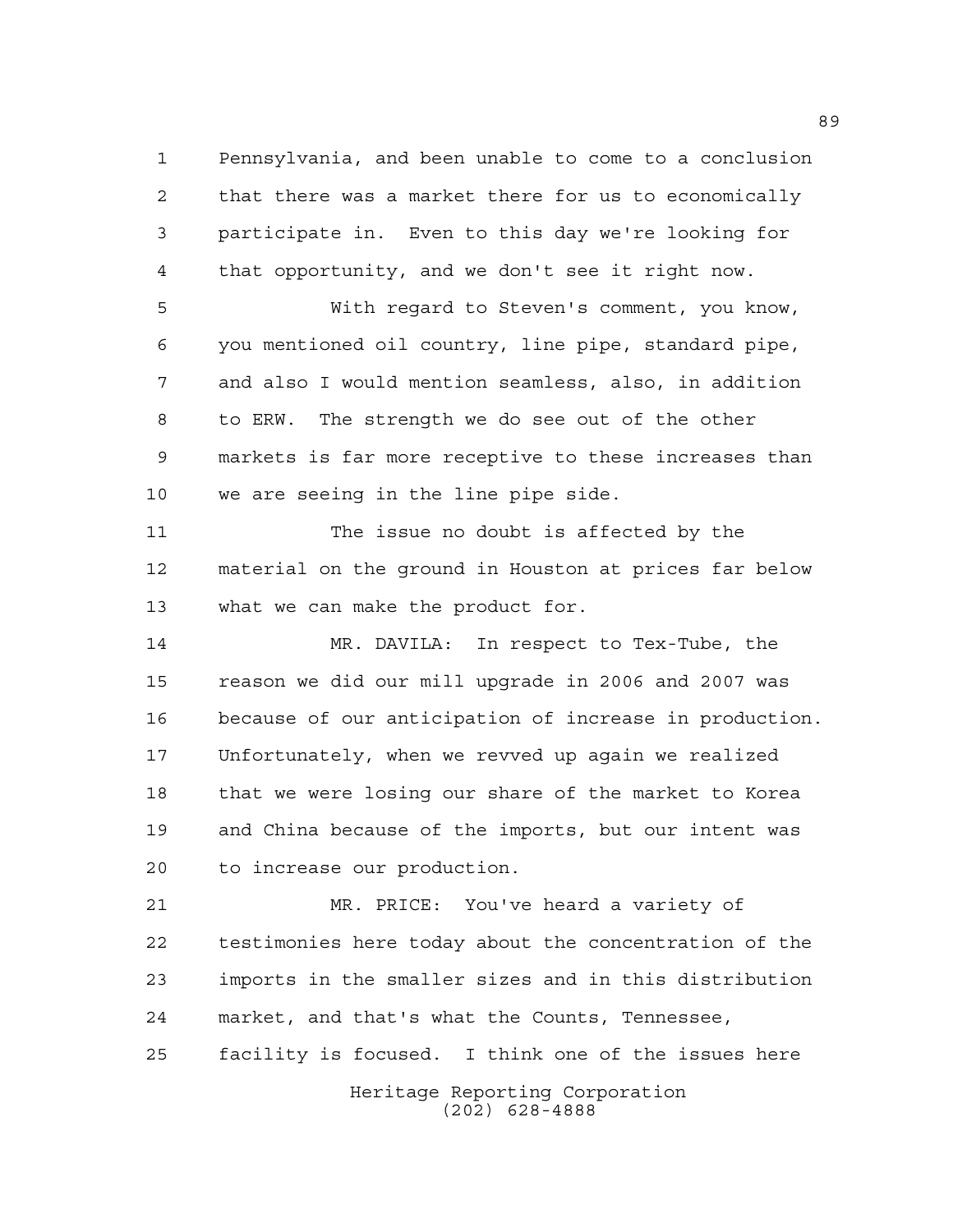is that some of aggregate numbers are masked by this one project that Mr. Schagrin identified that may have some unique factors, and we can brief that more completely in the postconference brief.

 MR. CORKRAN: That's very helpful, and I'm glad you brought up the issue of pipe size.

 One of the things I was wondering a little bit about is can you give me a little bit better sense of, and I know it's hard to say what a typical line pipe is, but can you tell me the areas in which they're concentrated in terms of size range, diameter range in terms of U.S. production, and also, maybe any other characteristics you might be able to add, like are they typically sold double random lengths, triple, single random lengths, how are they typically sold in terms of lengths as well?

 MR. FISHER: Certainly most of the eight and five-eighths and under pipe is sold in double random lengths. You see occasionally some six and eight in triple random lengths. You see the triple random lengths more on 10, 12 and 16 within the size range of the scope here.

Heritage Reporting Corporation As far as the biggest size that's produced in the United States and in the world it's going to be, you know, four and a half through 16 are going to

(202) 628-4888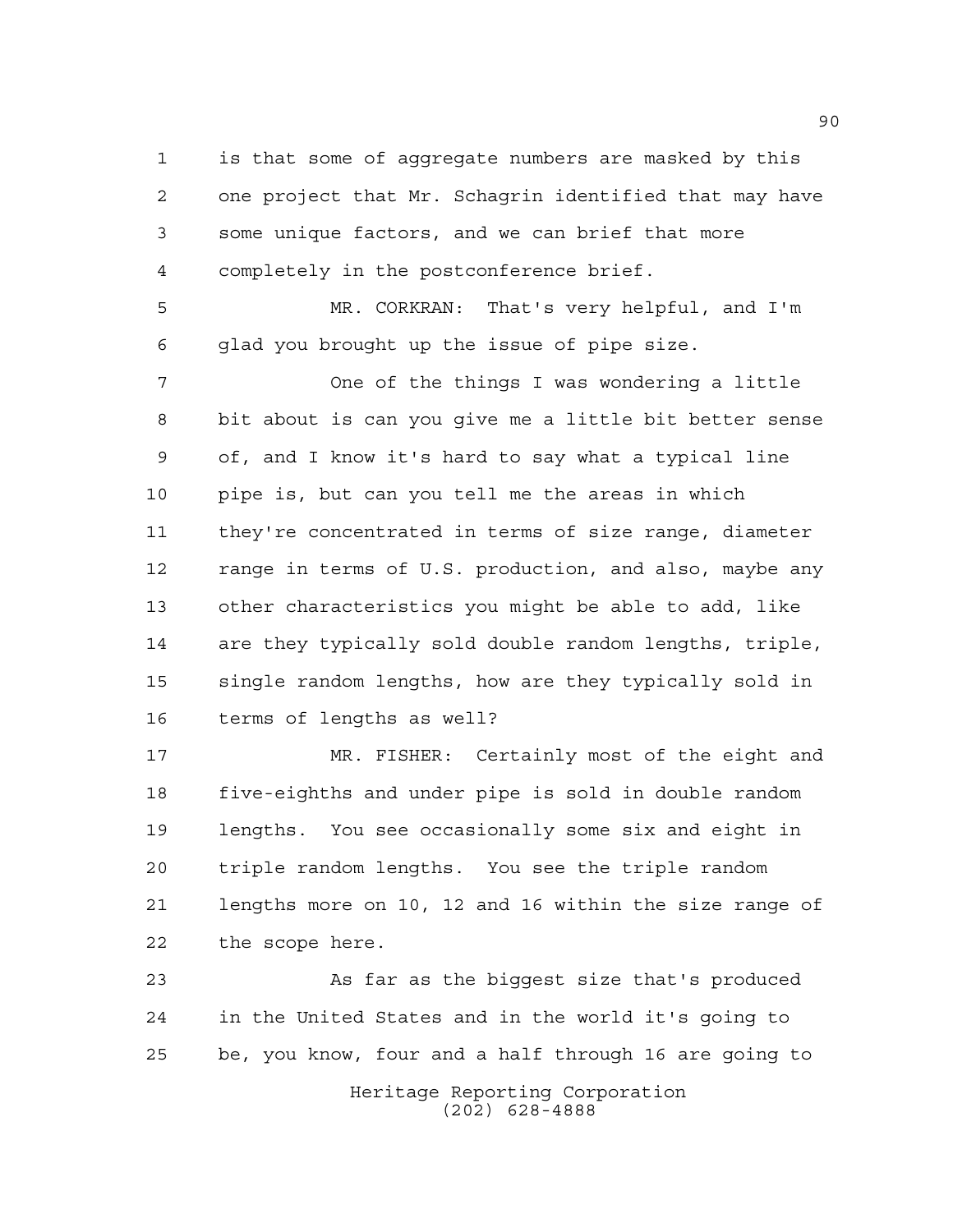be where the concentration in tons are. Really, six through 16 I guess would be the biggest tons.

 MR. THOMPSON: And I think the design is a factor of how much volume they want to move through the pipe, and it varies from location to location and the amount of gas that they're gathering at these locations.

 One of the things that's happened with these new gas plates, the gas is not concentrated in the same area as it's always been, and so it's provided opportunity for line pipe, which is part of that market.

 I mean, you've got gas in north Arkansas, you've got gas in the Rockies, you've got gas in Wyoming, you've got gas in the Dallas-Ft. Worth area, and it looks like you might have gas in Pennsylvania, and Ohio and New York, and so consequently they've created different demand signals and different sizes than we're used to seeing.

 As Rusty correctly alluded to earlier, the gathering pipe traditionally is less than 16 inch, it goes to transmission lines that are significantly larger than 16 inch, and then in distribution it's a lot smaller because it tends to be in much smaller quantities.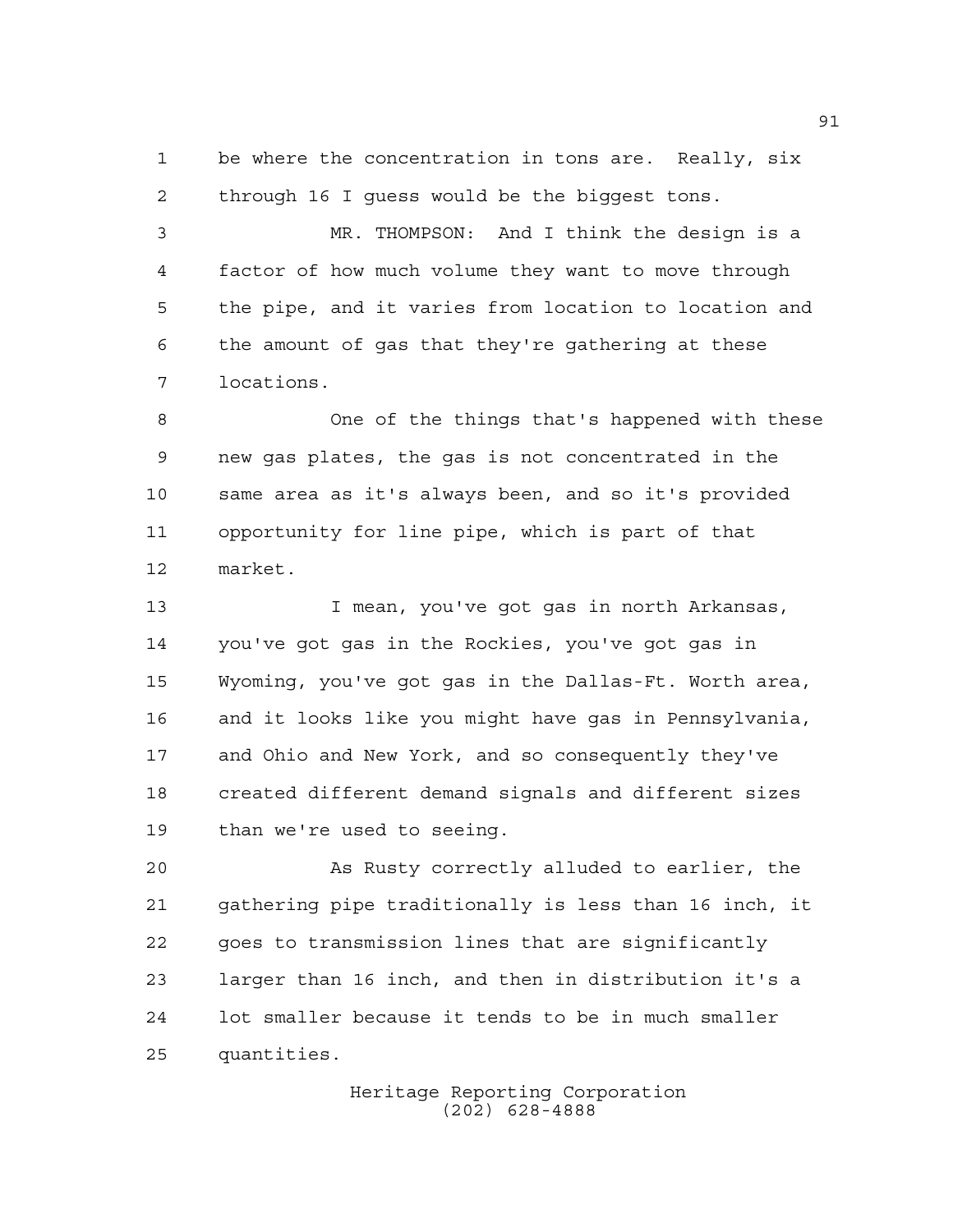MR. CORKRAN: And could you remind me, in terms of line pipe, how is that typically joined? Is that typically joined in the same way that some other tubulars are in terms of like standard pipe or oil country tubular goods where you maybe use a combination of threading and coupling?

 MR. FISHER: No. The vast majority of line pipe is welded. You do see some put together with, it's a mechanical process they call zaploking, which I won't go into, but it's a nonwelding process. It's not threaded. You see very little threaded and collared line pipe.

 Well, maybe the very small diameters, what they call A-25 grade, threaded and collared 25 foot, and it's mostly for low pressure gravity fed crude oil lines, that type of thing. The vast majority of the tons we're talking about here are welded, whereas oil country tubular goods are screwed together. A lot of standard pipe is screwed together as well.

 MR. CORKRAN: Is it fair to say that it's generally sold black or how is the outside finish generally treated?

Heritage Reporting Corporation (202) 628-4888 MR. TINNE: The outside of the line pipe goes to a coating plant where they put on what they call a fusion bond epoxy coating. There is another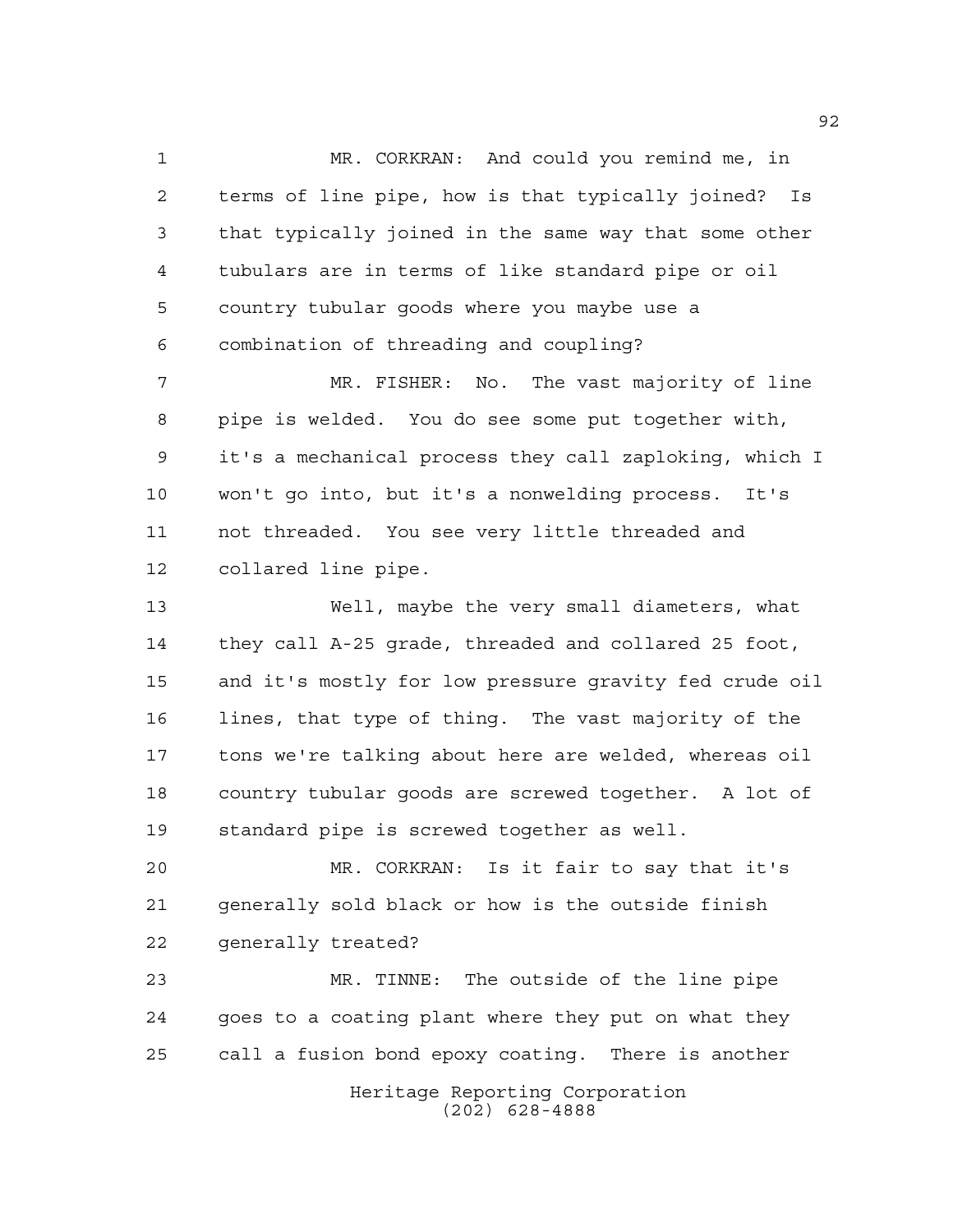type of coating, which is turning to be phased out, called a coal tar enamel coating, but fusion bond epoxy is more user friendly and more environmentally friendly.

 MR. CORKRAN: Okay, thank you. That's very helpful. We certainly have looked at this product in the past, but it helps to kind of go over a lot of the physical characteristics that most generally describe the U.S. product. I think between my colleagues and your very complete presentation that exhausts my question.

**I** thank you all very much for your presentation today.

 MR. CARPENTER: I just had one quick follow- up for the producers represented here. Could you tell me what the lower end of the diameter range is that you produce? Do you produce anything below four and a half inches OD?

MR. THOMPSON: We go to two inch.

 MR. CARPENTER: Two inches. Okay. But nothing below two?

Heritage Reporting Corporation MR. THOMPSON: No, nothing off the mill. MR. CARPENTER: Okay. Any of the others, if you're aware off the top of your head. I'm sorry? MR. PRICE: The smallest would be two

(202) 628-4888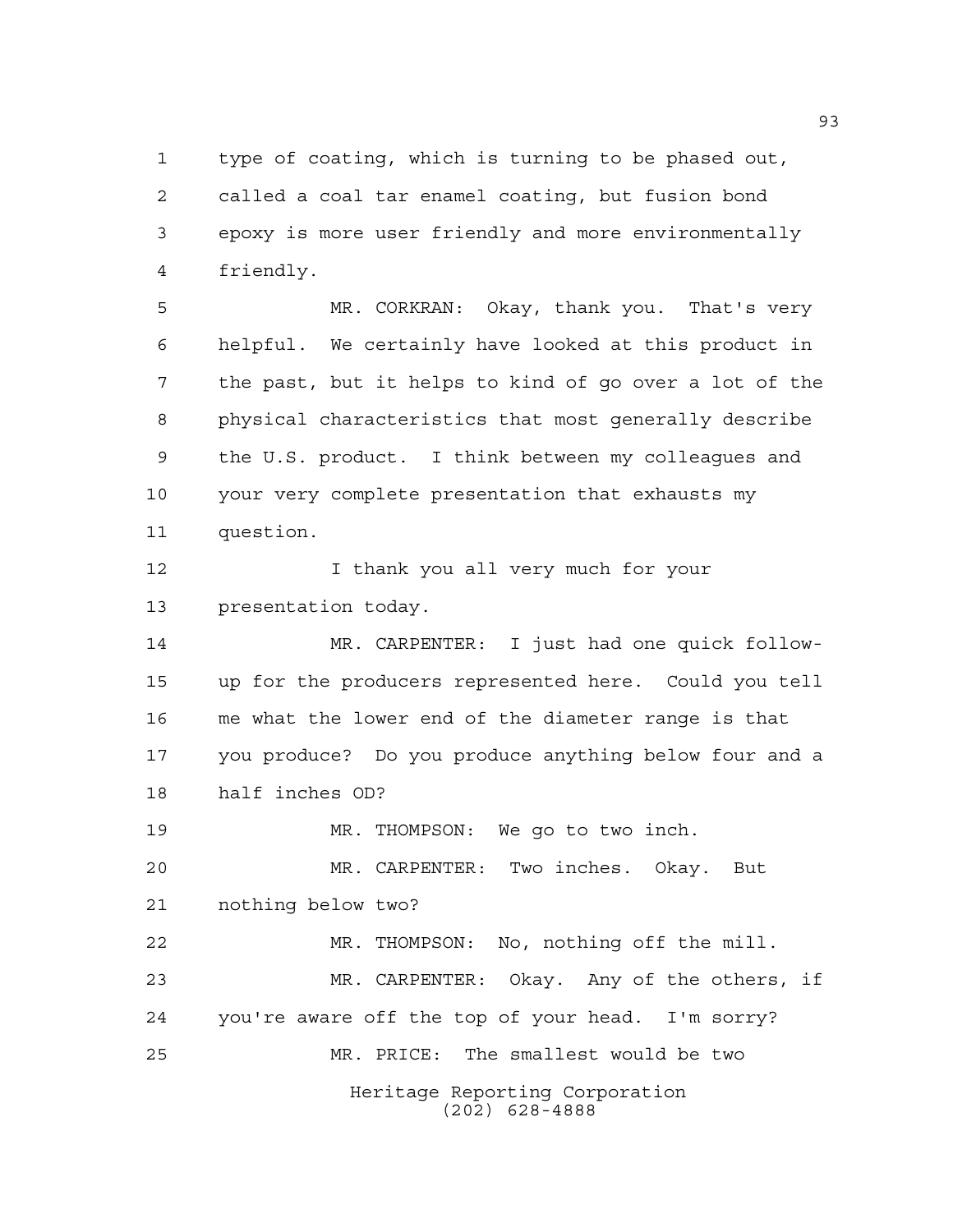inches.

Heritage Reporting Corporation (202) 628-4888 MR. CARPENTER: Two inches. Okay. MR. FISHER: Tex-Tube is two and a half. MR. CARPENTER: Two and a half. Okay. Thank you very much. Any other questions? (No response.) MR. CARPENTER: Okay. Again, thank you very much, panel, for your presentation and your responses to our questions. We really appreciate it. At this point, we'll take about a 10 to 15 minute break, and then we'll resume the conference with the Respondents. (Whereupon, a short recess was taken.) MR. CARPENTER: Could we resume the conference now, please? Mr. Cameron, please proceed whenever you're ready. Ms. Mendoza? MS. MENDOZA: Yes. I'm happy to report it's still good morning, so good morning, Mr. Carpenter, and members of the Commission staff. My name for the record is Julie Mendoza, I'm with the law firm of Troutman Sanders, accompanied by Don Cameron, and we're appearing on behalf of the Korean Respondents. I'd also like to introduce Mr. Sung Byun, who is the General Manager of Hyundai Corporation USA. Let me just start by saying that the audacity of this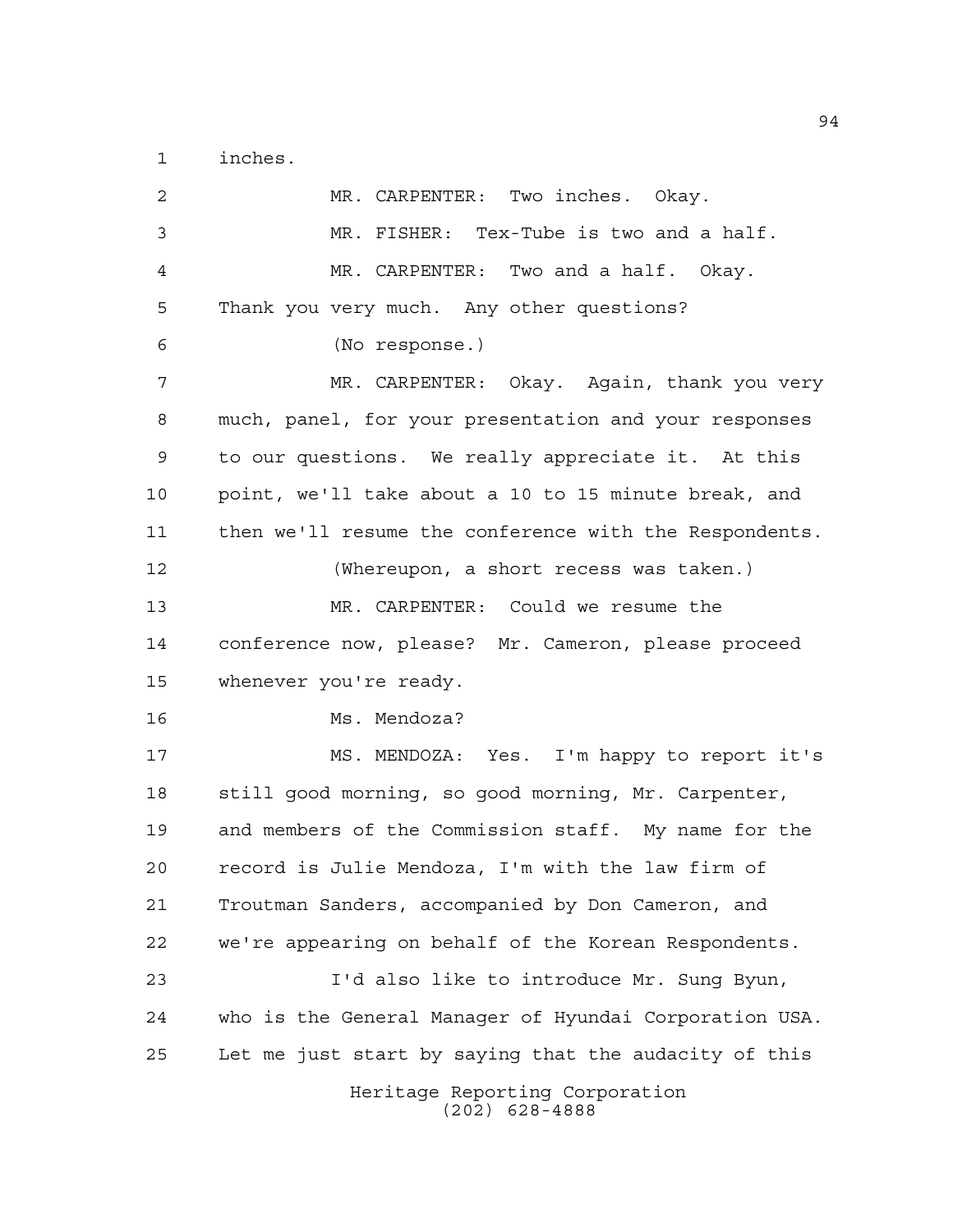case is pretty amazing. Here is an industry that's been on a steady upward trend since 2004. We're all well aware of the fact that the oil and gas sector has been booming.

 As Mr. Carpenter explored this morning, the rig count has increased consistently between 2003 and 2007. In fact, this is an interesting observation, the number of rigs actually doubled over that period, so it's very significant. These were, and are, a record number.

11 There are currently, and were last year, a record number of pipeline projects which require both large diameter line pipe as well as the small diameter line pipe that's subject to this investigation. I would say that the only new development in the line pipe market in 2008 is that 2008 looks like it's going to be even better than 2007.

 So, wait a minute. What's going on here, and why did these three producers decide that this would be a good point to bring a trade case complaining about material injury? Let me be clear. We don't believe that one single producer's status shows material injury from imports.

Heritage Reporting Corporation (202) 628-4888 But if we take a careful look at the Petitioners' data separately, and I believe you must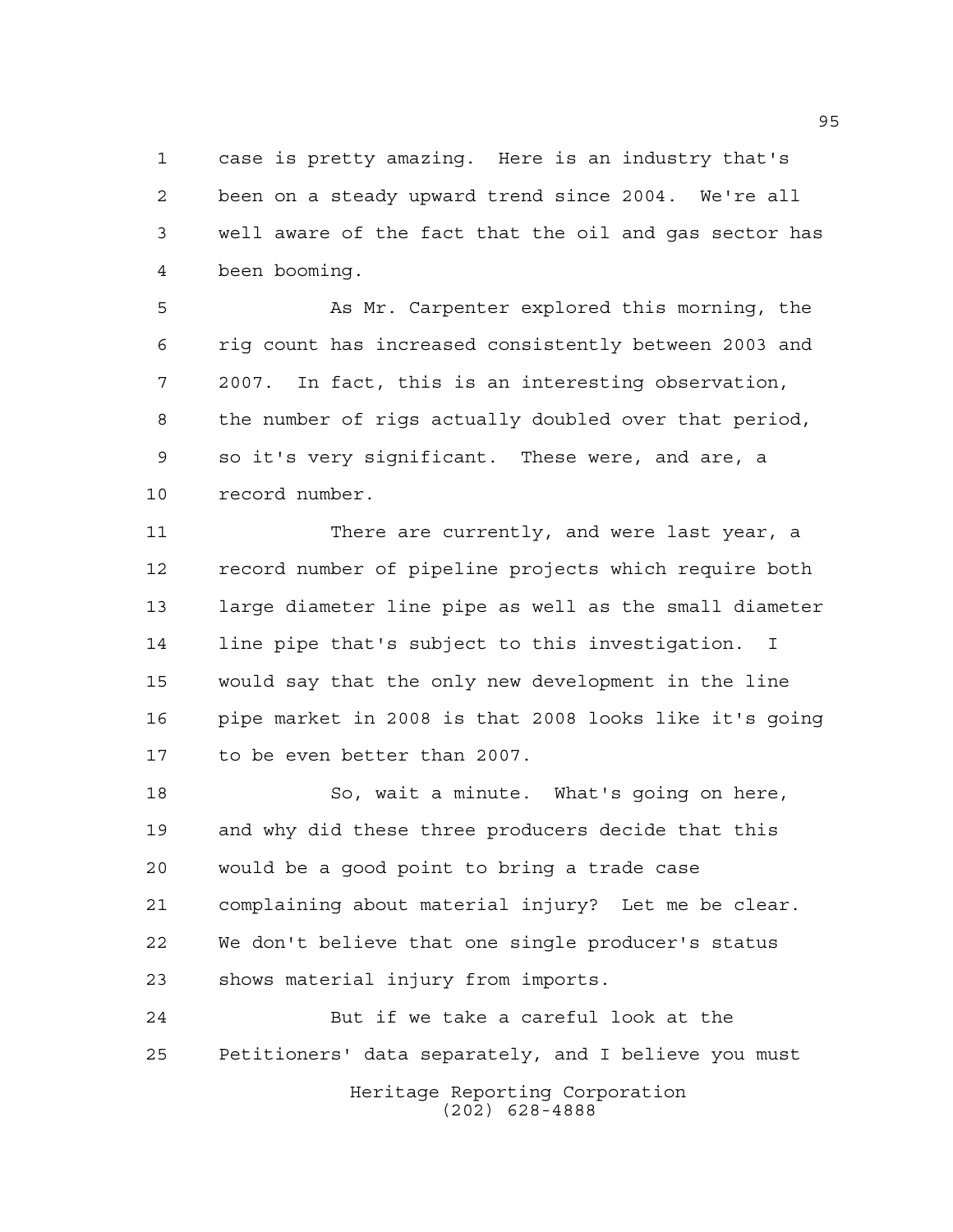clear that, but Petitioners' counsel do that, I think what we're going to see is that these Petitioners manage to capture with this case some very particular affects of their own major acquisitions and restructurings during the 2007 period.

 In each case, those disruptions reflected specific business strategies by those producers. That's not a line pipe issue, it's a particular producer issue. Frankly, it's not even a line pipe issue, and it's certainly not an import issue. What was happening in 2007 apart from a boom market was that U.S. Steel and Maverick were trying to absorb a major acquisition in their tubular operations.

 U.S. Steel was restructuring the welded pipe operations to absorb Lone Star. In terms of the public data that we can observe today or discuss today, U.S. Steel's financial data for the overall tubular operations clearly showed the affects of their acquisition of Lone Star.

 As Mr. Byun will explain, U.S. Steel redesigned Lone Star's entire sourcing and sales structure in 2007. This had substantial financial, but also many operational affects and burdens on those major producers. It's not surprising that those affects were wide ranging, both in terms of sales and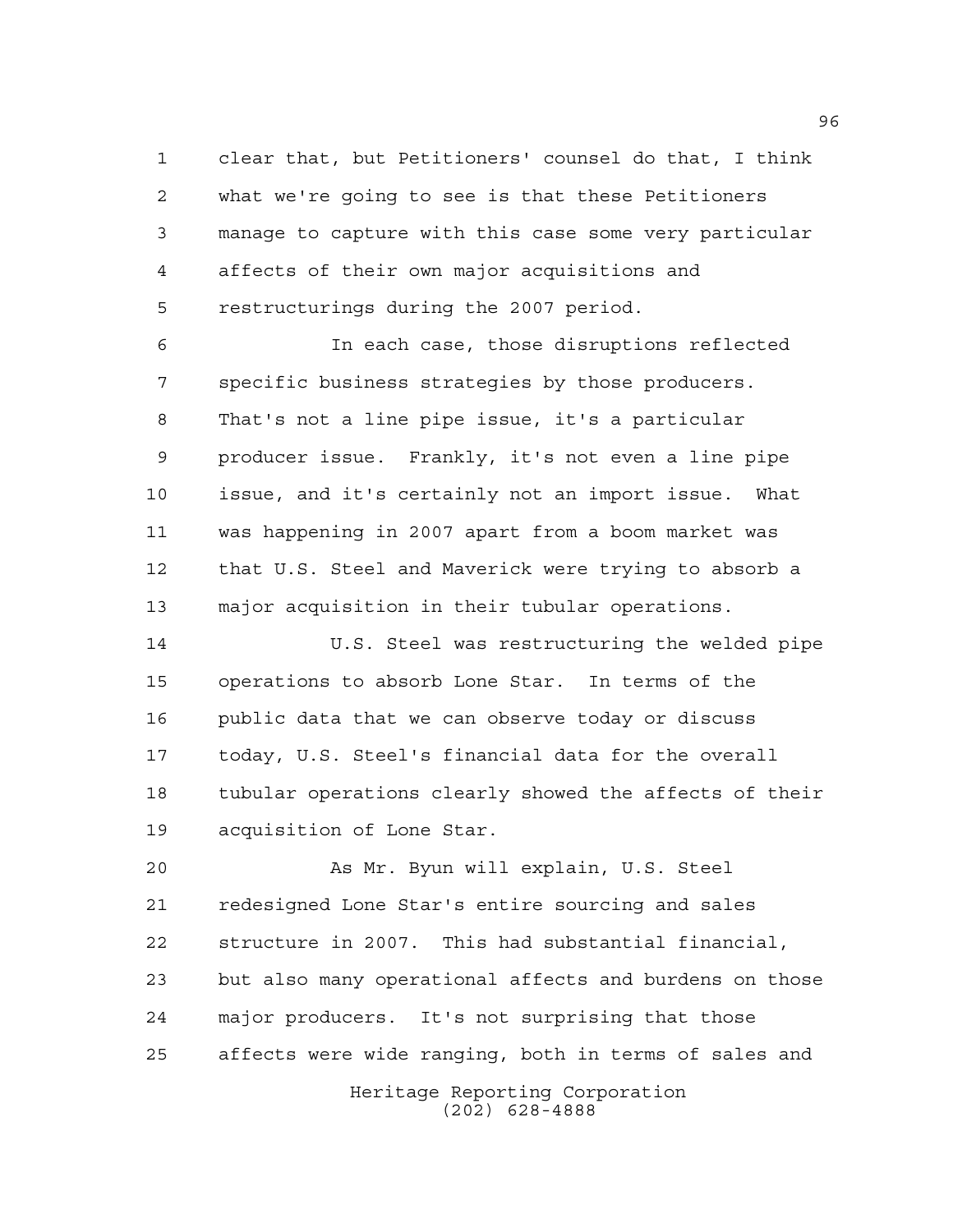in terms of profits for the three petitioning producers.

 After the third quarter of 2007, U.S. Steel had said the following about its acquisition of Lone Star. "Third quarter tubular results may be negatively impacted as we address inventory issues in conjunction with the integration."

 In November of 2007, U.S.S. CEO states that, "we made good progress in implementing a unified business model for our tubular segment, but tubular operation results declined due to prices and the affects of integrating Lone Star into the U.S. supply chain and establishing a unified business model."

 One of those decisions was to dramatically reduce the Lone Star distribution network which definitely or likely did have an impact on U.S. Steel's sales in 2007. Maverick was undergoing a similar process after the takeover by Tenaris in October of 2006 with similar attendant financial and operational burdens.

 In November of 2007, Tenaris was reporting that despite, "higher sales, operating profits fell in the third quarter due to higher production costs and amortization expenses resulting from the acquisitions of Maverick and Hydro." The company's net profit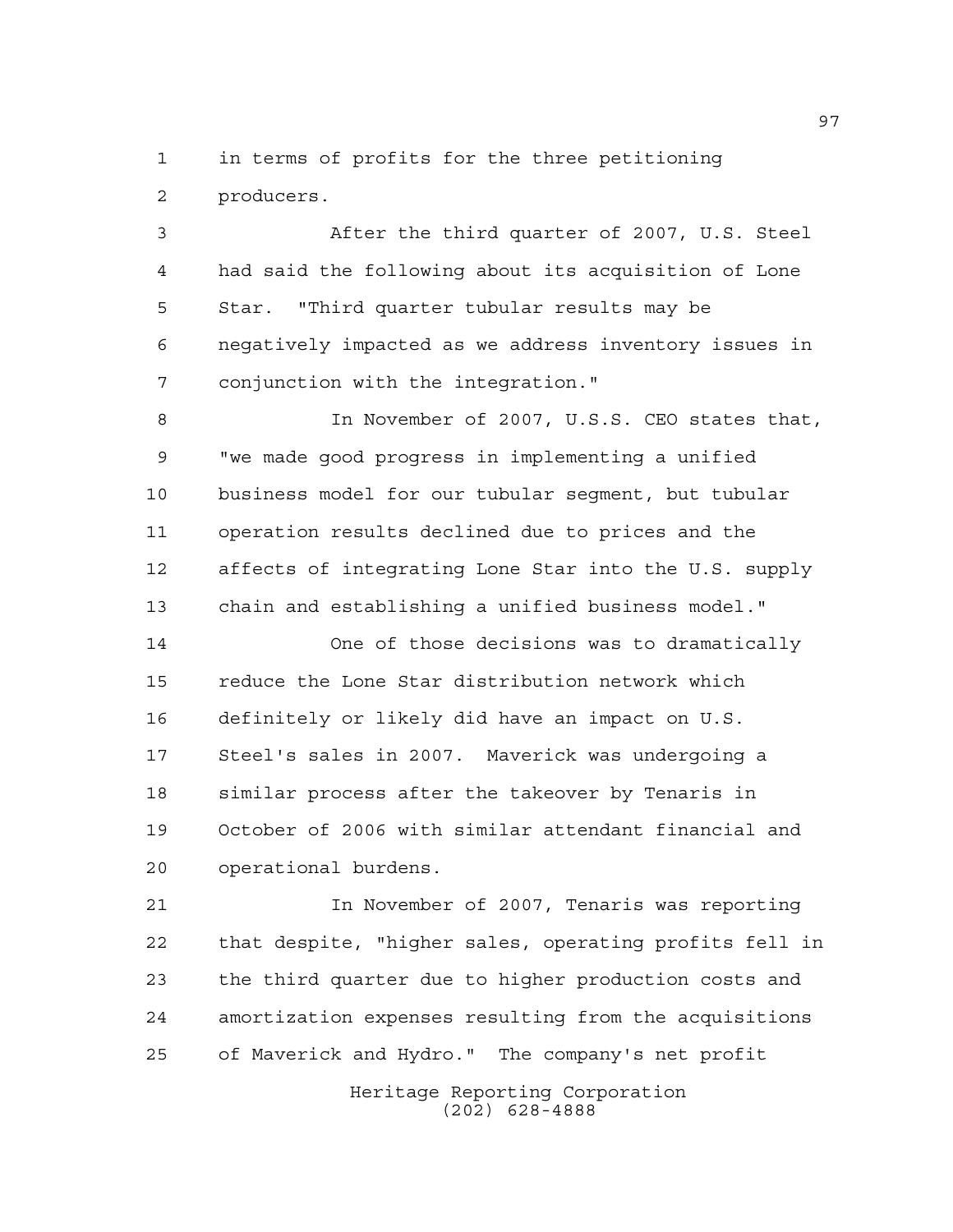reportedly fell 14 percent.

| 2  | One additional point on this topic, and we             |
|----|--------------------------------------------------------|
| 3  | note Ms. Klir's request for information and Mr.        |
| 4  | Corkran's discussion with the Petitioners about        |
| 5  | exactly what was going on in terms of the changes that |
| 6  | accompanied the acquisition, but just to elaborate for |
| 7  | one moment, keep in mind that producers, such as U.S.  |
| 8  | Steel, are reporting data for Lone Star before and     |
| 9  | after it was required by U.S. Steel.                   |
| 10 | Just from an accounting and reporting point            |
| 11 | of view a comparison of the two periods has to keep    |
| 12 | that in mind. It must also be viewed in light of the   |
| 13 | changes in sourcing of raw materials that have         |
| 14 | occurred before and after the merger of the two        |
| 15 | entities.                                              |
| 16 | I understand that U.S. Steel's comment was             |
| 17 | that they are currently used market-based prices, but  |
| 18 | that doesn't answer the question of the comparability  |
| 19 | of one period to another.                              |
| 20 | If the data is analyzed by comparing one               |
| 21 | period to another a very careful consideration must be |
| 22 | taken of any changes or increases in raw material      |
| 23 | costs in 2007 after the acquisition, and make sure     |
| 24 | that those changes are due to market conditions and    |
| 25 | not due to the simple change in their internal supply  |
|    | Heritage Reporting Corporation<br>$(202)$ 628-4888     |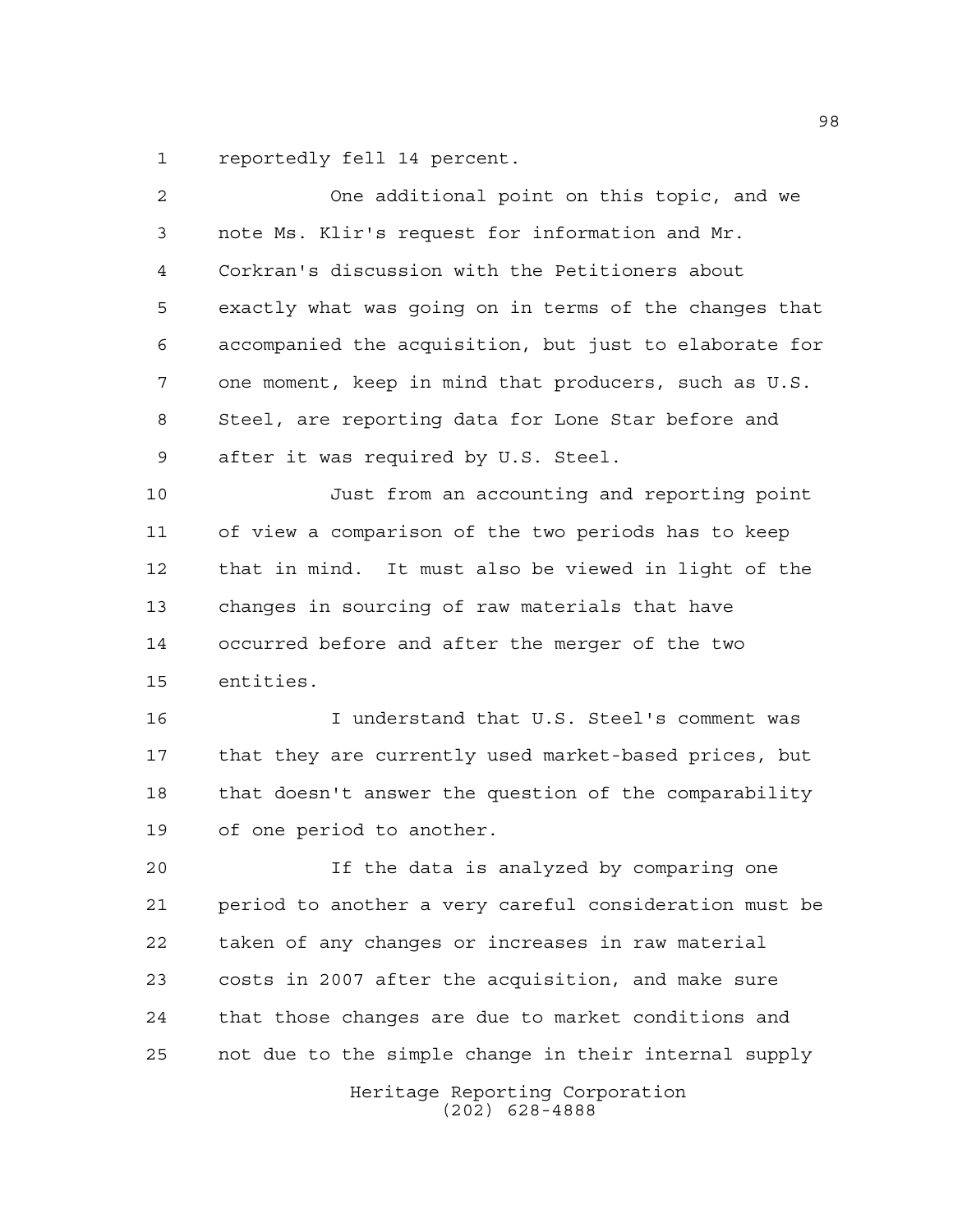arrangements, which would not be reflective of any market conditions.

 Those acquisitions were very important for another reason. The Commission has recognized in many 5 cases, including the recent OCTG sunset case, that these acquisitions say a lot about the overall health of the industry. They certainly are much more indicative of the health of the industry than certain short-term, company specific adjustment costs that occurred at a very particular point in time, 2007.

11 11 If we look at the U.S. industry data overall, and isolate those restructuring affects by particular producers and don't allow Petitioners to attribute those to imports it's clear that unit sales values were increasing and the price hikes exceeded 16 raw material prices and translated into strong profits based on public data throughout the entire period.

 The ITC has done a number of line pipe cases, and it is obvious that the industry during the period of 2005 to 2007 experienced unprecedented profits and sales. Don talked about that in his opening statement comparing previous cases. In terms of volume, Petitioners claim that imports deprived them of sales.

Heritage Reporting Corporation (202) 628-4888 Once again, we talked about those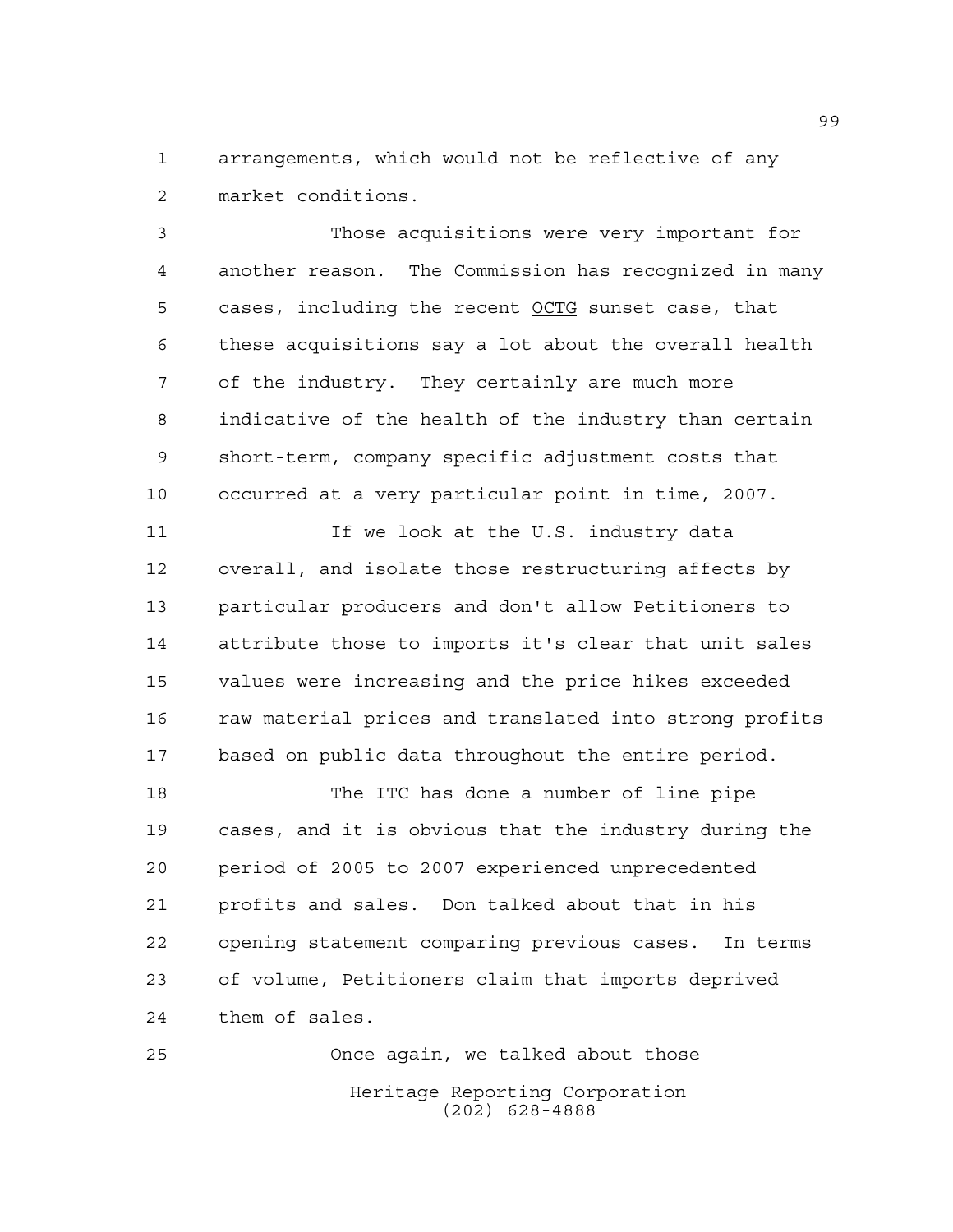transitional issues, we heard Tex-Tube's testimony this morning that they shut down operations until May of 2007. Moreover, the Commission knows that capacity utilization rates in pipe cases are notoriously difficult to evaluate.

 Capacity utilization is allocated to each product based on production, so comparison of utilization numbers over time are not very indicative of actual available capacity on a product basis. Did the industry even have the capacity to devote to greater sales of line pipe?

 We're going to explore this in our confidential posthearing brief, but OCTG was even outpacing the performance of line pipe in this period, and the U.S. industry was undoubtedly allocating capacity to fill that demand. The timing of this case is also remarkable for what has been happening in 2008.

 In 2008, the entire market just went crazy. Demand is way up, raw material is scarce and line pipe price hikes have been announced by U.S. producers every week since January. In other words, the line pipe market is absolutely booming, and it was booming before the petition was filed and after the petition was filed.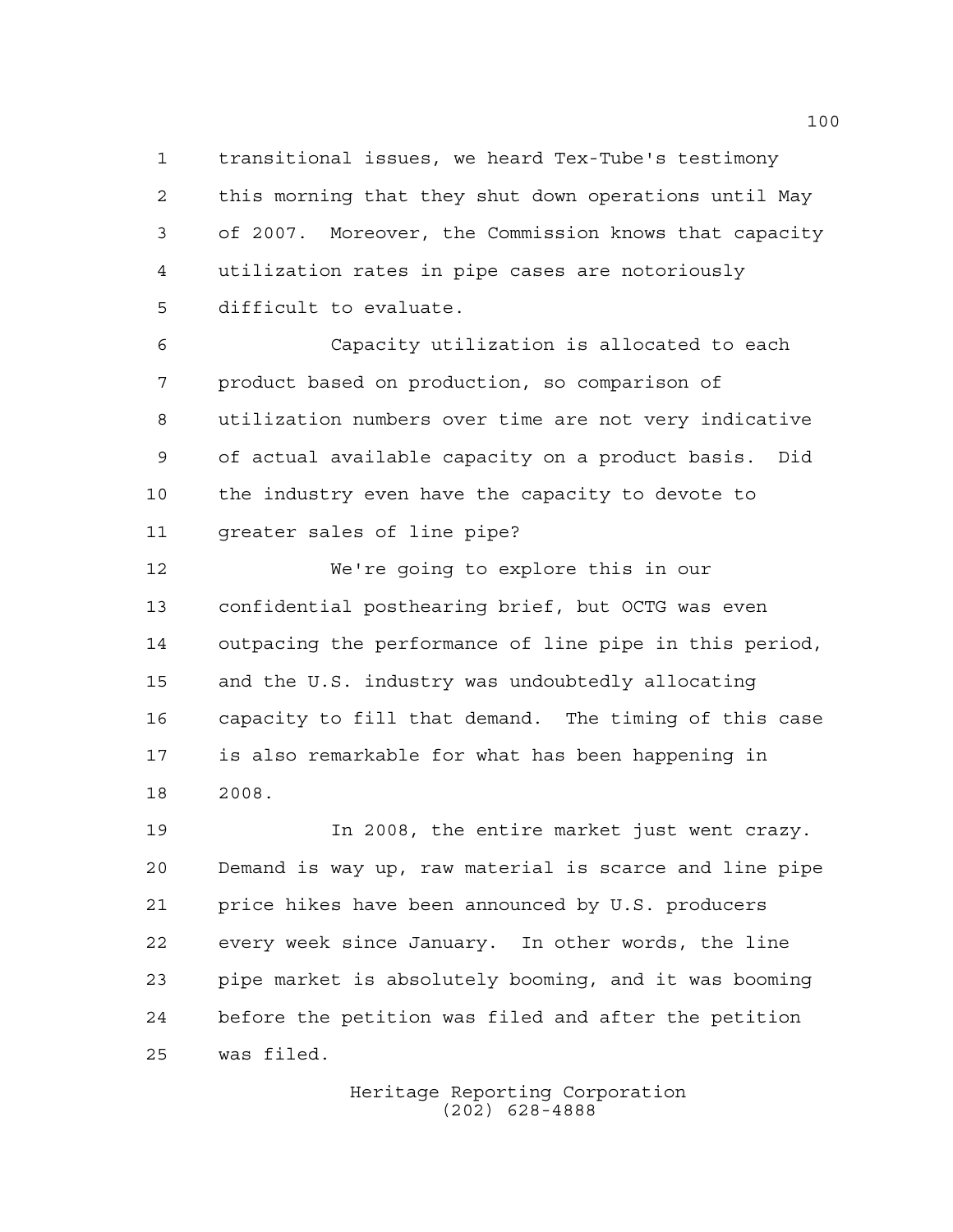This is just a remarkable time for Petitioners to time the petition to request import relief, and it should be rejected. One last word about Korean imports before we ask Mr. Byun to give his testimony. Korea has been a traditional supplier to the U.S. market. There's nothing remarkable about their imports which simply followed demand trends.

 We'd ask you to look at the market share of Korean imports compared to the market share of imports overall. The Korean market share of imports has remained stable over the entire period.

 There simply has not been any material change in the role of Korean imports into the U.S. market over this period, and there's simply no evidence that Korean volumes or prices had any materially injurious affect on the U.S. industry or threat. Thank you.

 MR. BYUN: Hello, my name is Sung Byun, and I'm the General Manager of Hyundai Corporation USA in Englewood Cliffs, New Jersey. Hyundai Corporation USA also has a branch office in Los Angeles, California. Hyundai Corporation USA and Hyundai HYSCO USA are the exclusive USA importers of line pipe from the Korean producer Hyundai HYSCO.

Heritage Reporting Corporation (202) 628-4888 I joined the Hyundai Corporation USA in 1997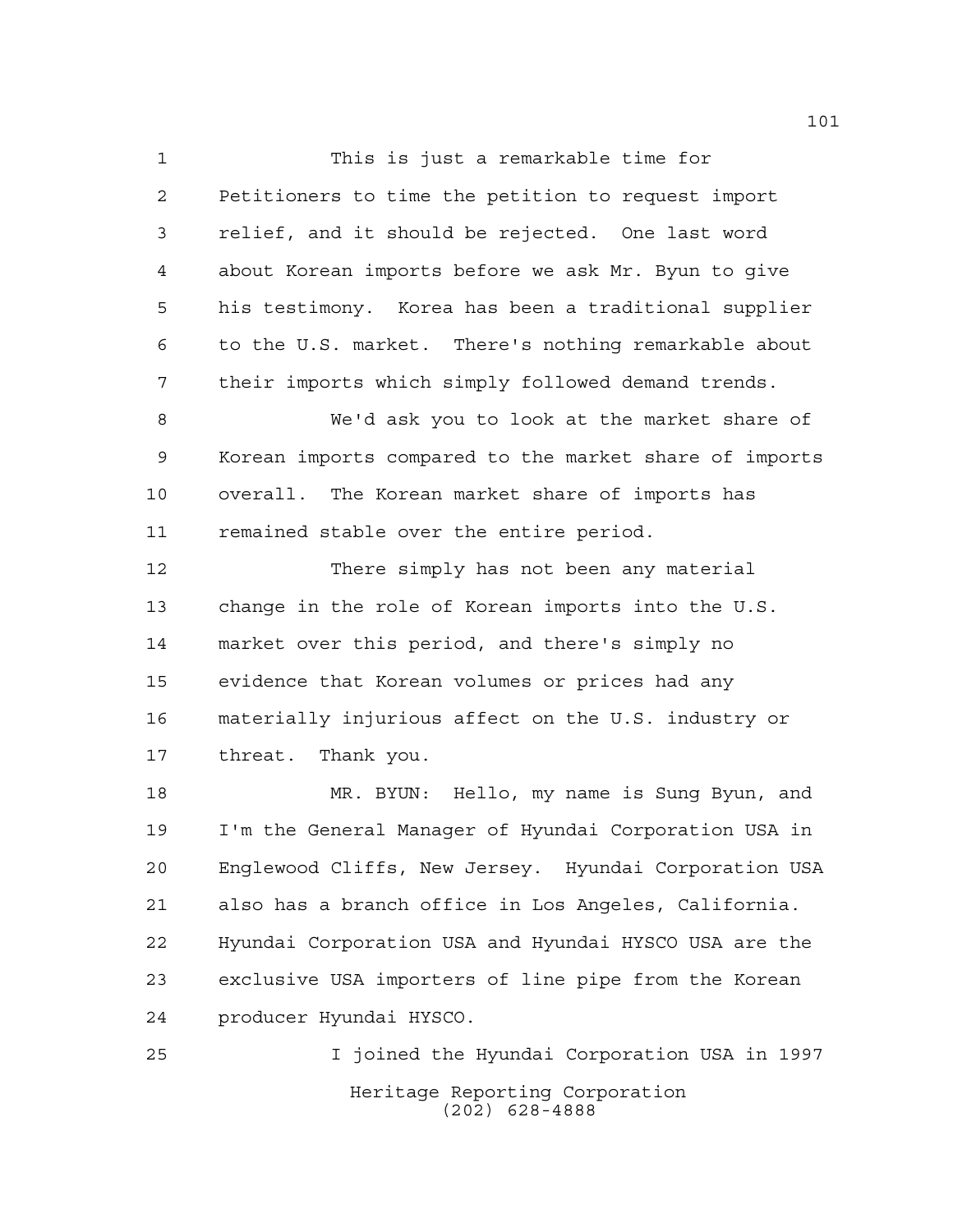and have held a number of different positions during my tenure. I have been involved in the sales and marketing of line pipe and other pipe products in the United States since 1997. I am here today to provide testimony based on my 11 years of experience in the U.S. line pipe market.

**I** fully support a negative injury determination in the antidumping duty investigation on imports of line pipe from Korea. Hyundai HYSCO, as well as the other Korean suppliers, SeAH and Husteel, are long time participants who have been supplying line pipe to the U.S. market for over 20 years.

 The Korean suppliers have established a long-term customers who rely on high quality Korean line pipe as a reliable source of supply. We have an established distribution network, and it is my understanding that this is also true for SeAH and Husteel.

 Between 2005 and 2007 Korean line pipe imports have increased to meet the booming demand in the U.S. market. Korea's share of total imports has remained quite stable over the period. Korea is an established and mature supplier to the U.S. market. Any import increases from Korea have been responsible and measured and have been in line with increased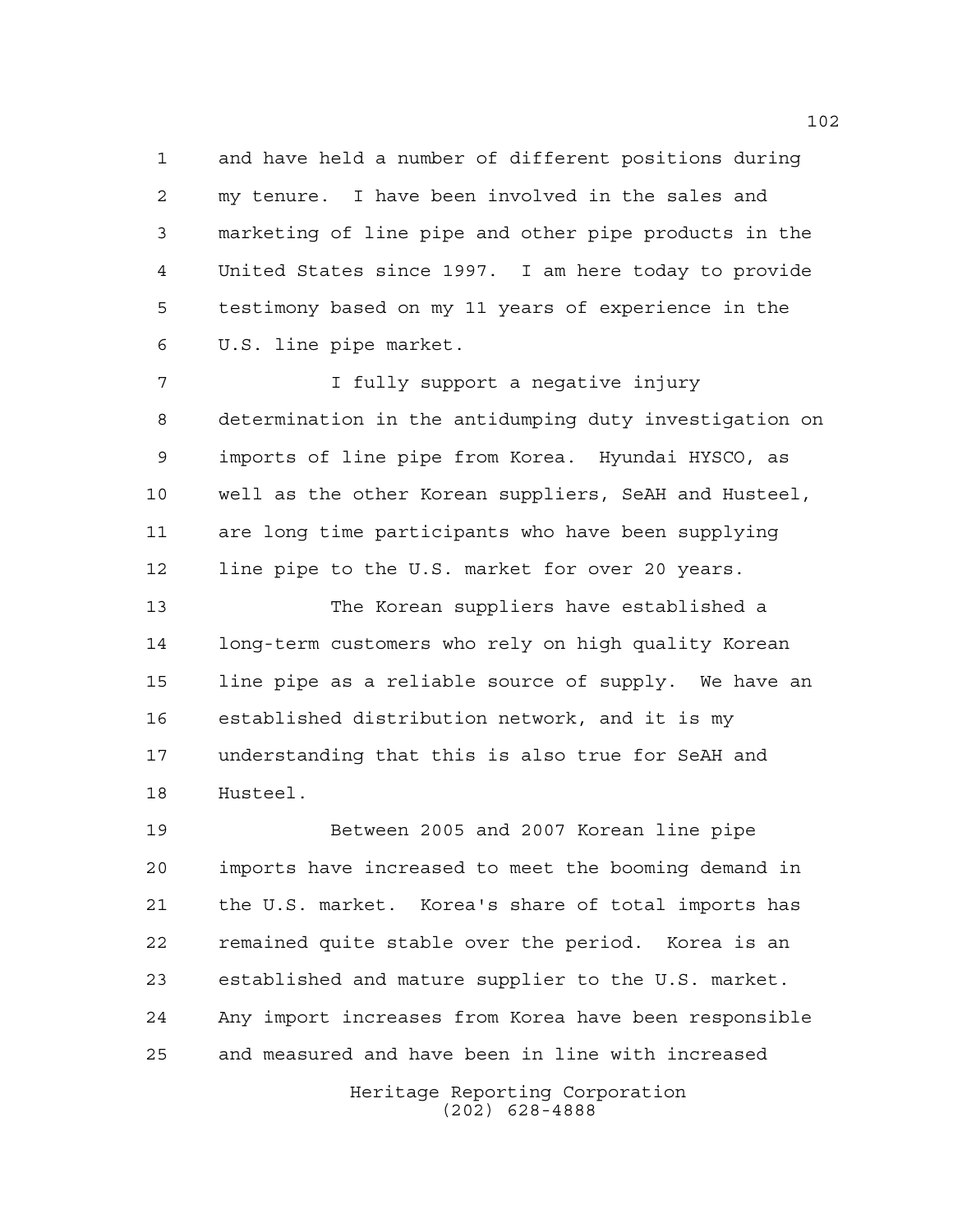demand.

| $\overline{a}$ | This trend will continue this year and going           |
|----------------|--------------------------------------------------------|
| 3              | forward into 2009. The past several years have been    |
| 4              | extraordinarily good for U.S. producers that are       |
| 5              | involved in the line pipe businesses. An astonishing   |
| 6              | fact is that 2008 promises to be an even better year   |
| 7              | as demand and pricing is even stronger than 2007.      |
| 8              | Price increases, both by U.S. producers and            |
| $\mathsf 9$    | importers, seem to be announced on a weekly basis      |
| 10             | since January of this year. No one in the industry     |
| 11             | can understand why this case was filed when the market |
| 12             | is so favorable and the industry is so profitable.     |
| 13             | During each month of 2008, the line pipe market just   |
| 14             | keeps getting better.                                  |
| 15             | Between 2005 and 2007, the level of oil and            |
| 16             | gas related activity has increased rapidly, and the    |
| 17             | prices for natural gas and crude oil have skyrocketed. |
| 18             | The price of crude oil is now approaching              |
| 19             | \$120 per barrel and the re-count is growing rapidly.  |
| 20             | As a consequence, the number of pipeline products has  |
| 21             | increased exponentially in the United States.          |
| 22             | While this product is used largely for                 |
| 23             | diameter line pipe for the main lines, small diameter  |
| 24             | line pipe is used on all of the arteries of these      |
| 25             | pipelines. Therefore, new pipeline products mean       |
|                | Heritage Reporting Corporation<br>$(202)$ 628-4888     |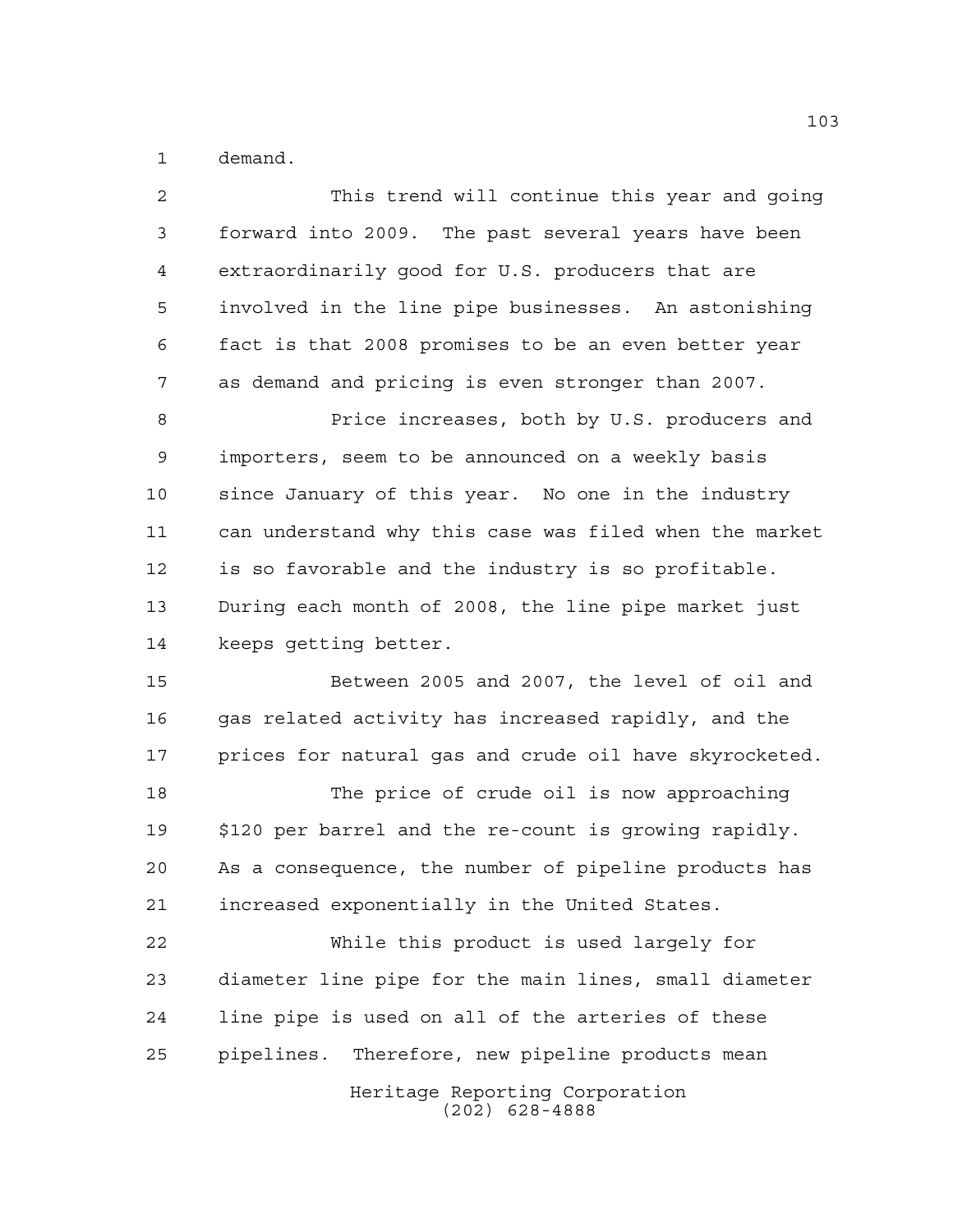increased demand for all line pipe sizes, including small diameter line pipe.

 Demand in pricing transfer line pipe have been trending upward over the past several years. The year 2006 was a very strong year in terms of line pipe demand and prices; one of the best on record.

 In 2007, there was some temporary softening in demand that was largely attributable to an inventory correction, as distributors worked off high inventories in 2007. But even with these inventory corrections, 2007 was still a very strong year overall, and picked up at the tail end of 2007 and going into 2008.

 These favorable market conditions were the reasons that producers of seamless line pipe invested in ELW facilities during this period. Of course, these producers, including Maverick and U.S. Steel, according to public reports, hit some bumps in their 2007 earnings for all their pipe production; not just line pipe.

 This had nothing to do with the line pipe market or imports. Later, transition costs and difficulties with production, et cetera, are unavoidable in such large acquisitions.

Heritage Reporting Corporation (202) 628-4888 It is public knowledge that U.S. Steel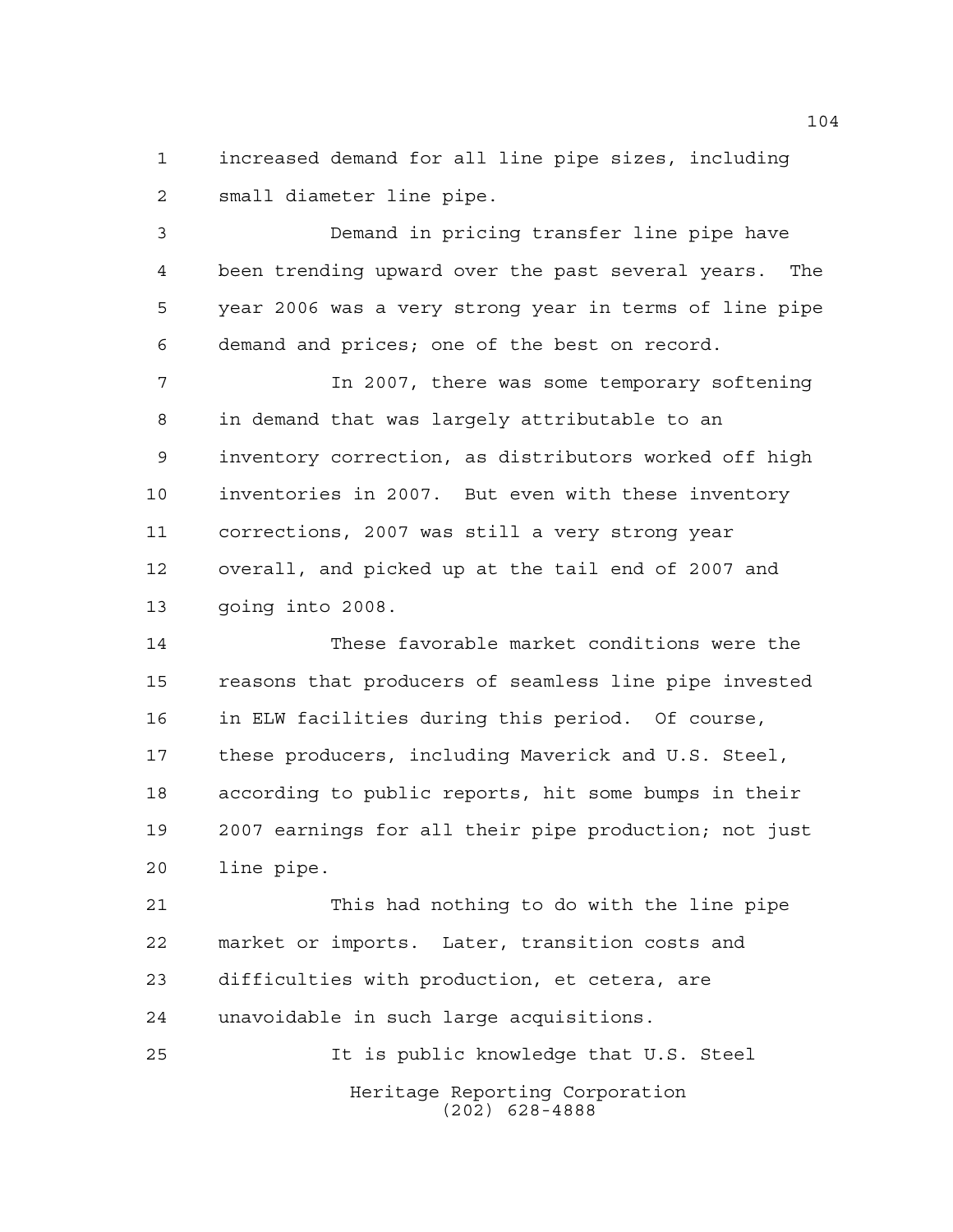observed some specific costs associated with inventory write-downs and layoffs in connection with its acquisition of Lone Star in June of 2007. There are many other costs associated with U.S. Steel's integration of Lone Star into its business model.

 U.S. Steel dramatically reduced the number of Lone Star distributors and re-organized its entire sales structure. This had an impact on U.S. Steel's sales activities, et cetera.

 Moreover, distributors were forced to look elsewhere, and some of them looked offshore to China to source line pipe. Korea was not impacted by this, as it already has established distribution networks in the U.S. for its line pipe product. Obviously, U.S. Steel emphasizes the long-term synergies of its acquisition. But the impact in 2007 was a decline in U.S. Steel's profits in its entire tubular division.

 U.S. Steel stands to benefit significantly once this integration is complete, as they will be a market leader in the line pipe market at a time when market conditions are very strong and getting stronger.

 With the consolidations that have occurred, the line pipe market is becoming a seller-controlled market. The bottom line is that this temporary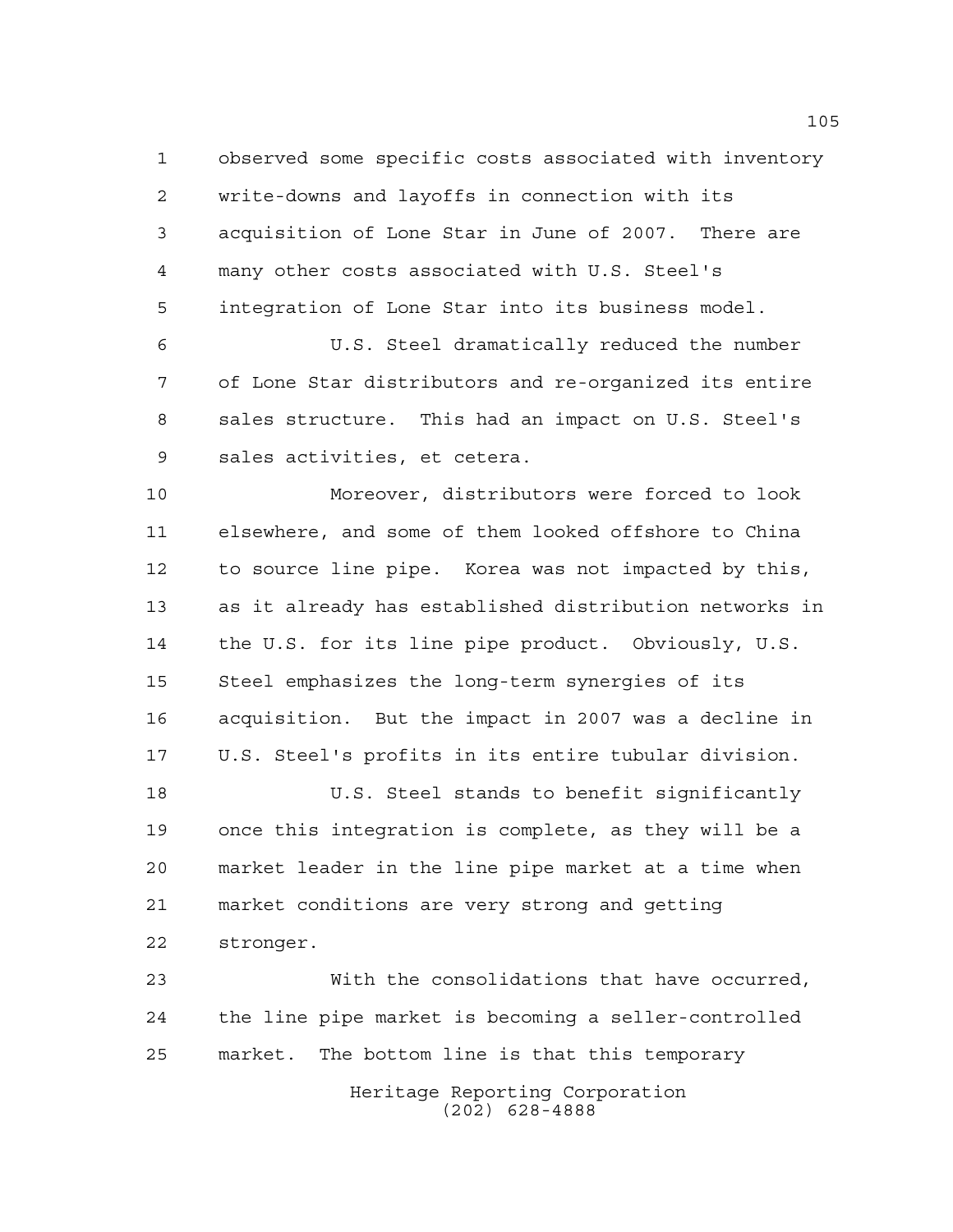decline in U.S. Steel's earnings in 2007 can be seen for the entire tubular division. Therefore, any profitability declines for U.S. Steel cannot be related to subject imports of line pipe. It was, instead, the inevitable result of the integration process with Lone Star.

 The positive market conditions in 2007 exploded in 2008. No one can believe this market. There is so much demand and so little inventory that prices are rising extremely rapidly. The market for line pipe is tight, and lead times have increased, as producers seek to meet the rising demand.

 Lead times are up an additional 60 days on imports, and even some domestic supply is short. No one can even keep up with all the price increases. All major producers were announcing multiple price increases in early 2008. Most recently, U.S. Steel Tubular announced a \$250 per short ton increase for new orders of welded line pipe for delivery after April 16, 2008.

 Although these price increases partially reflect rising raw material costs, they go far beyond it and reflect the pricing power that the producers have due to tight supply conditions combined with booming demand.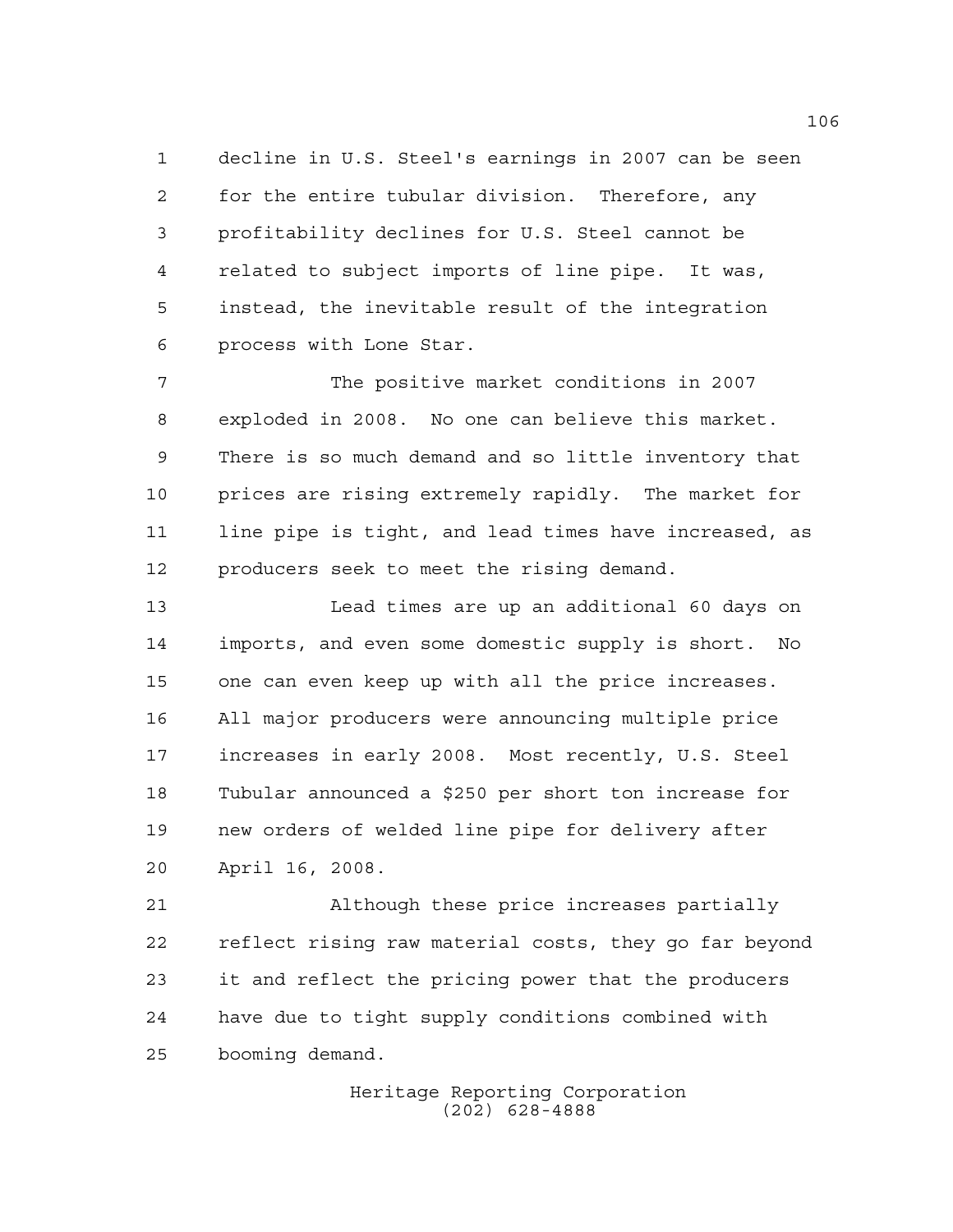Due to increasing demand and higher raw material costs for hot coiled this year, the Korean line pipe producers, including HYSCO and SeAH, have put their customers on allocation starting in May 2008. Prices have already increased dramatically. Current price quotes are up by 30 to 40 percent since December last year. These are signs of a booming line pipe market.

 The U.S. industry appears to have confidence in the strength of the line pipe market, and believe that the demand in prices for line pipe are going to be strong in the future, as their recent acquisitions demonstrate. U.S. Steel's acquisition of Lone Start Technologies in June 2007 for \$2.1 billion was a resounding vote of confidence in the strength of the line pipe market going forward.

 In addition to U.S. Steel's acquisition of Lone Star, Luxembourg-based Tenaris S.A. merged with Maverick Tube in October of 2006, and IPSCO, Inc. purchased NS Group in December of 2006. In addition, IPSCO's parent, Sweden's SSAB, is selling the pipe- making and other assets of IPSCO to Russian Evraz for \$4 billion.

Heritage Reporting Corporation (202) 628-4888 Evraz is then selling IPSCO's U.S. welded pipe business to Russian Pipe maker, TMK, this year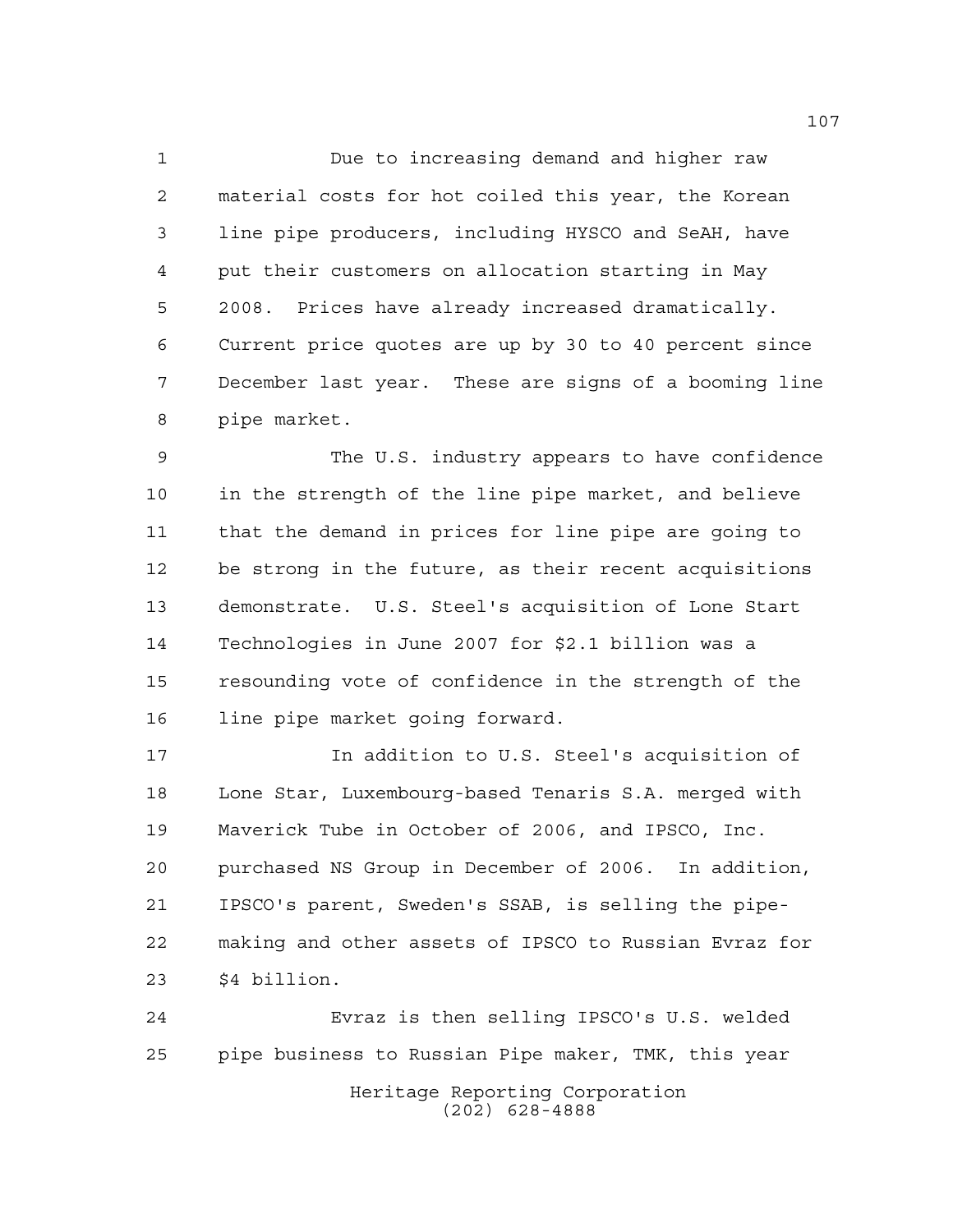for \$1.7 billion. These considerations and acquisitions are indicative of a healthy line pipe market, where the major players are optimistic about the future.

 Finally, I'd like to take a moment to discuss the significant differences that exist between Korean and Chinese line pipe. The first point I would make is that the Korean producers business model is different from the Chinese model. Our goal is to sell high quality line pipe to meet demand through our established distribution networks, which are limited in number.

13 As I mentioned earlier, HYSCO sells exclusively through Hyundai HYSCO USA and Hyundai Corporation USA. In addition, SeAH sells exclusively through SeAH Steel America, and Husteel sells exclusively through Husteel USA. Korean mills control Korean supply in the U.S. market.

 In contrast, the Chinese producers sell to a very large number of distributors and traders in the U.S. line pipe market, and do not have established distribution networks.

 The second point is that there exist major quality differences between Korean and Chinese line pipe. Korean line pipe has been sold in the U.S.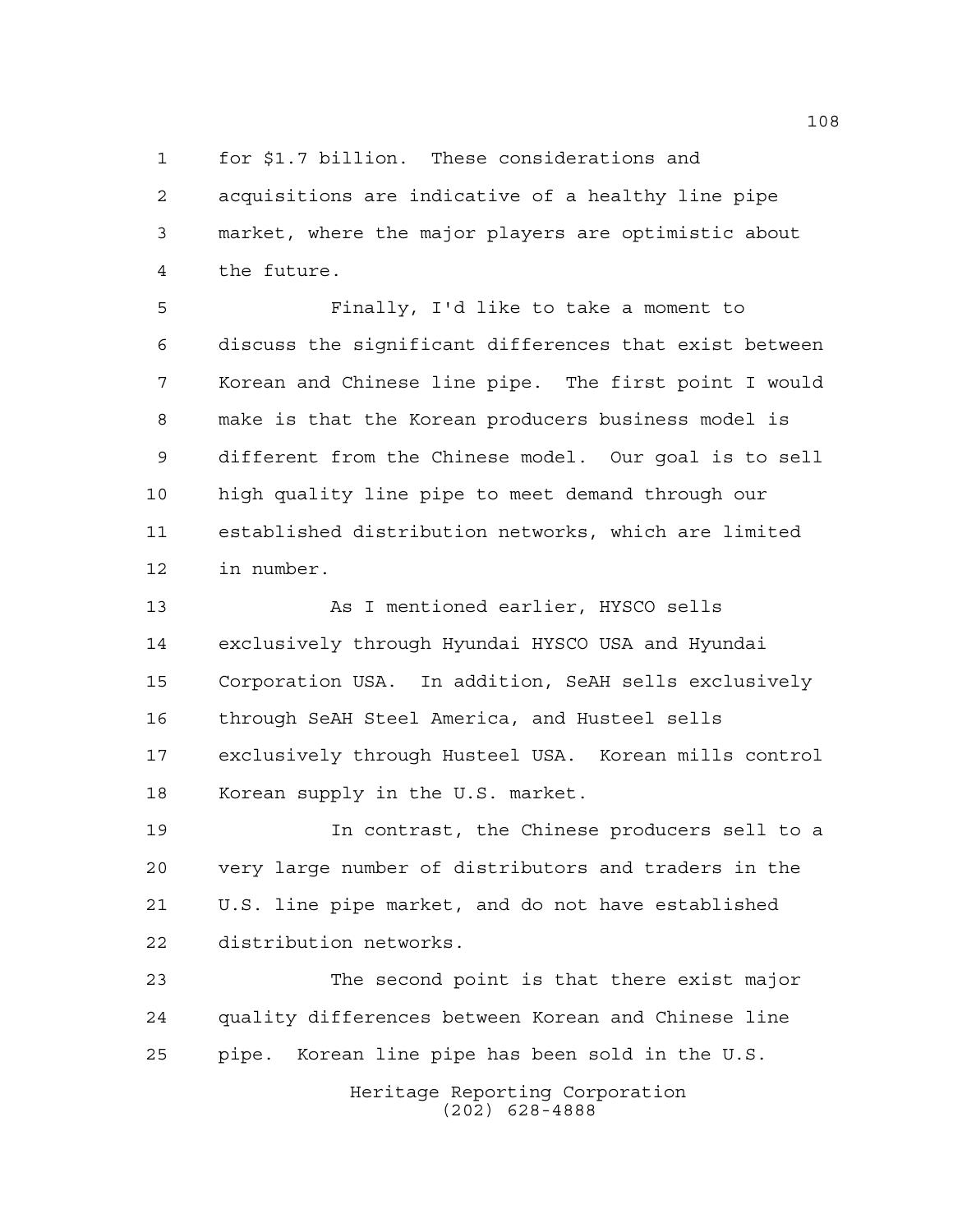market for over 20 years, and has an established reputation for quality and reliability. Customers know that if they buy Korean line pipe, it will be of the highest quality and will be acceptable for use in line pipe applications.

 We sell to long-term distributors who are familiar with the quality of Korean line pipe, and who rely on us to meet their demands for line pipe.

 Chinese line pipe, in contrast, is very new to the U.S. market, and is sourced from a large number of Chinese producers who do not have established reputations.

 The U.S. market recognizes the significant differences between Korean and Chinese line pipe. Of course, Korean pipe also faces a number of disadvantages related to U.S. line pipe. The lead times for line pipe from Korea are in the range of 120 to 150 days from the time of the customer's order, compared to lead times in the range of a couple of days from the U.S. producers.

 So when a U.S. customer is looking to buy line pipe from Korea, they price the risk of these longer lead times into what they are willing to pay; and when prices are very volatile as they are today, their risk increases dramatically. As a consequence,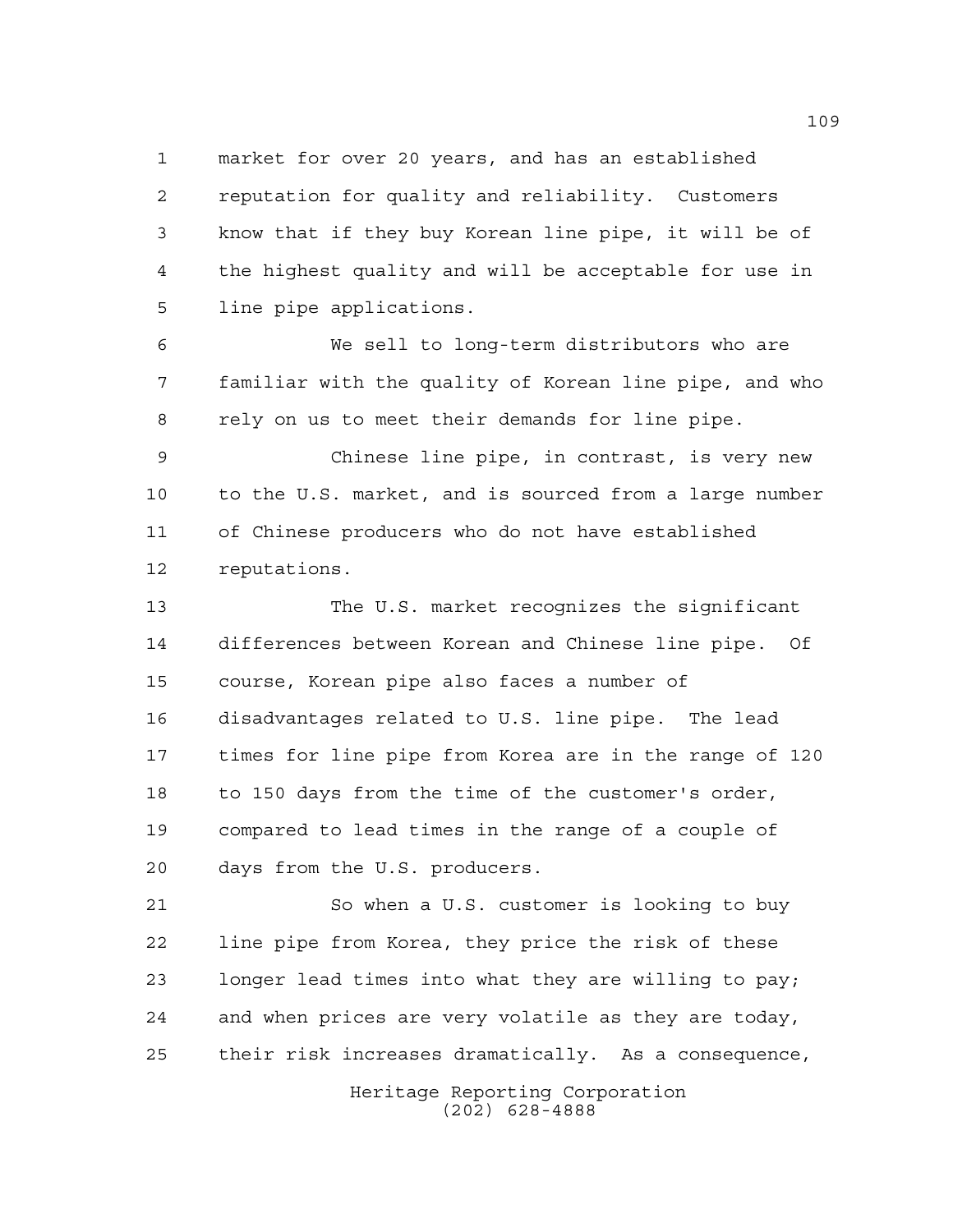the prices of Korean product are always going to be lower than what the U.S. mills can charge with their shorter lead times.

 In sum, the past several years have been very good ones for the U.S. line pipe industry. Although we thought that 2007 could not be topped as it was among the best years in the last 20 years, 2008 looks like it will be even stronger.

 The industry has undergone significant consideration and stands poised to benefit from the strong demand in prices for line pipe that currently exist, and which are projected to continue in the future.

 Under these circumstances, there is no reasonable basis to think that Korean importers are causing or threatening to cause material injury to the healthy and profitable U.S. industry. Thank you, and I'll be happy to answer any questions that the Commission staff may have.

 MR. CAMERON: I have just a couple of additional comments to follow-up on Mr. Byun's testimony. My name is Don Cameron, for the record.

 First, you heard discussion at the end with respect to time lags. Remember what you heard this morning from the domestic industry. The Korean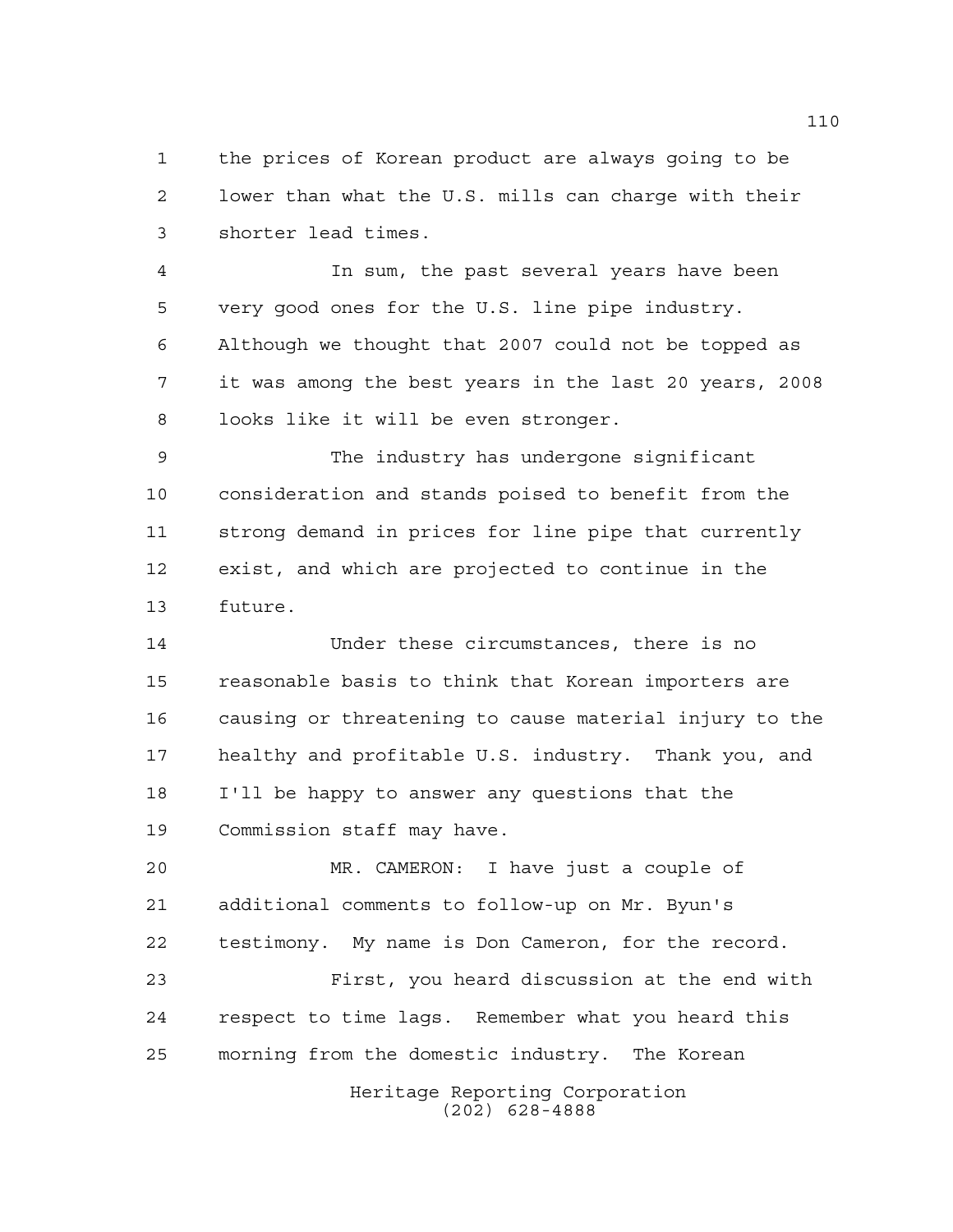product that is out there right now is at a lower price than what we are selling at today. But remember, there's a three to four month time lag between the product that is out there today from Korea, because that was ordered three to four months ago.

 These guys don't stock inventory; none of the Korean mills. You've got our questionnaires. By the way, let's remember something. Another comment was made about, the Chinese aren't here. The Koreans are here. You've got complete questionnaire responses from our industry. You have complete questionnaire responses from our importers. You have a record upon which to make a decision about Korea.

 This is the point. Korean material is not being inventoried. So it isn't as if these are spot sales. Those prices that you are seeing are prices that are three to four months old.

Heritage Reporting Corporation What he's saying is that yes, okay, and what's happening today? What has happened today is that the hot rolled coil price is so volatile that they are on some degree of allocation in Korea, because the mills themselves are afraid of taking an order when, in fact, they may get jammed up on the price because they're not going to be getting the

(202) 628-4888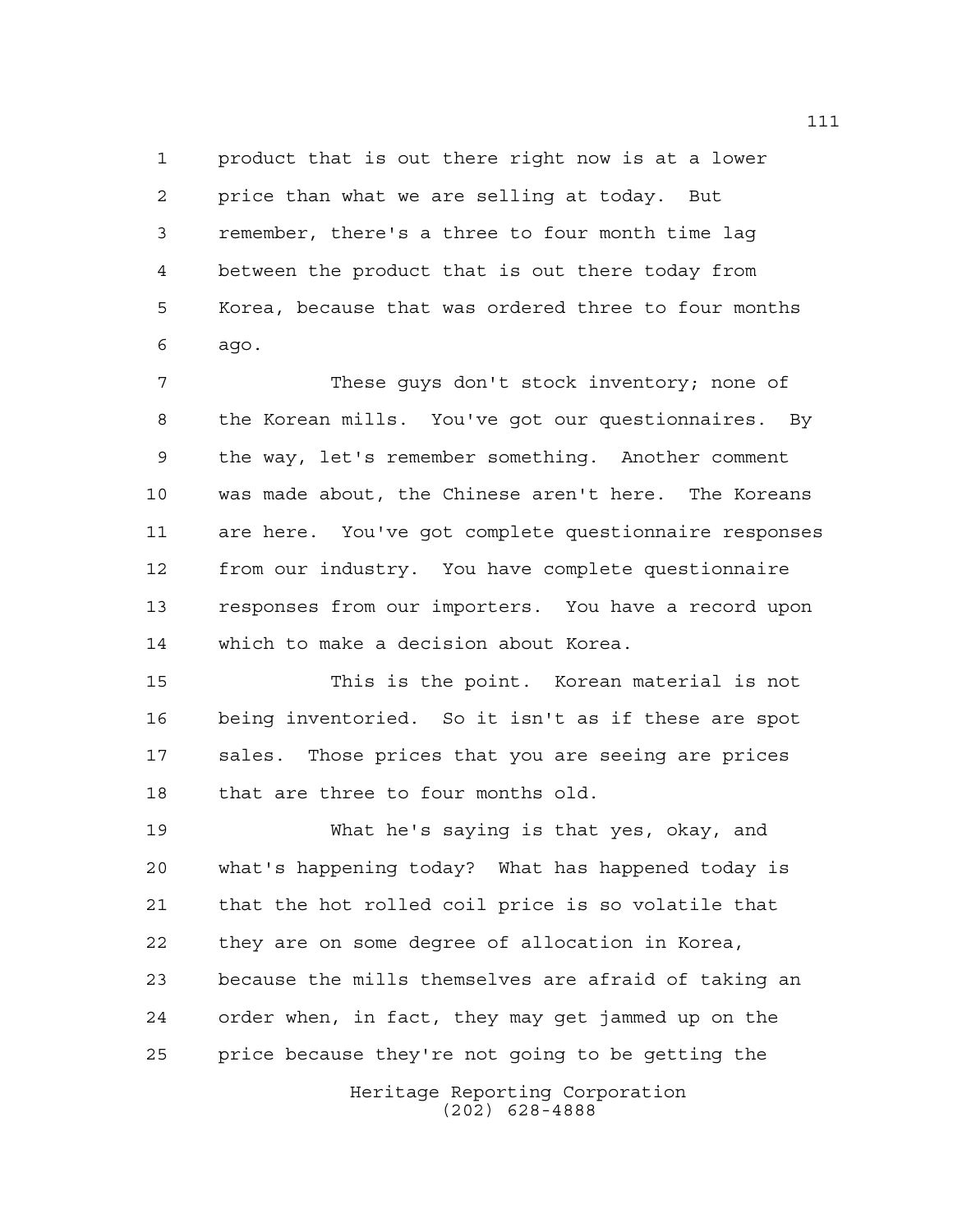price that the hot rolled coil is going to commend two weeks from now. This is a real problem that is occurring in the market.

 We understand the domestic industry; that yes, hot rolled coil prices are up, and that is the reason that their pipe prices are going up. That's fine. But the reality is, if you go back -- and you guys have studied these markets -- they talk about cost price squeeze, and that's a very nice topic.

 But the reality is, when these prices for hot rolled go up, their pipe prices go up and they do put on an adder. That's the reason that their profits are so good in these markets. That's the reason that the OCTG, when we did the OCTG sunset and we saw those extraordinary profits that they had -- well, hot rolled coil prices were going up back then. Well, how could they be making all that money? I mean, aren't they caught in a cost price squeeze? That's only if the pries don't hold.

 These prices, if they're going up weekly like they are, that's because the prices are holding. These guys are doing very well. I mean, this isn't a criticism of the U.S. industry. God love them.

Heritage Reporting Corporation I mean, I think this is great. But is reflective of what is happening in the market. What

(202) 628-4888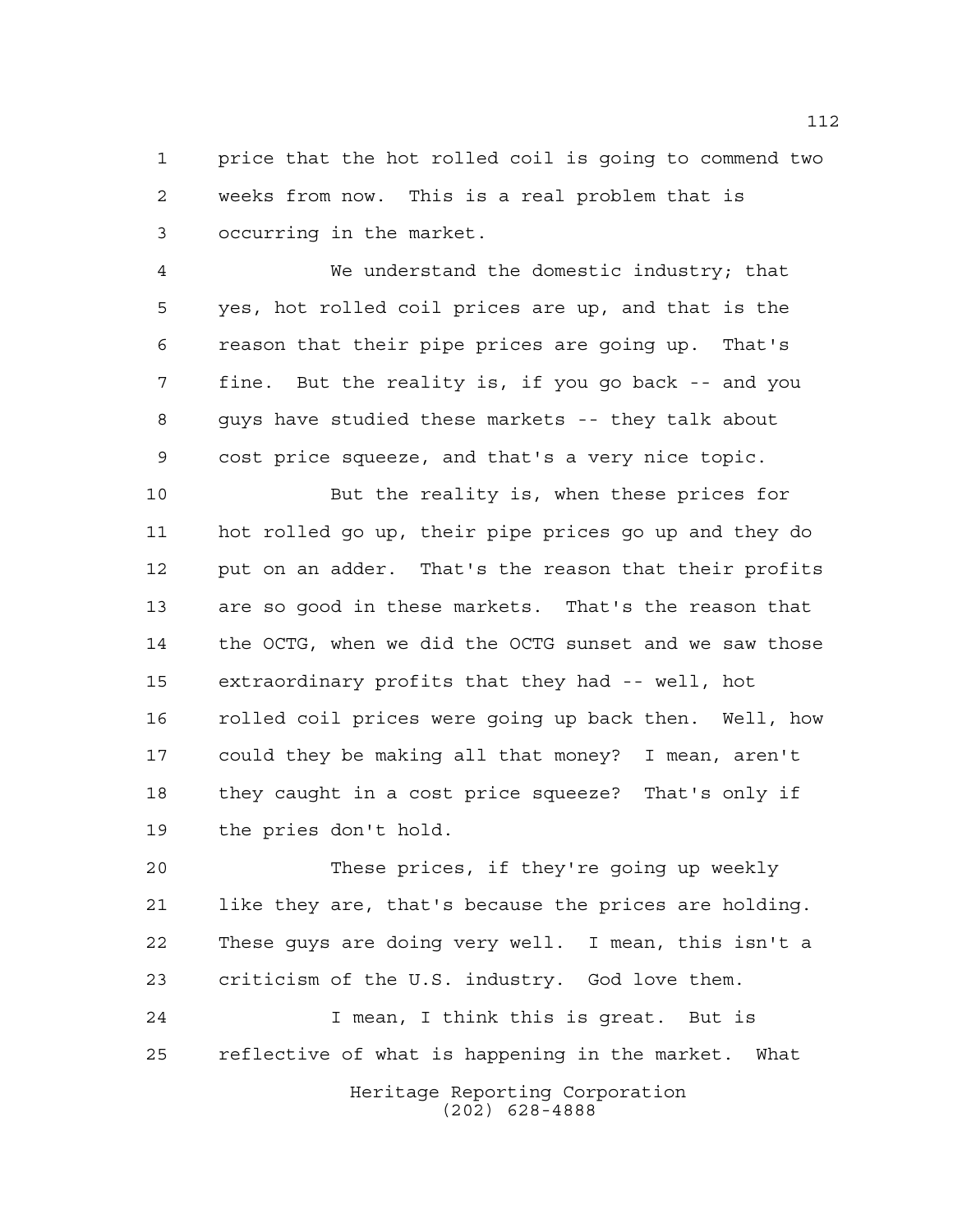is happening in the market today is absolutely extraordinary, and this is something that you can actually get some data on.

 But it is important to be putting into perspective the time lags with respect to the Korean material, when you're talking about price to price comparisons.

 The second thing, it was suggested this morning and there was this discussion of quality; and Mr. Byun has talked about the fact that the quality of the Chinese line pipe is less. Mr. Fisher said, hey, look, it's all API pipe; and if it's all API pipe, then obviously there is no quality difference.

 Now Mr. Fisher has appeared before this Commission for a number of years. Mr. Fisher has been in this industry for a number of years, and he's obviously an expert. He knows more about this industry than I do. But I have to suggest that I think that that bit of testimony was a bit disingenuous. Because the reality is, you can talk to any distributor who has distributed Chinese line pipe, and everyone one of them will tell you horror stories about issues of quality.

Heritage Reporting Corporation (202) 628-4888 We're not here saying that these are different like products. That's not what the issue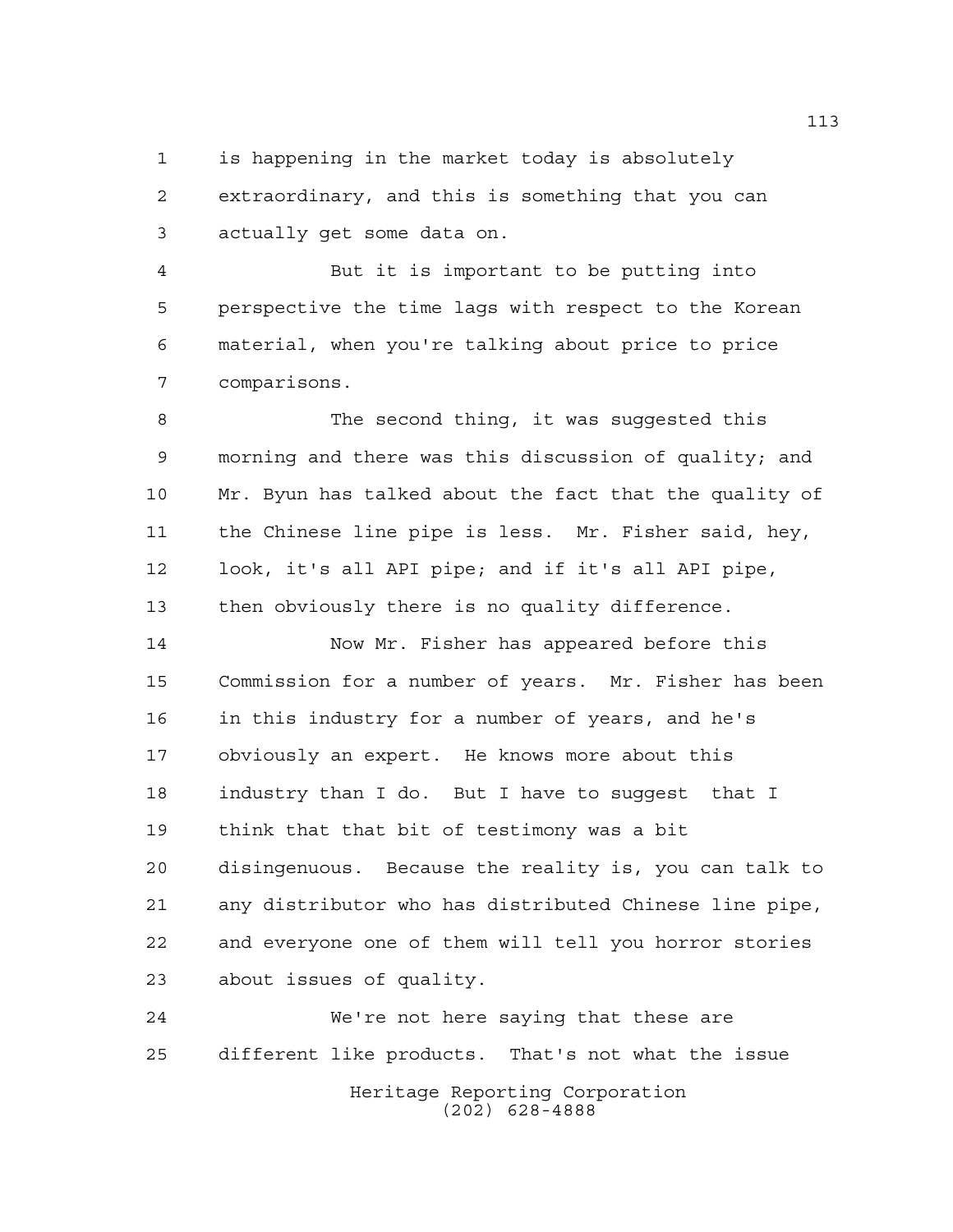is. But we are saying, when you look at this as a threat case -- and if it's anything, it's a threat case -- the issues of quality become relevant to the issue of cumulation. Because the Korean material is competitive in the market. We're not denying that, and we're not denying that we're in the market. We have no apologies to make for that. We sell a quality product, and everybody in the market knows that.

 The market does discount Chinese material even further; and they do sell, in part, because of well known quality differences. Roger suggested, wait, you know, by the final determination, you can talk to all the distributors and you can gather the information then.

 We're not here to wait until the final determination. We're here. We've given you the data, and we're trying to get a decision now, because we think we justify a decision now. We will put information on the record with respect to distributors concerning the quality issues that have occurred with respect to Chinese pipe.

 This isn't really a controversial question. We're not disputing that it's line pipe. That's fine. But to suggest that these products are absolutely the same; well, come on, that's not what the market is,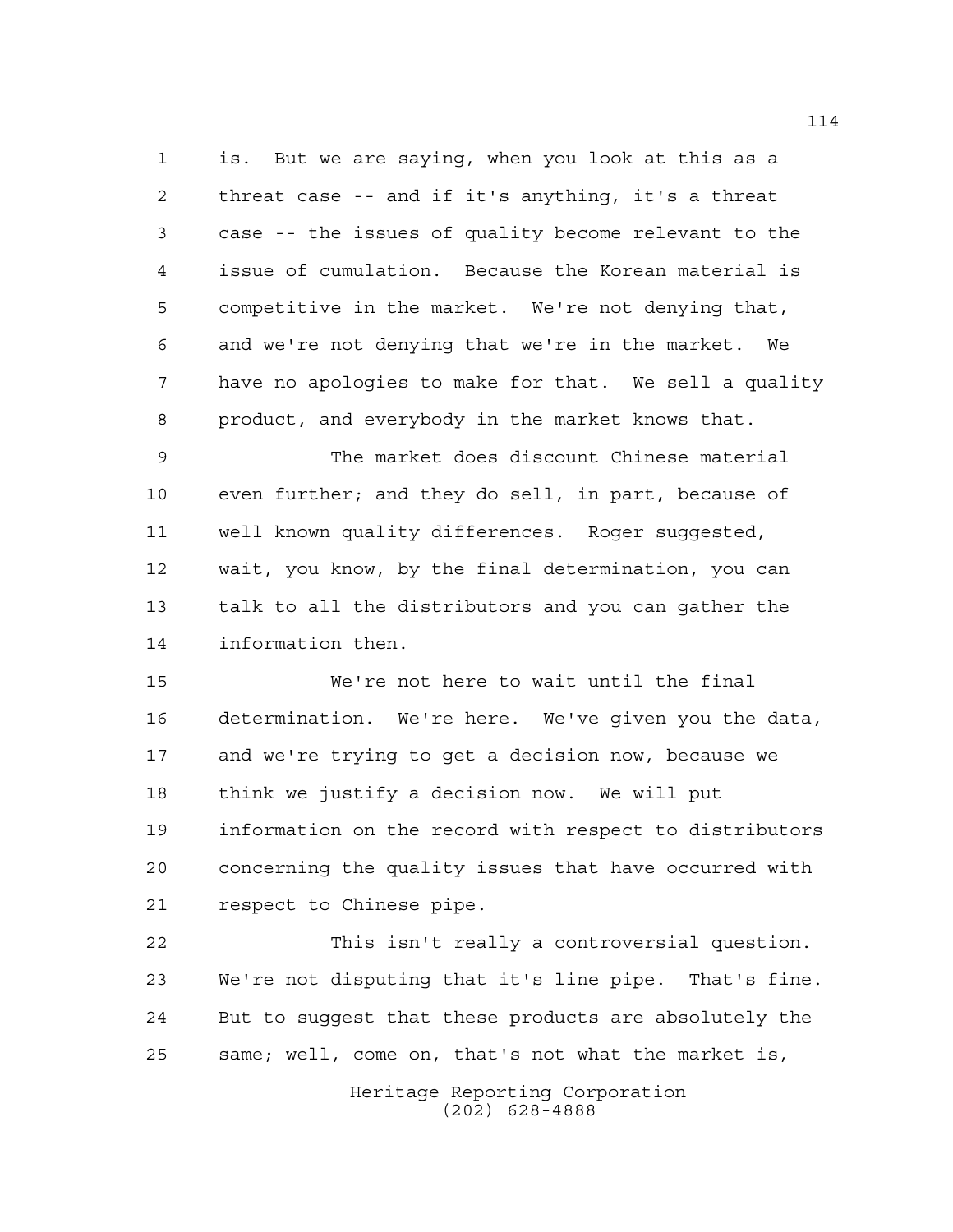and I think that if you really got down to cases with guys off of the microphone, I think that they would tell you the same thing. This is a well known market phenomenon.

 So I just wanted to make those points. With that, I mean I realize that we have a whole 30 minutes left on our clock. But why don't we give it over to you guys; okay, thank you.

 MR. CARPENTER: Thank you very much for your testimony. We very much appreciate it; and thank you, Mr. Cameron, for your offer to provide documentation in your brief regarding any statements that distributors may have made about the comparability of the Chinese and Korean pipe. We look forward to seeing those.

 Also, I have just one additional question on the issue of cumulation. If you plan to make any arguments in your brief that the Korean and Chinese products are not fungible to the point that you're arguing that imports should not be cumulated, I don't know if you're going there or not. But if you could address that in your brief.

 MR. CAMERON: We'll address it, yes, with respect threat. We're not suggesting that we would be eligible for de-cumulation on this basis for present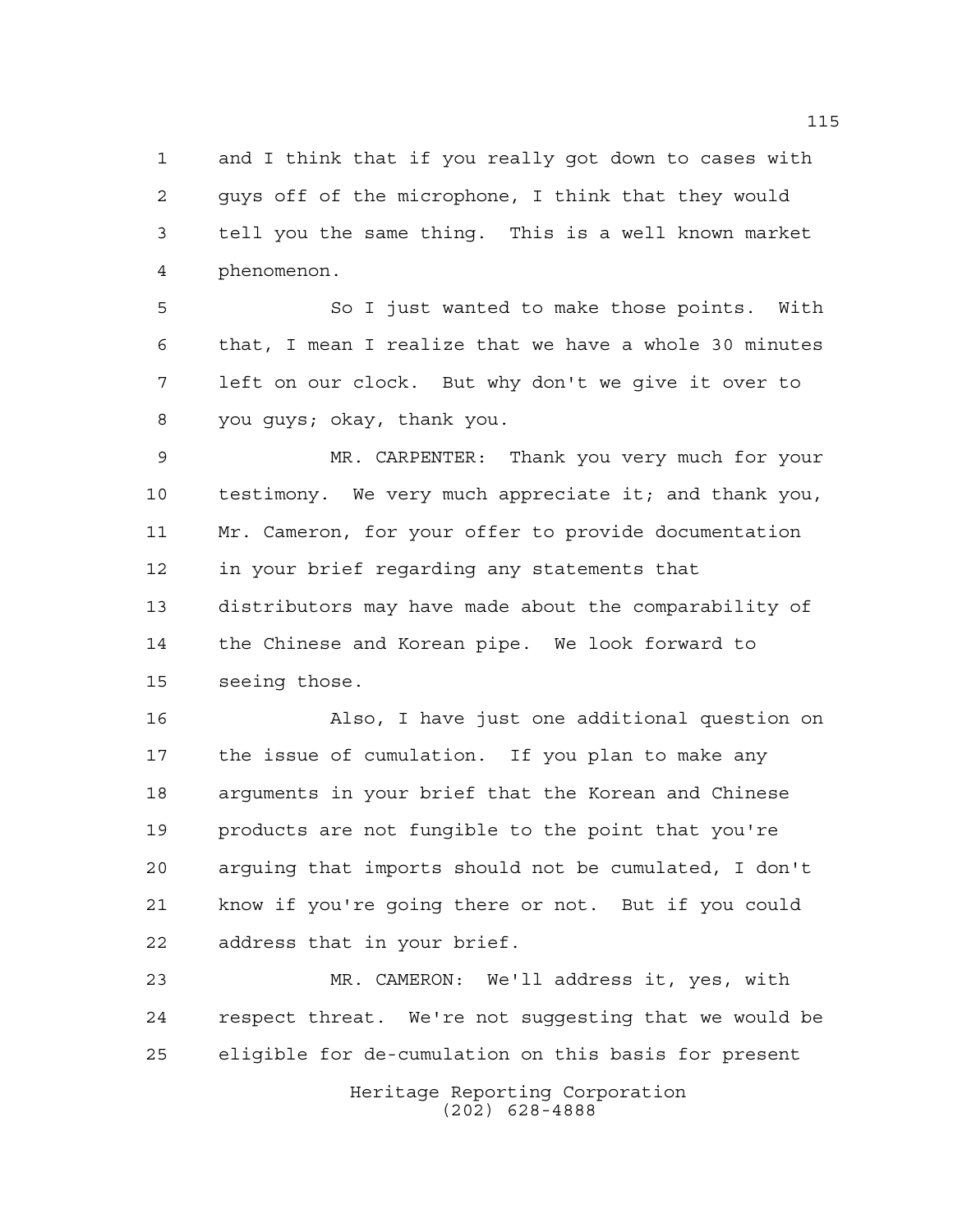injury purposes. That is not our argument.

 We fully recognize what the statute says; and the statute says that if you make a present material injury finding, that we are to be cumulated. While I'd like to sit here and say that you shouldn't do that, I don't think that that's credible.

 But in turn, we don't believe that this is a present injury case. I think that if you read the petition, even the petitioners understand that this is a threat case -- although I'm not sure the threat case is all that strong, and they're basically basing it on the fact that -- you know, this is the old inventory gambit. Well, it's inventories. I don't have the data on the inventories, But it's the inventories that are really driving this.

 Well, it's the same sort of thing. They have first quarter data. I mean, let's get their first quarter data. Because I think what the first quarter data will show is that things are actually quite strong in this market, and this market has taken off. But they are trying to lead this at the end of 2007.

Heritage Reporting Corporation (202) 628-4888 But even taking 2007, we can defend this case, based upon the 2007 data. Because really, I mean, this is a very strong industry. They didn't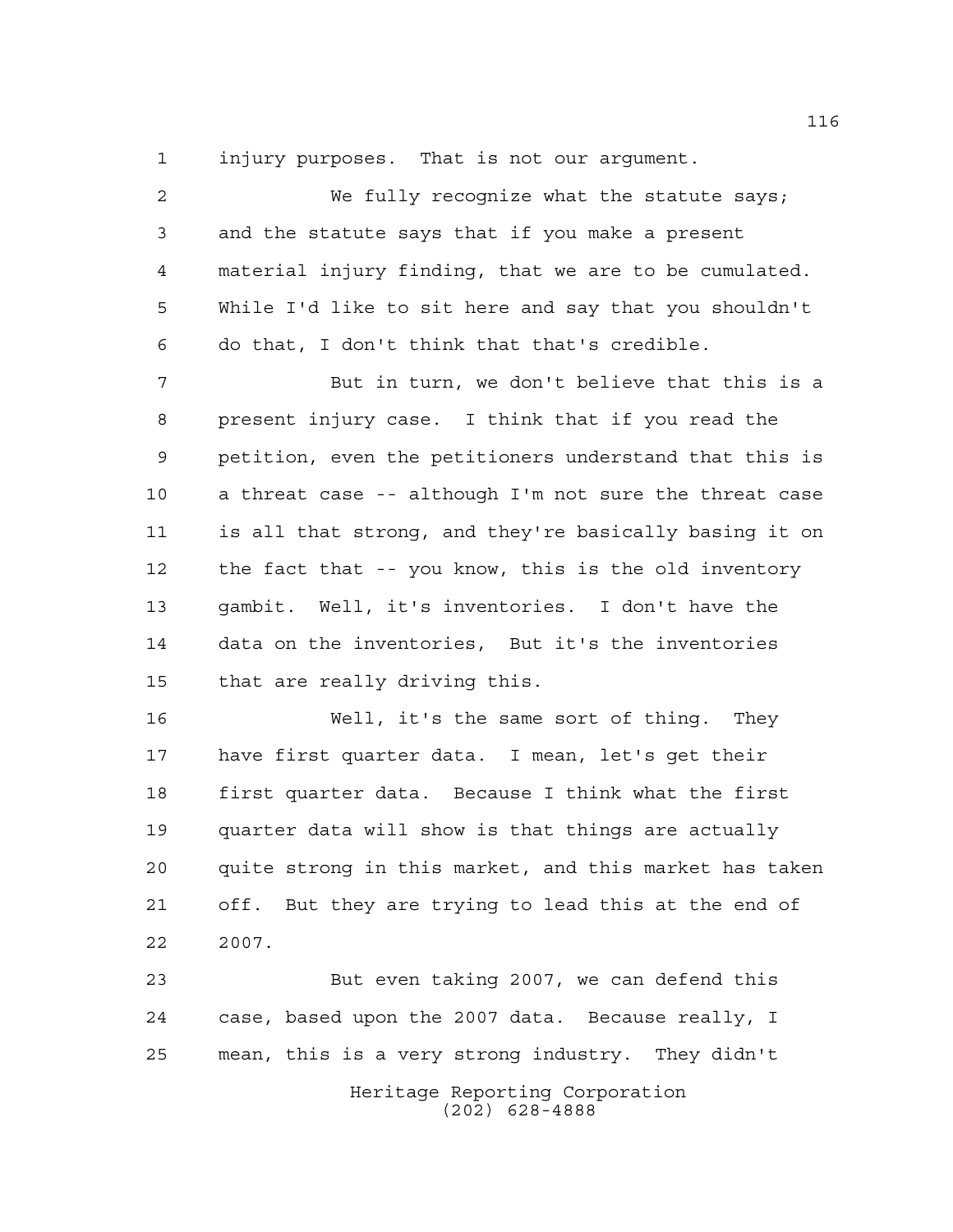invest \$7 billion and hire out of just, well, let's take a flyer, you know.

 OCTG is a big part of it. Do you know what the other big part of it is? It's welded line pipe, and these things go together. They were all part of this investment. Are there adjustments? Certainly, there are. Okay, that's fine.

 But those adjustments to this investment, which absolutely gives these guys a strangle hold on the U.S. market, those aren't costs or losses due to imports. I mean, this is very different. We heard from Tex-Tube this morning about, well, you know, we shut down the mill until May or something like this, in 2006 and 2007, I believe he said.

 Well, okay, I mean, I understand that. Let me ask you a question. Does that have any impact on a company's ability to make a profit when they basically shut down their mill for six months? I believe it does. Does that shut-down have anything whatsoever to do with imports? The answer to that is no.

 So this is really kind of what we're talking about. So am I talking to you about present injury and fungibility? No, I am not. We are suggesting though that quality issue gets into the issue of cumulation and attenuated competition when you are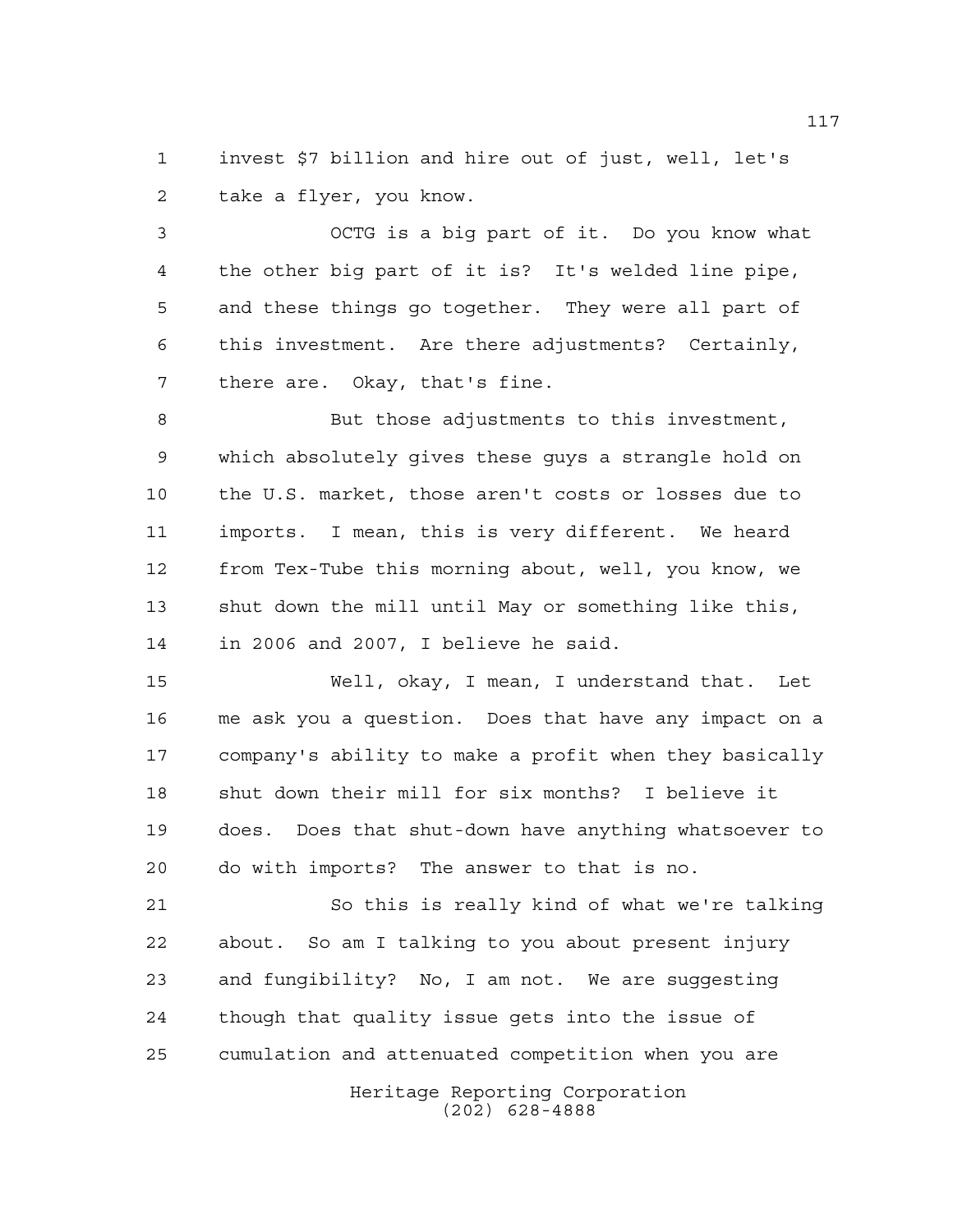looking at threat of injury. So that was where we were going with that, and we will spell it out in the brief.

 But you know, I think Jim Hecht made a point about, well, you agreed that these products are fungible in the 2004 case. I mean, as far as that goes, sure. But there's actually been quite a bit more history with respect to China pipe now than there was in 2004.

 If you recall, one of the issues in the 2004 case was that there were very few imports from China, and it was kind of an issue. They still withdrew the case. They had Korea in the case. Why did they withdraw? Hey, you could have gone after us. They couldn't, because in 2004, the market took off like rocket ship, and they withdrew the case before they were embarrassed with a no injury finding; fair enough.

 But that market that they withdrew on, that market is still here; and the fungibility issue, well, there's fungible and there's fungible. There are quality differences, and this Commission recognizes quality differences. I mean, that's really a controversial point.

Heritage Reporting Corporation (202) 628-4888 MR. CARPENTER: Thank you for that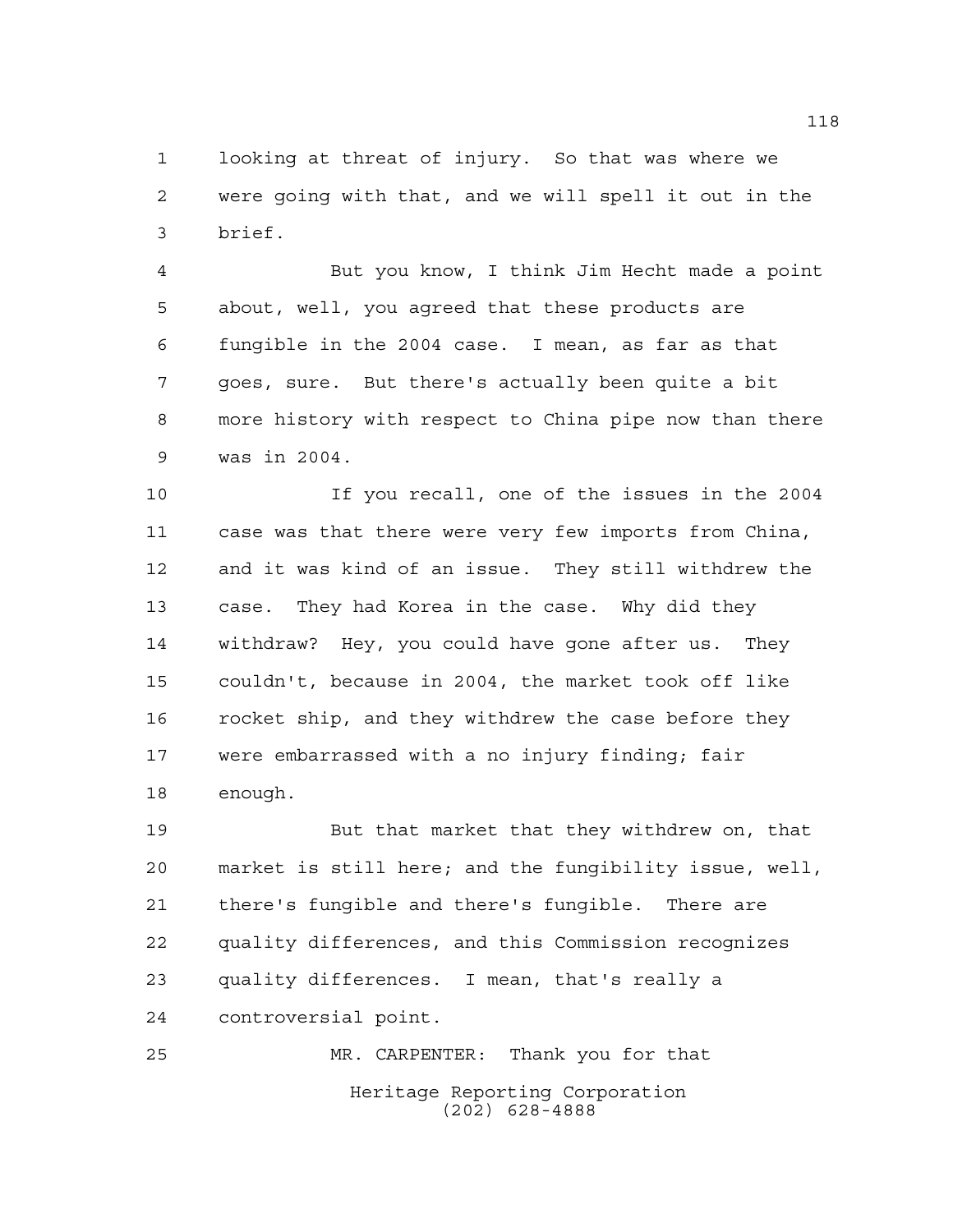clarification. We'll turn now to Ms. Haines.

 MS. HAINES: Betsy Haines, Office of Investigations -- I would just request in your briefs any more information you can give about the Korean industry; how large it is; mergers; closures; anything. That would be great. That's all I have; thank you. 8 MR. CAMERON: No problem. MR. CARPENTER: Mr. Haldenstein? MR. HALDENSTEIN: I have just a few questions. On this fungibility issue, the testimony presented was that Chinese line pipe is not generally accepted in the U.S. market for line pipe applications, and that it is used in standard pipe applications. I mean, that's a pretty strong statement that suggests it's not fungible. It's more than just a quality difference there, if it can't be used.

 MR. CAMERON: We've gone down this path before. I think that we can't say that it never is. So we're not going to say that. But to say that there is a lot of standard pipe usage, I think, is a fair statement.

Heritage Reporting Corporation (202) 628-4888 The quality issues that have come up have been distributors who have bought the material, who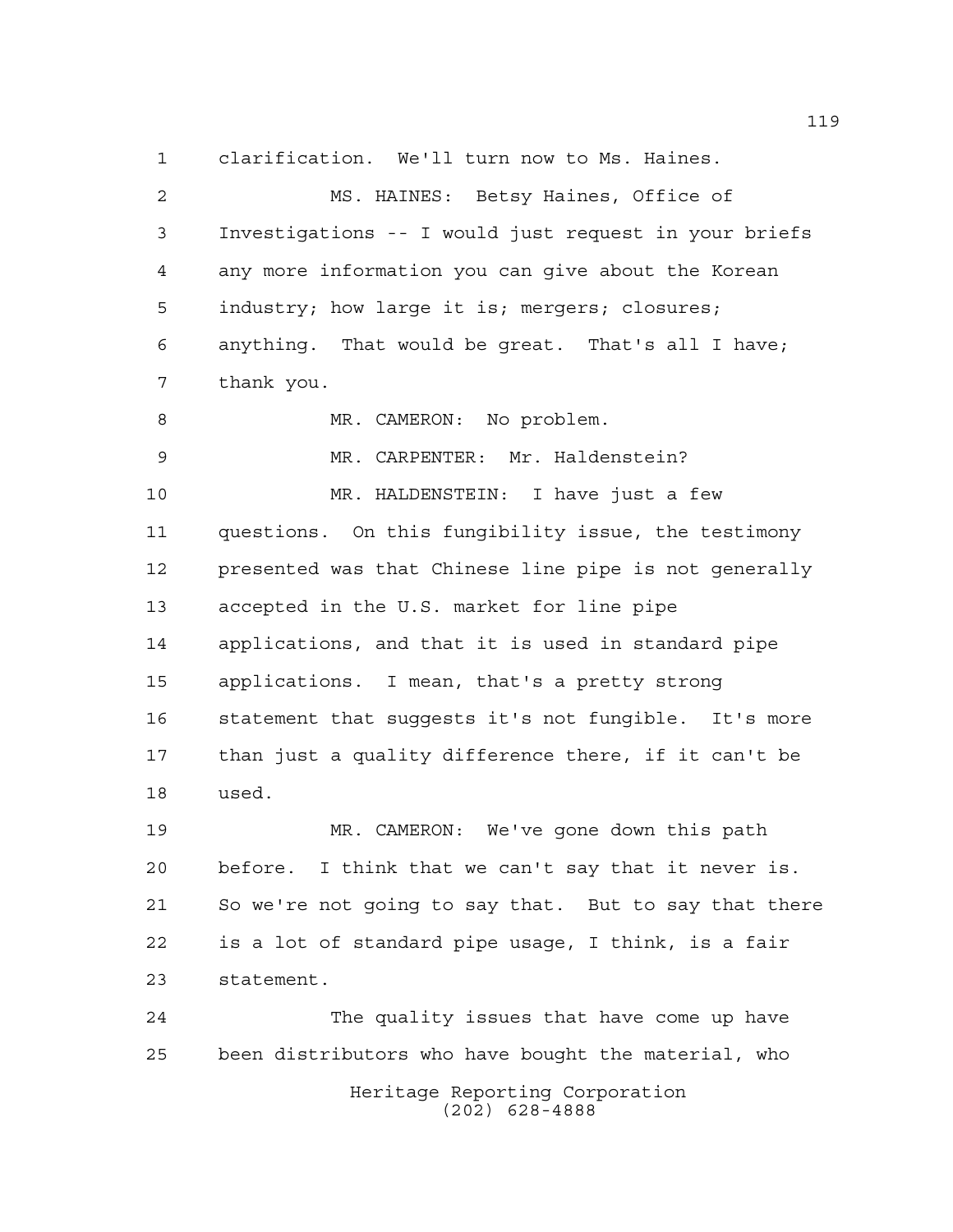have then re-sold the material and then gotten claims. So that's what we will give you, some evidence with respect to that.

 MR. HALDENSTEIN: And if you had evidence that it was being sold at far lower prices, that the distributors are selling it at far lower price than Korean product --

 MR. CAMERON: We'll see what we can do about that. I mean, the problem obviously with importers and distributors is that importers import and, you know, they sell it in the distribution chain. What it ultimately gets used for, we can't document. We've already gone down that road before.

 MR. HALDENSTEIN: Fair enough, and also on this issue of product shifting, if you could attempt at least to address the availability of the Korean producers to product shift in a brief or here.

 MR. CAMERON: Well, we'll be glad to address it in our brief. But this is an important point. That issue of product shifting that they were referring to was about China. Because we've had standard pipe orders with respect to Korea since 1992, I believe, right, as I hear from my friends and Roger. Yes, this market is what it is. So, I mean, that's not really an issue for Korea. This whole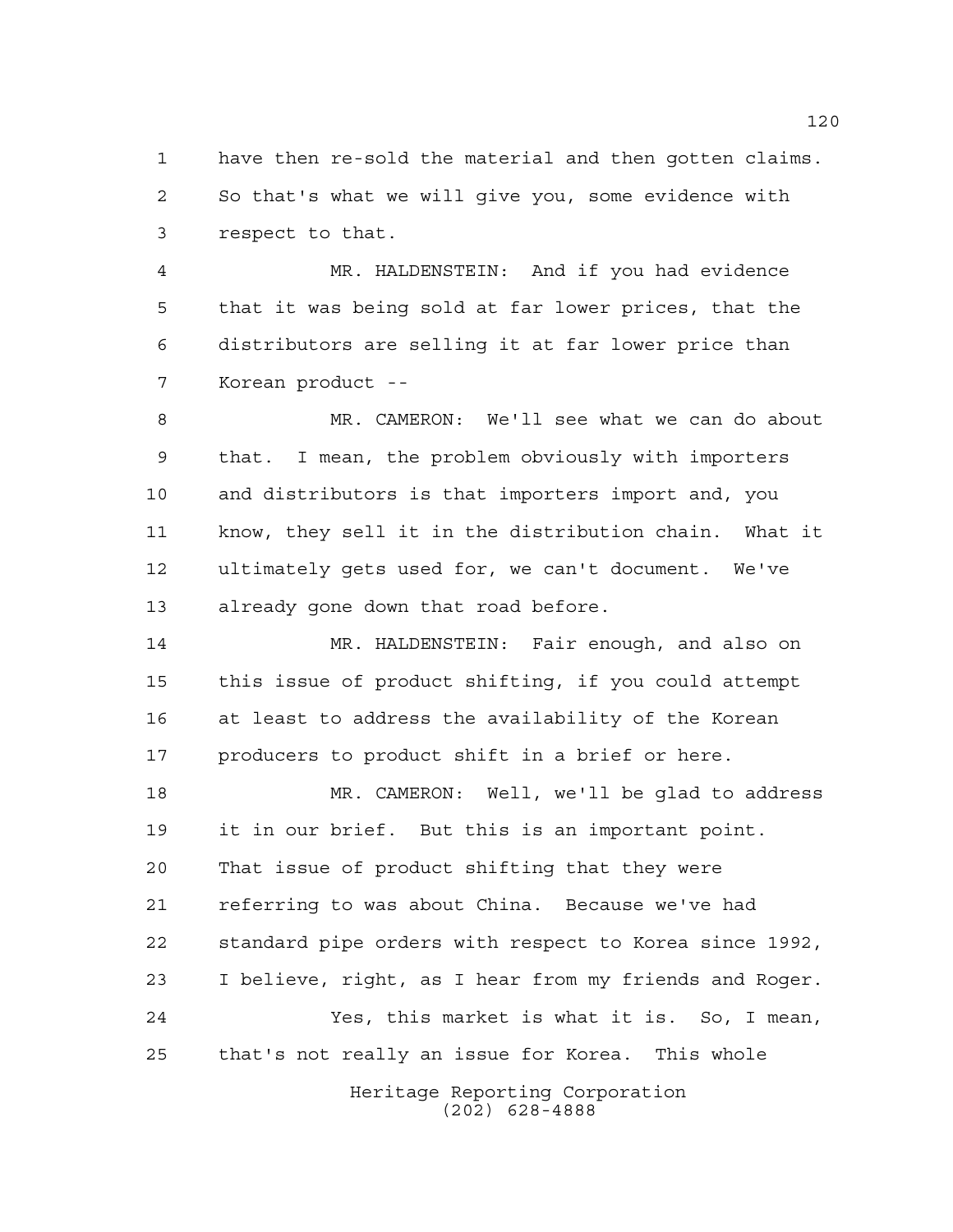issue is really, when they're talking about the threat of product shifting, what they're talking about is they're afraid of what is going to happen with the standard pipe orders with respect to China.

 I don't have any view on that. But I will suggest that to the extent that that is a very real issue, and we will address it in a brief, that is not an issue with respect to Korea. Our market is what our market is.

 MR. HALDENSTEIN: Okay, thank you, and I have one other question, and that's about the Bratsk test. If you could try and quantify the non-subject capacity, that would be very helpful, if you're going to argue that Bratsk applies to this investigation. Lastly, I believe there's an allegation that the Korean producers are sourcing hot rolled from China. MR. CAMERON: Is that illegal? MR. HALDENSTEIN: No, but if you could address the relevance. MR. CAMERON: Because when I heard it, I was wondering what we had done wrong.

Heritage Reporting Corporation MR. HALDENSTEIN: The relevance? MR. CAMERON: Sure; it's not, but we'll be glad to address that. I mean, we do source on a world market. Korea does source on a world market. I will

(202) 628-4888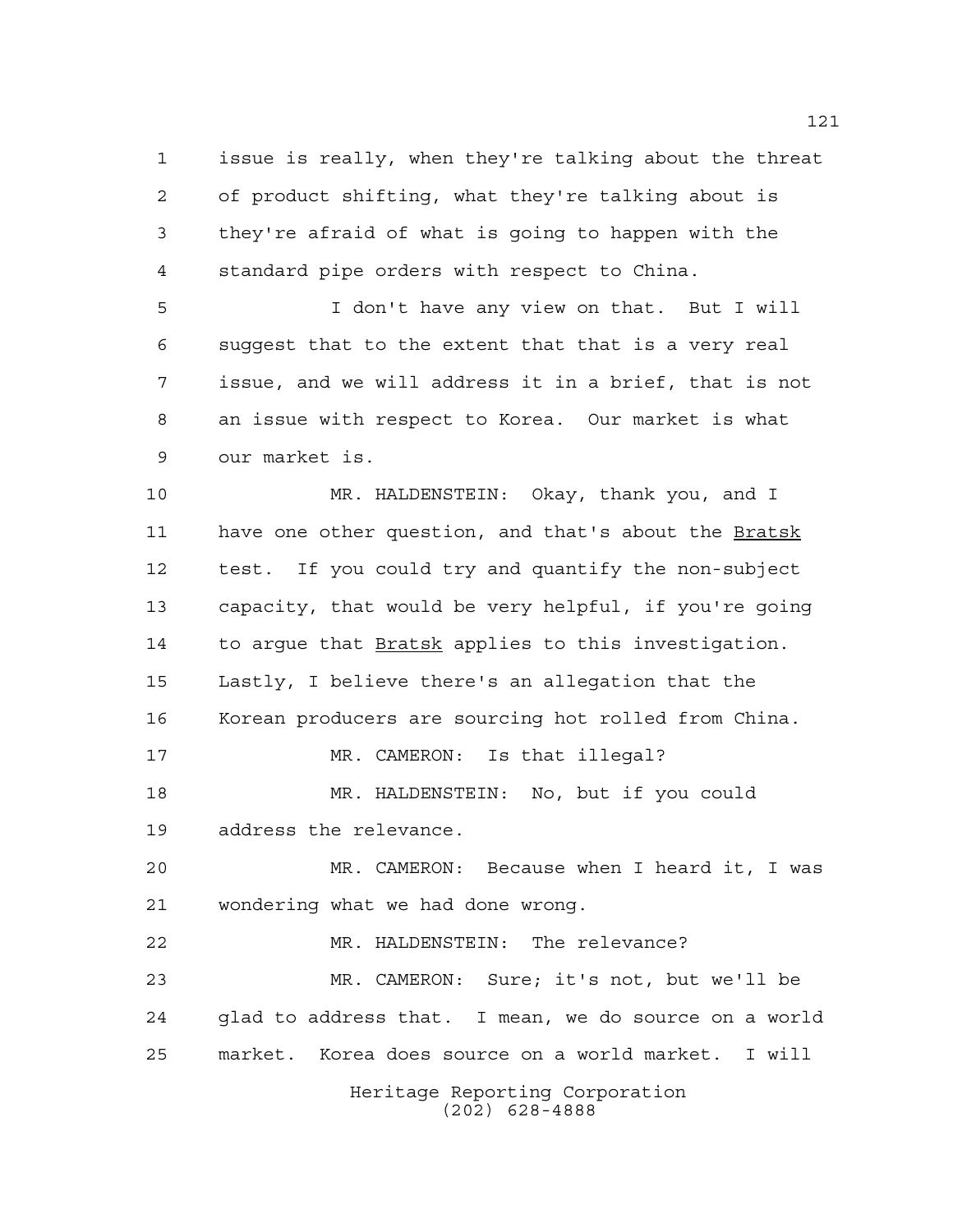Heritage Reporting Corporation (202) 628-4888 tell you that Chinese hot rolled on the world market is not cheap. You know, we'll be glad to address that. But it's not really all that relevant. MR. HALDENSTEIN: Thank you; that's all I had. MR. CARPENTER: Mr. Workman? MR. WORKMAN: I don't have any questions at this time. MR. CARPENTER: Okay, Ms. Klir? MS. KLIR: I'd just like to thank this panel also for its testimony. I don't think I need to ask this, based on the testimony so far, but if you'd also like to address my request in your post-conference brief on comparing the petitioners versus non- petitioners, it would be appreciated; thank you. MR. CAMERON: We'd be glad to. MS. MENDOZA: We intend to do that; thank you very much. MR. CARPENTER: Mr. Van Toai? MR. VAN TOAI: Thank you; thank you for coming and thank you for your time. I'd like to ask you some questions regarding Korea's investment in Chinese steel tube and pipe industries. Could you please provide some comments on that? Because I understand that the Koreans had invested heavily into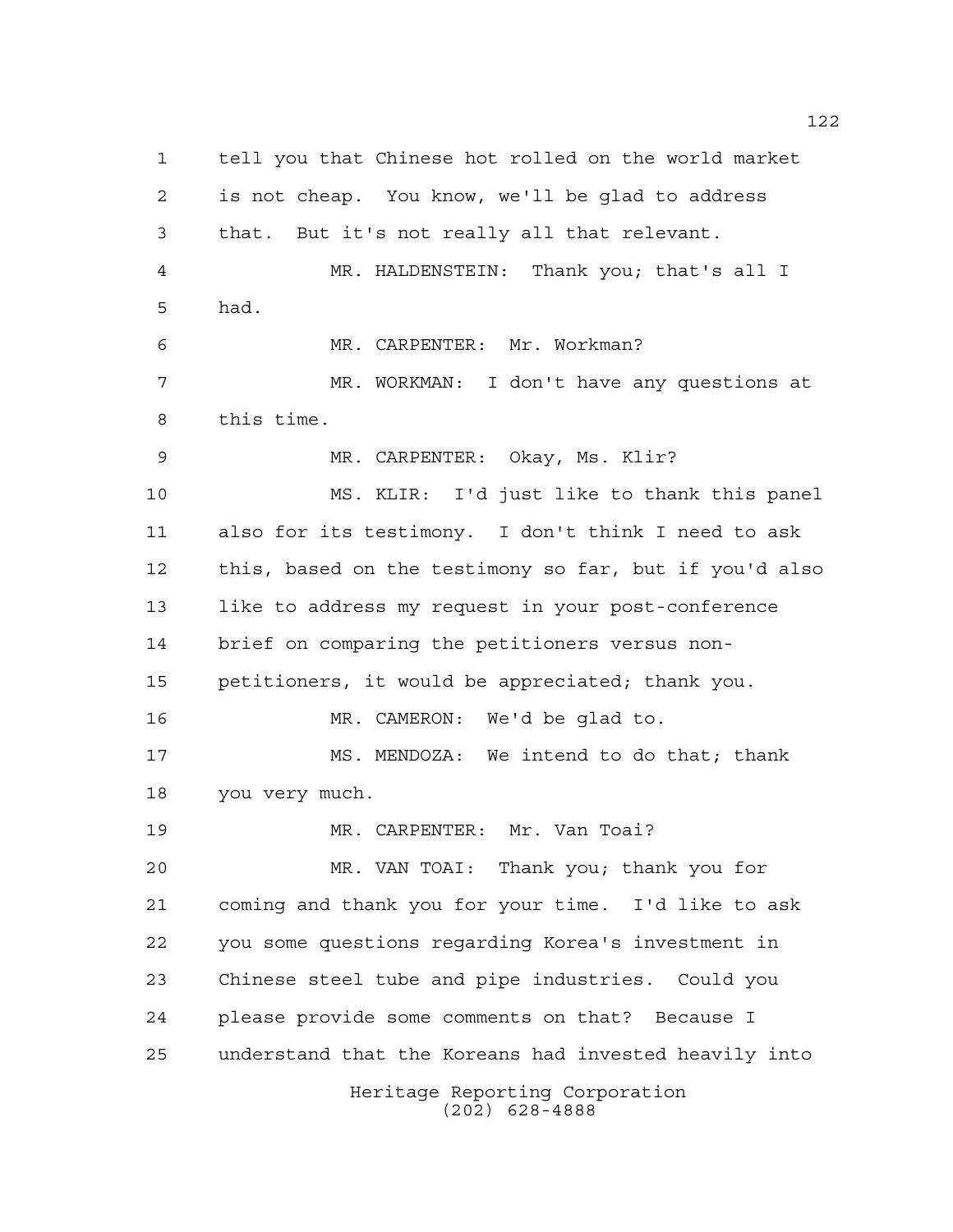China's basic industries.

 MR. CAMERON: We'll be glad to address that issue. I will tell you that I know that the Korean steel industry has invested in stainless flat rolled in China. They have invested in carbon flat rolled, especially corrosion resistant. I am not aware of any of the pipe companies investing in Chinese mills. We will be glad to get the information and give that to you. But I'm not aware of any of the Korean carbon steel pipe producers investing in line pipe facilities in China. But we'll check that out and get you an answer. MR. VAN TOAI: Thank you; my second question is, would you please comment on the Chinese market penetration into the Korean domestic line pipe industry? MR. CAMERON: We'll do that in the post- hearing brief. We don't have the data right now, but we'll be glad to do that. MR. VAN TOAI: I see. Question number three is regarding the quality of Chinese line pipe products. I heard a lot of stories about the problem with the Chinese quality product two years ago. I heard about the Chinese line pipe being used as standard pipe in the United States.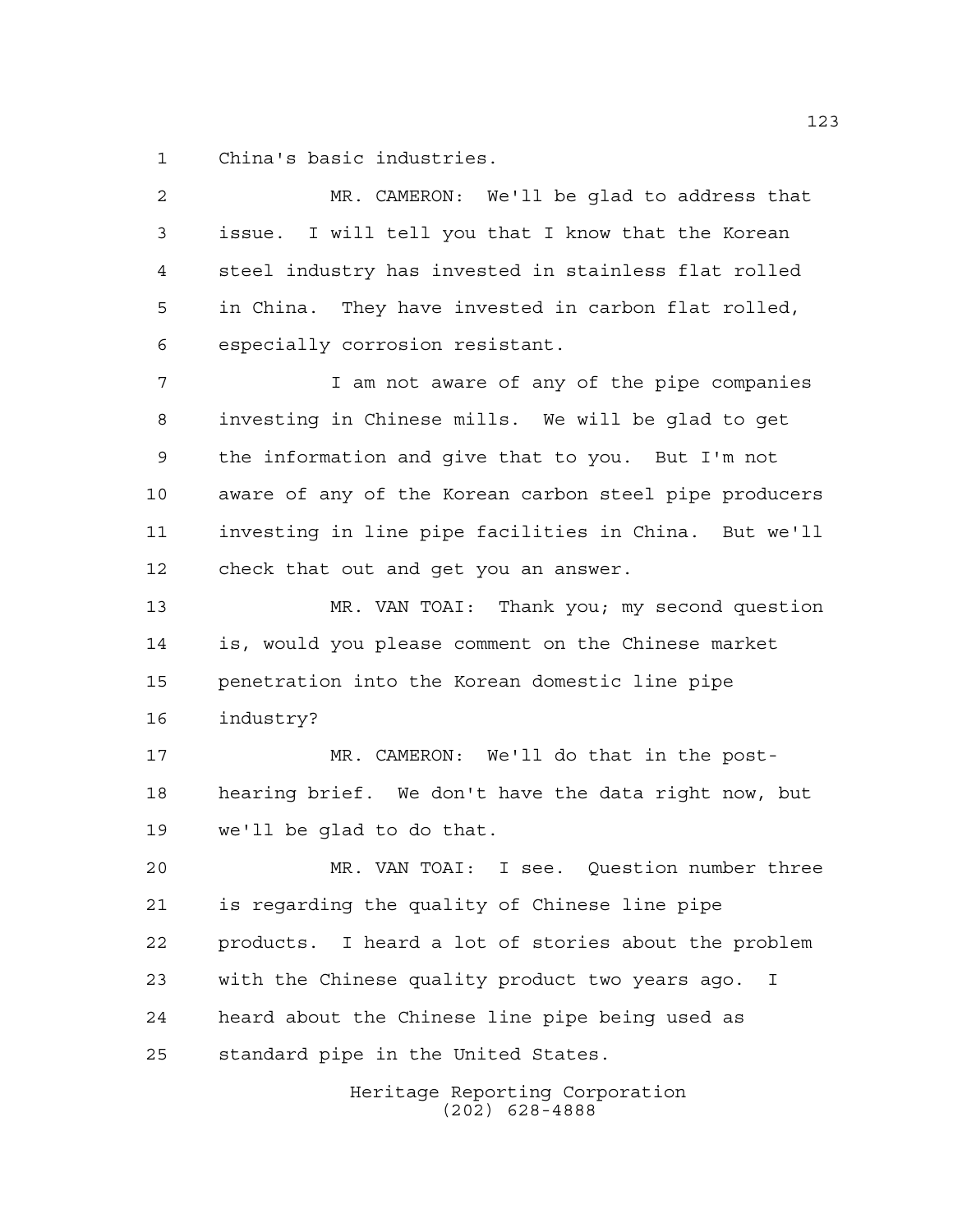Then a year ago, I heard about the collapse of certain Chinese-made welded tube. Then more recently, I heard about the structural pipe problem with the Chinese structural pipe, ASTM 8500, being not up to standard.

 But again, regarding the Chinese line pipe being used as standard pipe, that was something I heard that about two years ago. And I understand that the Chinese have been able or at least tried to make 620 in the Baosteel Group.

 So they are capable of making high quality line pipe. Would you please elaborate on that; whether it's still happening now, that line pipe from China is being used as standard pipe currently?

 MR. CAMERON: I mean, let me put it to you this way. First, I don't think anybody questions that some line pipe is used for standard pipe applications. I mean, pipe is pipe, as far as that goes.

 The question has always been one of quantification. You're looking at this issue in the Chinese standard pipe case, and properly have been looking at the scope in terms of what is quantifiable; i.e., physical characteristics. That was really the thrust of Mr. Corkran's questions to the panel this morning.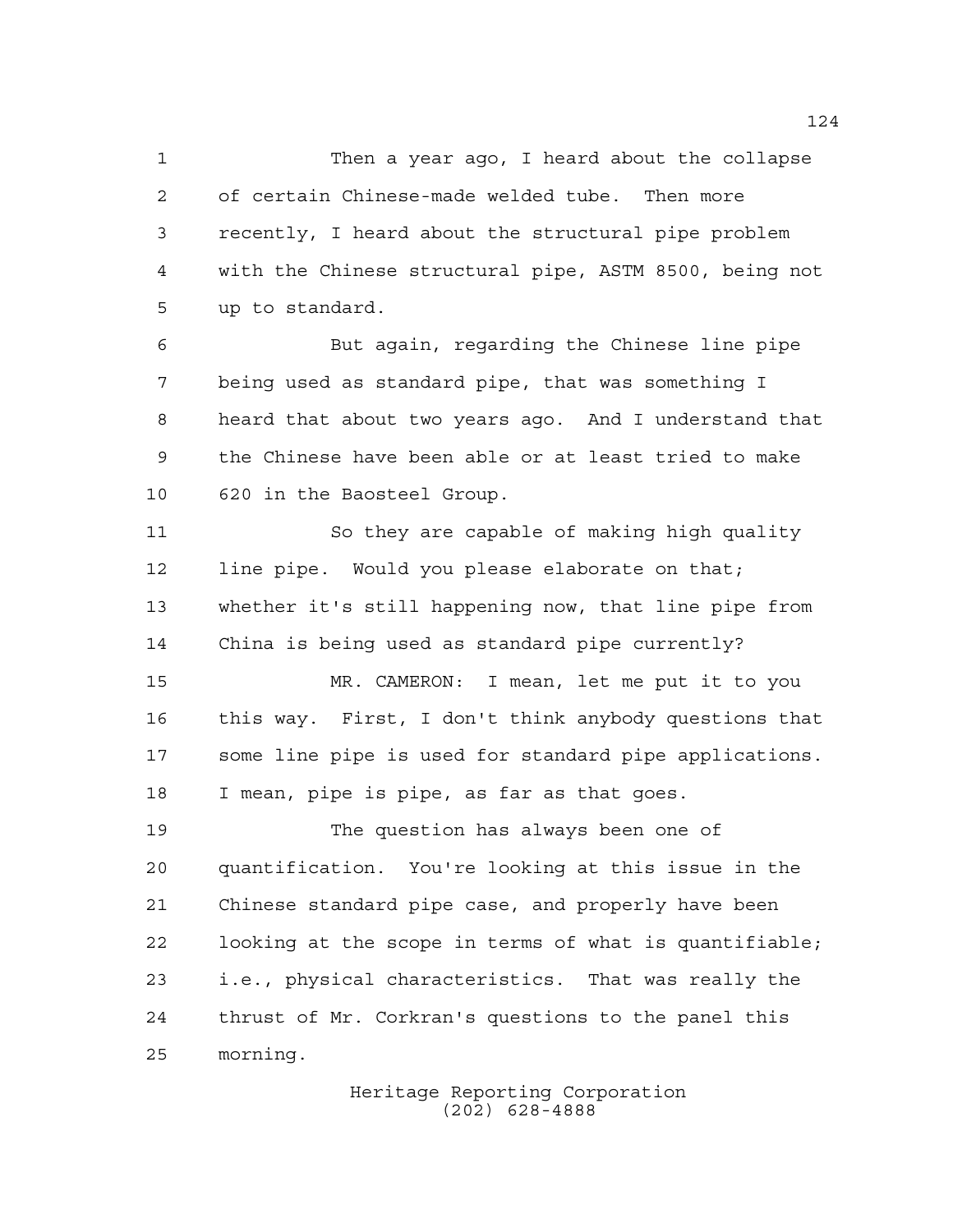So is there any galvanized line pipe in the market? No, there isn't, okay? So any galvanized line pipe that comes in -- and there has been some that allegedly has come in -- well, guess what, that's not line pipe.

 Well, how do you weld it? This was the other question that you guys asked. Well, how do you join the pipes together? Are you using thread in the couple? Well, there's very little thread in coupled line pipe in the market. Oh, well, that would suggest that if thread and coupled API pipe is coming in, that that is not being used for line pipe.

 Those are the types of things that are measurable, and it's a legitimate thing, to the extent that physical characteristics are not of line pipe.

 But the quality problems, I think, that we're talking about really are with respect to API, and whether or not there are claims with respect to, the distributor sold it and then there were claims that came back.

 So we will get you as much information as we can. But I will say, and I realize everybody understands this, but we don't represent the Chinese at this hearing, just in case anybody is under any illusion.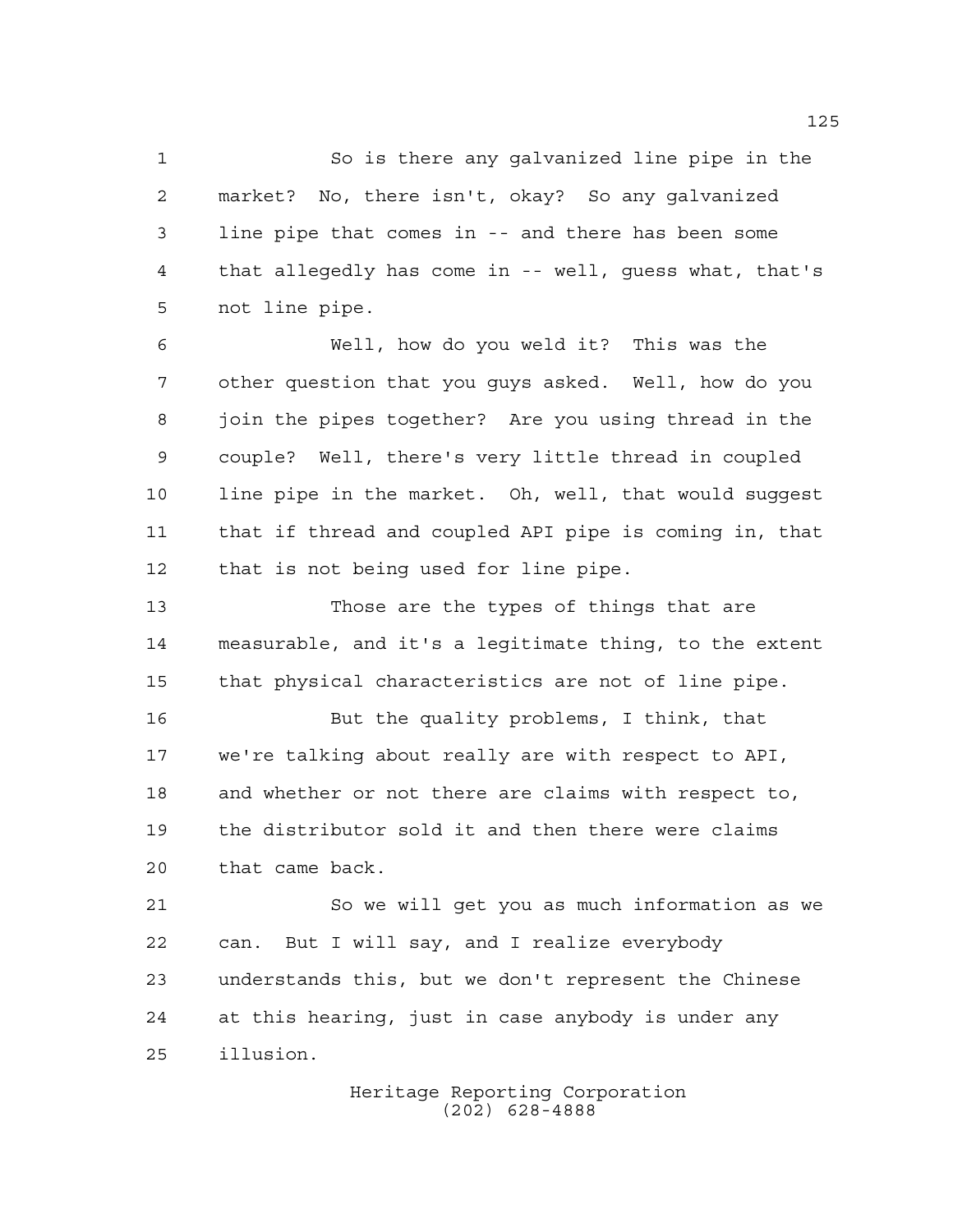(Laughter.)

 MR. CAMERON: We represent the Korean mills, and the Korean mills don't face these problems. What we were discussing with respect to China was the difference in the market perception between their pipe and our pipe, which we believe to be correct.

 But you know, everything that happens with their pipe, you know. That's somebody else's problem, in a sense. Mr. Byun, did you want to add something; go ahead.

 MR. BYUN: In terms of the difference between Chinese and Korean pipes and line pipes specifically, we as a trader, we import both, Korean and Chinese. However, what I come across with my distributors is that in a lot of cases, the engineers put no Chinese on their PO. Why is that? It's because of the quality issues that they have been having. Especially they know, in the line pipe industry, the risk is so high that that's going to kill their reputation. So they don't want to deal with it.

 MR. CAMERON: This gets to one other point that you made, and I think that it follows up. You were saying Baosteel Steel, and Baosteel has a great reputation, et cetera, et cetera. That's great. But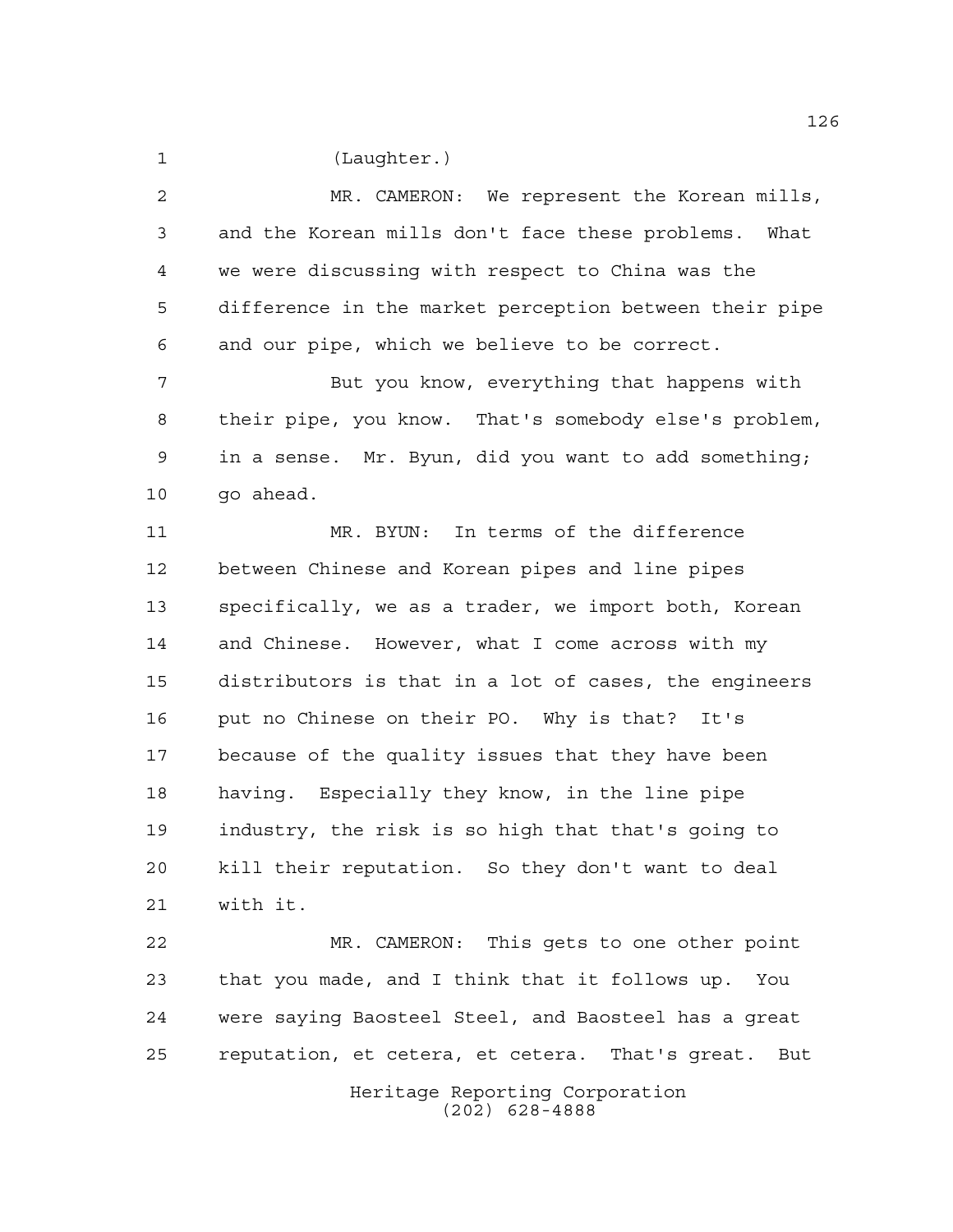is Baosteel the only producer of line pipe in China? The answer is, I don't even know of Baosteel produces line pipe in China. But Baosteel is a well known and good company.

 But the problem is, there are a lot of people that are producing pipe in China. The question is, so where is the quality and where is the not? I believe that that is what is being discussed in the market. But we'll get you what information that we have on that from distributors, and we'll be glad to pass it along.

 Again, the fact that there are quality issues with China in that there's a different perception from Korea, I don't really believe is fighting grounds in this case. I don't believe it's really that contested. You know, that being said, we'll be glad to get you some information on it.

 MR. VAN TOAI: Thank you; this question is in reference to Mr. Cameron's talk on page number three, seven lines down. You said that while these products used large diameter line pipe for the main lines, small diameter line pipe is used on all of the arteries of these pipelines.

Heritage Reporting Corporation (202) 628-4888 My question is so, therefore, can large diameter projects for the main line serve as the group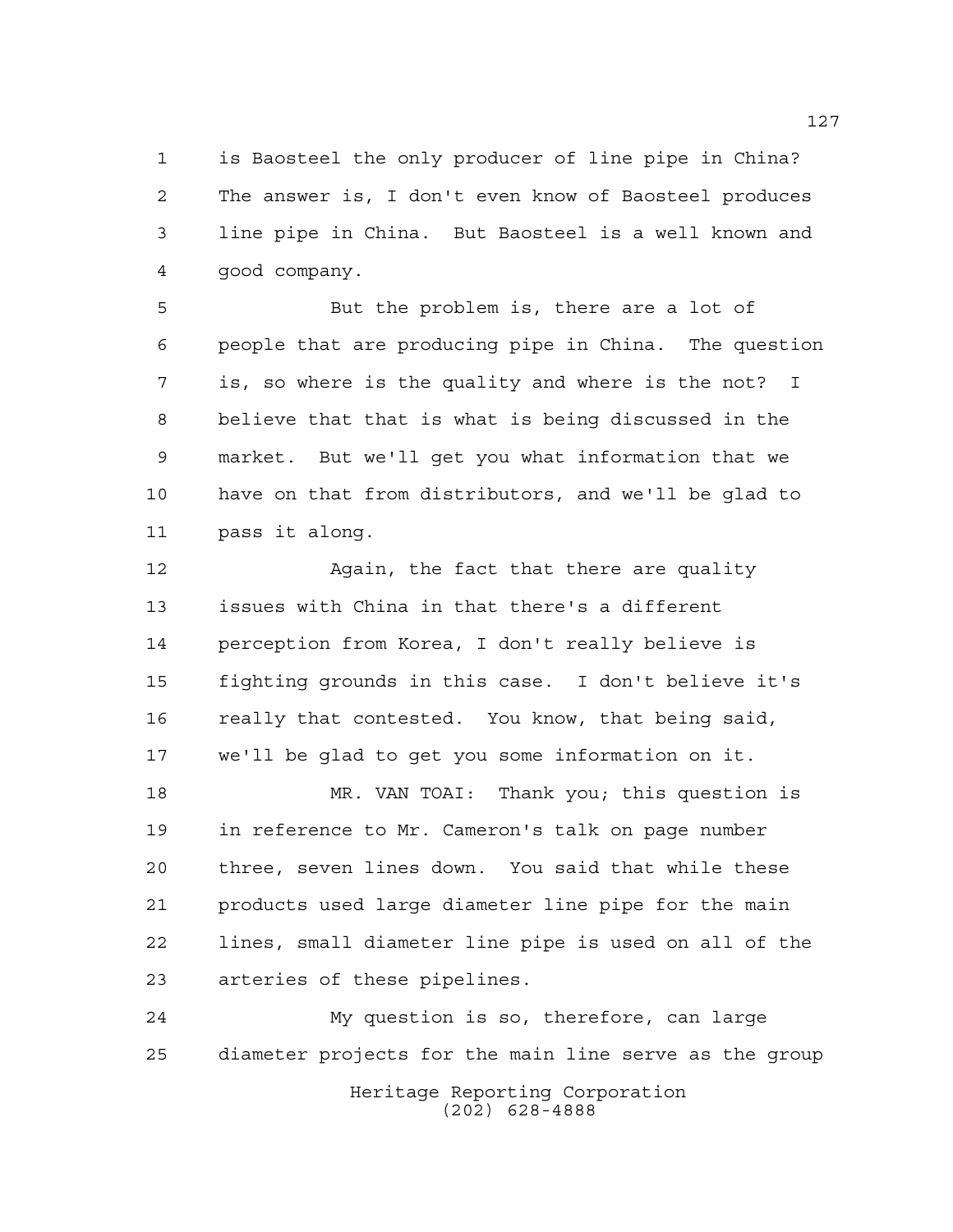indicator for small diameter line pipe demand?

 MR. BYUN: Yes, and we are also involved in large diameter business. We bring quite a bit of diesel products from Korea, supplied to many distributors.

 There is a huge shortage. All the major U.S. domestic mills producing diesel pipes are now currently booked through the year 2009. We foresee that there are plenty of projects that will require about three million tons every year of diesel pipes for the next five years, okay? Putting aside the replacement pipe, there are another 500,000 tons.

 Now this said, all these major pipelines will require the gathering lines and connecting lines that will be used in conjunction with this larger pipes.

 MR. CAMERON: We believe that testimony is consistent with the testimony you heard this morning. I think that that was basically what U.S. producers were also telling you when they were describing the gathering and the transmission.

 MR. VAN TOAI: Can you give us a number in terms of percentage; say five percent, one percent, for small diameters?

Heritage Reporting Corporation (202) 628-4888 MR. CAMERON: Well, we'll look at this in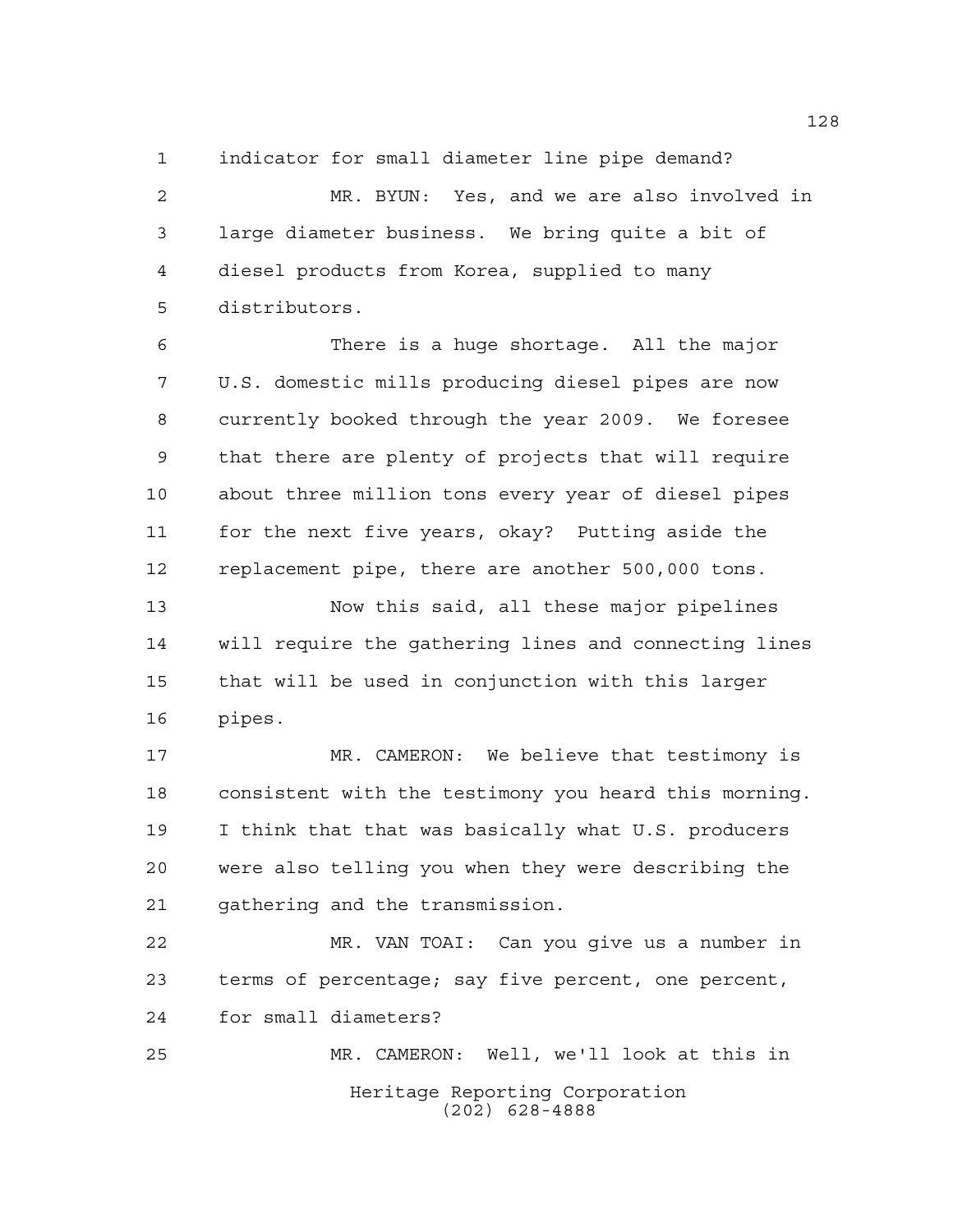our post-hearing brief. But really, I believe that the panel up here this morning would be in the best position to give you that information.

MR. VAN TOAI: Right.

 MR. CAMERON: I mean, we'll do the best that we can. I assume they'll do that, as well, if you ask them.

 MR. VAN TOAI: Yes, thank you; you mentioned about the quality differences between Korean line pipe, Korean products and Chinese products in line pipe. What about your other next door neighbor, who is also a high quality producer? How do you compare Korean with Japanese competitors over there? Obviously, they are also a good competitor in the U.S. market in line pipe. Do you have some comments on that?

 MR. BYUN: It is well known that Japanese mills are already in an advanced stage. Their forte, their expertise, lies in the higher grades: X60, X70, and X80. You know, people are talking about X100 by Japanese mills.

 The one thing is that the U.S. mills cannot produce productively. Those are the sizes and the market that Japanese mills are providing for. So we are not really competing against the Japanese right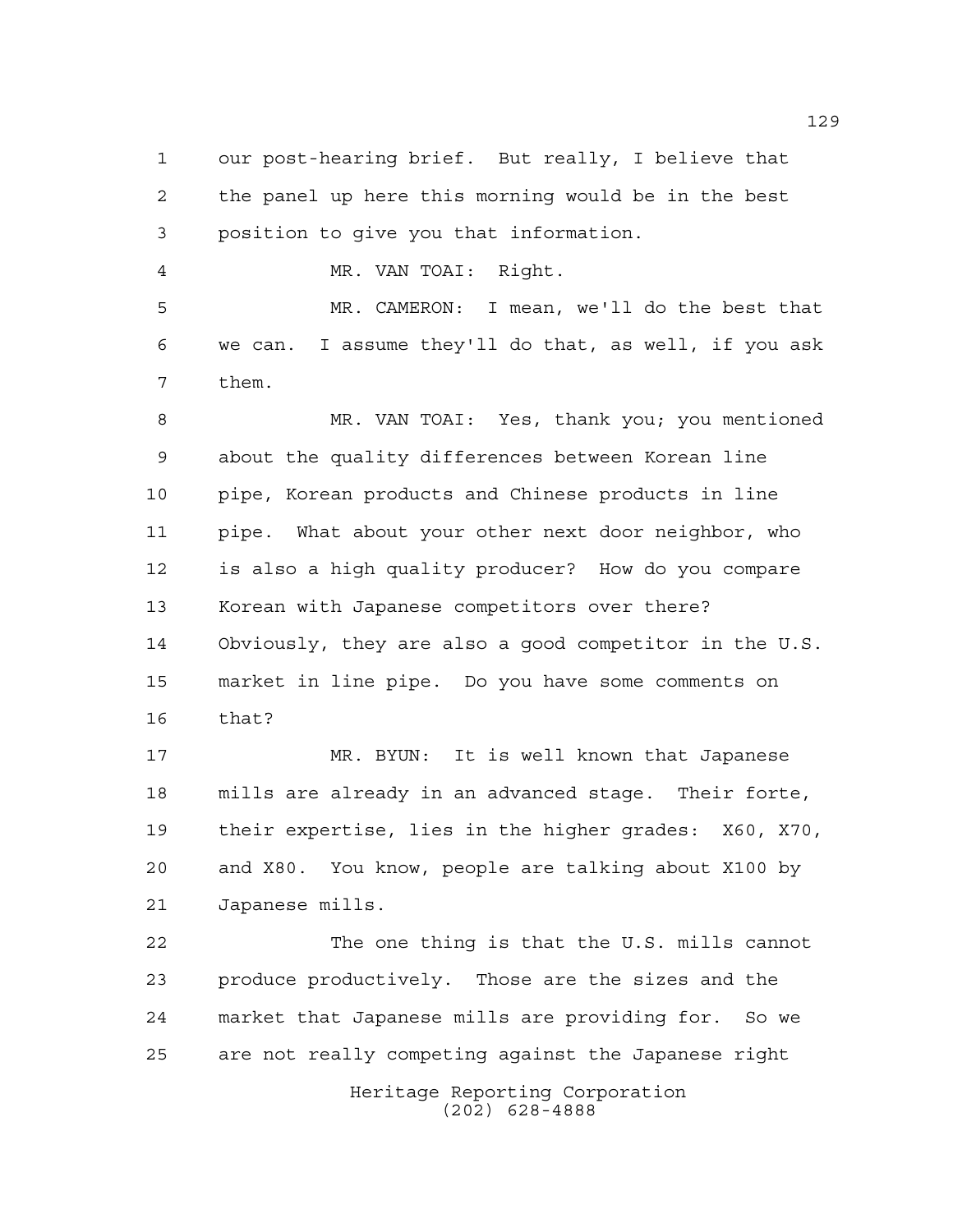now.

Heritage Reporting Corporation (202) 628-4888 MR. CAMERON: Well, we'll get some more data for you. But my recollection, and I may be wrong about this -- and I know it was true in the OTCG case -- is that most of the Japanese production is seamless and not welded. For instance, in the 201 case, that was actually a targeted 201 against Korea because Korea was really the only major importer of line pipe at the time. So Korea has done quite well vis-a-vis the Japanese industry. But most of the Japanese production is actually seamless I believe. But we'll check on that and get back to you. MR. BYUN: I believe the Japanese has anti- dumping case against them on line pipe. MR. CAMERON: It's on large diameter. MR. VAN TOAI: I see, yes. Are there any Korean line pipe making companies that are integrated companies making their own steel? MR. CAMERON: No. HYSCO Hyundai is in the process of trying to get some hot rolled coil capacity, but the major supplier of hot rolled coil is now POSCO. You're not related to INI, are you? MR. BYUN: No, there is no relationship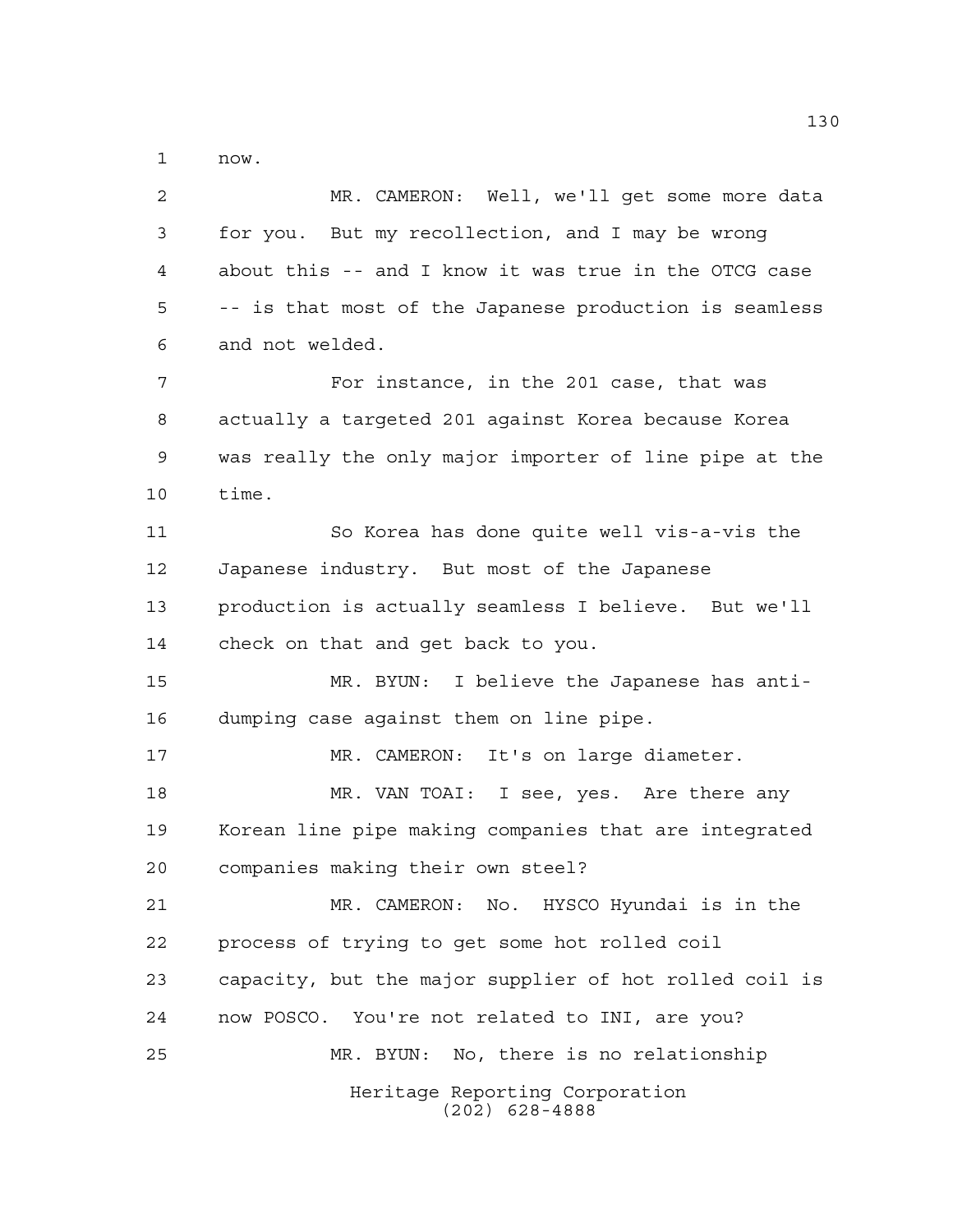Heritage Reporting Corporation between Hyundai Steel and Hyundai integrated mill or whatever they want to call it. It's totally two different business entities, and there's no relationship whatever between the two. MR. VAN TOAI: The reason I asked that question is because the basic structure of industry in Korea is made up of a lot of large companies grouped together which, as you mentioned, quite a few of them have been -- MR. CAMERON: Mr. Van Toai, that's not really accurate with respect to the steel industry. 12 MR. VAN TOAI: Really? MR. CAMERON: No, the Chaebols actually have not been involved in the steel industry. When you talk about the Chaebols, you know, historically you are talking about Daewoo, Samsung, Hyundai, et cetera. POSCO is not a Chaebol. SeAH Steel Company is not a Chaebol. SeAH Steel Company originally was Pusan Pipe, which started in 1960. In fact, it pre- existed POSCO. Husteel is the former Korean Steel Pipe which started, I believe, around 1963, and also pre-existed POSCO. In fact, the evolution of the Korean steel industry is totally different. The evolution of the Korean steel industry started with re-rollers, who had

(202) 628-4888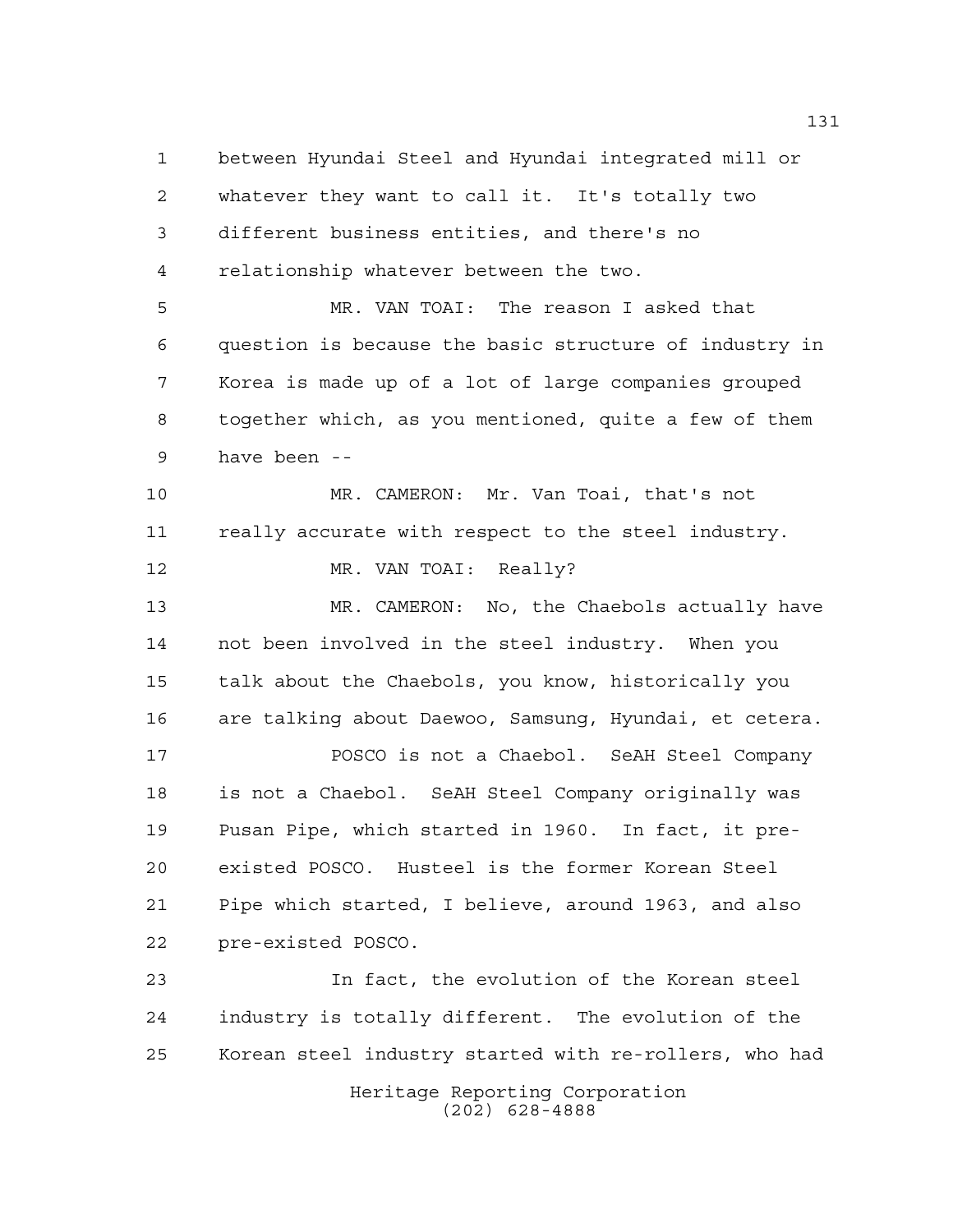to purchase their hot rolled coil from Japan and other places. POSCO became POSCO because there was no production of hot rolled coil.

 So I understand your question with respect to Chaebols. But the Chaebols have had little, if nothing, to do with the development of the Korean steel industry from the beginning until now.

 The only role that the Chaebols had was that back in the late 1980s/early 1990s, to the extent that some Korean producers used trading companies to export their steel, that was the way they did it.

 In fact, Hyundai Corp., Mr. Byun's company, is the last remnant of that. In fact, they are doing the importing from Hyundai HYSCO, with whom they're not affiliated anymore. But this is why he said in his statement that one of the differences that you have between the Korean and the Chinese mills is that the Korean mills actually do control what they're selling to the U.S. market.

 They have established distribution networks. SeAH Steel sells through SeAH Steel America. Husteel sells through Husteel USA; and Hyundai HYSCO sells through Hyundai Corp and through Hyundai HYSCO in Houston. I mean, that is a very different situation than you have with respect to the Chinese. So it's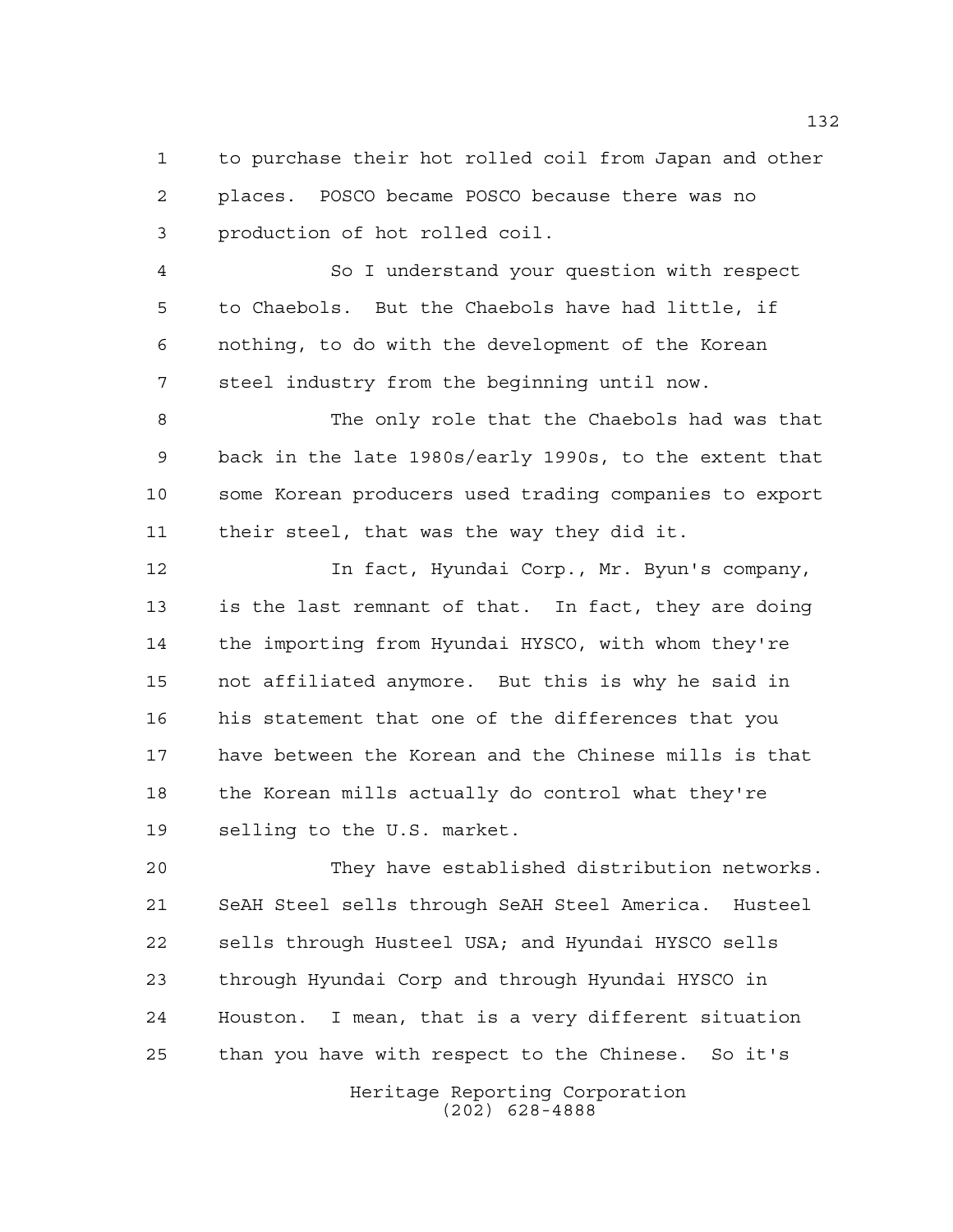not a Chaebol dominated issue.

 MR. VAN TOAI: I see. Thank you very much; this has been very helpful, and I thank you very much for your time.

 MR. CAMERON: Mr. Corkran? MR. CORKRAN: Douglas Corkran, Office of Investigations. I'd like to echo my appreciation for attending this hearing. Your testimony has been extremely helpful. I'd just like to say that it certainly is a positive effect on our record when we can get direct testimony from a wide range of individuals. I have really only just a few questions. But I'd like to put this to Mr. Byun.

 This morning I was trying to get a sense for some of the primary characteristics of the line pipe that's produced in the United States. With respect to Korean pipe or at least the pipe that you're used to handling, how would you characterize that in terms of the size range and whether it tends to come in single random lengths or double random lengths? Any other notable characteristics about the product?

Heritage Reporting Corporation MR. BYUN: In terms of the line pipes that we bring in, we bring in 40-42 footers, which are designed for the pipelines. Sometimes, in order to accommodate the needs of some customers who need a

(202) 628-4888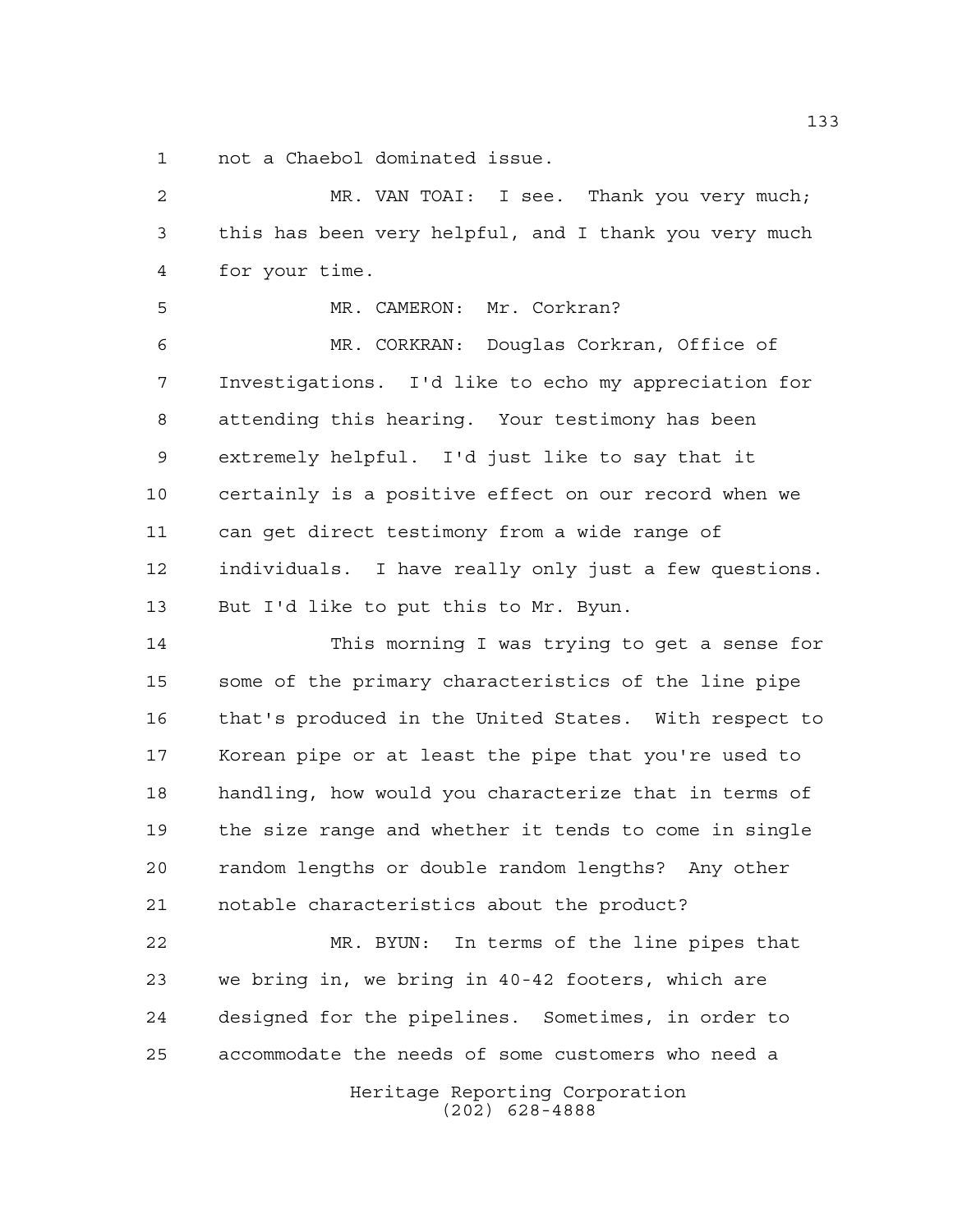Heritage Reporting Corporation (202) 628-4888 single item, we will provide a certain quantity, but not as much as the 42 footers, or the 40 footers. As far as the range is concerned, compared to U.S. domestic pipes, I believe that the three clearing major mills produce from 20 to 24 inches. This is considered as a full-size range in ERW. I believe that there are only two mills in the U.S. that can produce up to 24; and I believe that U.S. Steel has the ability to produce up to 20 inches. MR. CORKRAN: I'm sorry. Can I ask for a point of clarification. Did you say that the lower bond was three inches or two? 13 MR. BYUN: Two inches. MR. CARPENTER: Okay. This morning, he asked about the most common outside diameter. So do you want to tell him what the most common, in your opinion, that we asked for, or is there such a thing? MR. BYUN: When I tried to make sales with my distributors, they always compare our price against the U.S. domestic price especially on sizes from 6 through 10, 12, which are considered as a sweet spot for domestic mills. MR. CARPENTER: Considered what? MR. BYUN: A sweet spot, bread and butter.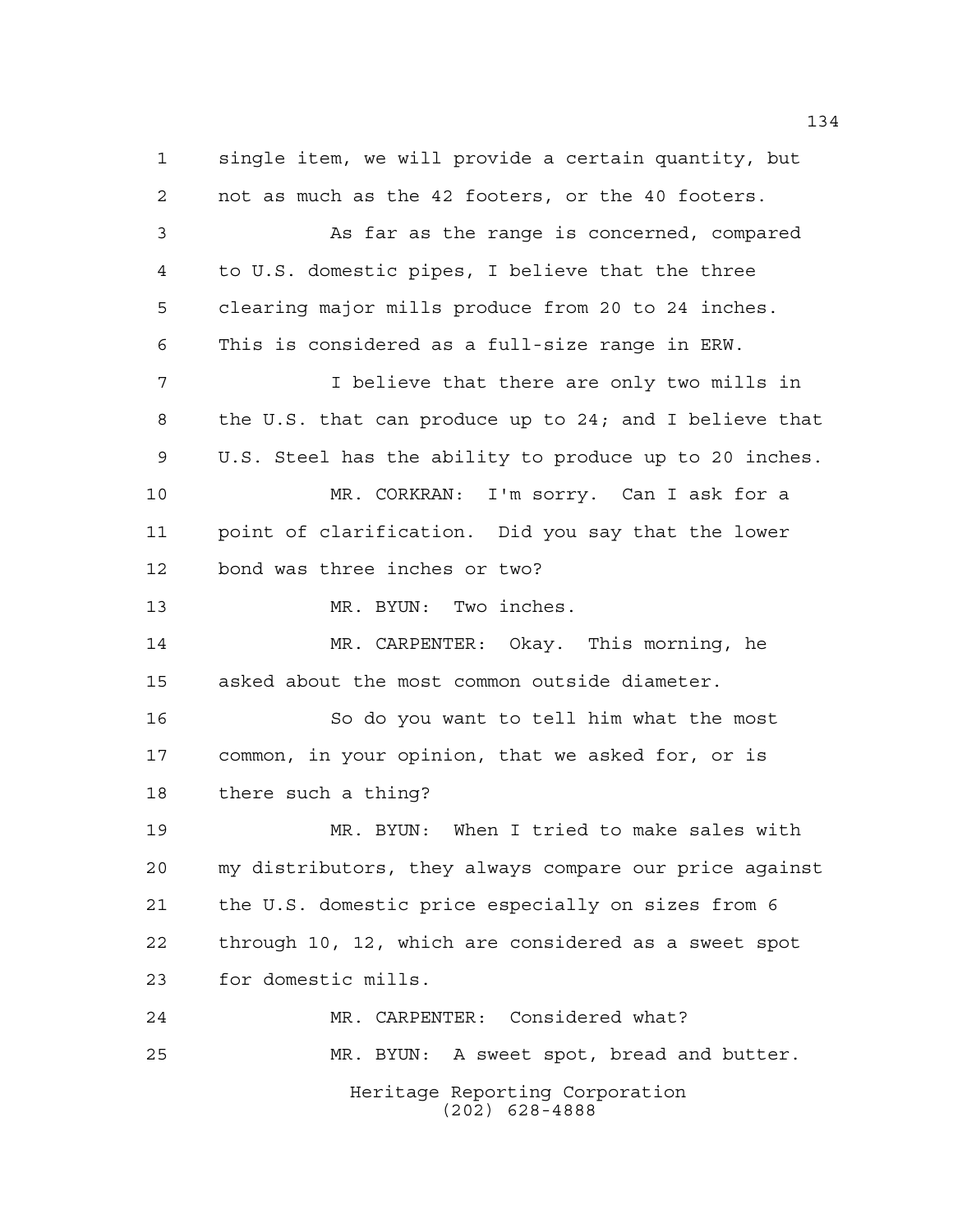1 MR. CARPENTER: Okay.

Heritage Reporting Corporation (202) 628-4888 MR. BYUN: What I noticed is that the distributors in the U.S. have the tendency to take the lowest, maybe it's not the lowest, but the low price and compare, and try to negotiate the price. When we didn't know the structure in the U.S., a long time ago, that might have worked, but now everybody knows everybody's price. It's not just that the coil price is readily available on the Internet. But the pulp price, the cooking coil price is readily available. Every day you see on the American Metal Market or any other steel-related magazines. So the price is not going to work as it did a long time ago with the distributors. It's not a negotiating tool any more. So we 16 just take the domestic price and try to give the best price possible, accommodating the -- we explained before, in the beginning, that there will be a certain percentage in price difference because of the return. So we just try to work along that. MR. CARPENTER: Okay. We are saying that you can get your steel down the street today for whatever. In order for him to be able to sell with a three- to four-month time lag, there is going to have to be a discount because the distributors are also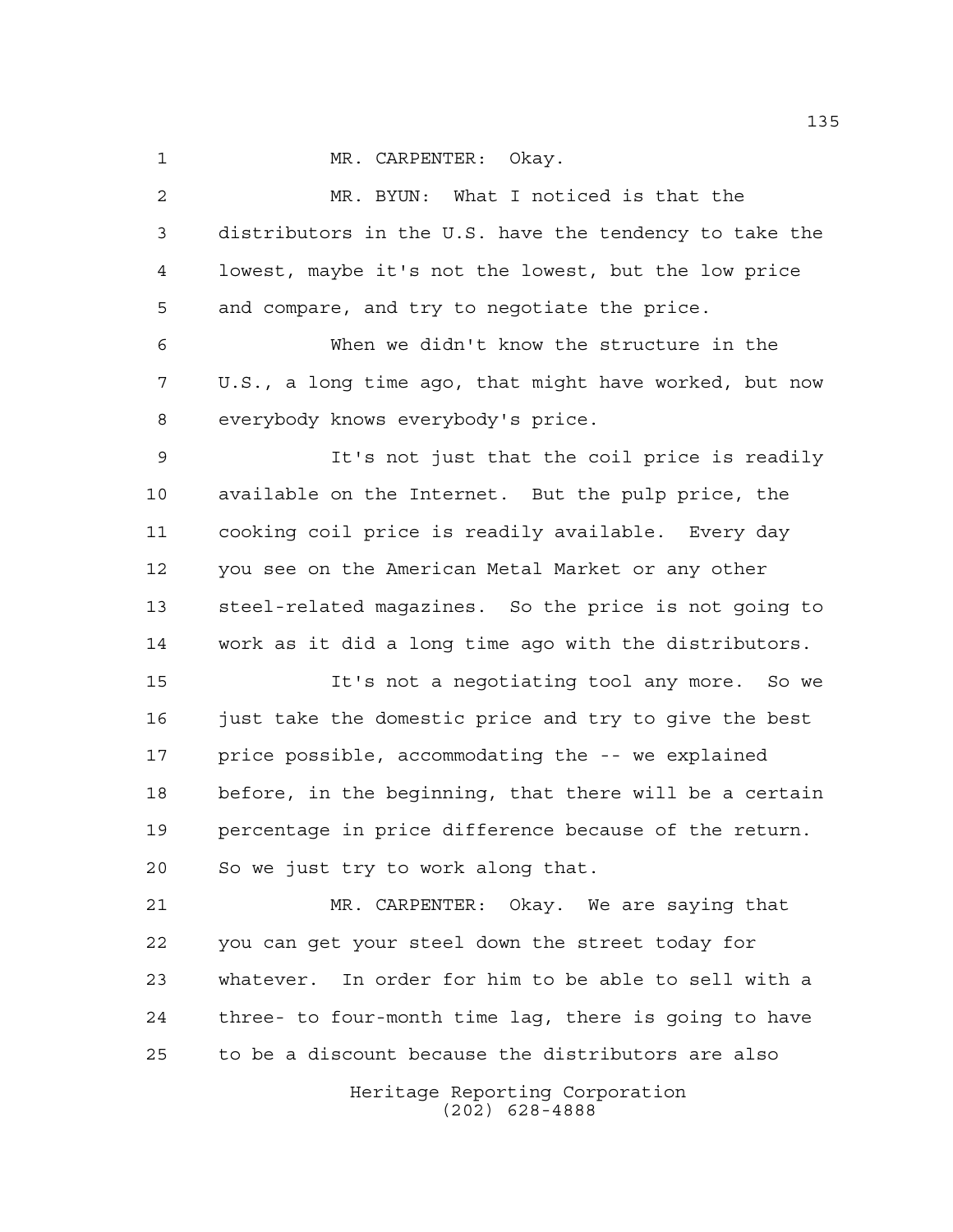taking risks. What is going to happen to the price in that three to four months?

 This Commission is very familiar with this issue. This is exactly the same thing that happened with H-beam and the volatility with respect to the raw materials. What that does to the final price and in turn, what does that do to the marketplace? It does have an impact, but it also demands a discount.

 MR. CORKRAN: Thank you. I appreciate that. I want to tie the two elements of that response together. I kind of thought where that was going was that you mentioned, in particular, the domestic presence and ability to compete 6 to 10 inches. You can address that as the sweet spot, the bread and butter of the domestic industry.

 In terms of the Korean product that you handled, do I take from that you tried to sell in sizes other than 6 through 10, or what would you characterize your most common size range?

 MR. BYUN: We don't have that category. We don't differentiate our pricing by size. We do have some extras, according to the working list on all these sizes. But we don't have any sizes that are favorable that we would like to produce.

Heritage Reporting Corporation (202) 628-4888 I don't know if I answered your question.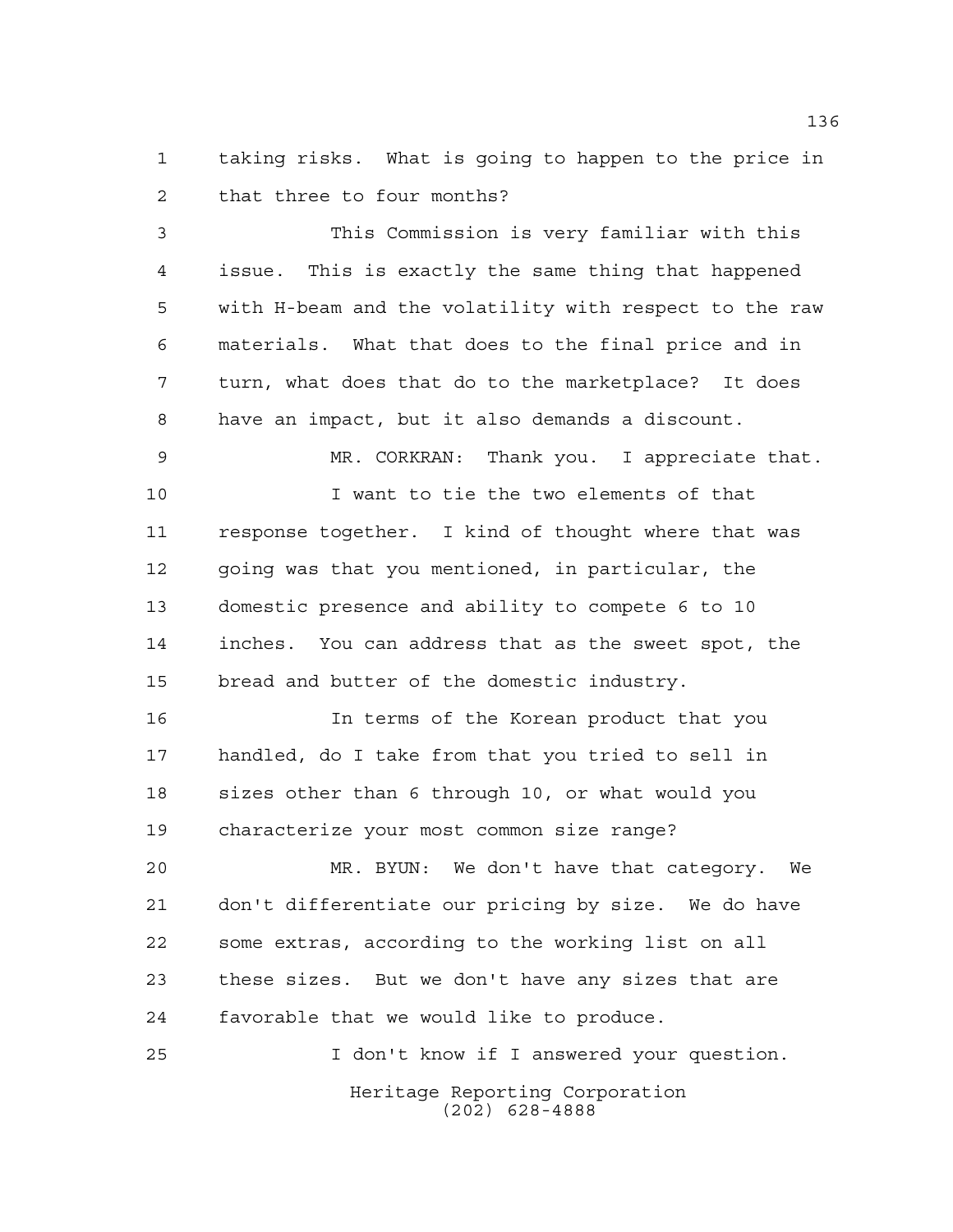MR. CORKRAN: I think that's just been very helpful.

 I have one last question just to kind of round up the profile of the pipe that we're looking at. We heard this morning that a very large share of the domestically produced product tends to be sold without threading and coupling, that that's distinctive of different types of pipe, but not so much for the line pipe produced in the United States. **How about the product that you handle?** 

 Would you characterize that as being typically sold threaded and coupled, or is it sold plain end, or how is it sold?

 MR. BYUN: We sold everything plain end. MR. CORKRAN: Okay, thank you. That's been extremely helpful. I think with that, that takes care of my questions.

18 But I do want to stress again how very helpful your presence here today and your testimony today is, and the entire presentation has been helpful. I thank you very much.

Heritage Reporting Corporation MR. CARPENTER: I just had one follow-up question related to the quality issue that you raised for the Chinese product. The statement that some purchasers are telling distributors: Don't give me

(202) 628-4888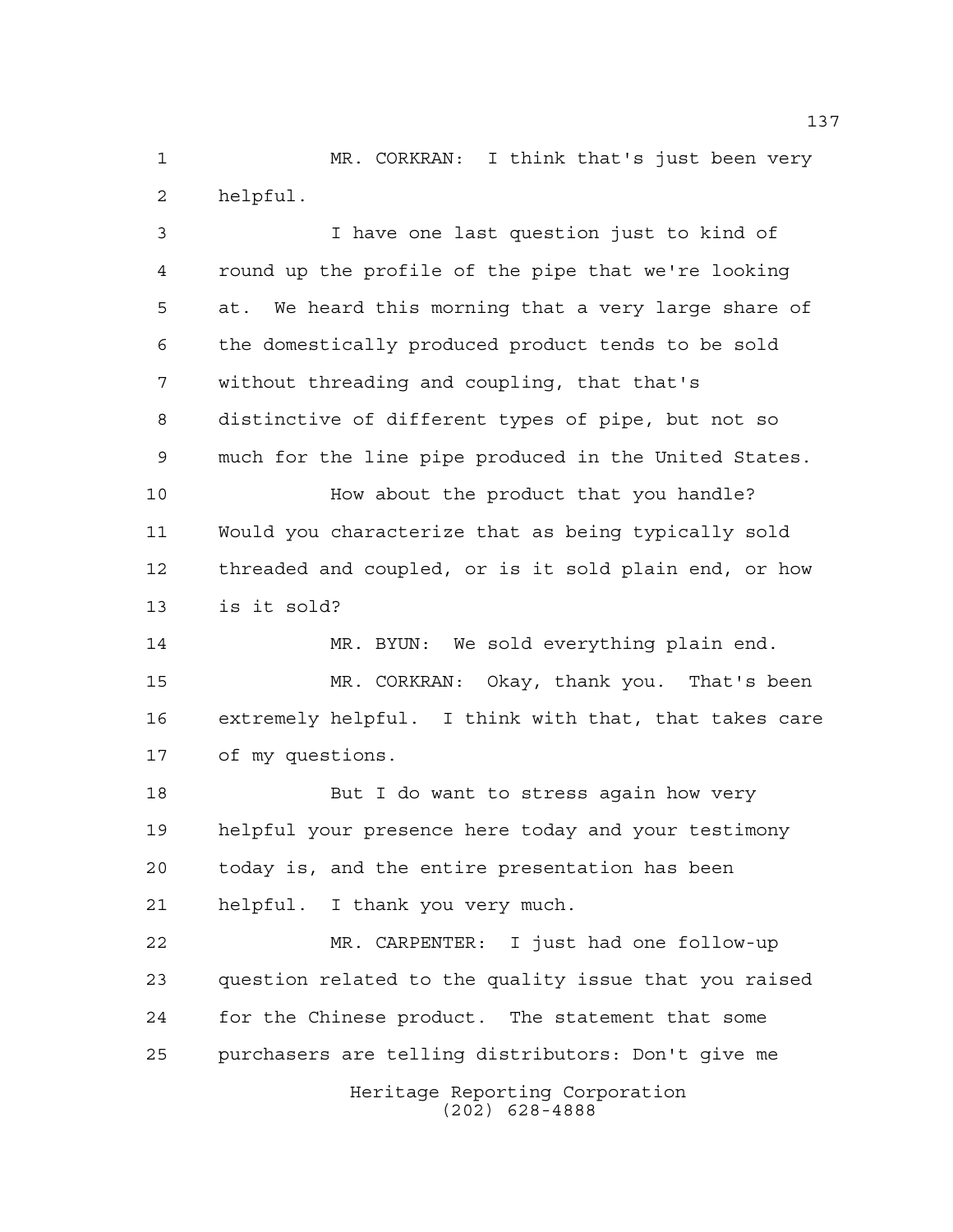Chinese line pipe.

Heritage Reporting Corporation (202) 628-4888 I just wondered if you could help me understand that a little bit better, as far as how quality is determined in this industry? first of all, are the purchasers required that suppliers be certified, or do they just have to meet the API specification? MR. BYUN: They do have to be API certified, and they do have API monograms that they have to gain from the institution in order to produce API pipes. However, in China what I found out is that all the pipes that they produce, whether it's Grade B or standard pipe, or API, regardless how good the machines that they have in their factory, the monitoring has to be done by people. The monitoring system has always been the issue because the people are not trained to thoroughly -- and kick over their product controlled assurance program. That created a lot of product issues, especially with welding problems in the U.S. You know, whether the joints splits open when the pressure gets past. These kind of problems have -- there are a number of cases that have been reported. MR. CAMERON: We'll get you what we can from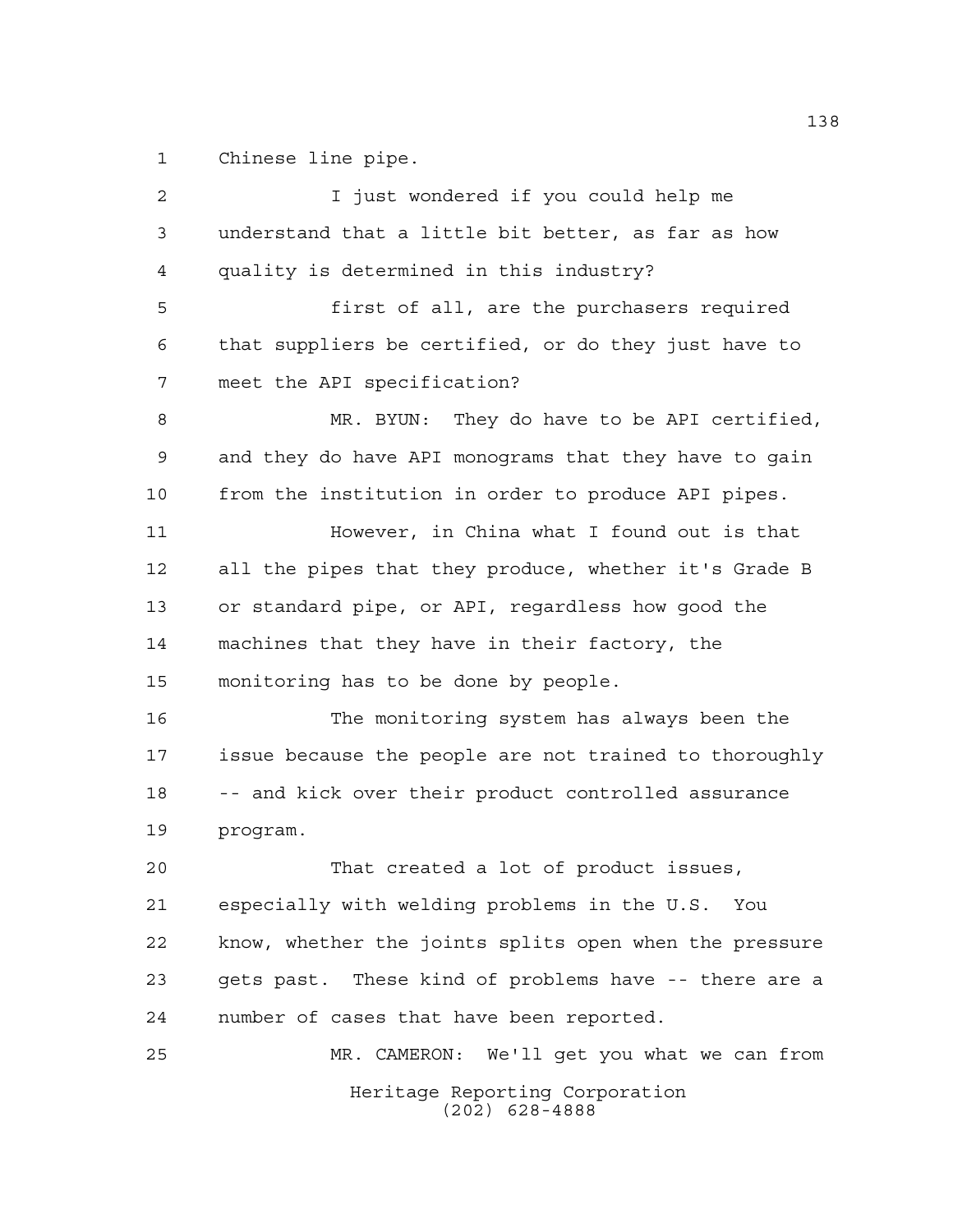Heritage Reporting Corporation (202) 628-4888 the people that we talk to and see whether that helps. MR. CARPENTER: Okay. So, as I understand it, the Chinese product is meeting the API specification. But when it comes into the U.S., there have been problems with failure. MR. CAMERON: It's all certified. That's not the question. Yes, it's certified, but the question is whether there are problems with the product. MR. CARPENTER: Okay, and, obviously, there are very significant quantities of Chinese imports coming into the country. Is it your assertion that most of this, or a very large percentage of the API certified pipe, is being used for standard pipe applications, or it's mostly being used for -- MR. CAMERON: We have no way to know the answer to that question. We can't possibly give you an answer to that question. What we do know is that we can document issues with respect to quality. And those do translate into the market, and they do translate into different perceptions of our product compared to their product. It is something that this Commission can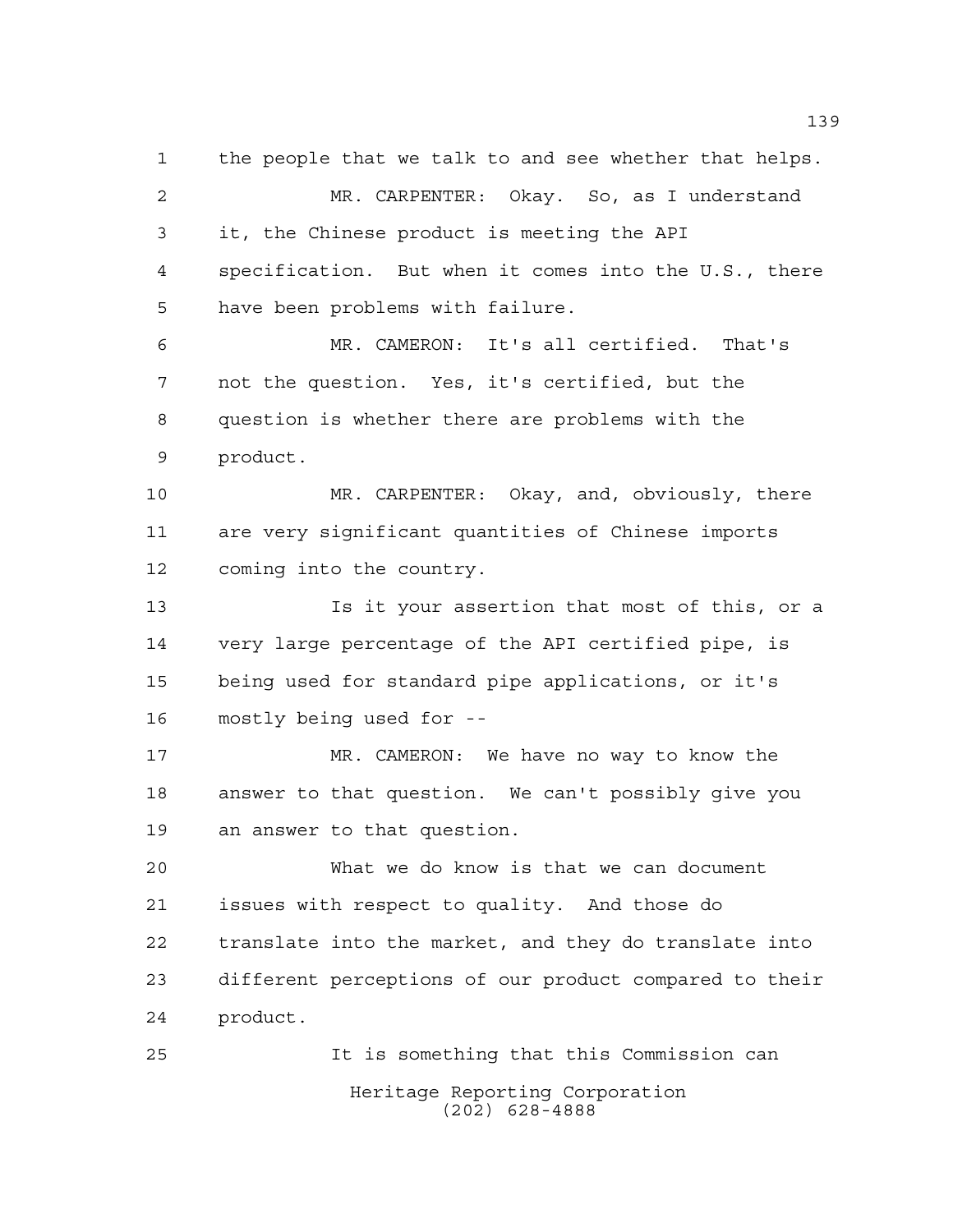look that and that's valid.

Heritage Reporting Corporation (202) 628-4888 MR. CARPENTER: Okay, Thank you. We'll look forward to your brief. Any other questions? Mr. Van Toai? MR. VAN TOAI: I have questions regarding the API qualifications. They normally have a process to control that. They can withdraw their permission to use a stencil. I wonder what happened to those. Did the API have any reaction to the low quality of the Chinese line pipe? MR. CAMERON: I have no idea. We'll try to get an answer for you. MR. VAN TOAI: Okay. I have another quick question, it is regarding the Korean industries. How successful are you to pass over the cost increase of raw materials in the last years to your customers? Is that very difficult, and which company is a price leader over there in Korea? MR. BYUN: Well, it's hard to say who is the price leader in Korea. I believe even the mills in the U.S. are having the same problem in building up the raised costs associated with pipe making. They all have to -- let's say supposed we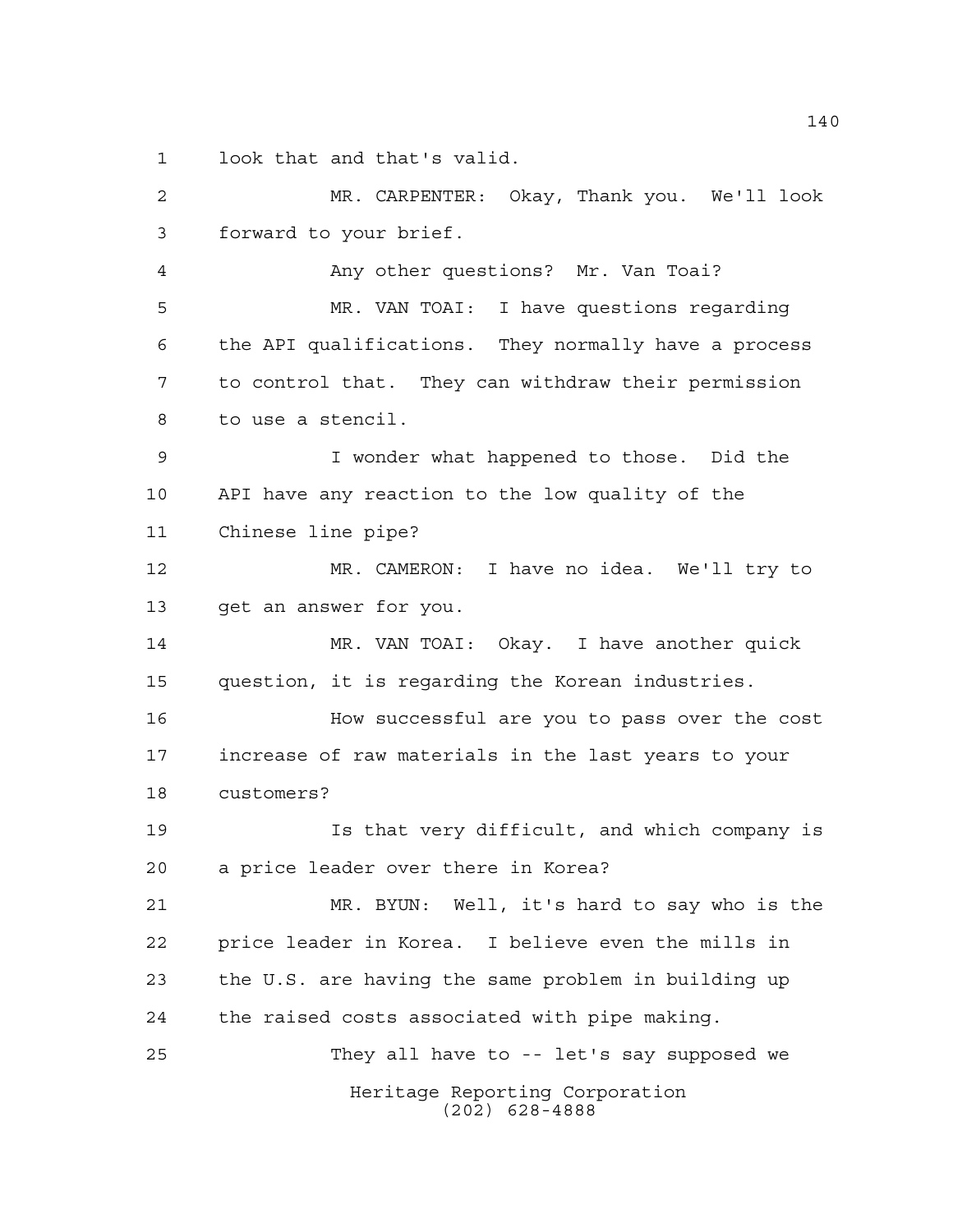book x amount of pipes last year for the promise of delivery for February this year, or March of this year?

 The price went drastically -- the relatively went up drastically, so all these mills could not keep up with the old price. So they had to come back to us and ask for a price raise.

 We had to go back to each customer that we sold the materials to last year, and we had to explain what the situation is, what is actually happening in the U.S., and they were willing to pay the extra.

12 12 In the year 2004, it happened, and now it's the same thing is happening. However, the magnitude 14 is much higher, much bigger than 2004. MR. CAMERON: The Korean producers are not having a problem passing on the raw material costs. MR. VAN TOAI: Thank you very much for your time. I really appreciate your comments.

 MR. CARPENTER: Thank you again to the Panel very much for your testimony, and your responses to our questions. We appreciate your coming here today to help us through this.

Heritage Reporting Corporation (202) 628-4888 At this point, we'll take about a five- to ten-minute break. Then, we'll conclude with the closing statements of the parties beginning with the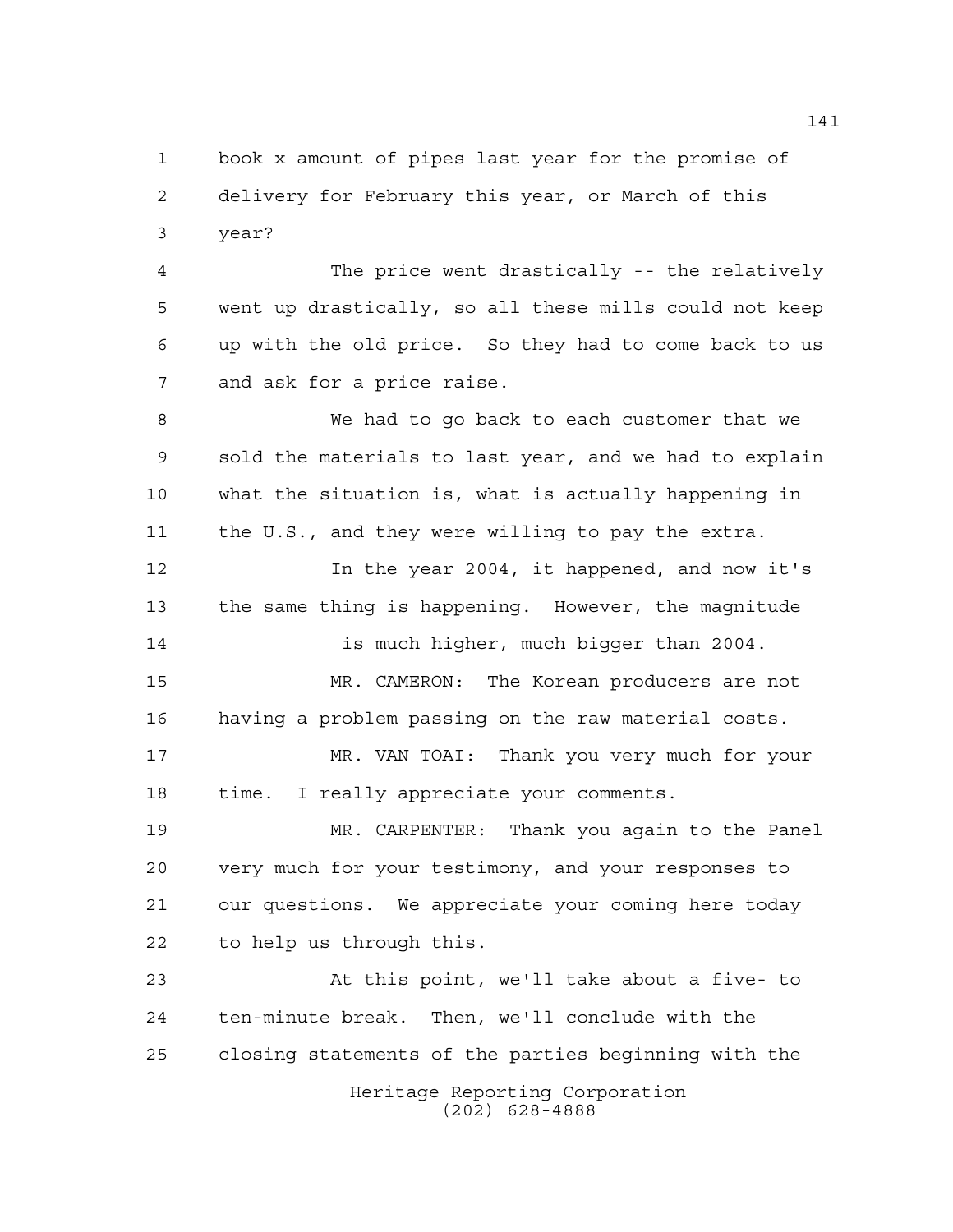Petitioners.

Heritage Reporting Corporation (202) 628-4888 (Whereupon, a short recess was taken.) MR. CARPENTER: Mr. Vaughn and Mr. Schagrin, please proceed. MR. VAUGHN: Thank you very much. In this preliminary investigation, the issue before the Commission is: Whether, based upon the available information, there is a reasonable indication that the domestic industry is materially injured, or threatened with material injury? Consider the following undisputed facts, which show that this represents a clear case of present material injury. From 2005 to 2007, demand in the United States almost doubled. Subject imports surged by 300 percent, more than doubling their market share; and subject imports consistently undersold the domestic line product. Despite strong demand, prices remained flat for two years. Despite strong demand, the industry's income plummeted from 2006 to 2007. The industry made less money in 2007 than in 2005, even though demand was almost twice as great. These facts provide much more than a reasonable indication that the domestic industry has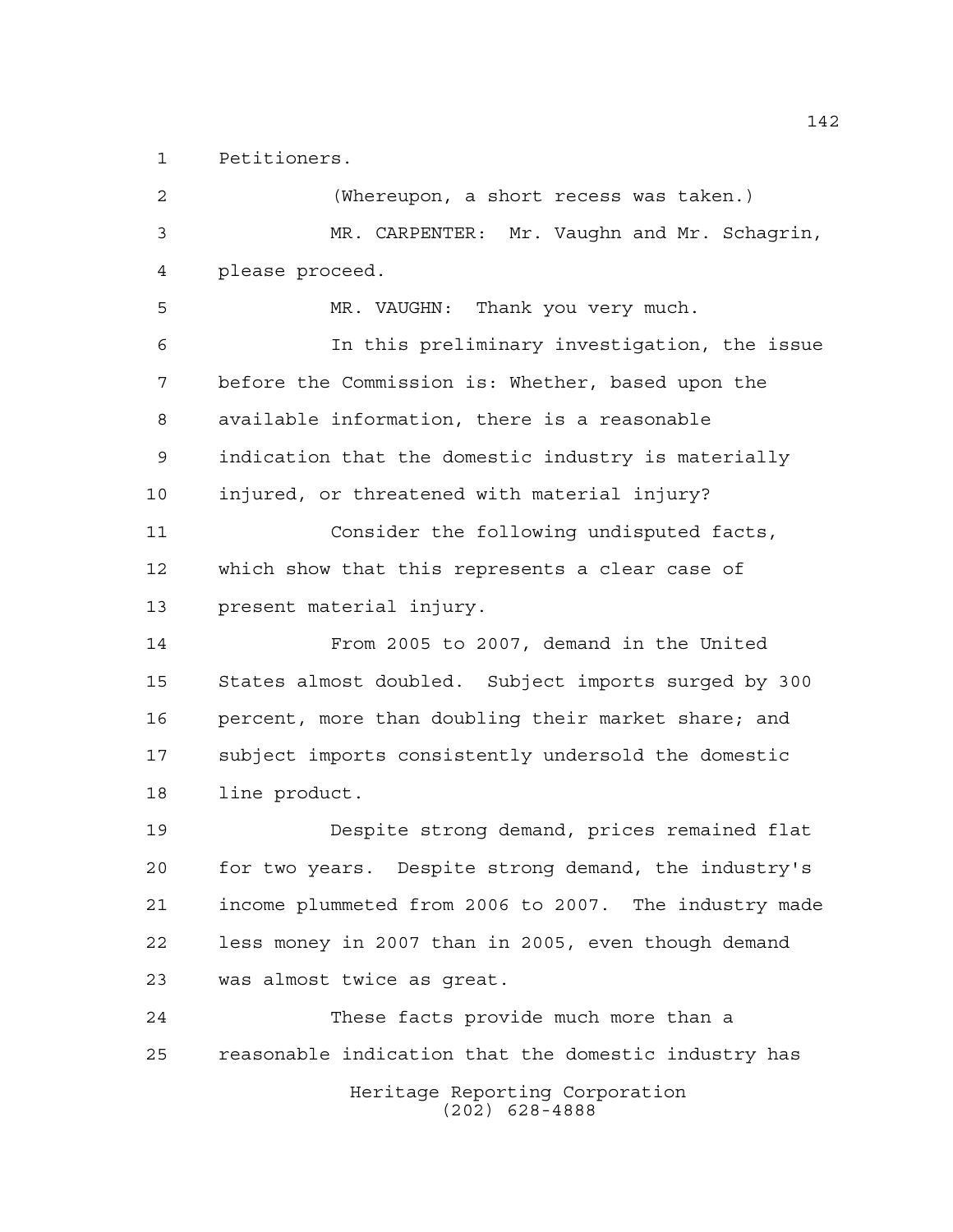suffered material injury.

| $\overline{2}$ | The other side has provided no persuasive             |
|----------------|-------------------------------------------------------|
| 3              | response to these points. The Chinese producers have  |
| 4              | not appeared at all, denying you any opportunity to   |
| 5              | question them about the events of the last few years. |
| 6              | Now, while counsel for Korean producers have          |
| 7              | put forth several claims this morning, none of them   |
| 8              | justify a negative determination.                     |
| 9              | First: They have made various claims and              |
| 10             | allegations regarding U.S. Steel data. These claims   |
| 11             | are simply without basis. We will fully address them  |
| 12             | in our post-hearing brief. But I can assure you that  |
| 13             | you need not consider them further.                   |
| 14             | Second: Counsel for the Korean producers              |
| 15             | alleges that the domestic industry was not materially |
| 16             | injured.                                              |
| 17             | This is simply incorrect. It is hardly                |
| 18             | surprising that the domestic injury made some profits |
| 19             | during two of the greatest years for demand in        |
| 20             | history. Nevertheless, it is clear that subject       |
| 21             | imports had a significant impact on domestic          |
| 22             | producers.                                            |
| 23             | As you saw from our slides, their operating           |
| 24             | income fell by 50 percent, from 2006 to 2007. Their   |
| 25             | operating margin fell by 52 percent in the same year. |
|                | Heritage Reporting Corporation<br>$(202)$ 628-4888    |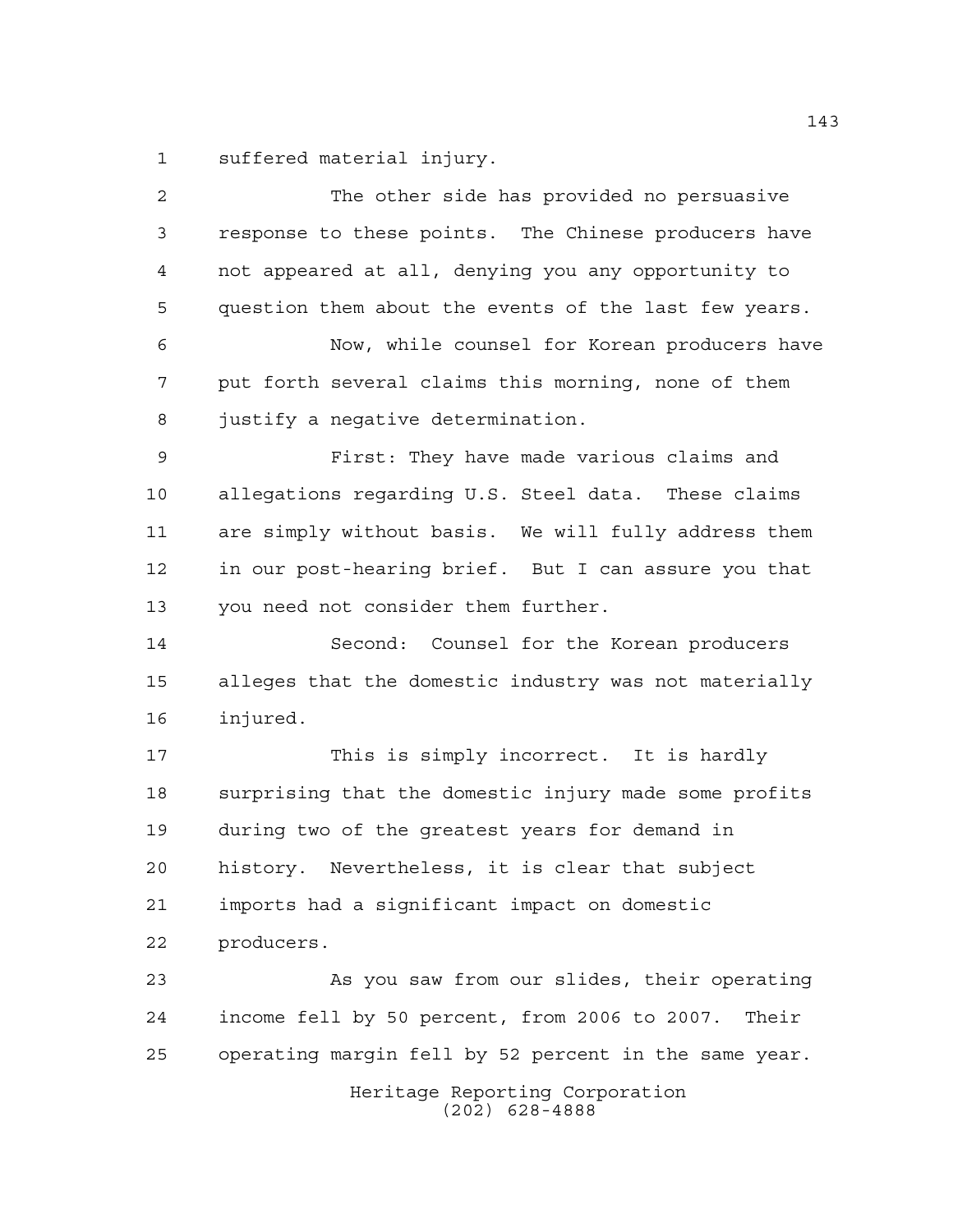This was not caused by any weakness in demand, which remained strong.

 Indeed, it can only be explained by the presence of low-priced imports. The Commission should utterly reject the notion that seeing one's income cut in half is not sufficient to constitute material injury.

 Third: Counsel for the Korean producers argues that the industry's problems will be solved by the announced price increases.

 But, this morning, you heard extensive testimony from domestic producers that shows otherwise. The announced increases were made in response to a dramatic surge in costs.

 Furthermore, it is too early to know whether the industry's efforts to obtain market-based pricing will succeed, or whether this will lead to a further decline in the industry's market share.

 Under these circumstances, there is no basis for the Commission to conclude that the announced price increases will solve the industry's problems.

 Fourth: Counsel for the Korean producers argues that Korean mills, unlike their Chinese counterparts, have been responsible actors in the market and that they should not be cumulated for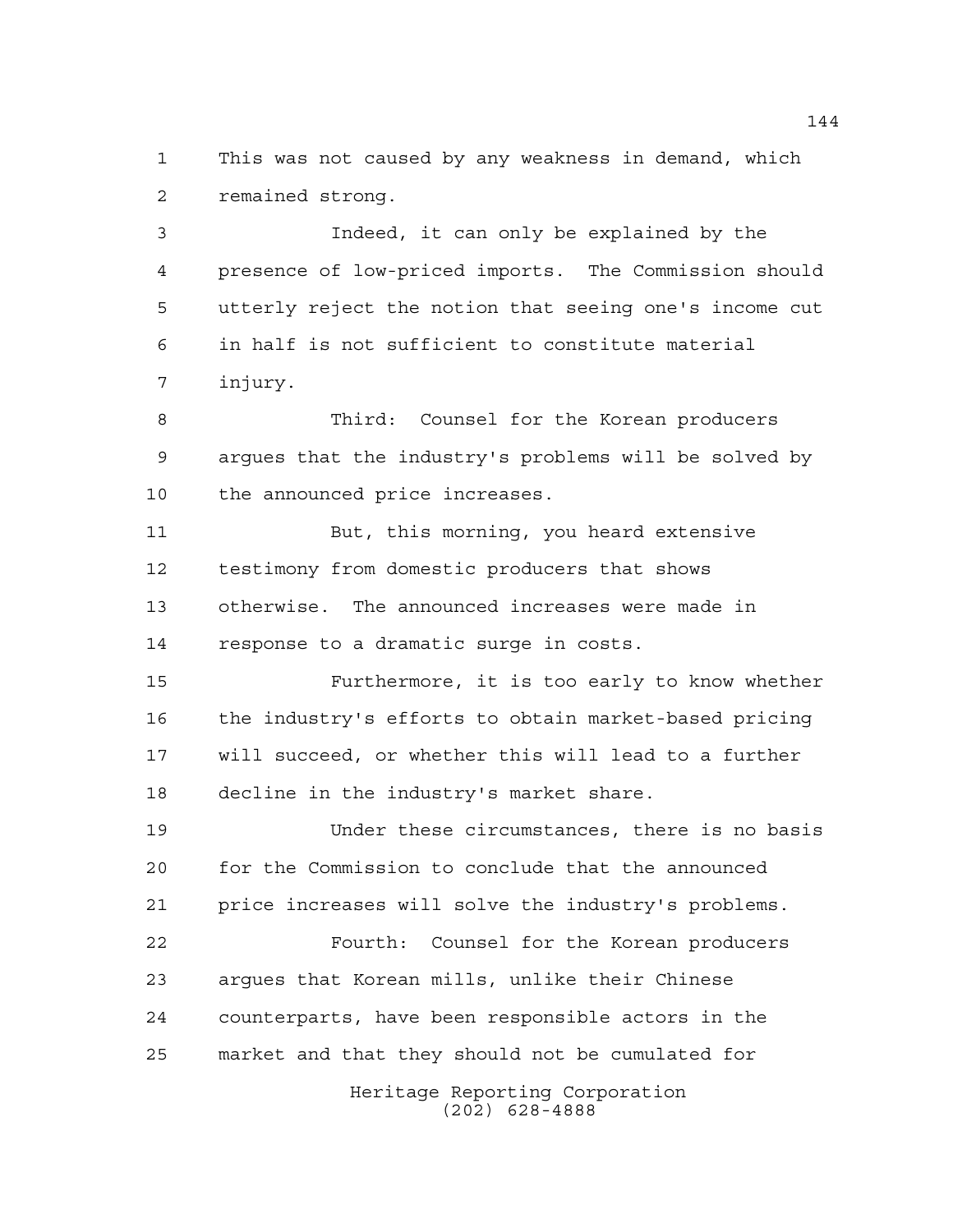purposes of threat.

| $\overline{2}$ | In the first place, we would vehemently deny           |
|----------------|--------------------------------------------------------|
| 3              | that it is ever responsible for foreign producers to   |
| 4              | engage in unfair trade. The argument that the Korean   |
| 5              | producers have a right to a permanent share of the     |
| 6              | U.S. market, which they maintained through the use of  |
| 7              | dumped imports, is something that is wholly            |
| 8              | inconsistent with the law, and which the Commission    |
| 9              | should reject.                                         |
| 10             | In the second place, the record here shows             |
| 11             | that Korean and Chinese mills have engaged in very     |
| 12             | similar behavior. Both practiced unfair trade. Both    |
| 13             | surged into this market in tremendous volumes during   |
| 14             | 2006 and 2007.                                         |
| 15             | Both undersold the domestic-like product by            |
| 16             | enormous margins. Both suppressed domestic prices.     |
| 17             | Both are poised to take additional market share as     |
| 18             | domestic producers attempt to raise prices in response |
| 19             | to rising costs.                                       |
| 20             | Today, we now understand that both used the            |
| 21             | same substrate. And, apparently, it is the case that   |
| 22             | Chinese and Korean mills are both sourcing hot-rolled  |
| 23             | from China. No other country has been so disruptive    |
| 24             | in this market as China and Korea.                     |
| 25             | In 2007, the United States imported over               |
|                | Heritage Reporting Corporation<br>$(202)$ 628-4888     |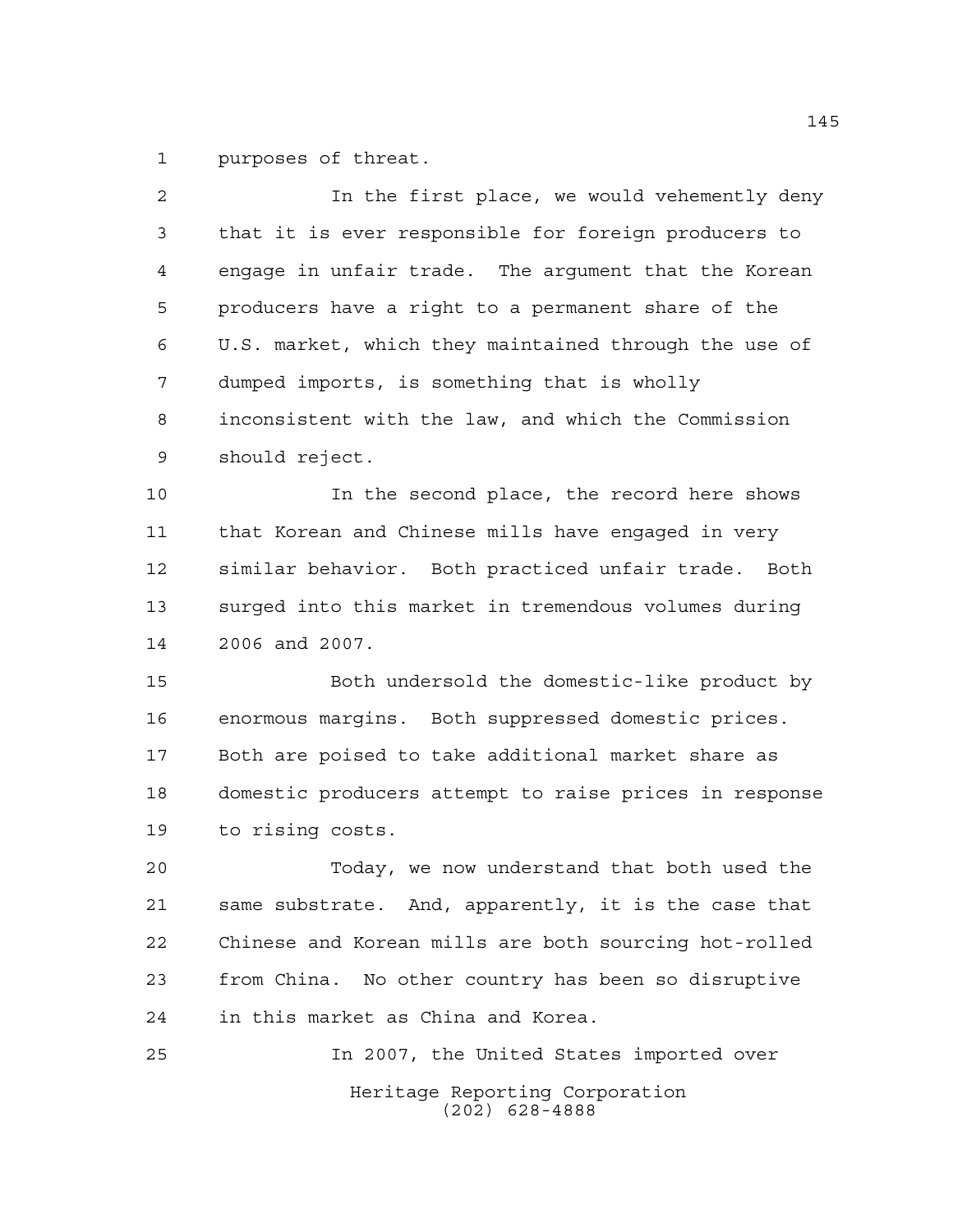178,000 tons of the subject product from Korea. Other than China, imports from no other country exceeded 70,000 tons.

 To capture the full impact of subject imports, including the full threat presented by subject imports, the Commission must consider the combined effect of Chinese and Korean goods.

 MR. SCHAGRIN: For the record, I'm Roger Schagrin.

 First, in terms of a rebuttal comments, 11 let's be straight on why the previous case was withdrawn. There was over a 15-point increase in operating profit margins over the POI in the previous case. Everybody on this Commission knows that the domestic industry doesn't win cases with increased margins of over 15 points.

 Now, in this case, what you're going to see is massive drops in both operating profits and operating margins during a time of increase in demand. That's what makes this (a) such a strong injury case; and (b) absolutely and completely different from the previous case.

 Now, in terms of this issue of acquisitions, I don't know for how many years, and how many cases, we're going to hear about these \$7 billion of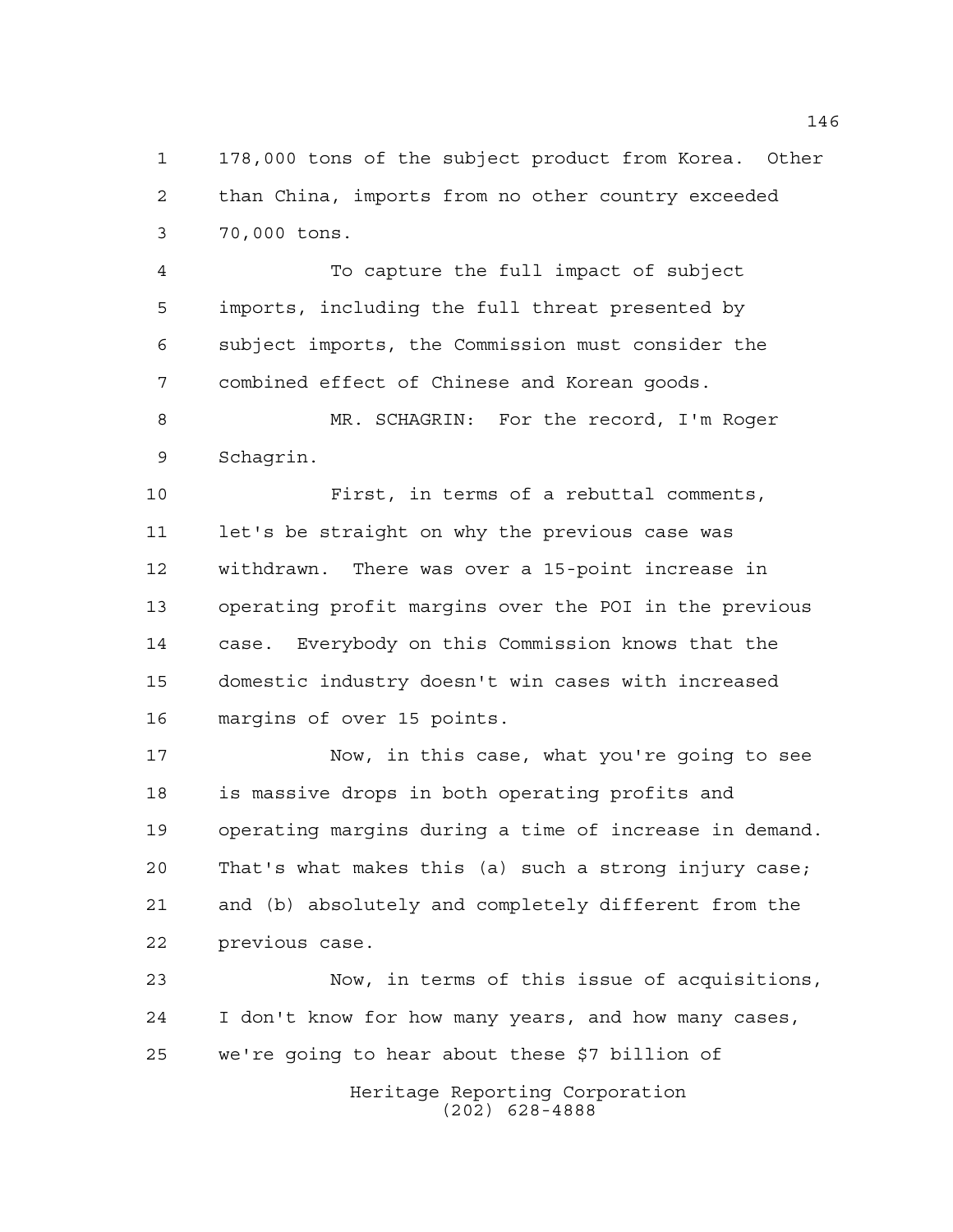acquisitions, the three major acquisitions. I don't know if we're going to hear about it in the upcoming China final.

 But the fact is: Everybody knows those were OCPG-oriented acquisitions. We lost the OCPG sunset case primarily because of those acquisitions. So it's time to stop hunting with the same dog. It's getting tired and we ought to leave it in the place where it's appropriate to be.

 I think that the companies who are represented here by counsel, who were involved in those acquisitions, can respond in there post- conference briefs to the allegations that those acquisitions have had major impact on the accounting of the line pipe.

 I don't think that's the case. I think they're going to address it in their post-conference brief. It is important, as you and I know, that they are going to address it.

 Now, the Koreans don't dispute cumulation for injury purposes. That's what we heard Mr. Cameron say earlier today. That's good. I don't think they could meet the criteria. It's good that he admitted it.

Heritage Reporting Corporation (202) 628-4888 Now, the fact is: This is an injury case.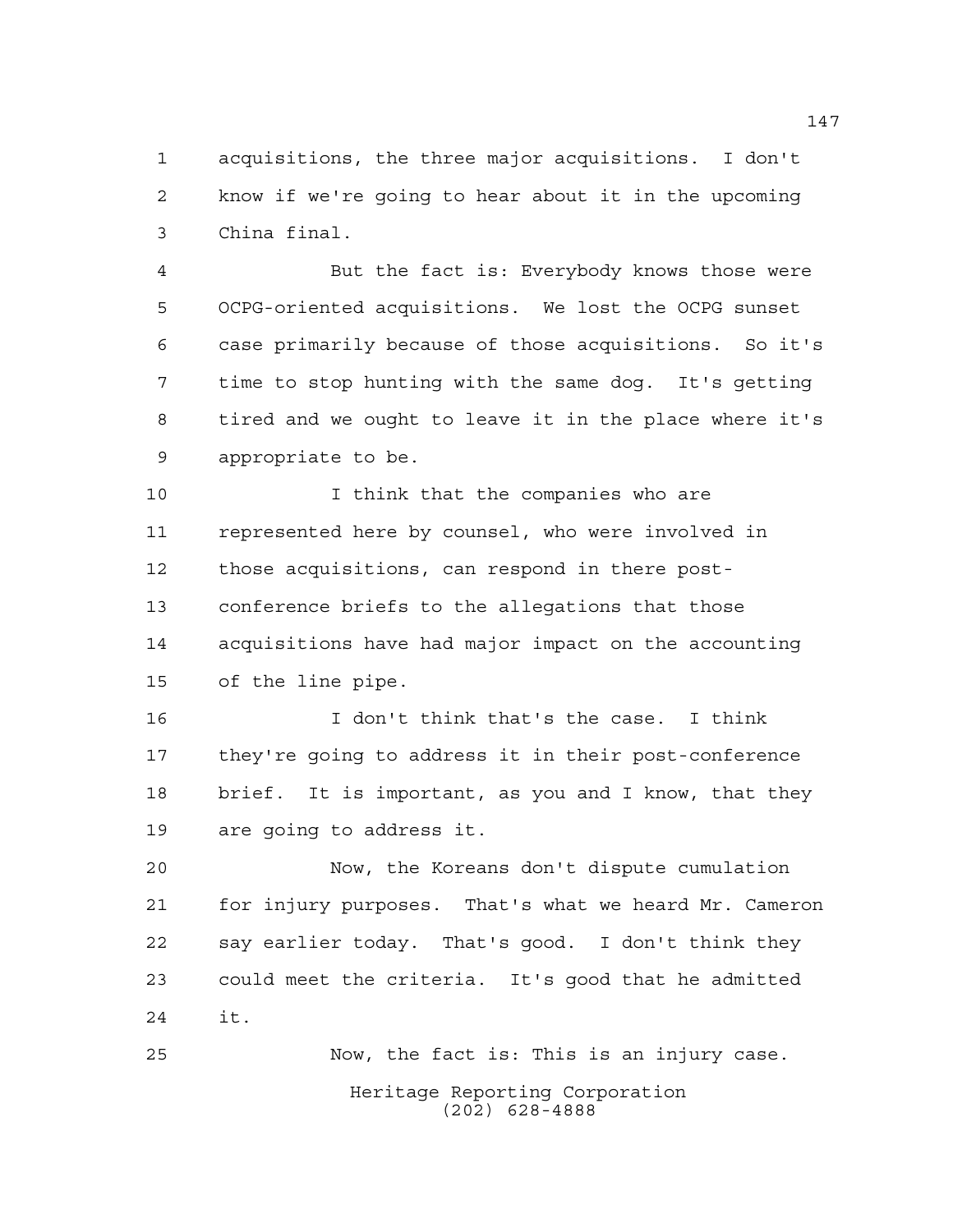Therefore, when you cumulate imports from Korea and China, both of which increased massively over the POI, you'll find that cumulatively they're the cause of the injury.

 I do want to address some threat factors. Obviously, the Chinese weren't here. We're all aware of that. The Chinese industry has massive excess capacity. They have subsidies. Their manipulation of the market is increasing that huge spread between their hot-rolled pricing and world- and U.S.-hot-rolled pricing.

 As Mr. Vaughn mentioned, the Koreans are beneficiaries of that because they're getting that cheap subsidized Chinese hot-rolled, and we're not getting it into the U.S. market because of an anti-dumping order against them.

 The fact is that for both China and Korea, underselling has been increasing, and it's increasing rapidly in 2008, so their imports are going to increase.

 I warned the Commission, based on the previous testimony, that we're obviously going to get in the Korean post-conference brief, some confidential, anecdotal information about some claims as to Chinese line pipe.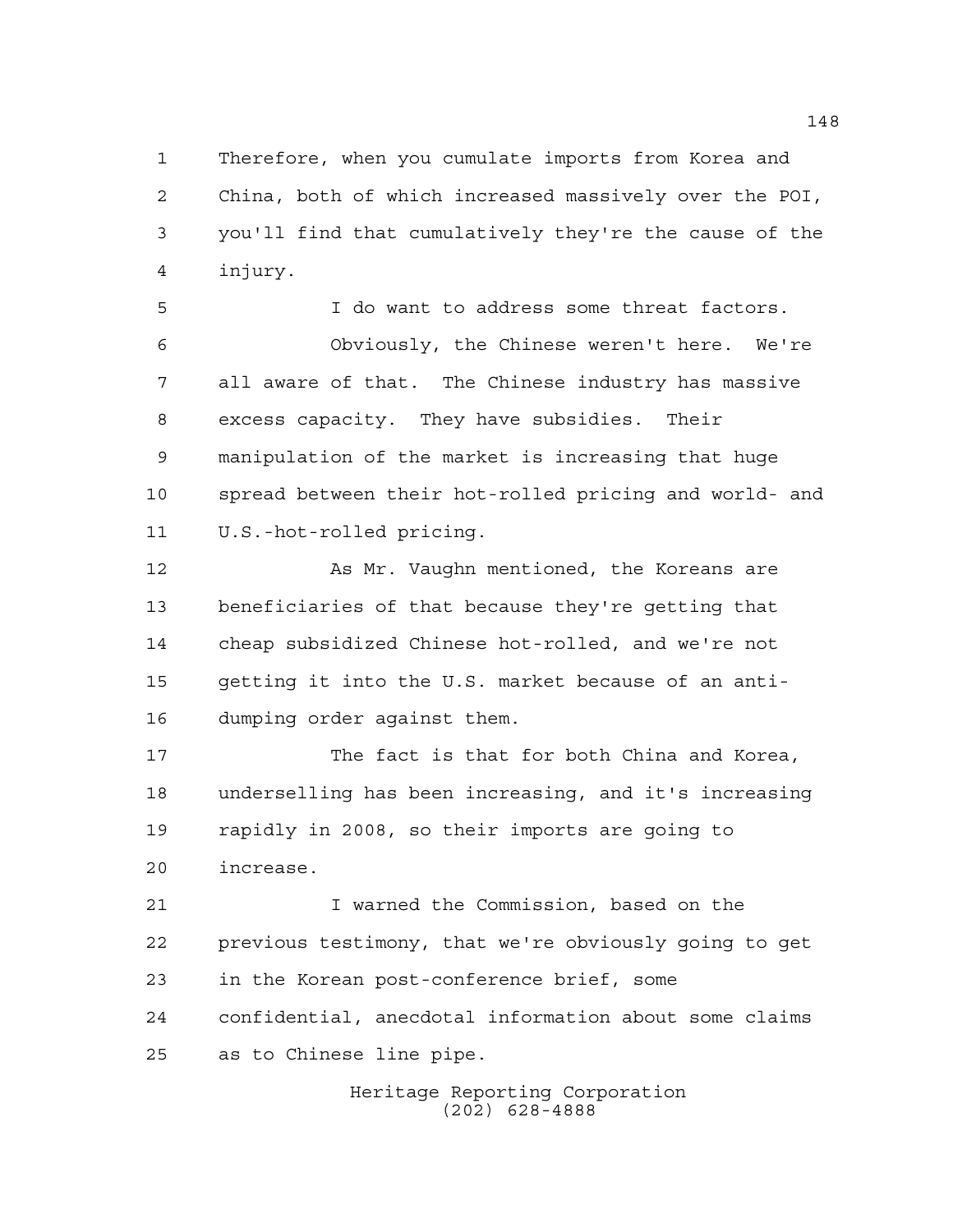Okay, let's not lose the forest for the trees. We've had several hundred thousand tons, over a half-million tons, in just the last couple of years of Chinese product. What share of those have been rejected is not meeting API? I submit to you that it's been minuscule. And, by the way, there was no mention by Mr. Byun of any claims against Korean product. I'm sure there had been claims against Korean product.

 For that matter, I'm willing to admit up here, as a representative of the domestic industry, there's claims against domestic product on occasion. So this is something that happens in the industry. there is an overlap of product. They're fungible. They're meeting API specification.

 Now, I do know that if the Commission gets to looking at threat, for cumulation purposes, which is discretionary, that, besides looking at the four criteria, a number of commissioners have been looking at: What have been the trends in pricing and underselling?

Heritage Reporting Corporation I think one of the things that is both central to the injury case, and to any consideration of cumulation and threat, is that: The record shows

(202) 628-4888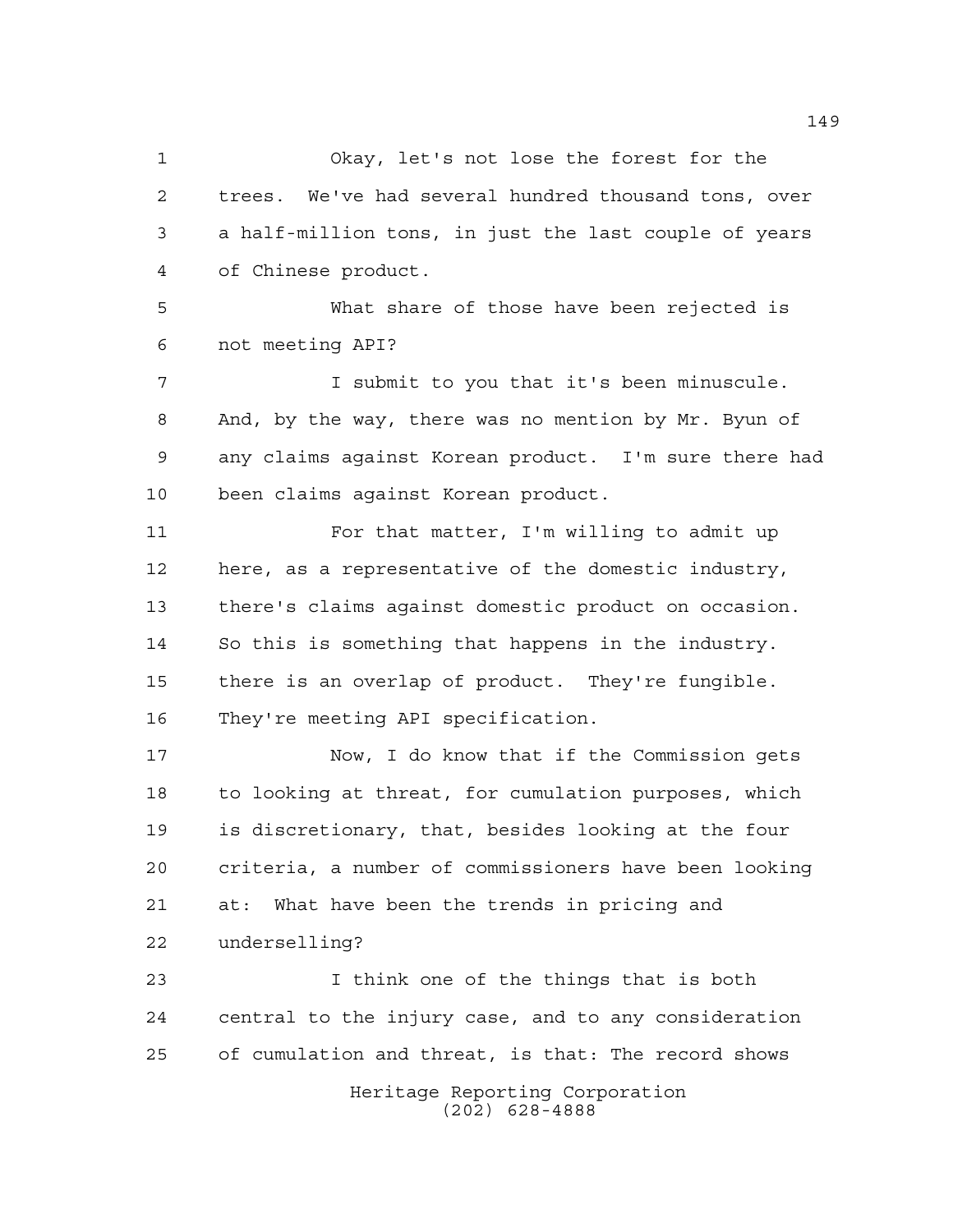Heritage Reporting Corporation (202) 628-4888 'when you look at AUVs, the Koreans were cutting their prices over the POI to compete with the Chinese on price. They choose the competition. What we will address in our post-conference brief is specific trends in pricing and underselling between the Korean and Chinese product. Unfortunately, for the Koreans, they had to compete with the Chinese on price, or else they were going to give up even more volume to the Chinese. 10 They chose to compete with the Chinese on price. They did it by dumping. They helped cause the injury to the domestic industry. That's why make an affirmative injury determination in this case as to both China and Korea. Thank you. MR. CARPENTER: Thank you, gentlemen. 17 Mr. Cameron, Ms. Mendoza? MR. CAMERON: We're even going to meet the 2:00 deadline. First of all, we don't have that much to say. I would like to make a couple of brief points and Julie may want to add something. We would like to thank the Staff for all of your work. We do understand that everybody here works hard and we appreciate your work. You guys do a nice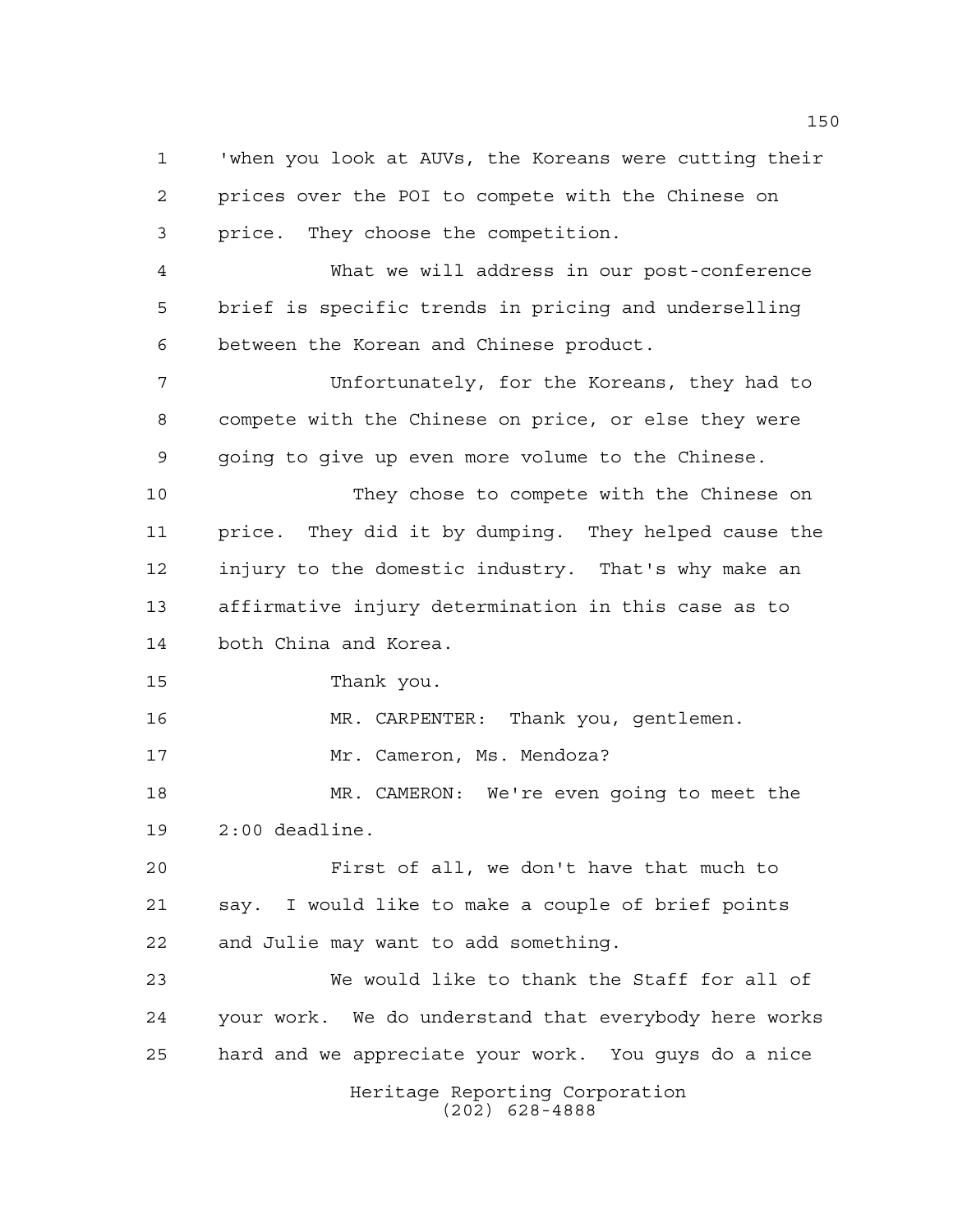1 job. I wanted to say that before the vote.

 Look, we said that this was a threat case and we meant that. Really, all these guys have, in light of what is happening in the market, and Roger referred to why they pulled it in 2004. And this is the reason that this case is going to be weak at the final is because of increasing profitability, which is already being manifested. Their case is basically not about imports from Korea, but it's about imports from China. It's about the fact that they're talking about unlimited capacity, etc. It's very interesting. Actually, when you look at imports from Korea, imports from Korea did increase substantially in 2006, which, I believe, we have heard testimony today that it was a period of record profits, which, of course, they're using as their base line in which to compare what they're performance was in 2007. But, in 2007, imports from Korea were relatively flat. So I'm really not so sure that this case does apply to Korea. Secondly, Mr. Vaughn said: Look, for them to

Heritage Reporting Corporation (202) 628-4888 say that the performance of this industry is not being injured is ridiculous. Of course, it is being injured, and it can only be explained by low-priced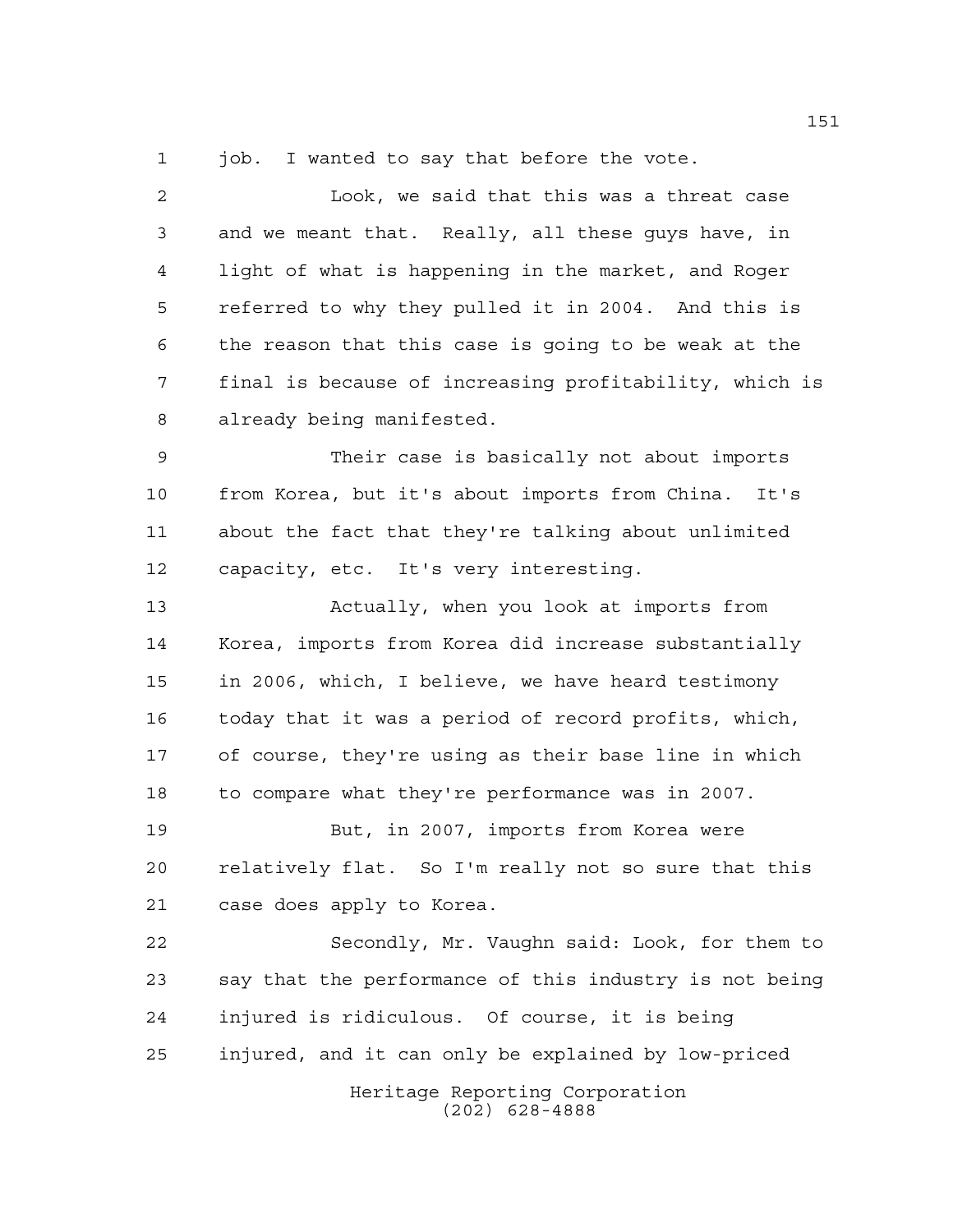imports.

| $\overline{2}$ | Suffice to say, we will respond to this in             |
|----------------|--------------------------------------------------------|
| 3              | our post-hearing brief. We don't think that that's     |
| 4              | the case at all. There were many other factors other   |
| 5              | than imports that have been going on in this market.   |
| 6              | If anybody here really believes that there             |
| 7              | are no costs to restructuring, then I think that's     |
| 8              | great. But we don't think that that's true. If you     |
| 9              | shut down your mill for four to six months, or however |
| 10             | long Tex-Tube says that they shut down their mill, to  |
| 11             | say that there won't be any cost to that, to their     |
| 12             | bottom line, that's an absurd proposition.             |
| 13             | This has absolutely no relationship to                 |
| 14             | imports from Korea or China. This is one of the        |
| 15             | Petitioners.                                           |
| 16             | Then the statement was made that: Well,                |
| 17             | we've announced the price increases but we don't know  |
| 18             | that they're holding.                                  |
| 19             | Let reiterate. When you have price                     |
| 20             | increases that are as regular as the price increases   |
| 21             | that have been announced, and we agree that they are   |
| 22             | stimulated by increases in hot-rolled coil, but given  |
| 23             | what's been happening in the market, they know these   |
| 24             | price increases are holding. I think that's terrific.  |
| 25             | Congratulations to them.                               |
|                |                                                        |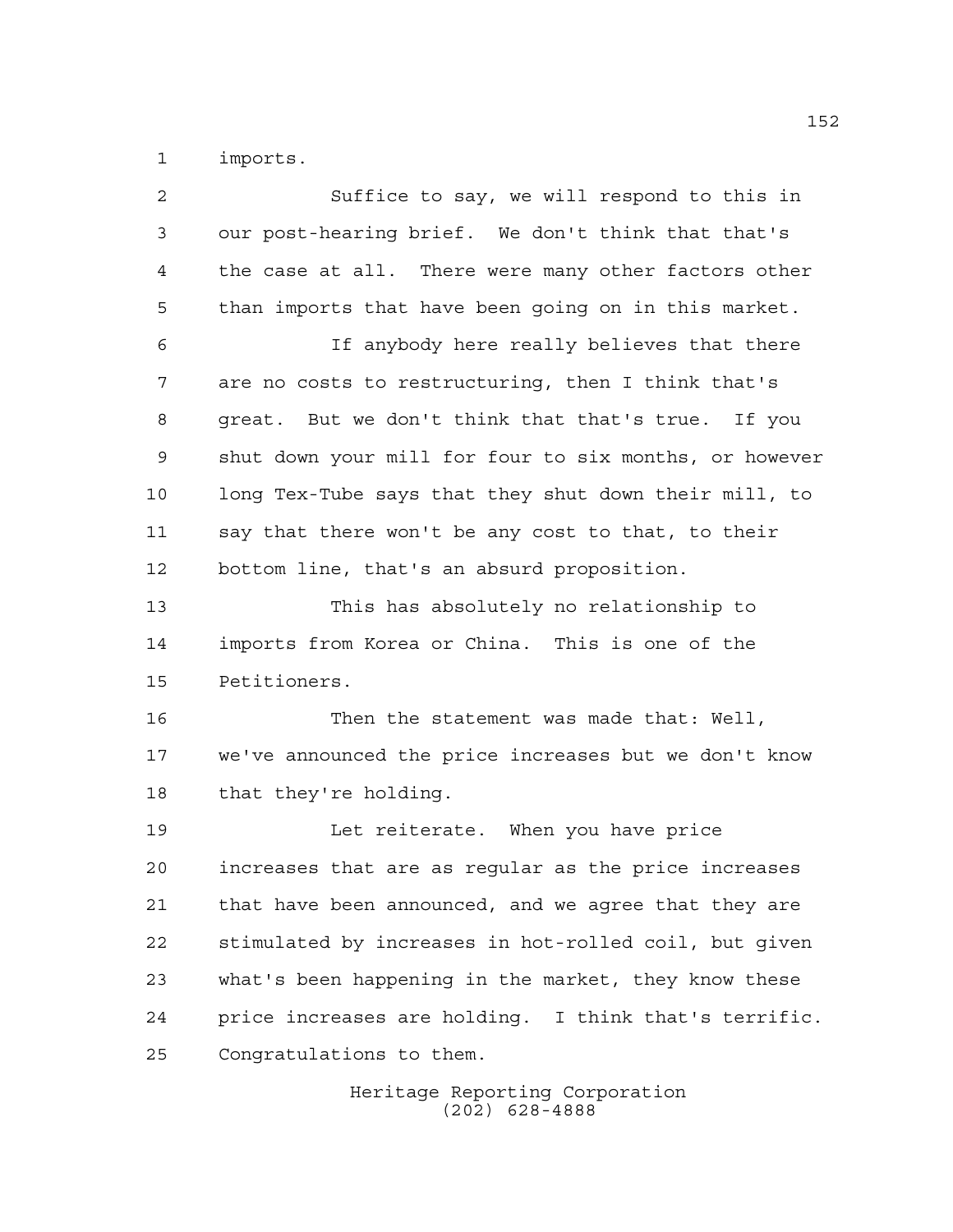But that's what the reality is here.

 It was stated that we're using the same substrate as the Chines; and, therefore, we're practically Chinese. Please, come on, let's at least be a little bit honest about the dialogue here. What we said in our testimony, and if it wasn't crystal clear then, let me make it crystal clear now: We do purchase hot-rolled on the world market.

 But what you will find is that the Korean industry is overwhelmingly supplied with their hot- coil by Cosco, and there is another mill in Korea that produces hot-rolled as well, but most of it is domestically sourced.

 We will be glad to provide you with some data with respect to that in the post-hearing brief.

 I think that really does it for what I had to say. We believe that this is a threat case because we don't believe that the data will support an injury case, and we don't believe that the data supports a threat case either.

 But, to the extent that they're trying to spook us with respect to unlimited capacity and unlimited imports from China that's nice, but that doesn't apply to the Korean market.

Heritage Reporting Corporation (202) 628-4888 The other things that were mentioned: the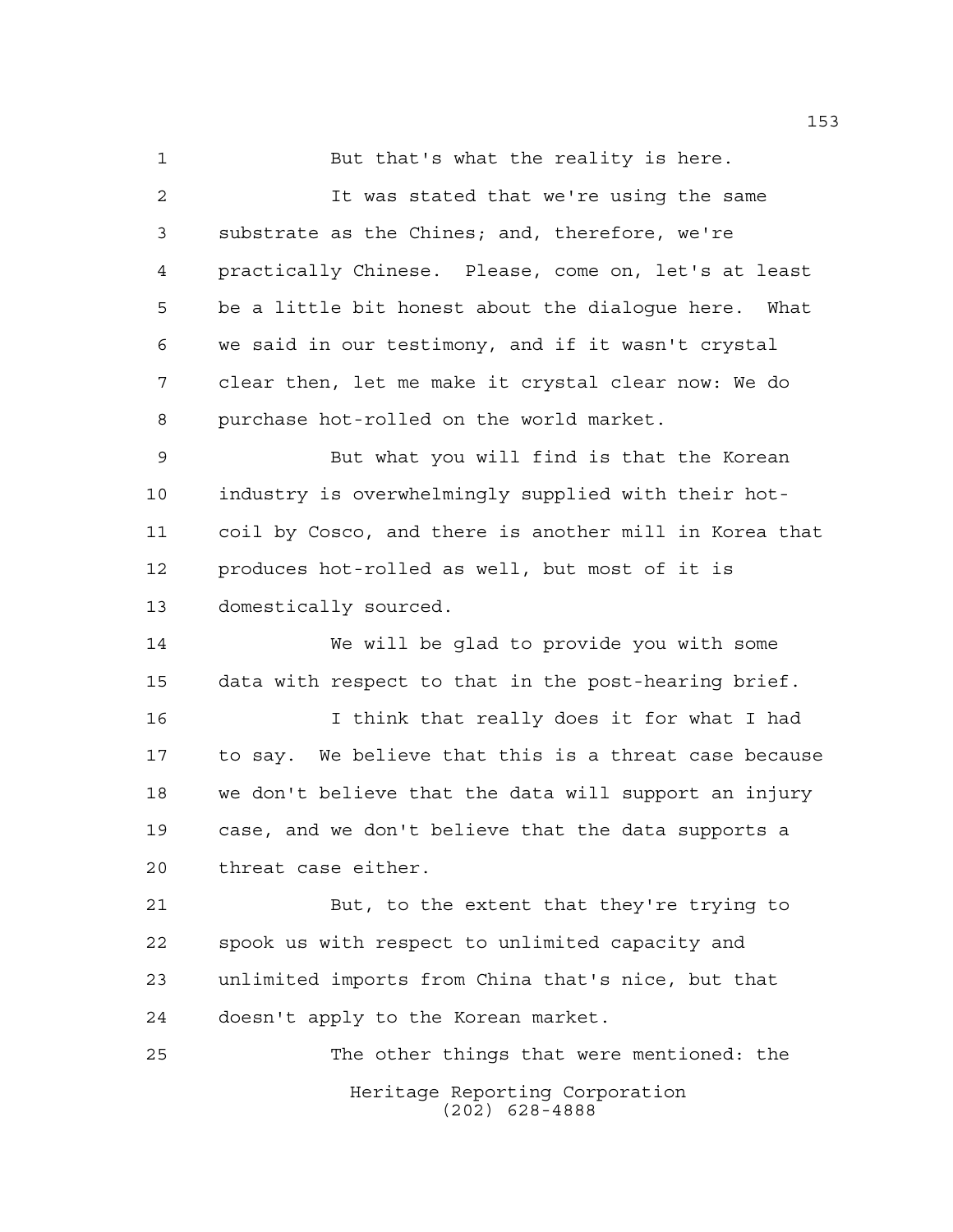issue of Chinese subsidies. Chinese subsidies don't apply to imports from Korea. Again, another distinguishing factor between imports from Korea and imports from China.

 We have this issue of product shipment. Why did that issue come up? What was being stated? What was being stated is that with the implementation of the standard-pipe case, the Chinese have been diverting shipments from Standard Pipe in the dual-stencil, multiple stencil line pipe. Okay, fine, that also does not apply to Korea. We don't have a new phenomenon of a case. Our

 case has been there since 1992. We ship what we ship. Everybody knows what we ship. So that, also, is a function of the market, and conditions of competition in this marketplace that do not apply to imports from Korea.

 MS. MENDOZA: And with that, that concluders our presentation. Thank you.

 MR. CARPENTER: Thank you very much for those comments.

Heritage Reporting Corporation (202) 628-4888 On behalf of the Commission and the Staff, I want to thank the witnesses who came here today, as well as counsel for helping us gain a better understanding of this product, and the conditions of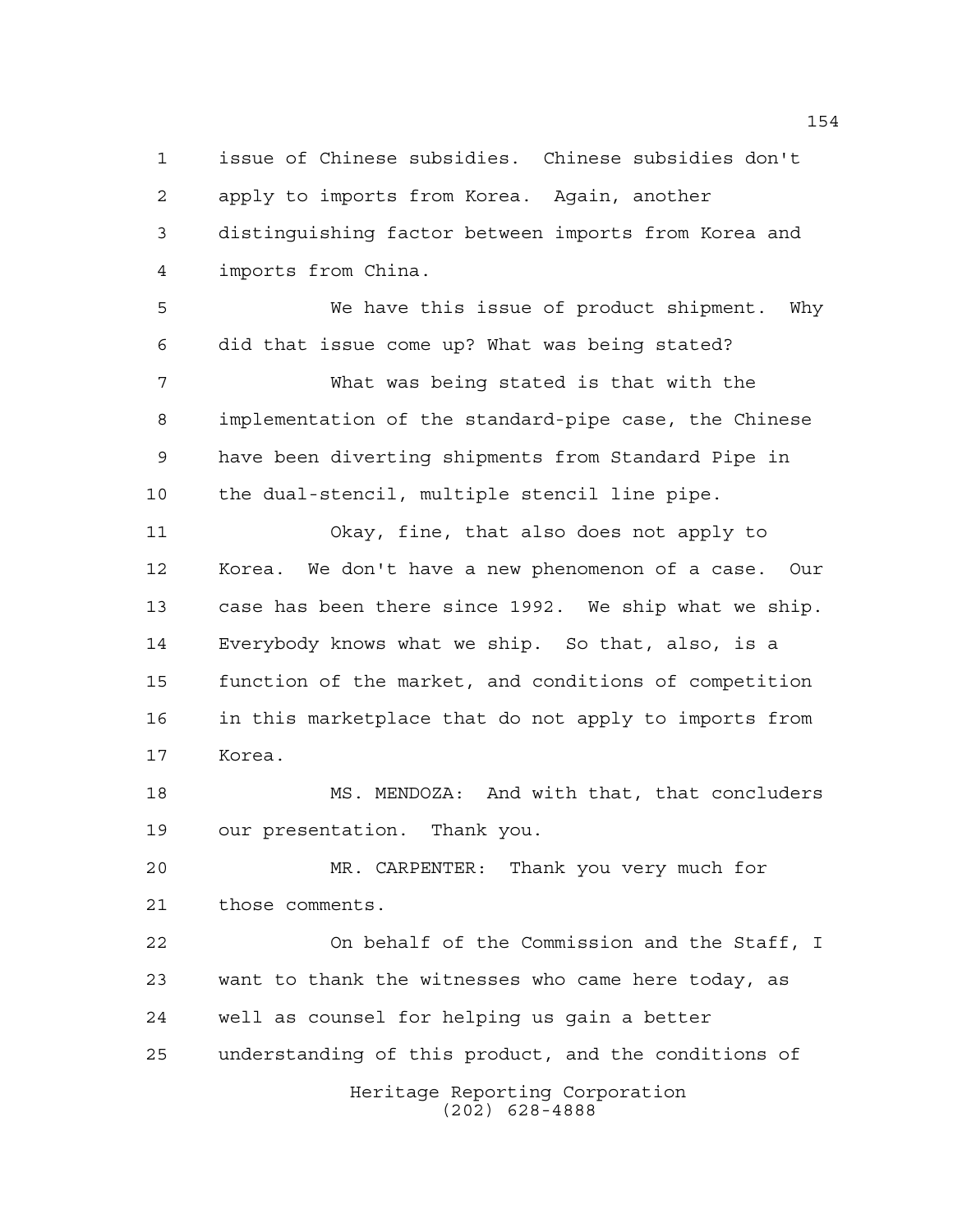competition in this industry.

| $\overline{a}$ | Before concluding, let me mention a few               |
|----------------|-------------------------------------------------------|
| 3              | dates to keep in mind. The deadline for the           |
| $\overline{4}$ | submission of corrections to the transcript, and for  |
| 5              | briefs in the investigation, is Tuesday, April 29th.  |
| 6              | If briefs contain business proprietary                |
| 7              | information, a public version is due on April 30th.   |
| 8              | The Commission has tentatively scheduled its          |
| 9              | vote on the investigations for May 16th, at 11 a.m.   |
| 10             | It will report its determinations to the Secretary of |
| 11             | Commerce on May 19th; and the Commissioners' opinions |
| 12             | will be transmitted to Commerce on May 27th.          |
| 13             | Thank you for coming. This conference is              |
| 14             | adjourned.                                            |
| 15             | (Whereupon, at $1:26$ p.m., the preliminary           |
| 16             | conference in the above-entitled matter was           |
| 17             | concluded.)                                           |
| 18             | $\frac{1}{2}$                                         |
| 19             | $\frac{1}{2}$                                         |
| 20             | $\frac{1}{2}$                                         |
| 21             | $\frac{1}{2}$                                         |
| 22             | //                                                    |
| 23             | //                                                    |
| 24             | $\frac{1}{2}$                                         |
| 25             | //                                                    |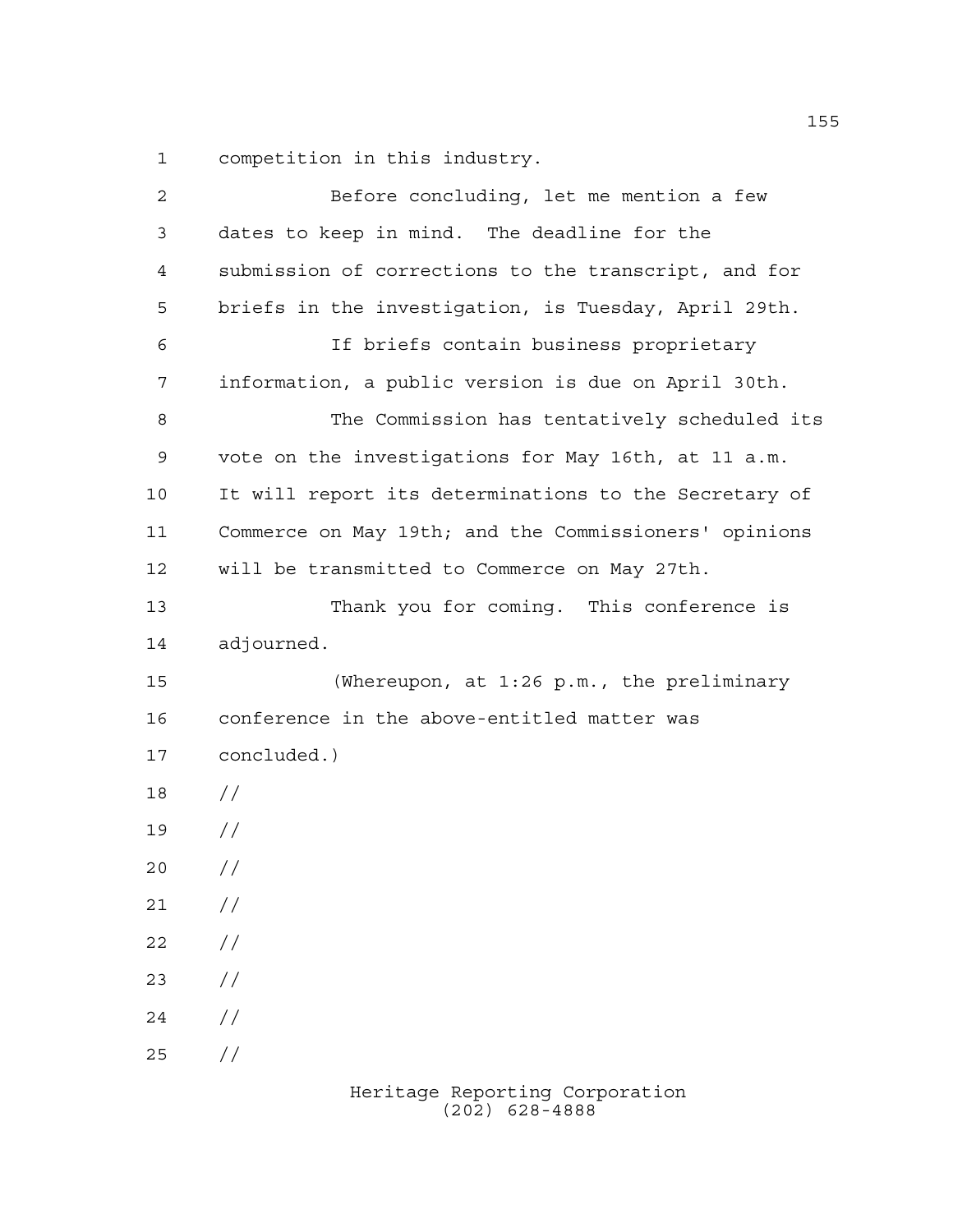## **CERTIFICATION OF TRANSCRIPTION**

**TITLE**: Certain Circular Welded Carbon Quality Steel Line Pipe

**INVESTIGATION NOS.**: 701-TA-455, 731-TA-1149-1150

(Preliminary)

**HEARING DATE**: April 24, 2008

**LOCATION**: Washington, D.C.

**NATURE OF HEARING**: Preliminary conference

I hereby certify that the foregoing/attached transcript is a true, correct and complete record of the above-referenced proceeding(s) of the U.S. International Trade Commission.

DATE: April 24, 2008

SIGNED: LaShonne Robinson Signature of the Contractor or the Authorized Contractor's Representative 1220 L Street, N.W. - Suite 600 Washington, D.C. 20005

> I hereby certify that I am not the Court Reporter and that I have proofread the above-referenced transcript of the proceeding(s) of the U.S. International Trade Commission, against the aforementioned Court Reporter's notes and recordings, for accuracy in transcription in the spelling, hyphenation, punctuation and speakeridentification, and did not make any changes of a substantive nature. The foregoing/attached transcript is a true, correct and complete transcription of the proceeding(s).

SIGNED: Carlos E. Gamez Signature of Proofreader

> I hereby certify that I reported the abovereferenced proceeding(s) of the U.S. International Trade Commission and caused to be prepared from my tapes and notes of the proceedings a true, correct and complete verbatim recording of the proceeding(s).

SIGNED: Edwin Wesley